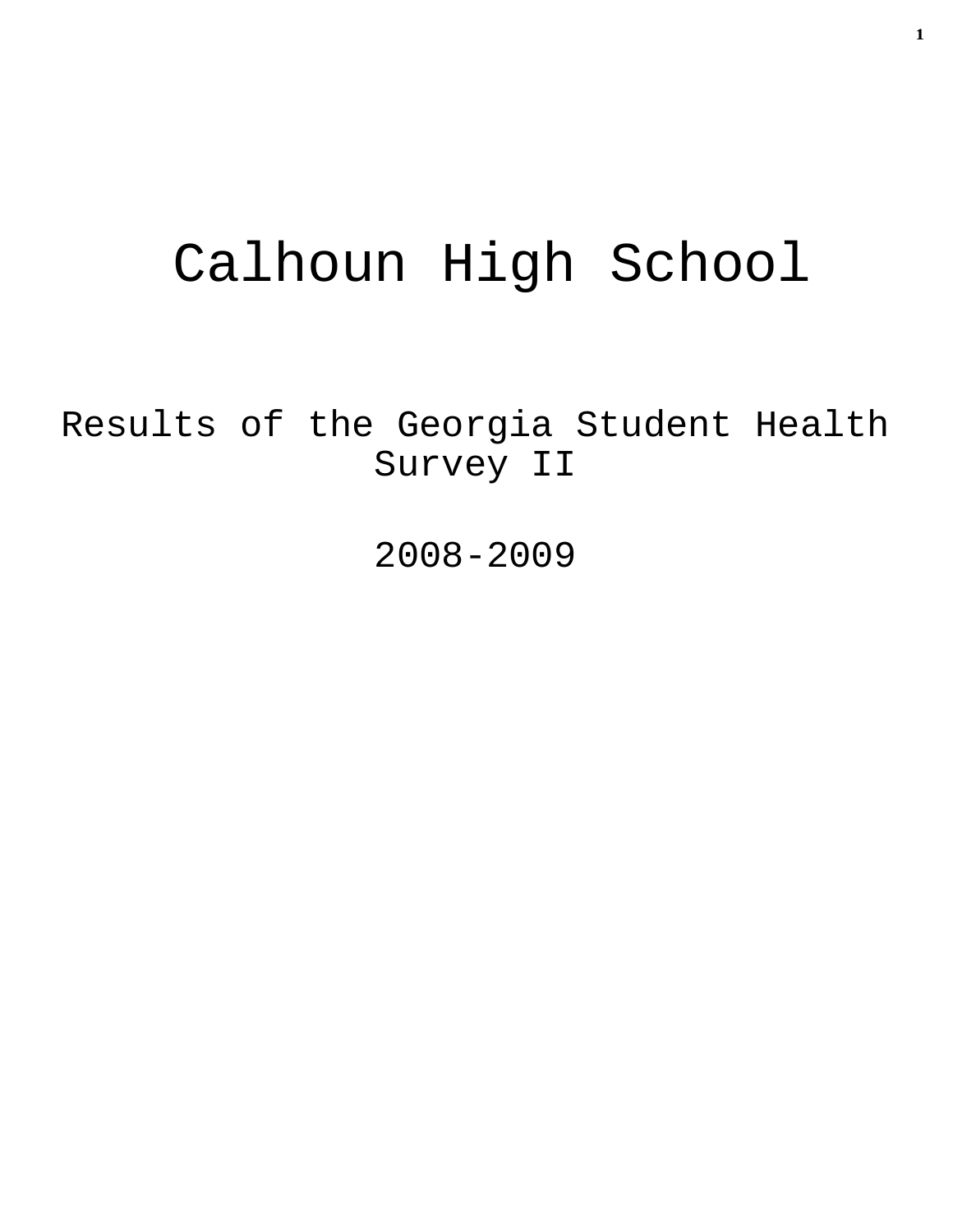# *Demographics* **2**

| Grade                    |     |  |  |  |
|--------------------------|-----|--|--|--|
| <b>Grade   Frequency</b> |     |  |  |  |
| 10                       | 195 |  |  |  |
| 12                       | 116 |  |  |  |

| <b>Frequency</b> | <b>Table of Gender by Grade</b> |              |             |              |  |  |
|------------------|---------------------------------|--------------|-------------|--------------|--|--|
| <b>Col Pct</b>   |                                 | Grade(Grade) |             |              |  |  |
|                  | Gender(Gender)                  | 10           | 12          | <b>Total</b> |  |  |
|                  | <b>Female</b>                   | 99<br>50.77  | 55<br>47.41 | 154          |  |  |
|                  | <b>Male</b>                     | 96<br>49.23  | 61<br>52.59 | 157          |  |  |
|                  | <b>Total</b>                    | 195          | 116         | 311          |  |  |

| <b>Frequency</b><br>Col Pct |
|-----------------------------|
|                             |

| <b>Table of Ethnicity by Grade</b> |              |             |              |  |  |  |
|------------------------------------|--------------|-------------|--------------|--|--|--|
|                                    | Grade(Grade) |             |              |  |  |  |
| <b>Ethnicity</b> (Ethnicity)       | 10           | 12          | <b>Total</b> |  |  |  |
| <b>Black</b>                       | 22<br>11.28  | 17<br>14.66 | 39           |  |  |  |
| <b>Hispanic</b>                    | 61<br>31.28  | 23<br>19.83 | 84           |  |  |  |
| White                              | 103<br>52.82 | 69<br>59.48 | 172          |  |  |  |
| <b>Asian</b>                       | 3<br>1.54    | 4<br>3.45   | 7            |  |  |  |
| <b>Other</b>                       | 6<br>3.08    | 3<br>2.59   | 9            |  |  |  |
| <b>Total</b>                       | 195          | 116         | 311          |  |  |  |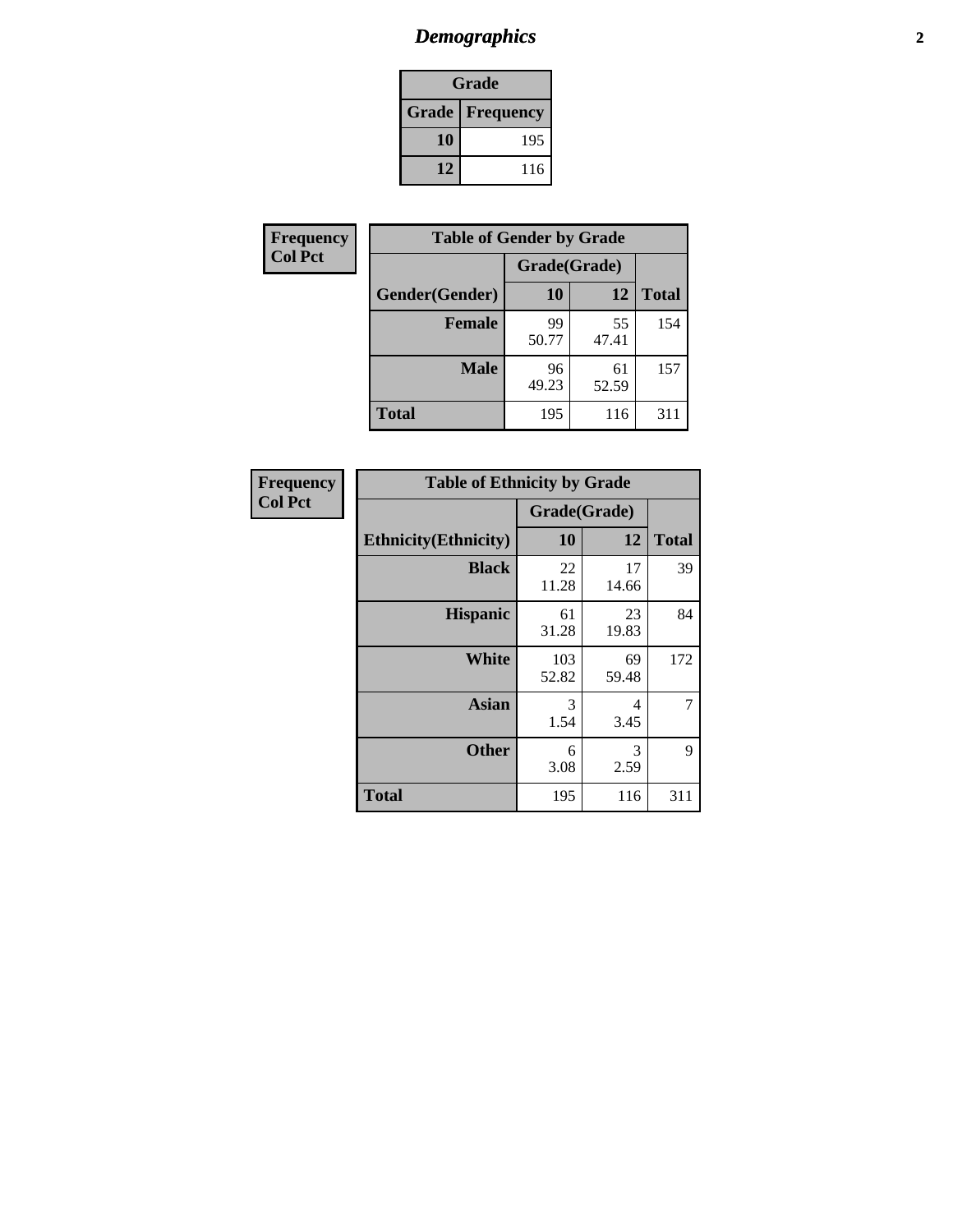#### *Title IV, Part A, Schedule A* **3** *Goal 1: Ensure that all schools are drug-free Baseline Data: Year 2008-2009 Prevalence of Drug Use*

| Frequency<br><b>Col Pct</b> | <b>Table of AlcoholAlt by Grade</b> |              |             |              |  |  |
|-----------------------------|-------------------------------------|--------------|-------------|--------------|--|--|
|                             | AlcoholAlt(Alcohol                  | Grade(Grade) |             |              |  |  |
|                             | use, past 30 days)                  | <b>10</b>    | 12          | <b>Total</b> |  |  |
|                             | Yes                                 | 35<br>17.95  | 37<br>31.90 | 72           |  |  |
|                             | N <sub>0</sub>                      | 160<br>82.05 | 79<br>68.10 | 239          |  |  |
|                             | Total                               | 195          | 116         | 311          |  |  |

| Frequency      | <b>Table of TobaccoAny by Grade</b> |              |             |              |  |  |
|----------------|-------------------------------------|--------------|-------------|--------------|--|--|
| <b>Col Pct</b> | TobaccoAny(Tobacco                  | Grade(Grade) |             |              |  |  |
|                | use, past 30 days)                  | 10           | 12          | <b>Total</b> |  |  |
|                | Yes                                 | 27<br>13.85  | 28<br>24.14 | 55           |  |  |
|                | N <sub>0</sub>                      | 168<br>86.15 | 88<br>75.86 | 256          |  |  |
|                | <b>Total</b>                        | 195          | 116         | 311          |  |  |

| Frequency<br><b>Col Pct</b> | <b>Table of MarijuanaAlt by Grade</b> |              |              |              |  |
|-----------------------------|---------------------------------------|--------------|--------------|--------------|--|
|                             | MarijuanaAlt(Marijuana                | Grade(Grade) |              |              |  |
|                             | use, past 30 days)                    | <b>10</b>    | 12           | <b>Total</b> |  |
|                             | Yes                                   | 17<br>8.72   | 14<br>12.07  | 31           |  |
|                             | N <sub>0</sub>                        | 178<br>91.28 | 102<br>87.93 | 280          |  |
|                             | <b>Total</b>                          | 195          | 116          | 311          |  |

| <b>Frequency</b> | <b>Table of OtherDrugAny by Grade</b>  |              |              |              |  |  |
|------------------|----------------------------------------|--------------|--------------|--------------|--|--|
| <b>Col Pct</b>   | <b>OtherDrugAny(Other</b><br>drug use, | Grade(Grade) |              |              |  |  |
|                  | past 30 days)                          | 10           | 12           | <b>Total</b> |  |  |
|                  | Yes                                    | 17<br>8.72   | 13<br>11.21  | 30           |  |  |
|                  | N <sub>0</sub>                         | 178<br>91.28 | 103<br>88.79 | 281          |  |  |
|                  | <b>Total</b>                           | 195          | 116          | 311          |  |  |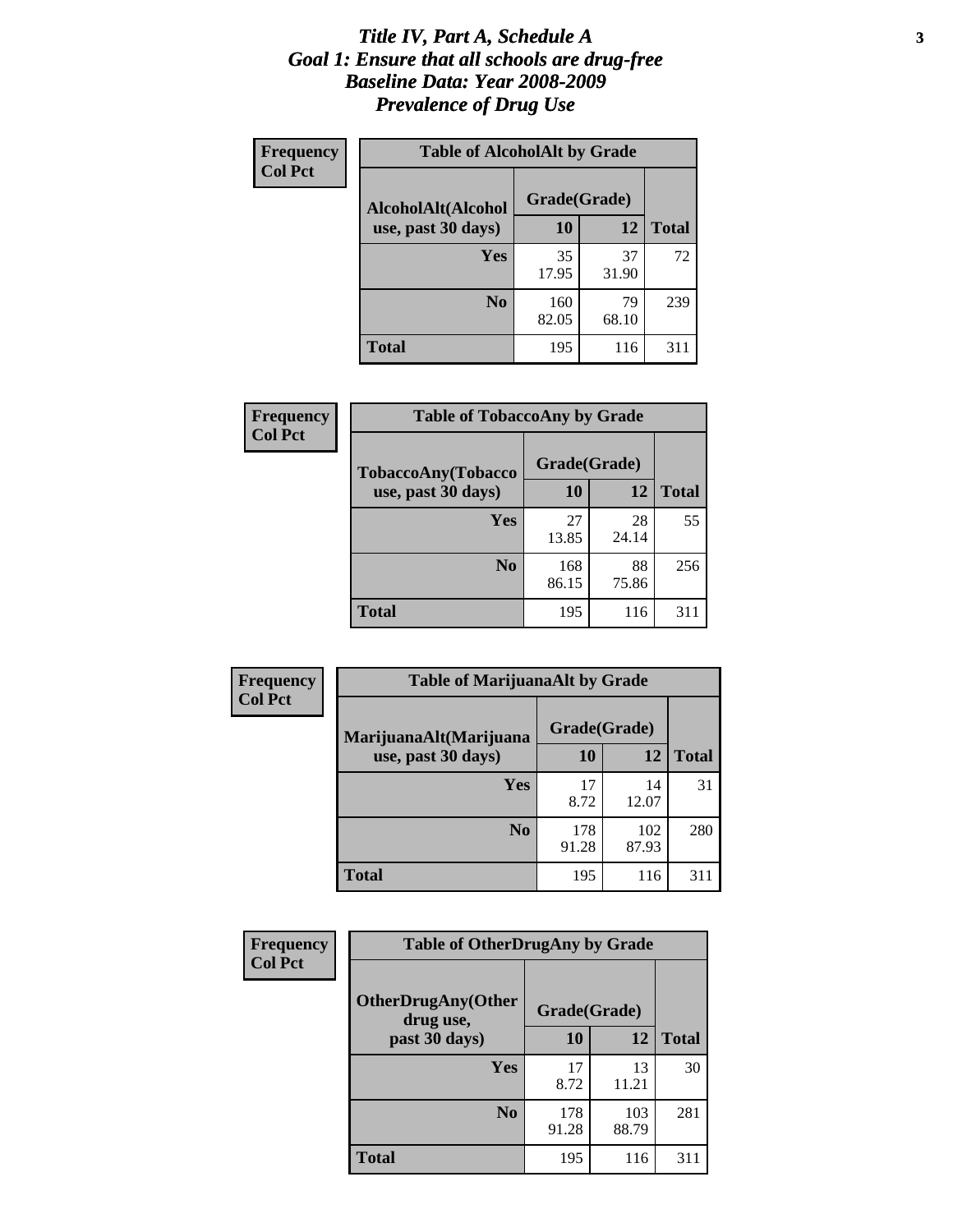#### *Average Age of Onset of Use* **4** *Results for "Average Age of Onset of Use" questions exclude students who said they did not use that substance*

| <b>Variable</b>    | Label                                                              | <b>Mean</b> |
|--------------------|--------------------------------------------------------------------|-------------|
| Alcoholinit2       | I started using alcohol when I was                                 | 13.80       |
| Cigarettesinit2    | I started smoking tobacco when I was                               | 13.23       |
| Smokelessinit2     | I started chewing tobacco when I was                               | 13.49       |
| Marijuanainit2     | I started using marijuana when I was                               | 13.74       |
| Cocaineinit2       | I started using cocaine when I was                                 | 13.20       |
| Inhalantsinit2     | I started using inhalants when I was                               | 11.63       |
| Steroidsinit2      | I started using steroids when I was                                | 9.86        |
| Ecstasyinit2       | I started using ecstasy when I was                                 | 13.14       |
| Methinit2          | I started using methamphetamines when I was                        | 12.00       |
| Hallucinogensinit2 | I started using hallucinogens when I was                           | 13.22       |
| Prescriptioninit2  | I started using prescription drugs not prescribed to me when I was | 13.10       |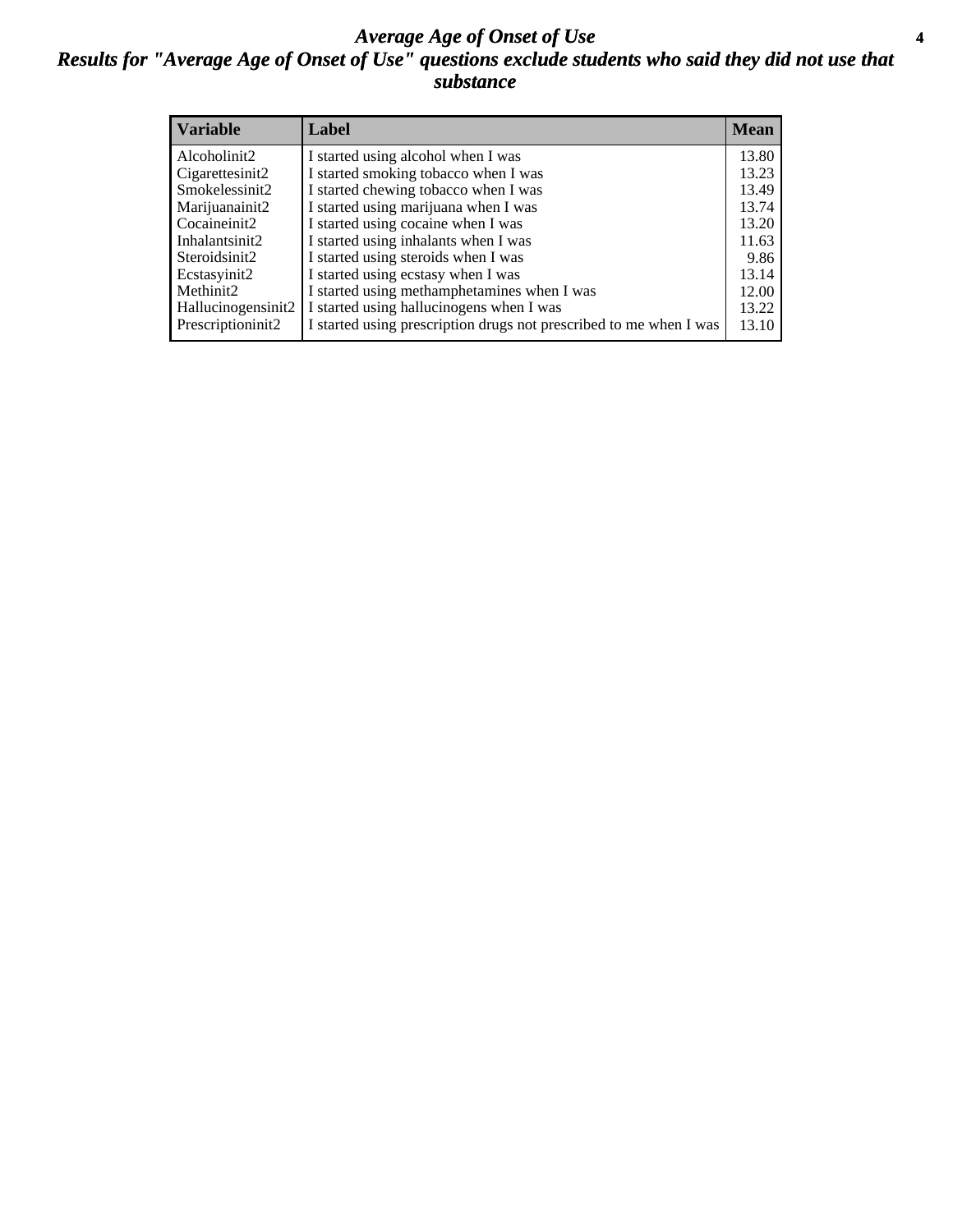# *Perception of Health Risk* **5**

| Frequency      | <b>Table of Alcoholharmdich by Grade</b> |              |             |              |  |
|----------------|------------------------------------------|--------------|-------------|--------------|--|
| <b>Col Pct</b> | Alcoholharmdich(I<br>think alcohol is    | Grade(Grade) |             |              |  |
|                | harmful)                                 | 10           | 12          | <b>Total</b> |  |
|                | <b>Yes</b>                               | 156<br>80.00 | 95<br>81.90 | 251          |  |
|                | N <sub>0</sub>                           | 39<br>20.00  | 21<br>18.10 | 60           |  |
|                | <b>Total</b>                             | 195          | 116         | 311          |  |

| Frequency      | <b>Table of Tobaccoharmdich by Grade</b> |              |              |              |  |
|----------------|------------------------------------------|--------------|--------------|--------------|--|
| <b>Col Pct</b> | Tobaccoharmdich(I<br>think tobacco is    | Grade(Grade) |              |              |  |
|                | harmful)                                 | 10           | 12           | <b>Total</b> |  |
|                | Yes                                      | 180<br>92.31 | 111<br>95.69 | 291          |  |
|                | N <sub>0</sub>                           | 15<br>7.69   | 5<br>4.31    | 20           |  |
|                | <b>Total</b>                             | 195          | 116          | 311          |  |

| <b>Frequency</b> | <b>Table of Marijuanaharmdich by Grade</b>                |              |             |              |  |  |
|------------------|-----------------------------------------------------------|--------------|-------------|--------------|--|--|
| <b>Col Pct</b>   | Marijuanaharmdich(I<br>Grade(Grade)<br>think marijuana is |              |             |              |  |  |
|                  | harmful)                                                  | <b>10</b>    | 12          | <b>Total</b> |  |  |
|                  | Yes                                                       | 156<br>80.00 | 96<br>82.76 | 252          |  |  |
|                  | N <sub>0</sub>                                            | 39<br>20.00  | 20<br>17.24 | 59           |  |  |
|                  | <b>Total</b>                                              | 195          | 116         | 311          |  |  |

| <b>Frequency</b> | <b>Table of Otherdrugharmdich by Grade</b>                   |              |              |              |  |  |  |  |
|------------------|--------------------------------------------------------------|--------------|--------------|--------------|--|--|--|--|
| <b>Col Pct</b>   | Otherdrugharmdich(I<br>Grade(Grade)<br>think other drugs are |              |              |              |  |  |  |  |
|                  | harmful)                                                     | <b>10</b>    | 12           | <b>Total</b> |  |  |  |  |
|                  | <b>Yes</b>                                                   | 183<br>93.85 | 111<br>95.69 | 294          |  |  |  |  |
|                  | N <sub>0</sub>                                               | 12<br>6.15   | 5<br>4.31    | 17           |  |  |  |  |
|                  | <b>Total</b>                                                 | 195          | 116          | 311          |  |  |  |  |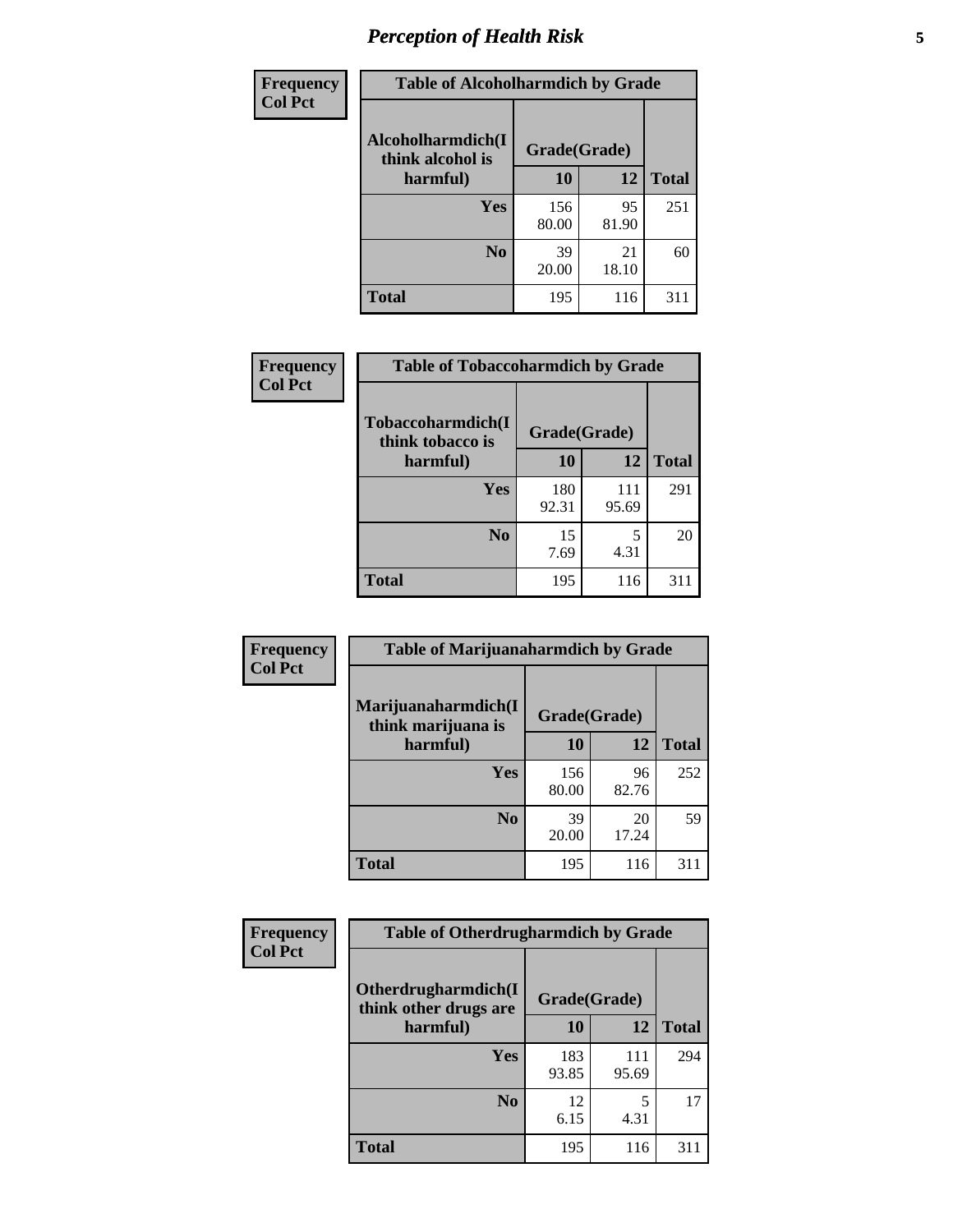# *Social Disapproval* **6**

| Frequency      | <b>Table of Alcoholpeerdich by Grade</b>                    |              |              |     |
|----------------|-------------------------------------------------------------|--------------|--------------|-----|
| <b>Col Pct</b> | Alcoholpeerdich(My<br>friends would<br>disapprove if I used | Grade(Grade) |              |     |
|                | alcohol)                                                    | 10           | <b>Total</b> |     |
|                | Yes                                                         | 97<br>49.74  | 45<br>38.79  | 142 |
|                | N <sub>0</sub>                                              | 98<br>50.26  | 71<br>61.21  | 169 |
|                | Total                                                       | 195          | 116          | 311 |

| <b>Frequency</b> |
|------------------|
| <b>Col Pct</b>   |

| <b>Table of Tobaccopeerdich by Grade</b>                    |              |             |              |  |  |  |  |
|-------------------------------------------------------------|--------------|-------------|--------------|--|--|--|--|
| Tobaccopeerdich(My<br>friends would<br>disapprove if I used | Grade(Grade) |             |              |  |  |  |  |
| tobacco)                                                    | 10           | 12          | <b>Total</b> |  |  |  |  |
| Yes                                                         | 131<br>67.18 | 65<br>56.03 | 196          |  |  |  |  |
| N <sub>0</sub>                                              | 64<br>32.82  | 51<br>43.97 | 115          |  |  |  |  |
| <b>Total</b>                                                | 195          | 116         | 311          |  |  |  |  |

| Frequency      | <b>Table of Marijuanapeerdich by Grade</b>                    |              |             |              |  |  |  |  |  |
|----------------|---------------------------------------------------------------|--------------|-------------|--------------|--|--|--|--|--|
| <b>Col Pct</b> | Marijuanapeerdich(My<br>friends would<br>disapprove if I used | Grade(Grade) |             |              |  |  |  |  |  |
|                | marijuana)                                                    | 10           | 12          | <b>Total</b> |  |  |  |  |  |
|                | <b>Yes</b>                                                    | 148<br>75.90 | 79<br>68.10 | 227          |  |  |  |  |  |
|                | N <sub>0</sub>                                                | 47<br>24.10  | 37<br>31.90 | 84           |  |  |  |  |  |
|                | <b>Total</b>                                                  | 195          | 116         | 311          |  |  |  |  |  |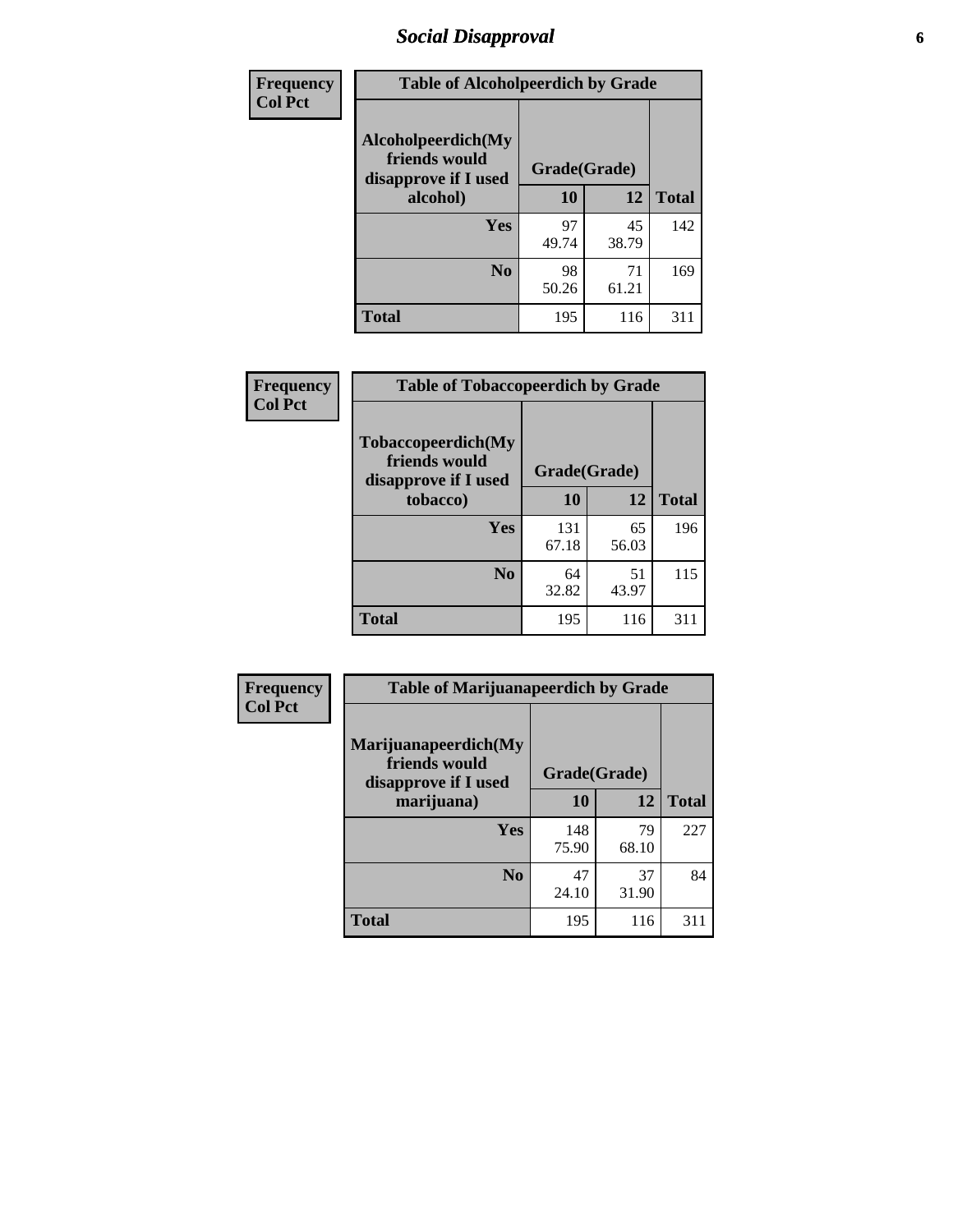# *Social Disapproval* **7**

| Frequency      | <b>Table of Otherdrugpeerdich by Grade</b>                    |              |             |              |  |  |  |  |
|----------------|---------------------------------------------------------------|--------------|-------------|--------------|--|--|--|--|
| <b>Col Pct</b> | Otherdrugpeerdich(My<br>friends would<br>disapprove if I used | Grade(Grade) |             |              |  |  |  |  |
|                | other drugs)                                                  | 10           | 12          | <b>Total</b> |  |  |  |  |
|                | Yes                                                           | 165<br>84.62 | 92<br>79.31 | 257          |  |  |  |  |
|                | N <sub>0</sub>                                                | 30<br>15.38  | 24<br>20.69 | 54           |  |  |  |  |
|                | <b>Total</b>                                                  | 195          | 116         | 311          |  |  |  |  |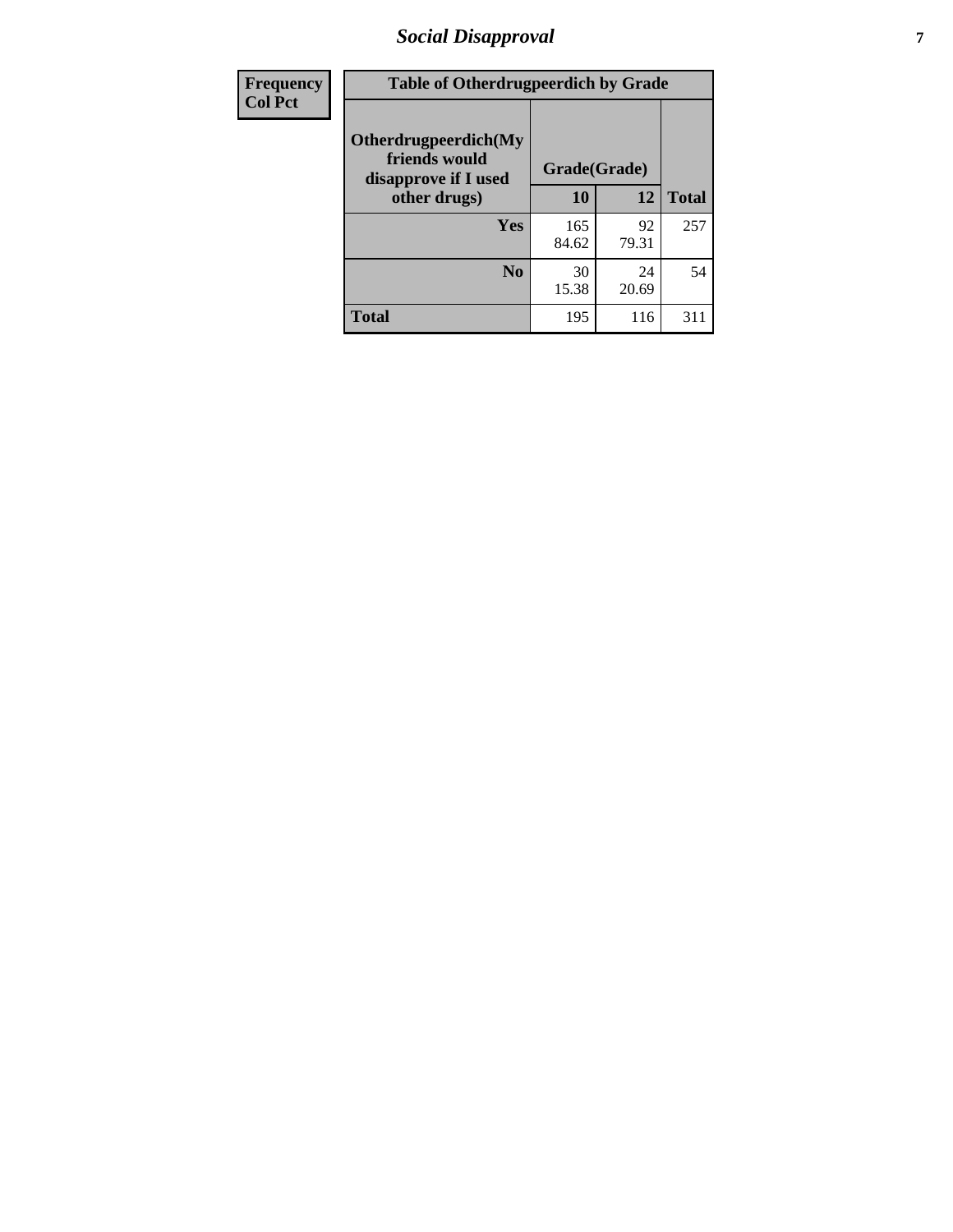#### Title IV, Part A, Schedule A **8** *Goal 2: To help ensure that all schools are safe and disciplined Baseline Data: Year 2008-2009 Student Involvement in Gang Activity*

| Frequency      | <b>Table of Gangself by Grade</b>                                                                 |                    |              |              |
|----------------|---------------------------------------------------------------------------------------------------|--------------------|--------------|--------------|
| <b>Col Pct</b> | Gangself(I<br>have<br>participated<br>in illegal<br>gang<br>activities in<br>the past 30<br>days) | Grade(Grade)<br>10 | 12           | <b>Total</b> |
|                | Yes                                                                                               | 7<br>3.59          | 8<br>6.90    | 15           |
|                | N <sub>0</sub>                                                                                    | 188<br>96.41       | 108<br>93.10 | 296          |
|                | <b>Total</b>                                                                                      | 195                | 116          | 311          |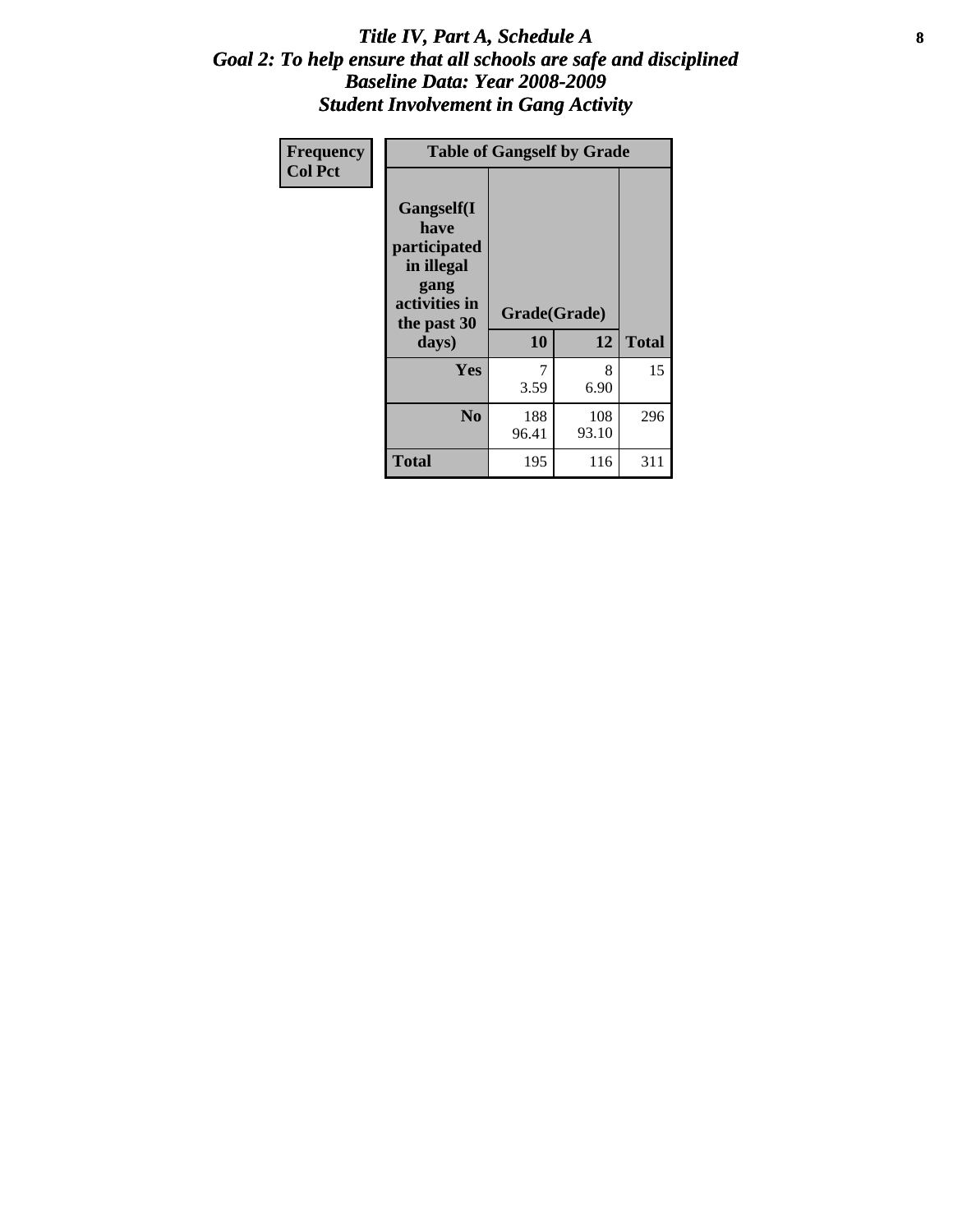# *Student Perception of School Safety* **9**

| <b>Frequency</b><br>Row Pct |
|-----------------------------|
|                             |

| <b>Table of Grade by Safeschool</b> |                                                        |                   |                             |                                    |              |  |  |
|-------------------------------------|--------------------------------------------------------|-------------------|-----------------------------|------------------------------------|--------------|--|--|
|                                     | Safeschool (School is a place at which I feel<br>safe) |                   |                             |                                    |              |  |  |
| Grade(Grade)                        | <b>Strongly</b><br>Agree                               | Somewhat<br>Agree | <b>Somewhat</b><br>Disagree | <b>Strongly</b><br><b>Disagree</b> | <b>Total</b> |  |  |
| 10                                  | 59<br>30.26                                            | 104<br>53.33      | 27<br>13.85                 | 5<br>2.56                          | 195          |  |  |
| 12                                  | 31<br>26.72                                            | 62<br>53.45       | 9<br>7.76                   | 14<br>12.07                        | 116          |  |  |
| <b>Total</b>                        | 90                                                     | 166               | 36                          | 19                                 | 311          |  |  |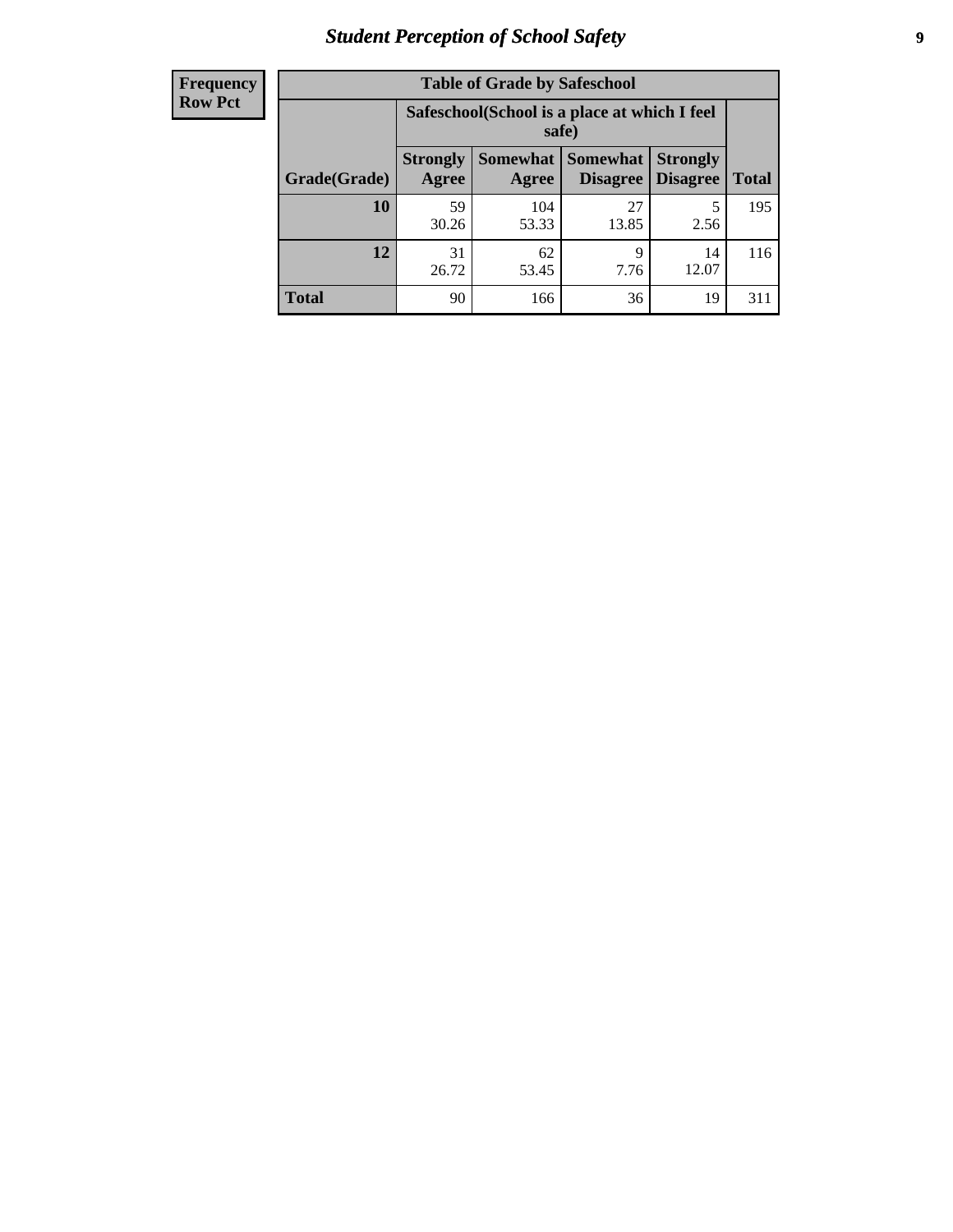#### *Students Who Have Been Bullied* **10**

| <b>Frequency</b> |
|------------------|
| Row Pct          |

| <b>Table of Grade by Bullied</b> |                             |                                                                               |                              |                   |                        |                        |                          |              |
|----------------------------------|-----------------------------|-------------------------------------------------------------------------------|------------------------------|-------------------|------------------------|------------------------|--------------------------|--------------|
|                                  |                             | <b>Bullied</b> (I have been bullied by other<br>students in the past 30 days) |                              |                   |                        |                        |                          |              |
| Grade(Grade)                     | $\mathbf{0}$<br><b>Days</b> | 1 or<br>2<br>days                                                             | 3 <sub>to</sub><br>5<br>days | 6 to<br>9<br>days | 10<br>to<br>19<br>days | 20<br>to<br>29<br>days | All<br><b>30</b><br>days | <b>Total</b> |
| 10                               | 179<br>91.79                | 9<br>4.62                                                                     | 4<br>2.05                    | $\theta$<br>0.00  | $\theta$<br>0.00       | 2<br>1.03              | 0.51                     | 195          |
| 12                               | 101<br>87.07                | 2<br>1.72                                                                     | 2<br>1.72                    | 0.86              | 2<br>1.72              | $\Omega$<br>0.00       | 8<br>6.90                | 116          |
| Total                            | 280                         | 11                                                                            | 6                            |                   | 2                      | 2                      | 9                        | 311          |

 $\blacksquare$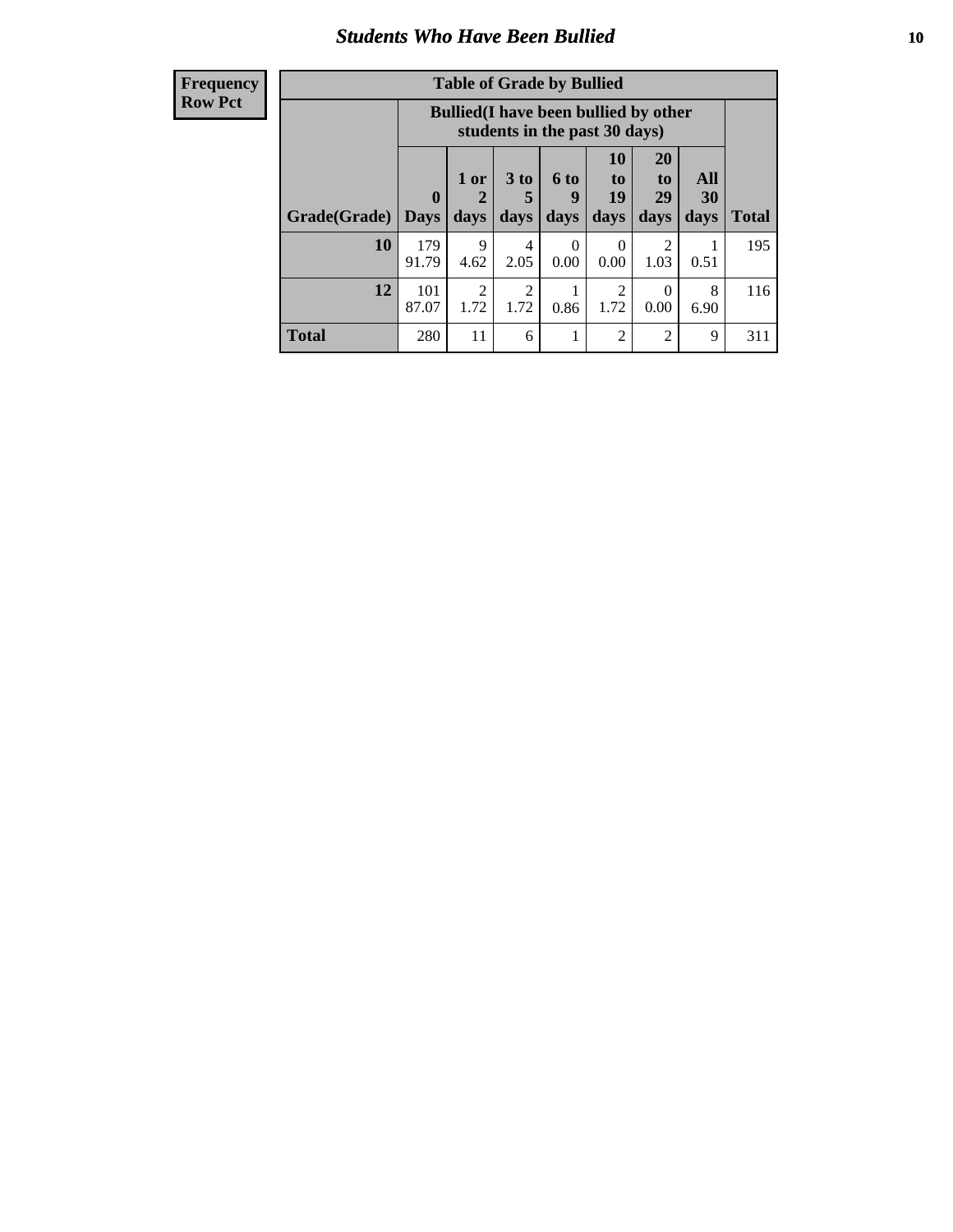### *School Climate* **11**

| <b>Frequency</b> | <b>Table of SchoolClimate1 by Grade</b> |                    |             |              |  |  |  |
|------------------|-----------------------------------------|--------------------|-------------|--------------|--|--|--|
| <b>Col Pct</b>   | SchoolClimate1(I<br>like school)        | Grade(Grade)<br>10 | 12          | <b>Total</b> |  |  |  |
|                  | <b>Strongly Agree</b>                   | 26<br>13.33        | 23<br>19.83 | 49           |  |  |  |
|                  | <b>Somewhat Agree</b>                   | 126<br>64.62       | 70<br>60.34 | 196          |  |  |  |
|                  | <b>Somewhat Disagree</b>                | 27<br>13.85        | 12<br>10.34 | 39           |  |  |  |
|                  | <b>Strongly Disagree</b>                | 16<br>8.21         | 11<br>9.48  | 27           |  |  |  |
|                  | <b>Total</b>                            | 195                | 116         | 311          |  |  |  |

| <b>Table of SchoolClimate2 by Grade</b>           |                    |             |              |  |
|---------------------------------------------------|--------------------|-------------|--------------|--|
| SchoolClimate2(I<br>feel successful at<br>school) | Grade(Grade)<br>10 | 12          | <b>Total</b> |  |
| <b>Strongly Agree</b>                             | 37<br>18.97        | 32<br>27.59 | 69           |  |
| <b>Somewhat Agree</b>                             | 135<br>69.23       | 74<br>63.79 | 209          |  |
| <b>Somewhat Disagree</b>                          | 17<br>8.72         | 7<br>6.03   | 24           |  |
| <b>Strongly Disagree</b>                          | 6<br>3.08          | 3<br>2.59   | 9            |  |
| Total                                             | 195                | 116         | 311          |  |

| Frequency      | <b>Table of SchoolClimate3 by Grade</b>                      |              |             |              |  |
|----------------|--------------------------------------------------------------|--------------|-------------|--------------|--|
| <b>Col Pct</b> | <b>SchoolClimate3(My</b><br>school has high<br>standards for | Grade(Grade) |             |              |  |
|                | achievement)                                                 | 10           | 12          | <b>Total</b> |  |
|                | <b>Strongly Agree</b>                                        | 89<br>45.64  | 56<br>48.28 | 145          |  |
|                | <b>Somewhat Agree</b>                                        | 85<br>43.59  | 50<br>43.10 | 135          |  |
|                | <b>Somewhat Disagree</b>                                     | 11<br>5.64   | 6<br>5.17   | 17           |  |
|                | <b>Strongly Disagree</b>                                     | 10<br>5.13   | 4<br>3.45   | 14           |  |
|                | Total                                                        | 195          | 116         | 311          |  |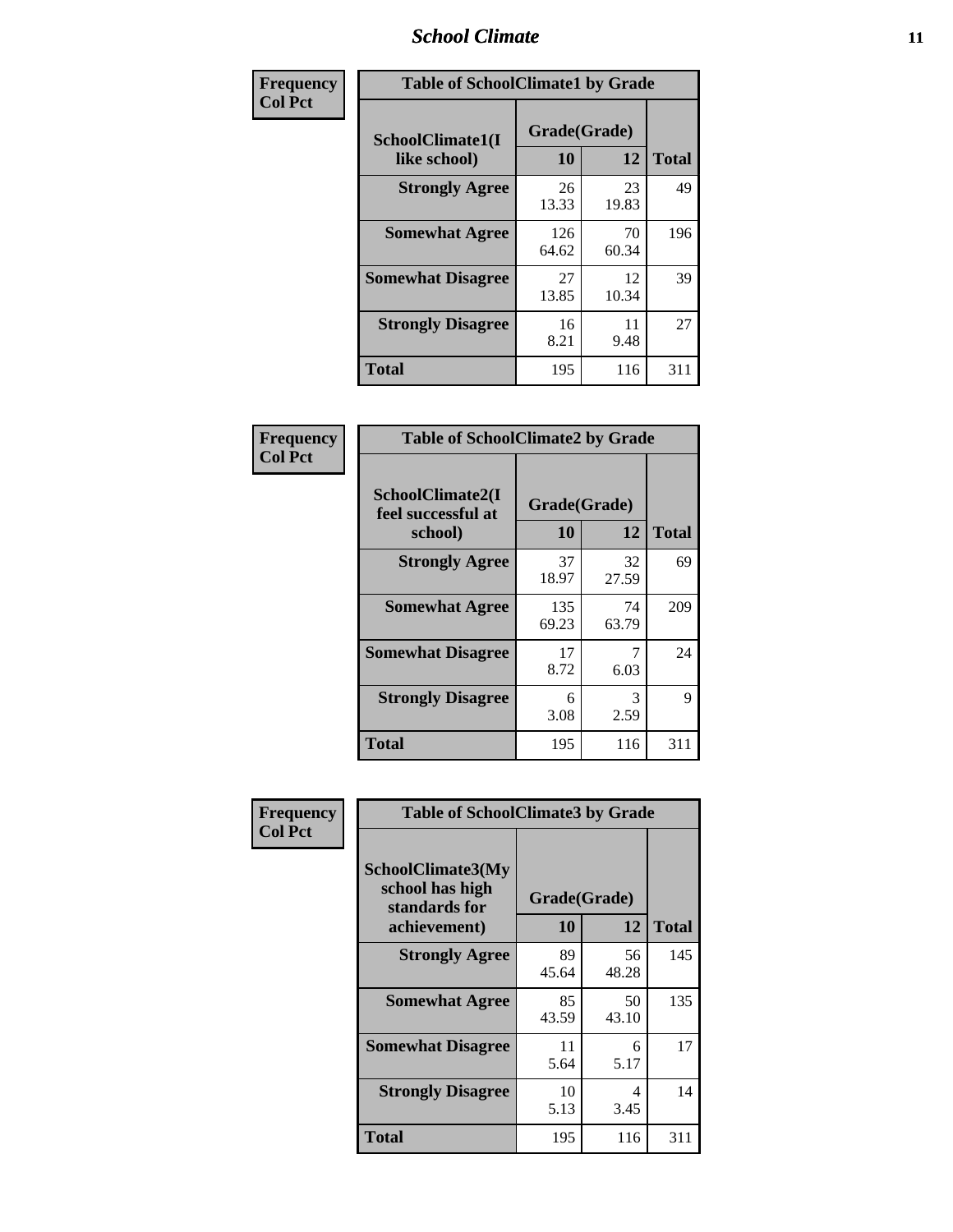### *School Climate* **12**

| Frequency      | <b>Table of SchoolClimate4 by Grade</b>                       |                    |             |              |
|----------------|---------------------------------------------------------------|--------------------|-------------|--------------|
| <b>Col Pct</b> | SchoolClimate4(My<br>school sets clear<br>rules for behavior) | Grade(Grade)<br>10 | 12          | <b>Total</b> |
|                | <b>Strongly Agree</b>                                         | 99<br>50.77        | 55<br>47.41 | 154          |
|                | <b>Somewhat Agree</b>                                         | 73<br>37.44        | 44<br>37.93 | 117          |
|                | <b>Somewhat Disagree</b>                                      | 18<br>9.23         | 11<br>9.48  | 29           |
|                | <b>Strongly Disagree</b>                                      | 5<br>2.56          | 6<br>5.17   | 11           |
|                | <b>Total</b>                                                  | 195                | 116         | 311          |

| <b>Table of SchoolClimate5 by Grade</b>                   |              |             |              |  |  |
|-----------------------------------------------------------|--------------|-------------|--------------|--|--|
| SchoolClimate5(I<br>know what to do in<br>an emergency at | Grade(Grade) |             |              |  |  |
| school)                                                   | 10           | 12          | <b>Total</b> |  |  |
| <b>Strongly Agree</b>                                     | 118<br>60.51 | 59<br>50.86 | 177          |  |  |
| <b>Somewhat Agree</b>                                     | 58<br>29.74  | 51<br>43.97 | 109          |  |  |
| <b>Somewhat Disagree</b>                                  | 16<br>8.21   | 3<br>2.59   | 19           |  |  |
| <b>Strongly Disagree</b>                                  | 3<br>1.54    | 3<br>2.59   | 6            |  |  |
| <b>Total</b>                                              | 195          | 116         | 311          |  |  |

| Frequency      | <b>Table of SchoolClimate6 by Grade</b>                  |                     |                     |              |
|----------------|----------------------------------------------------------|---------------------|---------------------|--------------|
| <b>Col Pct</b> | <b>SchoolClimate6(Teachers</b><br>treat me with respect) | Grade(Grade)<br>10  | 12                  | <b>Total</b> |
|                | <b>Strongly Agree</b>                                    | 70<br>35.90         | 41<br>35.34         | 111          |
|                | <b>Somewhat Agree</b>                                    | 92<br>47.18         | 58<br>50.00         | 150          |
|                | <b>Somewhat Disagree</b>                                 | 24<br>12.31         | $\mathbf Q$<br>7.76 | 33           |
|                | <b>Strongly Disagree</b>                                 | $\mathbf Q$<br>4.62 | 8<br>6.90           | 17           |
|                | <b>Total</b>                                             | 195                 | 116                 | 311          |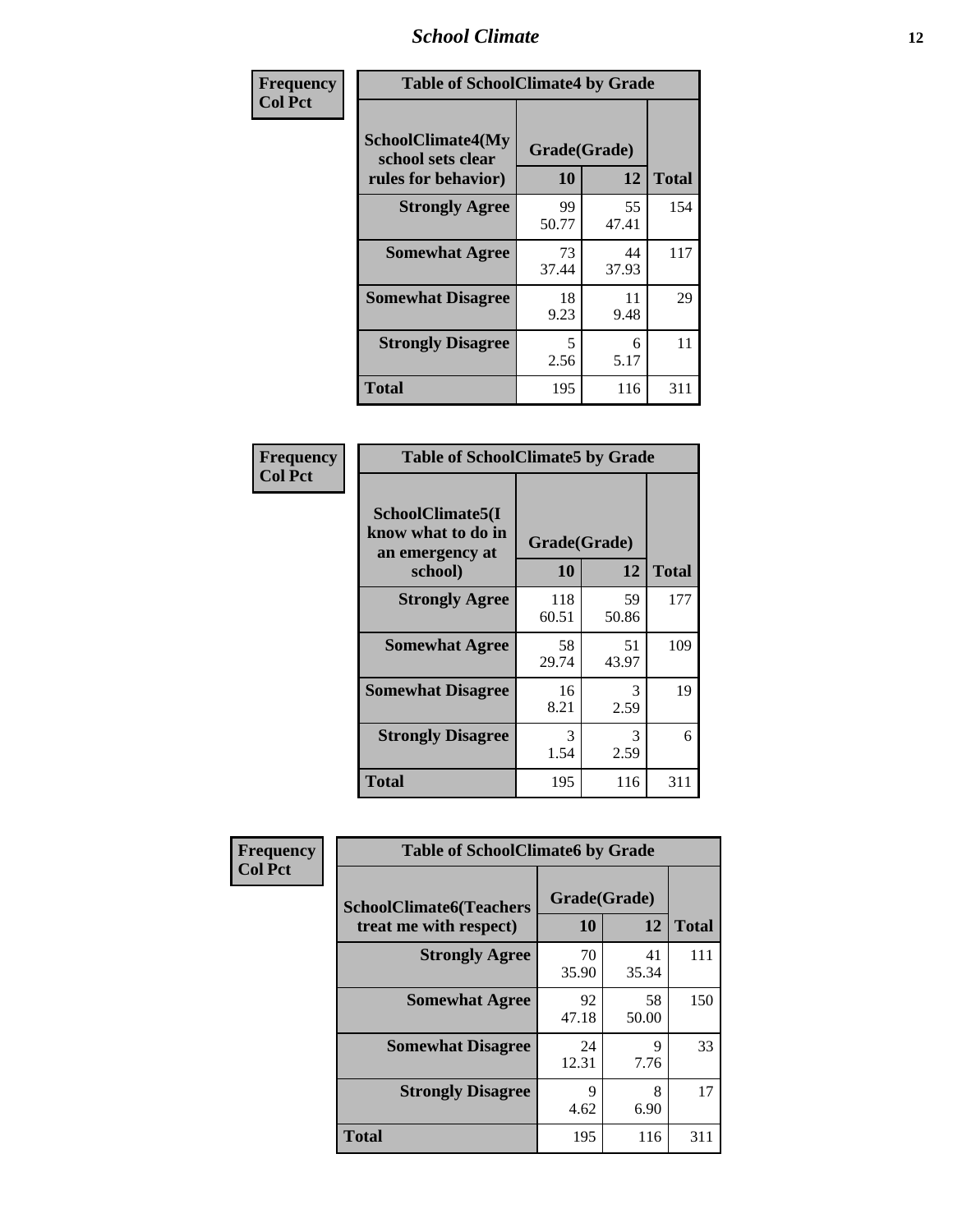### *School Climate* **13**

| Frequency      | <b>Table of SchoolClimate7 by Grade</b>                                       |                           |             |              |
|----------------|-------------------------------------------------------------------------------|---------------------------|-------------|--------------|
| <b>Col Pct</b> | <b>SchoolClimate7(Behaviors</b><br>in my class allow the<br>teacher to teach) | Grade(Grade)<br><b>10</b> | 12          | <b>Total</b> |
|                | <b>Strongly Agree</b>                                                         | 59<br>30.26               | 41<br>35.34 | 100          |
|                | <b>Somewhat Agree</b>                                                         | 101<br>51.79              | 60<br>51.72 | 161          |
|                | <b>Somewhat Disagree</b>                                                      | 26<br>13.33               | 14<br>12.07 | 40           |
|                | <b>Strongly Disagree</b>                                                      | $\mathbf Q$<br>4.62       | 0.86        | 10           |
|                | <b>Total</b>                                                                  | 195                       | 116         | 311          |

| Frequency      | <b>Table of SchoolClimate8 by Grade</b>                                              |                    |             |              |
|----------------|--------------------------------------------------------------------------------------|--------------------|-------------|--------------|
| <b>Col Pct</b> | <b>SchoolClimate8(Students</b><br>are frequently<br>recognized for good<br>behavior) | Grade(Grade)<br>10 | 12          | <b>Total</b> |
|                | <b>Strongly Agree</b>                                                                | 58<br>29.74        | 36<br>31.03 | 94           |
|                | <b>Somewhat Agree</b>                                                                | 78<br>40.00        | 54<br>46.55 | 132          |
|                | <b>Somewhat Disagree</b>                                                             | 44<br>22.56        | 17<br>14.66 | 61           |
|                | <b>Strongly Disagree</b>                                                             | 15<br>7.69         | 9<br>7.76   | 24           |
|                | <b>Total</b>                                                                         | 195                | 116         | 311          |

| Frequency      | <b>Table of SchoolClimate9 by Grade</b>                                                  |                    |             |              |
|----------------|------------------------------------------------------------------------------------------|--------------------|-------------|--------------|
| <b>Col Pct</b> | <b>SchoolClimate9(School</b><br>counselor would be<br>helpful if I needed<br>assistance) | Grade(Grade)<br>10 | 12          | <b>Total</b> |
|                | <b>Strongly Agree</b>                                                                    | 101<br>51.79       | 70<br>60.34 | 171          |
|                | <b>Somewhat Agree</b>                                                                    | 65<br>33.33        | 35<br>30.17 | 100          |
|                | <b>Somewhat Disagree</b>                                                                 | 19<br>9.74         | 6<br>5.17   | 25           |
|                | <b>Strongly Disagree</b>                                                                 | 10<br>5.13         | 5<br>4.31   | 15           |
|                | <b>Total</b>                                                                             | 195                | 116         | 311          |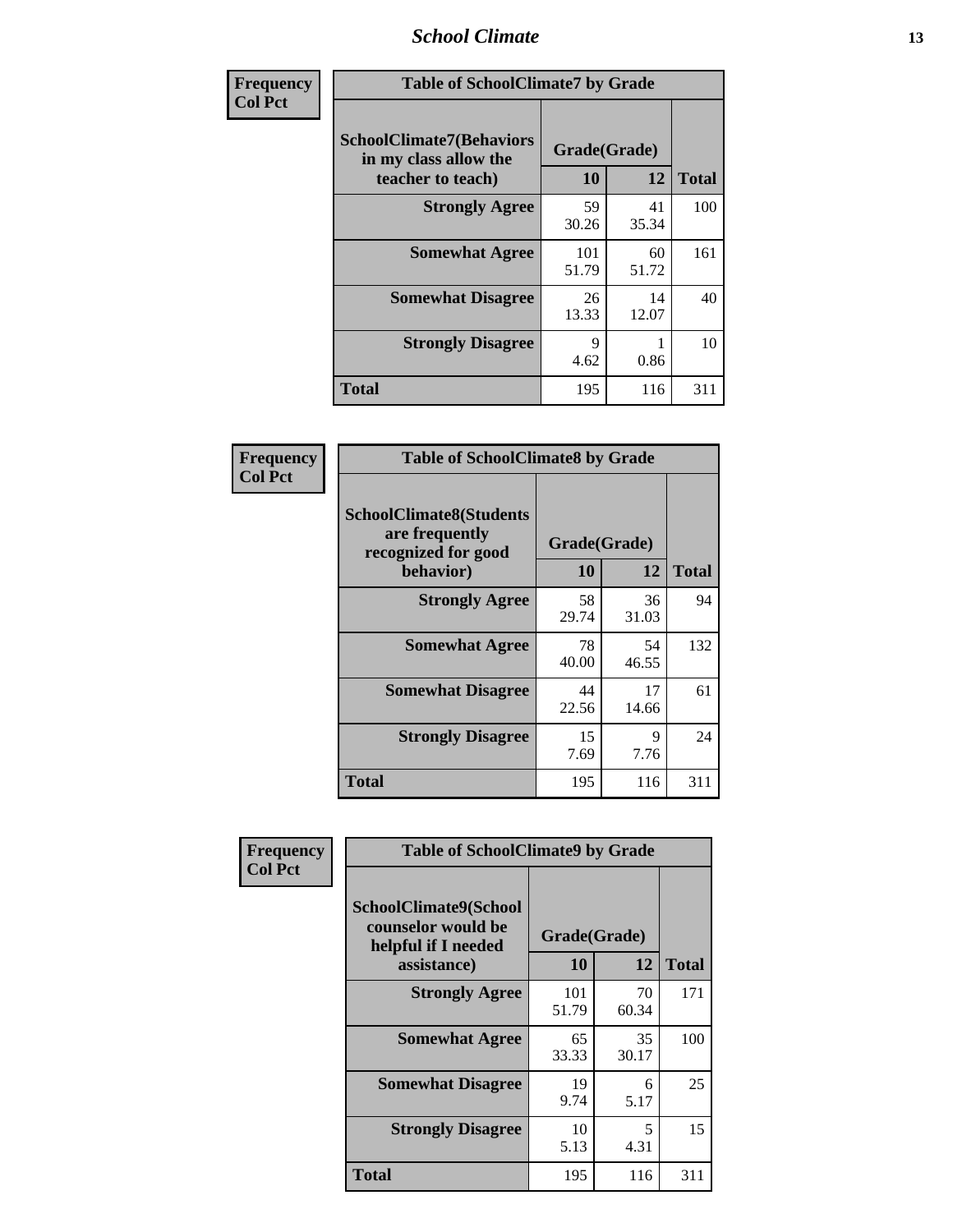### *Reasons for Dropping Out* **14**

| <b>Frequency</b> |                                                                          | <b>Table of Dropoutreason by Grade</b> |             |              |  |
|------------------|--------------------------------------------------------------------------|----------------------------------------|-------------|--------------|--|
| <b>Col Pct</b>   | Dropoutreason(If<br>I dropped out the<br>reason would<br>most likely be) | Grade(Grade)<br>10                     | 12          | <b>Total</b> |  |
|                  | Won't Drop out                                                           | 118<br>60.51                           | 77<br>66.38 | 195          |  |
|                  | <b>Bored</b>                                                             | 22<br>11.28                            | 9<br>7.76   | 31           |  |
|                  | <b>Family Reasons</b>                                                    | 18<br>9.23                             | 13<br>11.21 | 31           |  |
|                  | <b>Being Bullied</b>                                                     | 3<br>1.54                              | 0<br>0.00   | 3            |  |
|                  | <b>Other</b>                                                             | 34<br>17.44                            | 17<br>14.66 | 51           |  |
|                  | Total                                                                    | 195                                    | 116         | 311          |  |

| Frequency      | <b>Table of Dropout by Grade</b>                                       |                    |              |     |  |
|----------------|------------------------------------------------------------------------|--------------------|--------------|-----|--|
| <b>Col Pct</b> | Dropout(I<br>have<br>thought<br>about<br>dropping<br>out of<br>school) | Grade(Grade)<br>10 | <b>Total</b> |     |  |
|                | Yes                                                                    | 45<br>23.08        | 20<br>17.24  | 65  |  |
|                | N <sub>0</sub>                                                         | 150<br>76.92       | 96<br>82.76  | 246 |  |
|                | <b>Total</b>                                                           | 195                | 116          | 311 |  |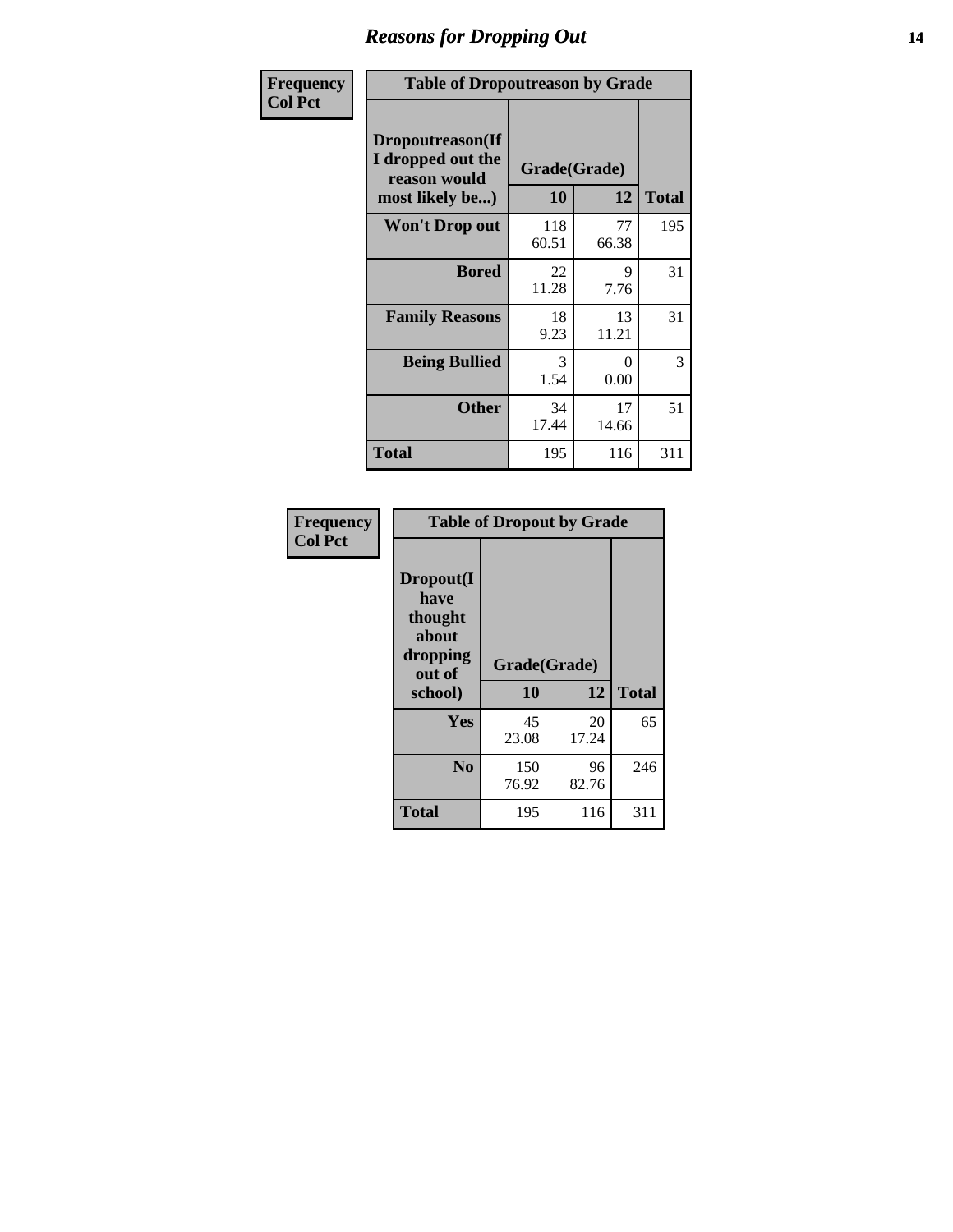*School Safety* **15**

| Frequency      | <b>Table of Gangself by Grade</b>                                                                 |                          |              |              |
|----------------|---------------------------------------------------------------------------------------------------|--------------------------|--------------|--------------|
| <b>Col Pct</b> | Gangself(I<br>have<br>participated<br>in illegal<br>gang<br>activities in<br>the past 30<br>days) | Grade(Grade)<br>10<br>12 |              | <b>Total</b> |
|                | Yes                                                                                               | 7<br>3.59                | 8<br>6.90    | 15           |
|                | N <sub>0</sub>                                                                                    | 188<br>96.41             | 108<br>93.10 | 296          |
|                | Total                                                                                             | 195                      | 116          | 311          |

| Frequency      | <b>Table of Gangpeers by Grade</b>                                                                                             |                    |             |              |
|----------------|--------------------------------------------------------------------------------------------------------------------------------|--------------------|-------------|--------------|
| <b>Col Pct</b> | <b>Gangpeers</b> (I<br>have friends<br>who have<br>participated<br>in illegal<br>gang<br>activities in<br>the past 30<br>days) | Grade(Grade)<br>10 | 12          | <b>Total</b> |
|                | Yes                                                                                                                            | 34<br>17.44        | 26<br>22.41 | 60           |
|                | N <sub>0</sub>                                                                                                                 | 161<br>82.56       | 90<br>77.59 | 251          |
|                | <b>Total</b>                                                                                                                   | 195                | 116         | 311          |

| Frequency      |                                                                     | <b>Table of Pickedon by Grade</b> |             |              |  |  |  |  |  |  |  |
|----------------|---------------------------------------------------------------------|-----------------------------------|-------------|--------------|--|--|--|--|--|--|--|
| <b>Col Pct</b> | <b>Pickedon</b> (I have<br>been picked on or<br>teased at school in | Grade(Grade)                      |             |              |  |  |  |  |  |  |  |
|                | the past 30 days)                                                   | 10                                | 12          | <b>Total</b> |  |  |  |  |  |  |  |
|                | <b>Strongly Agree</b>                                               | 17<br>8.72                        | 14<br>12.07 | 31           |  |  |  |  |  |  |  |
|                | <b>Somewhat Agree</b>                                               | 36<br>18.46                       | 17<br>14.66 | 53           |  |  |  |  |  |  |  |
|                | <b>Somewhat Disagree</b>                                            | 36<br>18.46                       | 18<br>15.52 | 54           |  |  |  |  |  |  |  |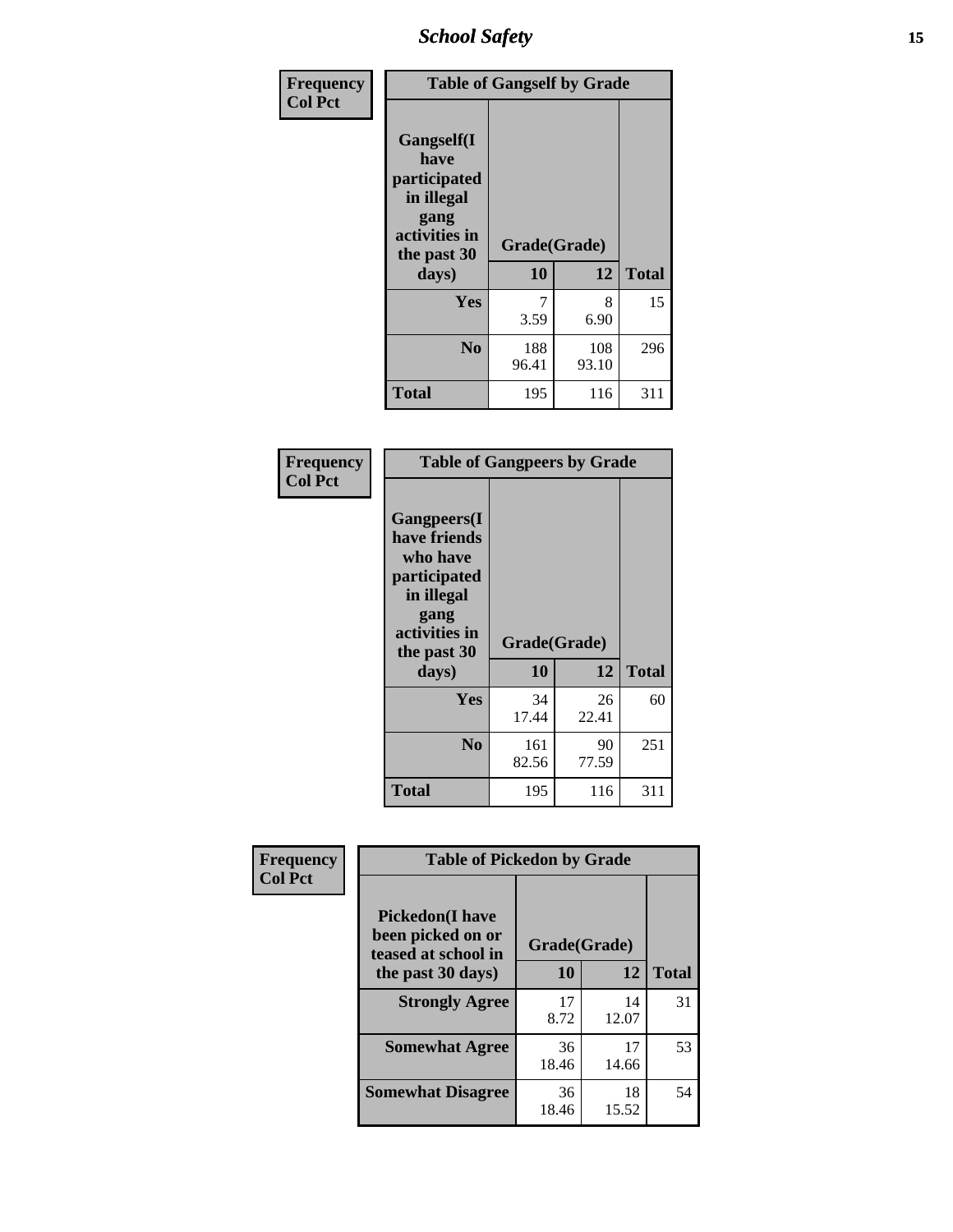# *School Safety* **16**

| <b>Frequency</b> | <b>Table of Pickedon by Grade</b>                                                        |                    |             |              |
|------------------|------------------------------------------------------------------------------------------|--------------------|-------------|--------------|
| <b>Col Pct</b>   | <b>Pickedon</b> (I have<br>been picked on or<br>teased at school in<br>the past 30 days) | Grade(Grade)<br>10 | 12          | <b>Total</b> |
|                  | <b>Strongly Disagree</b>                                                                 | 106<br>54.36       | 67<br>57.76 | 173          |
|                  | Total                                                                                    | 195                | 116         | 31           |

| Frequency      | <b>Table of Safeschool by Grade</b>                      |                    |              |     |  |  |  |  |  |
|----------------|----------------------------------------------------------|--------------------|--------------|-----|--|--|--|--|--|
| <b>Col Pct</b> | Safeschool(School<br>is a place at which I<br>feel safe) | Grade(Grade)<br>10 | <b>Total</b> |     |  |  |  |  |  |
|                | <b>Strongly Agree</b>                                    | 59<br>30.26        | 31<br>26.72  | 90  |  |  |  |  |  |
|                | <b>Somewhat Agree</b>                                    | 104<br>53.33       | 62<br>53.45  | 166 |  |  |  |  |  |
|                | <b>Somewhat Disagree</b>                                 | 27<br>13.85        | 9<br>7.76    | 36  |  |  |  |  |  |
|                | <b>Strongly Disagree</b>                                 | 5<br>2.56          | 14<br>12.07  | 19  |  |  |  |  |  |
|                | <b>Total</b>                                             | 195                | 116          | 311 |  |  |  |  |  |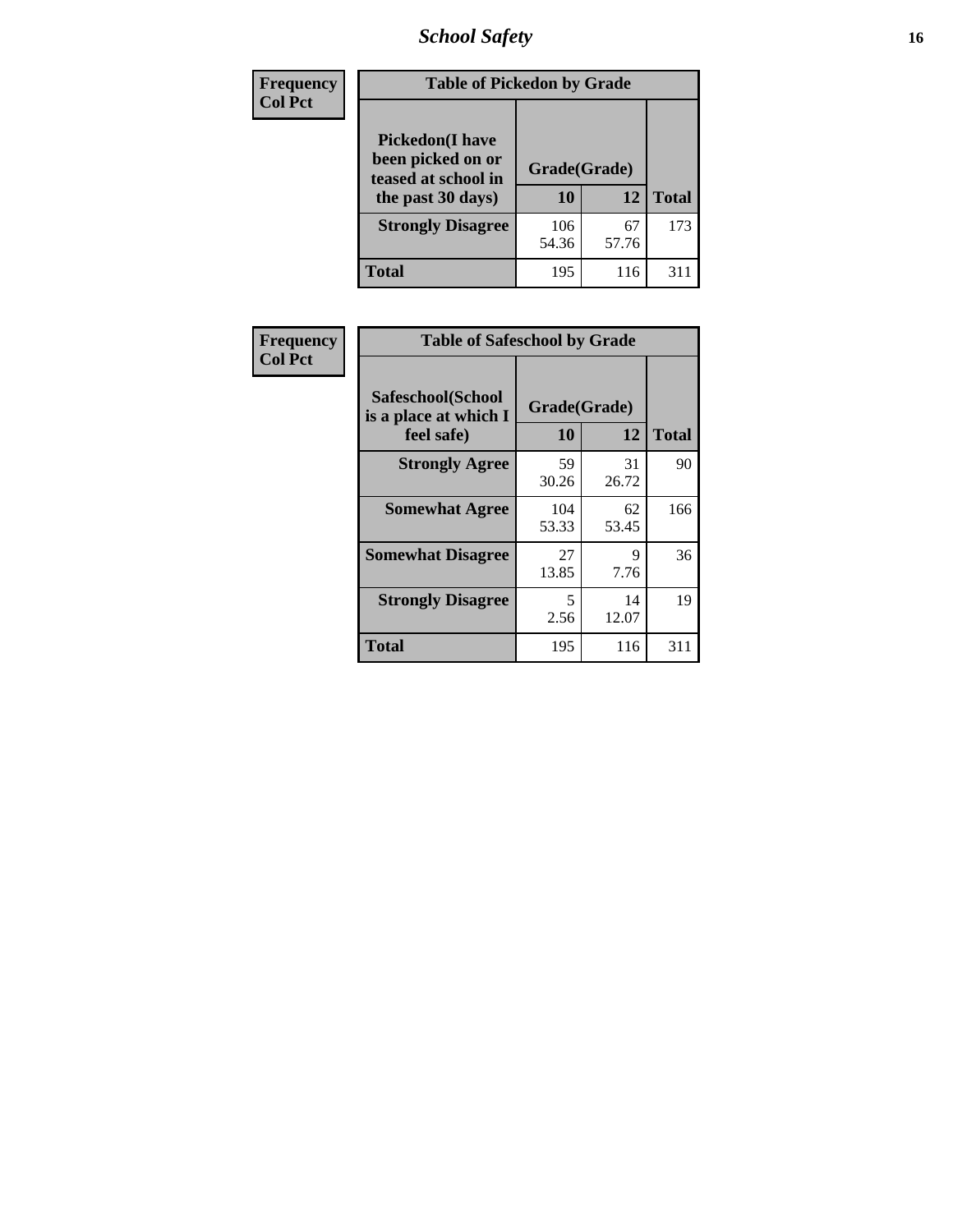*School Safety* **17**

**Frequency Row Pct**

| <b>Table of Grade by Bullied</b> |                            |                                                                               |                              |                   |                               |                               |                          |              |  |  |
|----------------------------------|----------------------------|-------------------------------------------------------------------------------|------------------------------|-------------------|-------------------------------|-------------------------------|--------------------------|--------------|--|--|
|                                  |                            | <b>Bullied</b> (I have been bullied by other<br>students in the past 30 days) |                              |                   |                               |                               |                          |              |  |  |
| Grade(Grade)                     | $\mathbf 0$<br><b>Days</b> | 1 or<br>2<br>days                                                             | 3 <sub>to</sub><br>5<br>days | 6 to<br>9<br>days | <b>10</b><br>to<br>19<br>days | <b>20</b><br>to<br>29<br>days | All<br><b>30</b><br>days | <b>Total</b> |  |  |
| 10                               | 179<br>91.79               | 9<br>4.62                                                                     | 4<br>2.05                    | 0<br>0.00         | 0<br>0.00                     | 2<br>1.03                     | 0.51                     | 195          |  |  |
| 12                               | 101<br>87.07               | $\mathfrak{D}$<br>1.72                                                        | $\overline{2}$<br>1.72       | 0.86              | 2<br>1.72                     | $\Omega$<br>0.00              | 8<br>6.90                | 116          |  |  |
| <b>Total</b>                     | 280                        | 11                                                                            | 6                            |                   | $\overline{2}$                | $\overline{2}$                | 9                        | 311          |  |  |

| <b>Frequency</b> | Table o        |  |
|------------------|----------------|--|
| <b>Row Pct</b>   | <b>Bullied</b> |  |
|                  |                |  |

| <b>Table of Grade by Bulliedothers</b> |                             |                                                                |                         |                          |                               |                        |                          |              |  |  |  |
|----------------------------------------|-----------------------------|----------------------------------------------------------------|-------------------------|--------------------------|-------------------------------|------------------------|--------------------------|--------------|--|--|--|
|                                        |                             | <b>Bulliedothers</b> (I bullied others in the past<br>30 days) |                         |                          |                               |                        |                          |              |  |  |  |
| Grade(Grade)                           | $\mathbf{0}$<br><b>Days</b> | $1$ or<br>days                                                 | 3 <sub>to</sub><br>days | <b>6 to</b><br>9<br>days | <b>10</b><br>to<br>19<br>days | 20<br>to<br>29<br>days | All<br><b>30</b><br>days | <b>Total</b> |  |  |  |
| <b>10</b>                              | 176<br>90.26                | 9<br>4.62                                                      | $\overline{c}$<br>1.03  | $\overline{2}$<br>1.03   | 0<br>0.00                     | 3<br>1.54              | 3<br>1.54                | 195          |  |  |  |
| 12                                     | 103<br>88.79                | 3<br>2.59                                                      | $\overline{2}$<br>1.72  | 0.86                     | 3<br>2.59                     | 0<br>0.00              | 4<br>3.45                | 116          |  |  |  |
| <b>Total</b>                           | 279                         | 12                                                             | 4                       | $\mathcal{R}$            | 3                             | 3                      | 7                        | 311          |  |  |  |

| <b>Frequency</b> | <b>Table of Grade by Weaponschool</b> |                             |                                                                    |                                     |                   |                               |                   |              |  |  |
|------------------|---------------------------------------|-----------------------------|--------------------------------------------------------------------|-------------------------------------|-------------------|-------------------------------|-------------------|--------------|--|--|
| <b>Row Pct</b>   |                                       |                             | Weaponschool (I brought a weapon<br>to school in the past 30 days) |                                     |                   |                               |                   |              |  |  |
|                  | Grade(Grade)                          | $\mathbf{0}$<br><b>Days</b> | 1 or<br>days                                                       | 3 to<br>days                        | 6 to<br>9<br>days | <b>20</b><br>to<br>29<br>days | All<br>30<br>days | <b>Total</b> |  |  |
|                  | 10                                    | 189<br>96.92                | $\mathfrak{D}$<br>1.03                                             | $\mathcal{D}_{\mathcal{A}}$<br>1.03 | 0.51              | 0<br>0.00                     | 0.51              | 195          |  |  |
|                  | 12                                    | 110<br>94.83                | 0.86                                                               | 0.00                                | 0<br>0.00         | $\mathfrak{D}$<br>1.72        | 3<br>2.59         | 116          |  |  |
|                  | <b>Total</b>                          | 299                         | 3                                                                  | $\overline{2}$                      |                   | $\overline{2}$                | 4                 | 311          |  |  |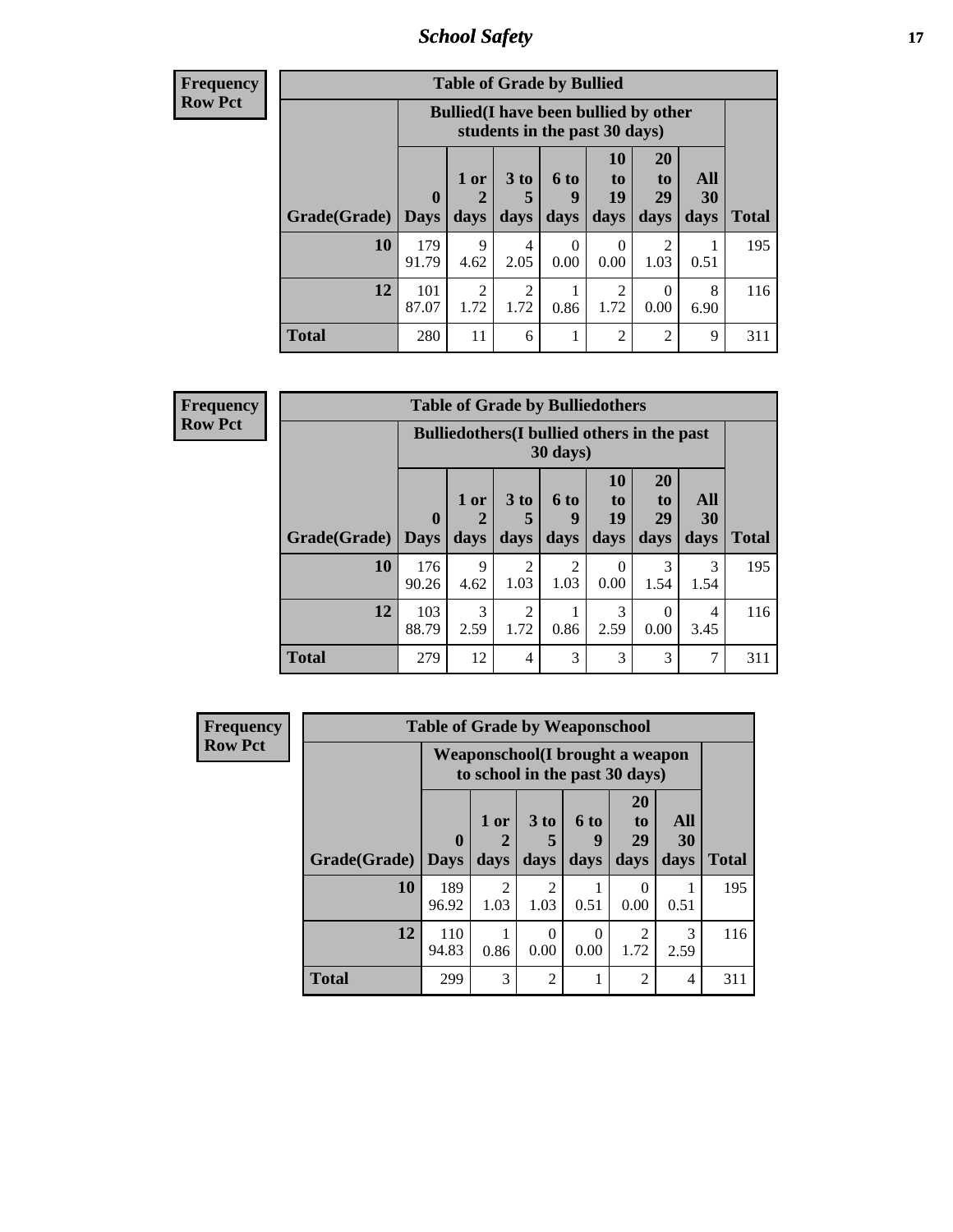*School Safety* **18**

| <b>Frequency</b> | <b>Table of Grade by Absentunsafe</b> |                            |                                                                           |                              |                                     |                                     |                       |              |  |  |  |
|------------------|---------------------------------------|----------------------------|---------------------------------------------------------------------------|------------------------------|-------------------------------------|-------------------------------------|-----------------------|--------------|--|--|--|
| <b>Row Pct</b>   |                                       |                            | Absentunsafe(I have missed school<br>because I felt unsafe in the past 30 | days)                        |                                     |                                     |                       |              |  |  |  |
|                  | Grade(Grade)                          | $\mathbf 0$<br><b>Days</b> | 1 or<br>2<br>days                                                         | 3 <sub>to</sub><br>5<br>days | 10<br>$\mathbf{t}$<br>19<br>days    | 20<br>to<br>29<br>days              | All<br>30<br>days     | <b>Total</b> |  |  |  |
|                  | 10                                    | 192<br>98.46               | $\mathfrak{D}$<br>1.03                                                    | 0<br>0.00                    | 0<br>0.00                           | 0.51                                | 0<br>0.00             | 195          |  |  |  |
|                  | 12                                    | 107<br>92.24               | 0.86                                                                      | 0.86                         | $\mathcal{D}_{\mathcal{L}}$<br>1.72 | $\mathcal{D}_{\mathcal{L}}$<br>1.72 | $\mathcal{R}$<br>2.59 | 116          |  |  |  |
|                  | <b>Total</b>                          | 299                        | 3                                                                         |                              | 2                                   | 3                                   | 3                     | 311          |  |  |  |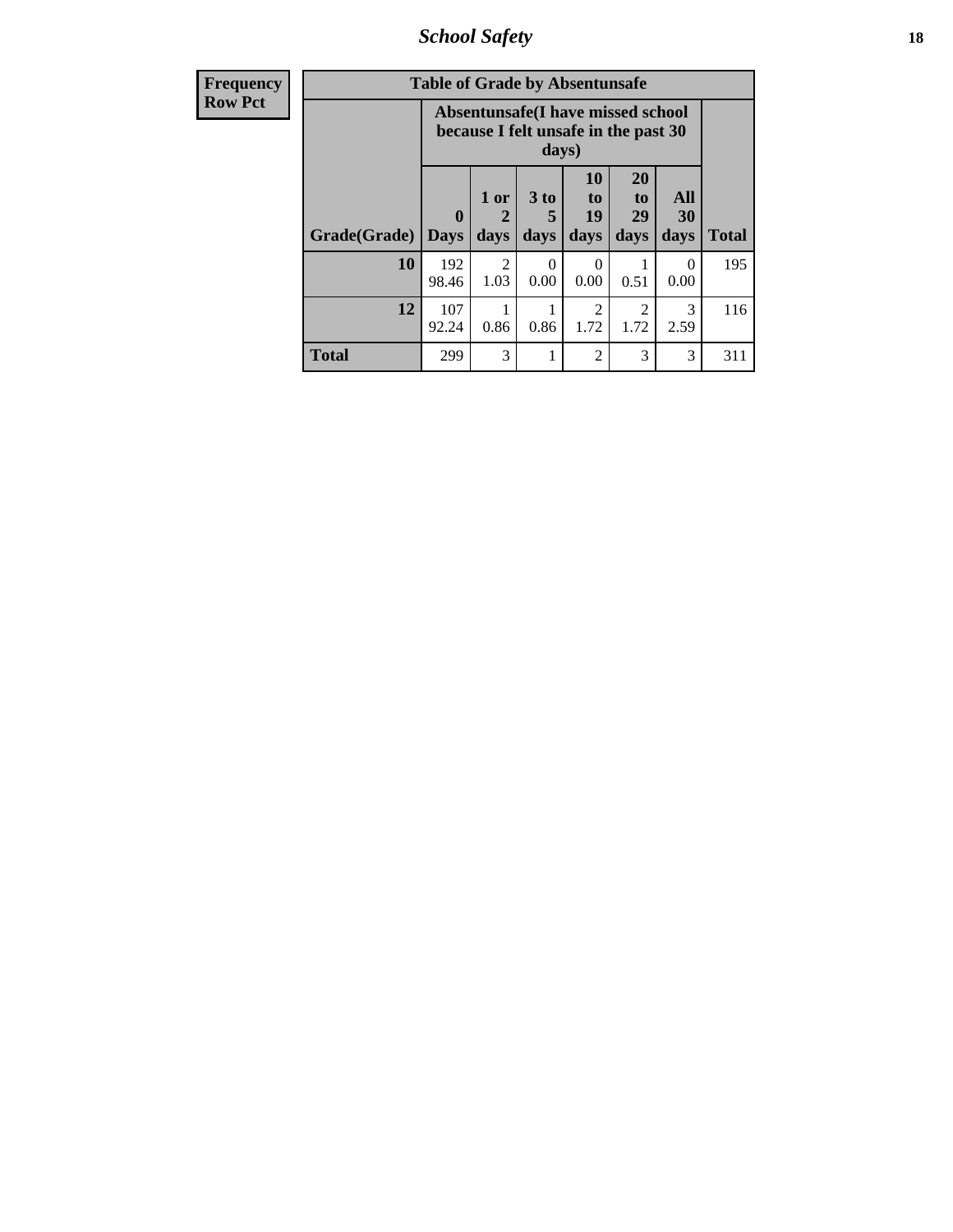# *Drug Use During Last 30 Days* **19**

#### **Frequency Row Pct**

| <b>Table of Grade by Alcohol</b> |                                 |                                    |                 |                        |                 |               |              |       |  |  |  |
|----------------------------------|---------------------------------|------------------------------------|-----------------|------------------------|-----------------|---------------|--------------|-------|--|--|--|
|                                  |                                 | Alcohol(Alcohol use, past 30 days) |                 |                        |                 |               |              |       |  |  |  |
| Grade(Grade)                     | <b>Did</b><br>not<br><b>use</b> | $1-2$<br>days                      | $3 - 5$<br>days | $6 - 9$<br>days        | $10-19$<br>days | 20-29<br>days | Every<br>day | Total |  |  |  |
| 10                               | 160<br>82.05                    | 11<br>5.64                         | 7<br>3.59       | $\overline{2}$<br>1.03 | 6<br>3.08       | 3<br>1.54     | 6<br>3.08    | 195   |  |  |  |
| 12                               | 79<br>68.10                     | $\mathbf Q$<br>7.76                | 9<br>7.76       | 4<br>3.45              | 4<br>3.45       | 4<br>3.45     | 7<br>6.03    | 116   |  |  |  |
| <b>Total</b>                     | 239                             | 20                                 | 16              | 6                      | 10              | 7             | 13           | 311   |  |  |  |

| <b>Frequency</b> | <b>Table of Grade by Cigarettes</b> |                                 |               |                 |                        |                                         |              |              |  |
|------------------|-------------------------------------|---------------------------------|---------------|-----------------|------------------------|-----------------------------------------|--------------|--------------|--|
| <b>Row Pct</b>   |                                     |                                 |               |                 | past 30 days)          | <b>Cigarettes (Smoking tobacco use,</b> |              |              |  |
|                  | Grade(Grade)                        | <b>Did</b><br>not<br><b>use</b> | $1-2$<br>days | $3 - 5$<br>days | $6-9$<br>days          | $10-19$<br>days                         | Every<br>day | <b>Total</b> |  |
|                  | 10                                  | 180<br>92.31                    | 6<br>3.08     | 2<br>1.03       | 2<br>1.03              | 0.51                                    | 4<br>2.05    | 195          |  |
|                  | 12                                  | 94<br>81.03                     | 8<br>6.90     | 4<br>3.45       | $\overline{2}$<br>1.72 | 0.86                                    | 7<br>6.03    | 116          |  |
|                  | <b>Total</b>                        | 274                             | 14            | 6               | 4                      | $\overline{c}$                          | 11           | 311          |  |

| <b>Frequency</b> | <b>Table of Grade by Smokeless</b> |                                 |                                   |                    |                        |                     |              |  |
|------------------|------------------------------------|---------------------------------|-----------------------------------|--------------------|------------------------|---------------------|--------------|--|
| <b>Row Pct</b>   |                                    |                                 | <b>Smokeless</b> (Chewing tobacco | use, past 30 days) |                        |                     |              |  |
|                  | Grade(Grade)                       | <b>Did</b><br>not<br><b>use</b> | $1 - 2$<br>days                   | $3-5$<br>days      | $6-9$<br>days          | <b>Every</b><br>day | <b>Total</b> |  |
|                  | 10                                 | 179<br>91.79                    | 8<br>4.10                         | 2<br>1.03          | $\mathfrak{D}$<br>1.03 | 4<br>2.05           | 195          |  |
|                  | 12                                 | 101<br>87.07                    | 6<br>5.17                         | 3<br>2.59          | 0.86                   | 5<br>4.31           | 116          |  |
|                  | <b>Total</b>                       | 280                             | 14                                | 5                  | 3                      | 9                   | 311          |  |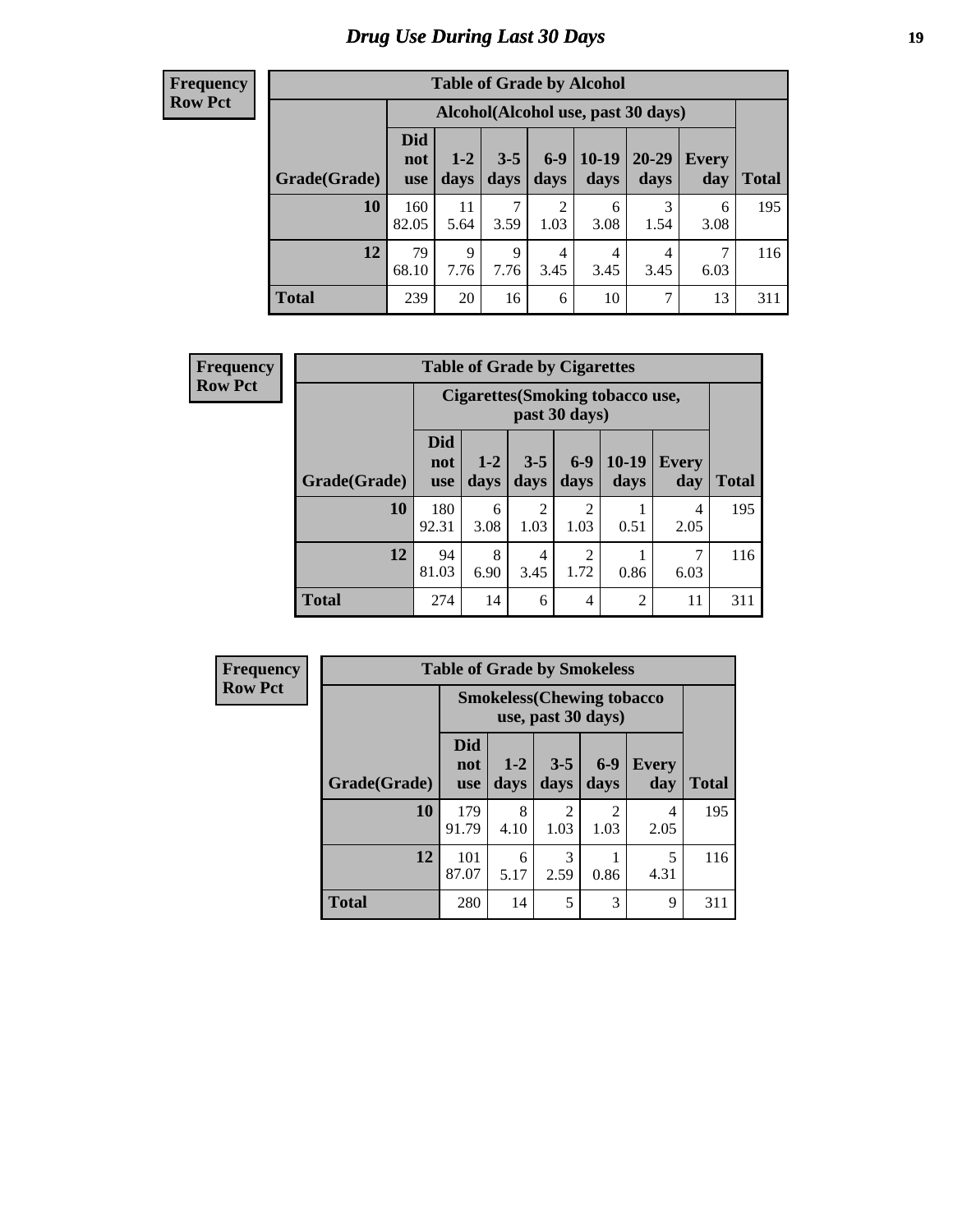#### **Frequency Row Pct**

| <b>Table of Grade by Marijuana</b> |                                 |                 |                 |               |                                         |               |                        |       |  |  |  |  |
|------------------------------------|---------------------------------|-----------------|-----------------|---------------|-----------------------------------------|---------------|------------------------|-------|--|--|--|--|
|                                    |                                 |                 |                 |               | Marijuana (Marijuana use, past 30 days) |               |                        |       |  |  |  |  |
| Grade(Grade)                       | <b>Did</b><br>not<br><b>use</b> | $1 - 2$<br>days | $3 - 5$<br>days | $6-9$<br>days | $10-19$<br>days                         | 20-29<br>days | Every<br>day           | Total |  |  |  |  |
| 10                                 | 178<br>91.28                    | 2<br>1.03       | 6<br>3.08       | 2<br>1.03     | 4<br>2.05                               | 0.51          | $\overline{2}$<br>1.03 | 195   |  |  |  |  |
| 12                                 | 102<br>87.93                    | 6<br>5.17       | 0<br>0.00       | 0.86          | $\theta$<br>0.00                        | 0<br>0.00     | 7<br>6.03              | 116   |  |  |  |  |
| <b>Total</b>                       | 280                             | 8               | 6               | 3             | 4                                       |               | 9                      | 311   |  |  |  |  |

| Frequency      | <b>Table of Grade by Cocaine</b> |                                 |                       |                 |                     |              |  |
|----------------|----------------------------------|---------------------------------|-----------------------|-----------------|---------------------|--------------|--|
| <b>Row Pct</b> |                                  |                                 | Cocaine (Cocaine use, | past 30 days)   |                     |              |  |
|                | Grade(Grade)                     | <b>Did</b><br>not<br><b>use</b> | $1 - 2$<br>days       | $3 - 5$<br>days | <b>Every</b><br>day | <b>Total</b> |  |
|                | 10                               | 191<br>97.95                    | 2<br>1.03             | 2<br>1.03       | 0<br>0.00           | 195          |  |
|                | 12                               | 108<br>93.10                    | 3<br>2.59             | 0.86            | 4<br>3.45           | 116          |  |
|                | <b>Total</b>                     | 299                             | 5                     | 3               | 4                   | 311          |  |

| Frequency      | <b>Table of Grade by Inhalants</b> |                                 |                  |                 |               |                  |                                        |                        |              |
|----------------|------------------------------------|---------------------------------|------------------|-----------------|---------------|------------------|----------------------------------------|------------------------|--------------|
| <b>Row Pct</b> |                                    |                                 |                  |                 |               |                  | Inhalants (Inhalant use, past 30 days) |                        |              |
|                | Grade(Grade)                       | <b>Did</b><br>not<br><b>use</b> | $1 - 2$<br>days  | $3 - 5$<br>days | $6-9$<br>days | $10-19$<br>days  | $20 - 29$<br>days                      | <b>Every</b><br>day    | <b>Total</b> |
|                | 10                                 | 191<br>97.95                    | $\theta$<br>0.00 | 0.51            | 0.51          | 0.51             | 0.51                                   | $\Omega$<br>0.00       | 195          |
|                | 12                                 | 108<br>93.10                    | 3<br>2.59        | 0.86            | 0<br>0.00     | $\Omega$<br>0.00 | $\theta$<br>0.00                       | $\overline{4}$<br>3.45 | 116          |
|                | <b>Total</b>                       | 299                             | 3                | 2               |               |                  |                                        | 4                      | 311          |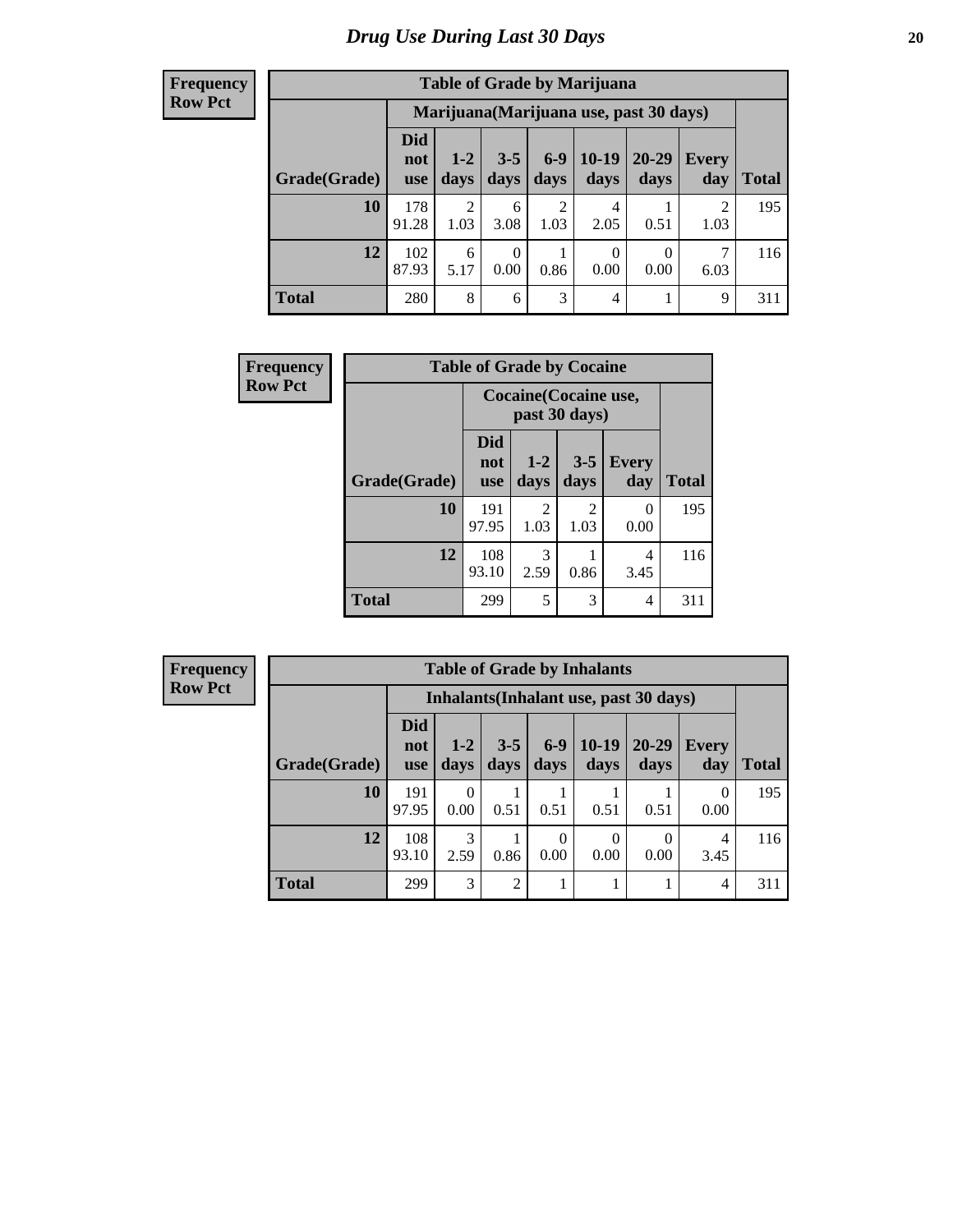# *Drug Use During Last 30 Days* **21**

| <b>Frequency</b> | <b>Table of Grade by Steroids</b> |                                 |                        |                 |                        |                     |              |
|------------------|-----------------------------------|---------------------------------|------------------------|-----------------|------------------------|---------------------|--------------|
| <b>Row Pct</b>   |                                   |                                 |                        | past 30 days)   | Steroids (Steroid use, |                     |              |
|                  | Grade(Grade)                      | <b>Did</b><br>not<br><b>use</b> | $1 - 2$<br>days        | $3 - 5$<br>days | $10-19$<br>days        | <b>Every</b><br>day | <b>Total</b> |
|                  | 10                                | 193<br>98.97                    | 0.51                   | 0<br>0.00       | 0.51                   | 0<br>0.00           | 195          |
|                  | 12                                | 110<br>94.83                    | $\overline{2}$<br>1.72 | 0.86            | $\Omega$<br>0.00       | 3<br>2.59           | 116          |
|                  | <b>Total</b>                      | 303                             | 3                      | $\mathbf{1}$    |                        | 3                   | 311          |

| <b>Frequency</b> |              | <b>Table of Grade by Ecstasy</b> |                                        |                 |                 |                     |       |  |  |
|------------------|--------------|----------------------------------|----------------------------------------|-----------------|-----------------|---------------------|-------|--|--|
| <b>Row Pct</b>   |              |                                  | Ecstasy (Ecstasy use,<br>past 30 days) |                 |                 |                     |       |  |  |
|                  | Grade(Grade) | <b>Did</b><br>not<br><b>use</b>  | $1-2$<br>days                          | $3 - 5$<br>days | $10-19$<br>days | <b>Every</b><br>day | Total |  |  |
|                  | 10           | 194<br>99.49                     | 0<br>0.00                              | 0<br>0.00       | 0.51            | 0<br>0.00           | 195   |  |  |
|                  | 12           | 108<br>93.10                     | 3<br>2.59                              | 0.86            | 0<br>0.00       | 4<br>3.45           | 116   |  |  |
|                  | <b>Total</b> | 302                              | 3                                      |                 |                 | 4                   | 311   |  |  |

| Frequency      |              | <b>Table of Grade by Meth</b>               |                 |                 |               |                     |              |
|----------------|--------------|---------------------------------------------|-----------------|-----------------|---------------|---------------------|--------------|
| <b>Row Pct</b> |              | Meth (Methamphetamine use,<br>past 30 days) |                 |                 |               |                     |              |
|                | Grade(Grade) | <b>Did</b><br>not<br><b>use</b>             | $1 - 2$<br>days | $3 - 5$<br>days | $6-9$<br>days | <b>Every</b><br>day | <b>Total</b> |
|                | 10           | 193<br>98.97                                | 0.51            | 0<br>0.00       | 0.51          | 0<br>0.00           | 195          |
|                | 12           | 108<br>93.10                                | 3<br>2.59       | 0.86            | 0.00          | 4<br>3.45           | 116          |
|                | <b>Total</b> | 301                                         | 4               |                 |               | 4                   | 311          |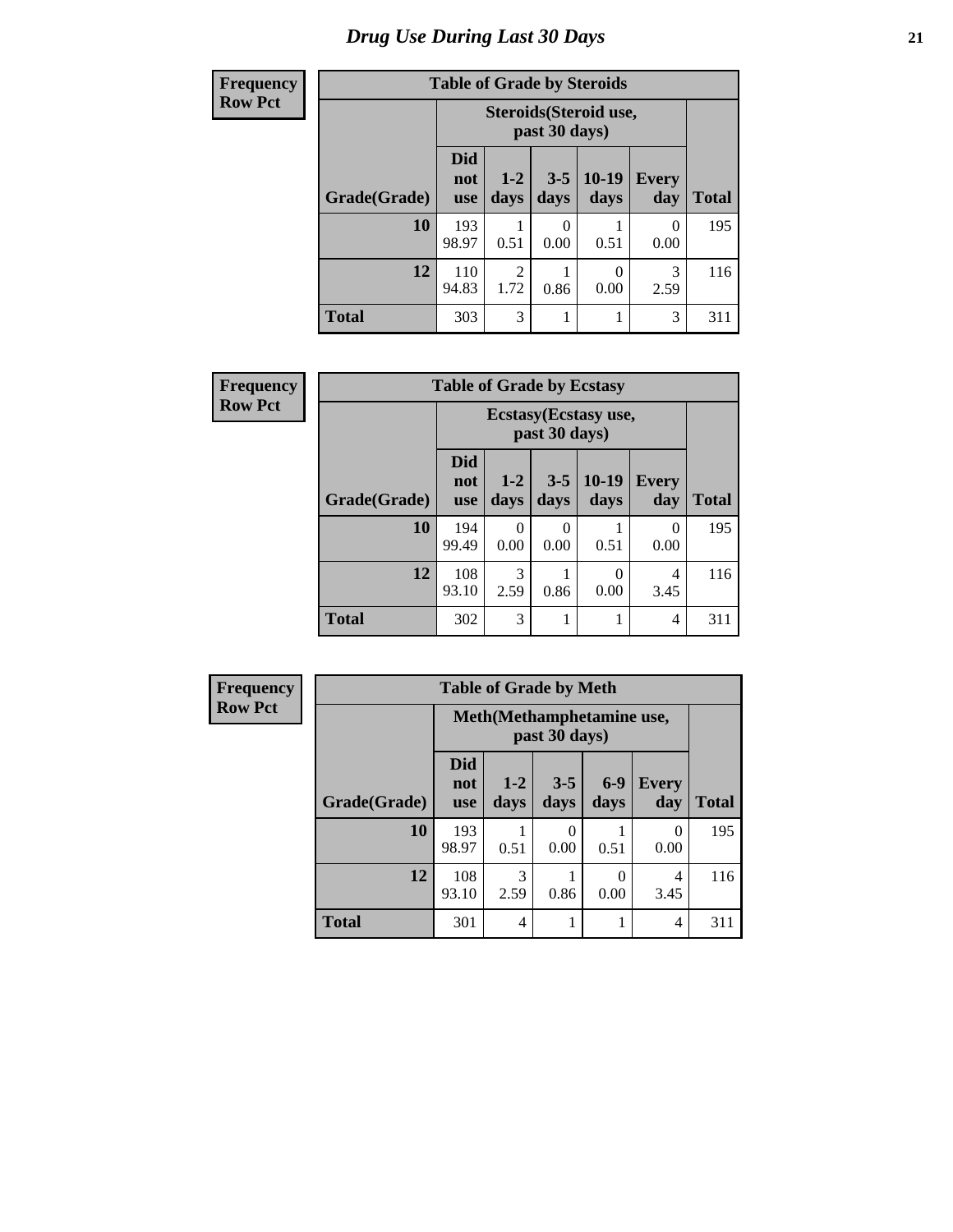# *Drug Use During Last 30 Days* **22**

| <b>Frequency</b> | <b>Table of Grade by Hallucinogens</b> |                       |                                                   |                        |                     |              |  |
|------------------|----------------------------------------|-----------------------|---------------------------------------------------|------------------------|---------------------|--------------|--|
| <b>Row Pct</b>   |                                        |                       | Hallucinogens (Hallucinogen use,<br>past 30 days) |                        |                     |              |  |
|                  | Grade(Grade)                           | <b>Did</b><br>not use | $1 - 2$<br>days                                   | $20 - 29$<br>days      | <b>Every</b><br>day | <b>Total</b> |  |
|                  | 10                                     | 193<br>98.97          | 0.00                                              | $\mathfrak{D}$<br>1.03 | 0.00                | 195          |  |
|                  | 12                                     | 107<br>92.24          | 4<br>3.45                                         | 0.86                   | 4<br>3.45           | 116          |  |
|                  | <b>Total</b>                           | 300                   | 4                                                 | 3                      | 4                   | 311          |  |

| <b>Frequency</b> |  |
|------------------|--|
| <b>Row Pct</b>   |  |

| <b>Table of Grade by Prescription</b> |                                 |                                                                                |                        |                |                           |                |                     |              |  |
|---------------------------------------|---------------------------------|--------------------------------------------------------------------------------|------------------------|----------------|---------------------------|----------------|---------------------|--------------|--|
|                                       |                                 | <b>Prescription</b> (Prescription drugs not<br>prescribed to me, past 30 days) |                        |                |                           |                |                     |              |  |
| Grade(Grade)                          | <b>Did</b><br>not<br><b>use</b> | $1 - 2$<br>days                                                                | $3 - 5$<br>days        | $6-9$<br>days  | $10-19$<br>days           | 20-29<br>days  | <b>Every</b><br>day | <b>Total</b> |  |
| 10                                    | 182<br>93.33                    | 3.59                                                                           | $\mathfrak{D}$<br>1.03 | 3<br>1.54      | $\mathbf{\Omega}$<br>0.00 | 0.51           | $\Omega$<br>0.00    | 195          |  |
| 12                                    | 103<br>88.79                    | 4<br>3.45                                                                      | 3<br>2.59              | 0.86           | 0.86                      | 0.86           | 3<br>2.59           | 116          |  |
| <b>Total</b>                          | 285                             | 11                                                                             | 5                      | $\overline{4}$ |                           | $\overline{c}$ | 3                   | 311          |  |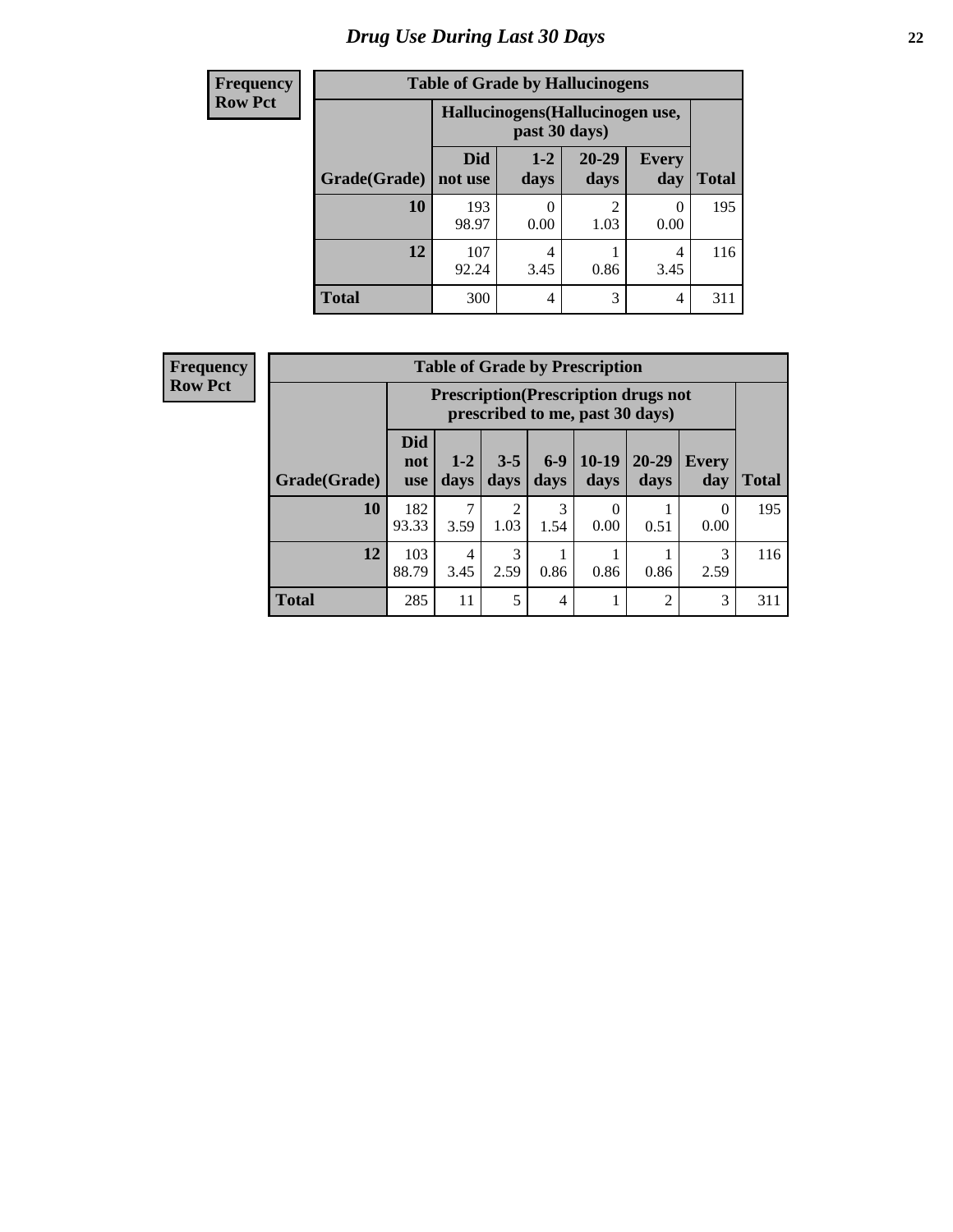| Frequency      | <b>Table of Alcoholease by Grade</b>              |                    |             |              |  |  |
|----------------|---------------------------------------------------|--------------------|-------------|--------------|--|--|
| <b>Col Pct</b> | <b>Alcoholease</b> (It is<br>easy to get alcohol) | Grade(Grade)<br>10 | 12          | <b>Total</b> |  |  |
|                | <b>Strongly Agree</b>                             | 72<br>36.92        | 58<br>50.00 | 130          |  |  |
|                | <b>Somewhat Agree</b>                             | 47<br>24.10        | 38<br>32.76 | 85           |  |  |
|                | <b>Somewhat Disagree</b>                          | 29<br>14.87        | 6.03        | 36           |  |  |
|                | <b>Strongly Disagree</b>                          | 47<br>24.10        | 13<br>11.21 | 60           |  |  |
|                | <b>Total</b>                                      | 195                | 116         | 311          |  |  |

| Frequency      | <b>Table of Cigarettesease by Grade</b>                  |                    |             |              |
|----------------|----------------------------------------------------------|--------------------|-------------|--------------|
| <b>Col Pct</b> | Cigarettesease (It is<br>easy to get smoking<br>tobacco) | Grade(Grade)<br>10 | 12          | <b>Total</b> |
|                | <b>Strongly Agree</b>                                    | 60<br>30.77        | 65<br>56.03 | 125          |
|                | <b>Somewhat Agree</b>                                    | 54<br>27.69        | 32<br>27.59 | 86           |
|                | <b>Somewhat Disagree</b>                                 | 23<br>11.79        | 6.03        | 30           |
|                | <b>Strongly Disagree</b>                                 | 58<br>29.74        | 12<br>10.34 | 70           |
|                | Total                                                    | 195                | 116         | 311          |

| Frequency      | <b>Table of Smokelessease by Grade</b>             |              |             |              |  |  |  |  |
|----------------|----------------------------------------------------|--------------|-------------|--------------|--|--|--|--|
| <b>Col Pct</b> | <b>Smokelessease</b> (It is<br>easy to get chewing | Grade(Grade) |             |              |  |  |  |  |
|                | tobacco)                                           | 10           | 12          | <b>Total</b> |  |  |  |  |
|                | <b>Strongly Agree</b>                              | 65<br>33.33  | 69<br>59.48 | 134          |  |  |  |  |
|                | <b>Somewhat Agree</b>                              | 46<br>23.59  | 27<br>23.28 | 73           |  |  |  |  |
|                | <b>Somewhat Disagree</b>                           | 26<br>13.33  | 4<br>3.45   | 30           |  |  |  |  |
|                | <b>Strongly Disagree</b>                           | 58<br>29.74  | 16<br>13.79 | 74           |  |  |  |  |
|                | <b>Total</b>                                       | 195          | 116         | 311          |  |  |  |  |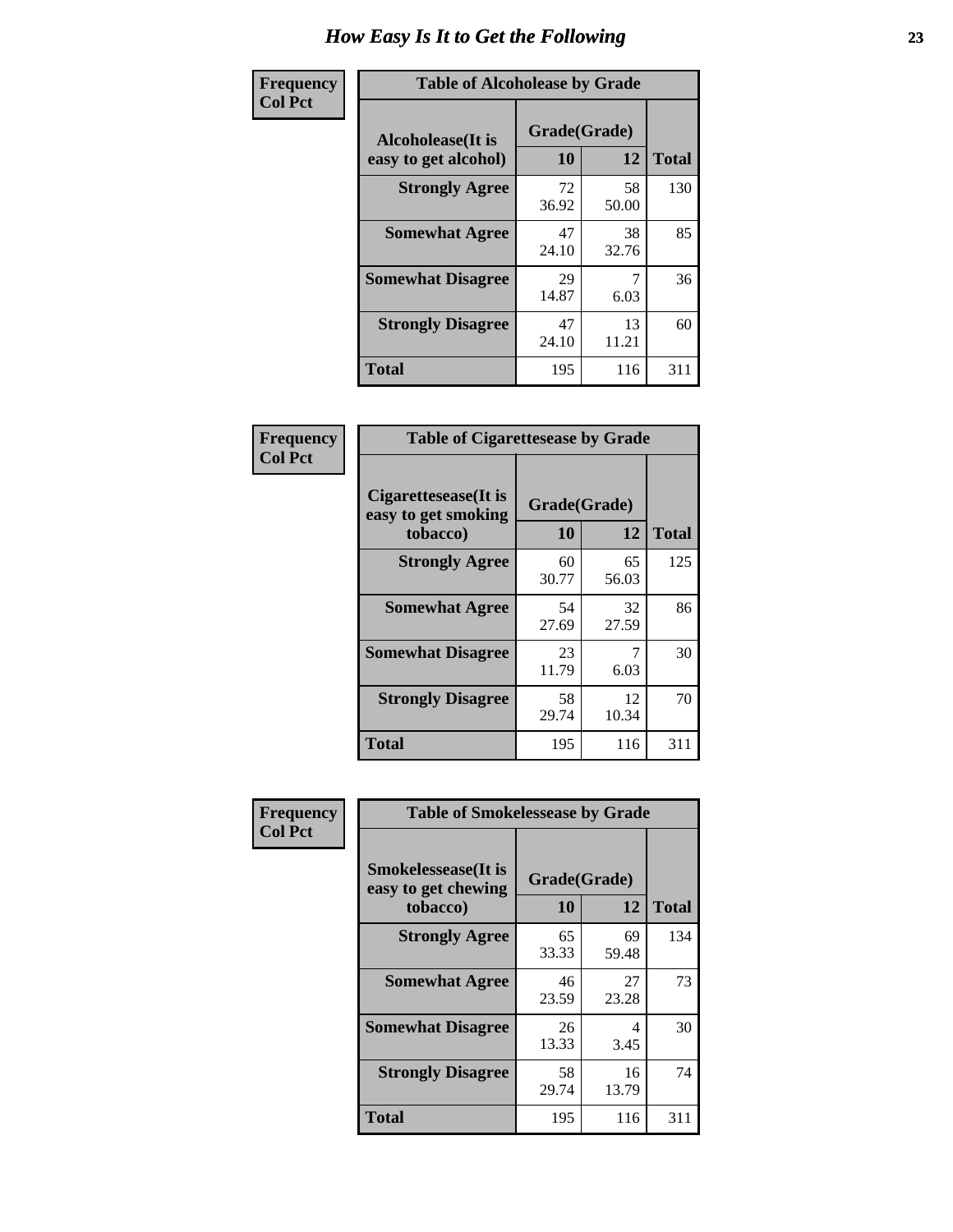| Frequency      | <b>Table of Marijuanaease by Grade</b>           |                    |             |              |  |  |
|----------------|--------------------------------------------------|--------------------|-------------|--------------|--|--|
| <b>Col Pct</b> | Marijuanaease(It is<br>easy to get<br>marijuana) | Grade(Grade)<br>10 | 12          | <b>Total</b> |  |  |
|                | <b>Strongly Agree</b>                            | 44<br>22.56        | 33<br>28.45 | 77           |  |  |
|                | <b>Somewhat Agree</b>                            | 42<br>21.54        | 41<br>35.34 | 83           |  |  |
|                | <b>Somewhat Disagree</b>                         | 36<br>18.46        | 18<br>15.52 | 54           |  |  |
|                | <b>Strongly Disagree</b>                         | 73<br>37.44        | 24<br>20.69 | 97           |  |  |
|                | <b>Total</b>                                     | 195                | 116         | 311          |  |  |

| <b>Table of Cocaineease by Grade</b>              |              |                    |     |  |  |  |  |  |  |  |  |  |
|---------------------------------------------------|--------------|--------------------|-----|--|--|--|--|--|--|--|--|--|
| <b>Cocaineease</b> (It is<br>easy to get cocaine) | 10           | Grade(Grade)<br>12 |     |  |  |  |  |  |  |  |  |  |
| <b>Strongly Agree</b>                             | 19<br>9.74   | 15<br>12.93        | 34  |  |  |  |  |  |  |  |  |  |
| <b>Somewhat Agree</b>                             | 25<br>12.82  | 27<br>23.28        | 52  |  |  |  |  |  |  |  |  |  |
| <b>Somewhat Disagree</b>                          | 44<br>22.56  | 30<br>25.86        | 74  |  |  |  |  |  |  |  |  |  |
| <b>Strongly Disagree</b>                          | 107<br>54.87 | 44<br>37.93        | 151 |  |  |  |  |  |  |  |  |  |
| <b>Total</b>                                      | 195          | 116                | 311 |  |  |  |  |  |  |  |  |  |

| Frequency      | <b>Table of Inhalantsease by Grade</b>     |              |             |              |
|----------------|--------------------------------------------|--------------|-------------|--------------|
| <b>Col Pct</b> | <b>Inhalantsease</b> (It is<br>easy to get | Grade(Grade) |             |              |
|                | inhalants)                                 | 10           | 12          | <b>Total</b> |
|                | <b>Strongly Agree</b>                      | 38<br>19.49  | 43<br>37.07 | 81           |
|                | <b>Somewhat Agree</b>                      | 38<br>19.49  | 25<br>21.55 | 63           |
|                | <b>Somewhat Disagree</b>                   | 32<br>16.41  | 13<br>11.21 | 45           |
|                | <b>Strongly Disagree</b>                   | 87<br>44.62  | 35<br>30.17 | 122          |
|                | <b>Total</b>                               | 195          | 116         | 311          |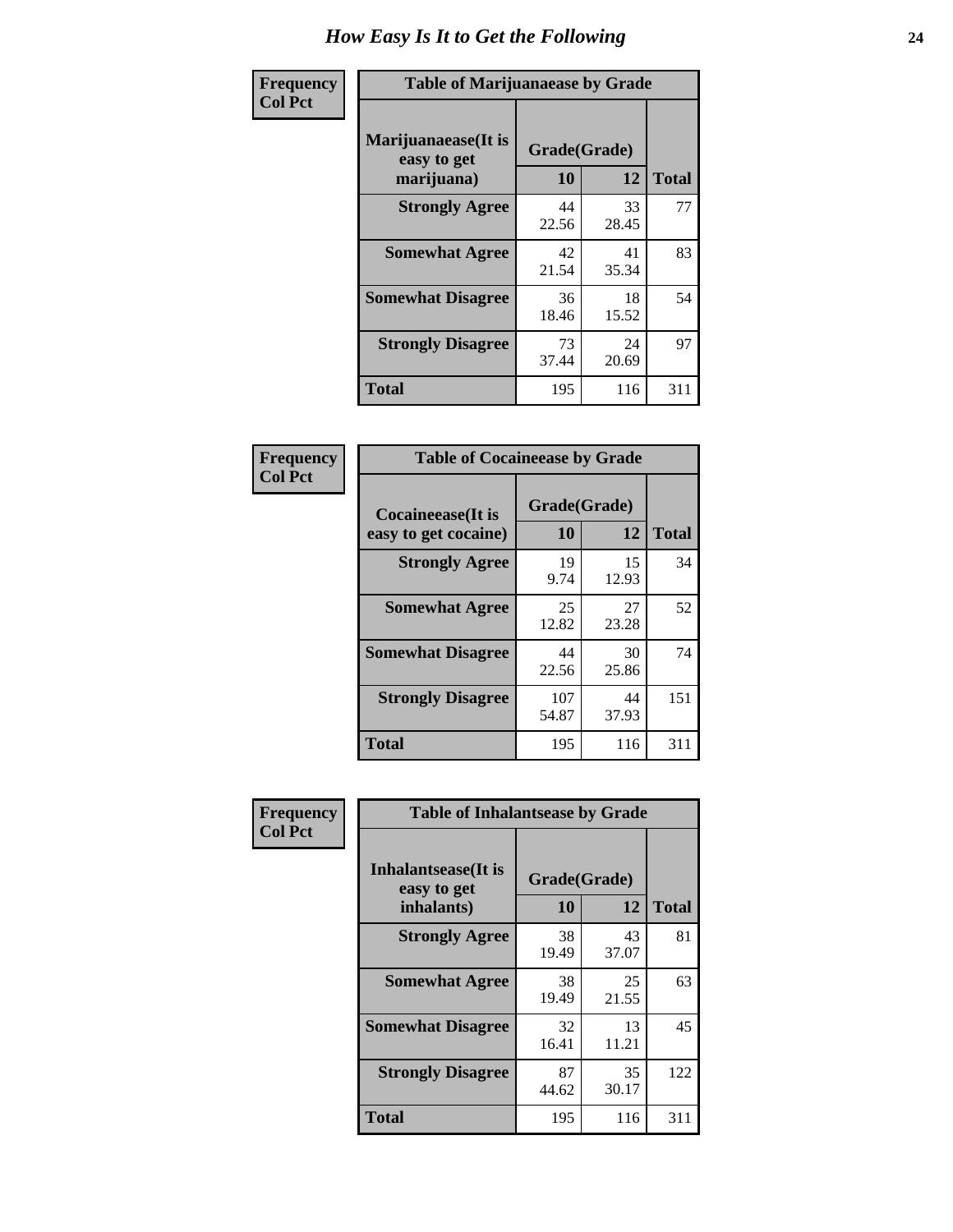| Frequency      | <b>Table of Steroidsease by Grade</b>               |                    |             |              |  |  |  |  |  |  |  |  |
|----------------|-----------------------------------------------------|--------------------|-------------|--------------|--|--|--|--|--|--|--|--|
| <b>Col Pct</b> | <b>Steroidsease</b> (It is<br>easy to get steroids) | Grade(Grade)<br>10 | 12          | <b>Total</b> |  |  |  |  |  |  |  |  |
|                | <b>Strongly Agree</b>                               | 16<br>8.21         | 19<br>16.38 | 35           |  |  |  |  |  |  |  |  |
|                | <b>Somewhat Agree</b>                               | 37<br>18.97        | 41<br>35.34 | 78           |  |  |  |  |  |  |  |  |
|                | <b>Somewhat Disagree</b>                            | 43<br>22.05        | 21<br>18.10 | 64           |  |  |  |  |  |  |  |  |
|                | <b>Strongly Disagree</b>                            | 99<br>50.77        | 35<br>30.17 | 134          |  |  |  |  |  |  |  |  |
|                | <b>Total</b>                                        | 195                | 116         | 311          |  |  |  |  |  |  |  |  |

| Frequency      | <b>Table of Ecstasyease by Grade</b>              |                           |             |              |
|----------------|---------------------------------------------------|---------------------------|-------------|--------------|
| <b>Col Pct</b> | <b>Ecstasyease</b> (It is<br>easy to get ecstasy) | Grade(Grade)<br><b>10</b> | 12          | <b>Total</b> |
|                | <b>Strongly Agree</b>                             | 9<br>4.62                 | 18<br>15.52 | 27           |
|                | <b>Somewhat Agree</b>                             | 24<br>12.31               | 26<br>22.41 | 50           |
|                | <b>Somewhat Disagree</b>                          | 38<br>19.49               | 24<br>20.69 | 62           |
|                | <b>Strongly Disagree</b>                          | 124<br>63.59              | 48<br>41.38 | 172          |
|                | <b>Total</b>                                      | 195                       | 116         | 311          |

| Frequency      | <b>Table of Methease by Grade</b>     |              |             |              |
|----------------|---------------------------------------|--------------|-------------|--------------|
| <b>Col Pct</b> | <b>Methease</b> (It is easy<br>to get | Grade(Grade) |             |              |
|                | methamphetamines)                     | <b>10</b>    | 12          | <b>Total</b> |
|                | <b>Strongly Agree</b>                 | 14<br>7.18   | 21<br>18.10 | 35           |
|                | <b>Somewhat Agree</b>                 | 27<br>13.85  | 27<br>23.28 | 54           |
|                | <b>Somewhat Disagree</b>              | 38<br>19.49  | 22<br>18.97 | 60           |
|                | <b>Strongly Disagree</b>              | 116<br>59.49 | 46<br>39.66 | 162          |
|                | <b>Total</b>                          | 195          | 116         | 311          |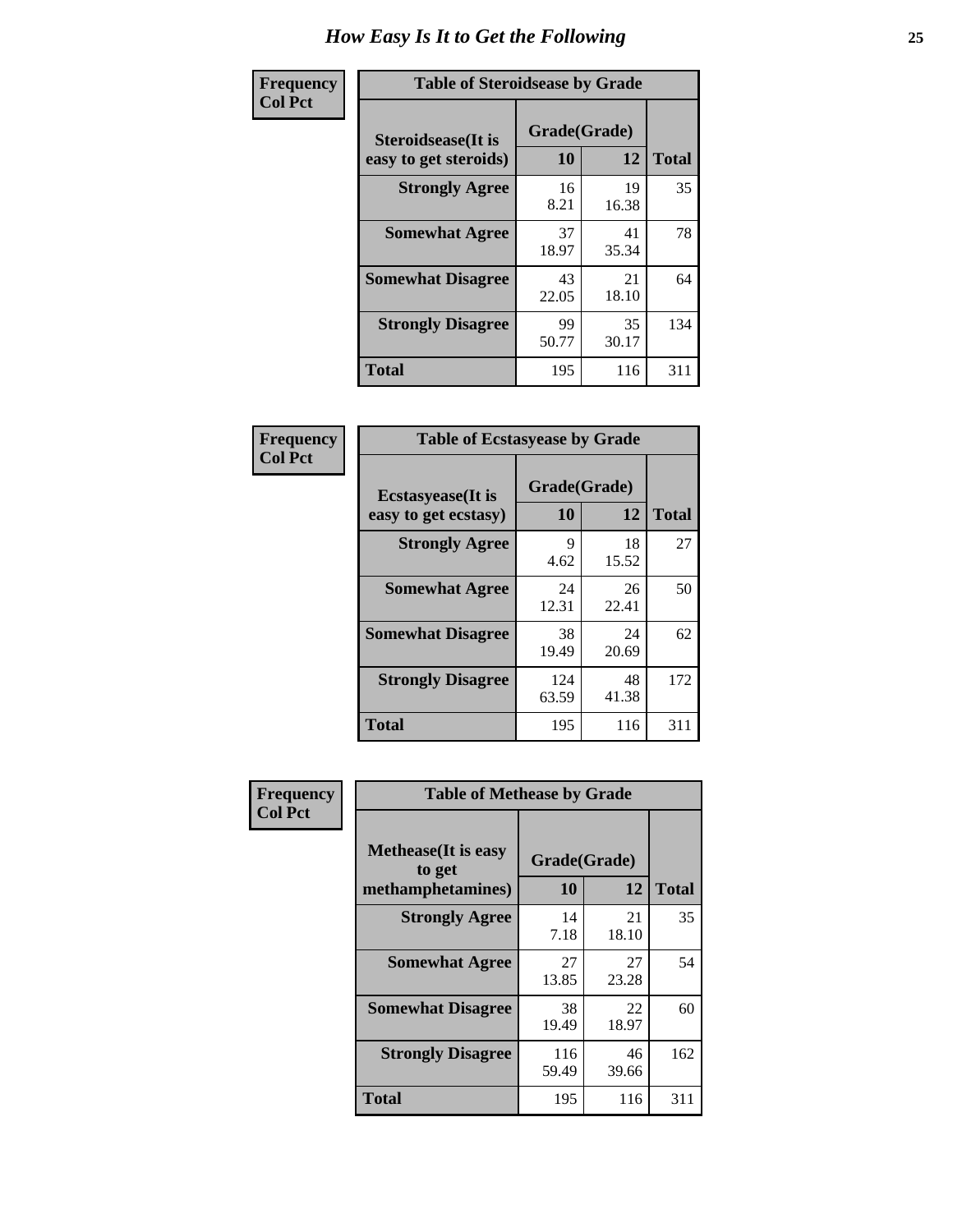| <b>Frequency</b> | <b>Table of Hallucinogensease by Grade</b>               |                    |              |     |
|------------------|----------------------------------------------------------|--------------------|--------------|-----|
| <b>Col Pct</b>   | Hallucinogensease(It<br>is easy to get<br>hallucinogens) | Grade(Grade)<br>10 | <b>Total</b> |     |
|                  | <b>Strongly Agree</b>                                    | 14<br>7.18         | 17<br>14.66  | 31  |
|                  | <b>Somewhat Agree</b>                                    | 22<br>11.28        | 26<br>22.41  | 48  |
|                  | <b>Somewhat Disagree</b>                                 | 44<br>22.56        | 25<br>21.55  | 69  |
|                  | <b>Strongly Disagree</b>                                 | 115<br>58.97       | 48<br>41.38  | 163 |
|                  | <b>Total</b>                                             | 195                | 116          | 311 |

| Frequency<br>  Col Pct |
|------------------------|
|                        |

| <b>Table of Prescriptionease by Grade</b>                                                |             |              |              |  |  |  |  |
|------------------------------------------------------------------------------------------|-------------|--------------|--------------|--|--|--|--|
| <b>Prescriptionease</b> (It<br>is easy to get<br>prescription drugs<br>not prescribed to |             | Grade(Grade) |              |  |  |  |  |
| me)                                                                                      | 10          | 12           | <b>Total</b> |  |  |  |  |
| <b>Strongly Agree</b>                                                                    | 56<br>28.72 | 49<br>42.24  | 105          |  |  |  |  |
| <b>Somewhat Agree</b>                                                                    | 47<br>24.10 | 21<br>18.10  | 68           |  |  |  |  |
| <b>Somewhat Disagree</b>                                                                 | 21<br>10.77 | 16<br>13.79  | 37           |  |  |  |  |
| <b>Strongly Disagree</b>                                                                 | 71<br>36.41 | 30<br>25.86  | 101          |  |  |  |  |
| <b>Total</b>                                                                             | 195         | 116          | 311          |  |  |  |  |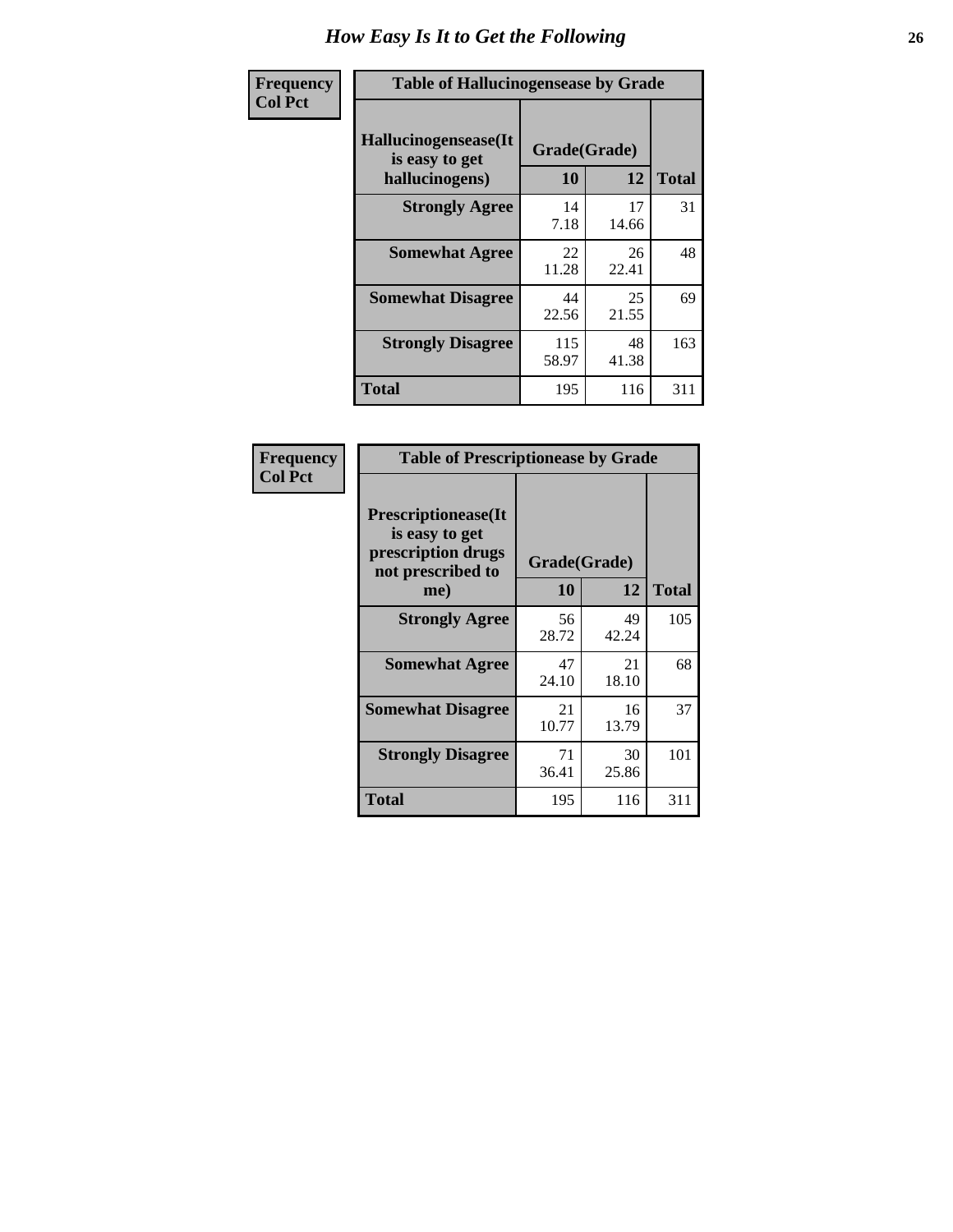*Age at Onset of Use* **27** *Results for "Age at Onset of Use" questions exclude students who said they did not use that substance*

| Frequency      |              |                        |                  |                        |           |                           |                        | <b>Table of Grade by Alcoholinit</b>             |             |             |             |                       |              |
|----------------|--------------|------------------------|------------------|------------------------|-----------|---------------------------|------------------------|--------------------------------------------------|-------------|-------------|-------------|-----------------------|--------------|
| <b>Row Pct</b> |              |                        |                  |                        |           |                           |                        | Alcoholinit (I started using alcohol when I was) |             |             |             |                       |              |
|                | Grade(Grade) | <b>8 or</b><br>younger | 9                | 10                     | 11        | <b>12</b>                 | 13                     | 14                                               | 15          | <b>16</b>   | 17          | <b>18 or</b><br>older | <b>Total</b> |
|                | 10           | 3<br>3.85              | 2.56             | $\overline{4}$<br>5.13 | 3<br>3.85 | 14<br>17.95               | 11<br>14.10            | 24<br>30.77                                      | 11<br>14.10 | 5.13        | 1.28        | 1.28                  | 78           |
|                | 12           | 4<br>6.67              | $\Omega$<br>0.00 | 1.67                   | 1.67      | 3<br>5.00                 | $\overline{2}$<br>3.33 | 10<br>16.67                                      | 13<br>21.67 | 15<br>25.00 | 10<br>16.67 | 1.67                  | 60           |
|                | <b>Total</b> | $\mathcal{L}$          | 2                | 5                      | 4         | 17                        | 13                     | 34                                               | 24          | 19          | 11          | 2                     | 138          |
|                |              |                        |                  |                        |           | Frequency Missing $= 173$ |                        |                                                  |             |             |             |                       |              |

#### **Frequency Row Pct**

|              | <b>Table of Grade by Cigarettesinit</b> |                                                      |            |                  |           |                           |            |                         |           |           |                        |              |  |
|--------------|-----------------------------------------|------------------------------------------------------|------------|------------------|-----------|---------------------------|------------|-------------------------|-----------|-----------|------------------------|--------------|--|
|              |                                         | Cigarettesinit(I started smoking tobacco when I was) |            |                  |           |                           |            |                         |           |           |                        |              |  |
| Grade(Grade) | 8 or<br>younger                         | 9                                                    | <b>10</b>  | 11               | 12        | 13                        | 14         | 15                      | 16        | <b>17</b> | <b>18 or</b><br>older  | <b>Total</b> |  |
| 10           | 4<br>11.76                              | 2.94                                                 | 4<br>11.76 | 3<br>8.82        | 3<br>8.82 | 7<br>20.59                | 6<br>17.65 | 6<br>17.65              | 0<br>0.00 | 0<br>0.00 | $\overline{0}$<br>0.00 | 34           |  |
| 12           | 4<br>12.90                              | $\theta$<br>0.00                                     | 3.23       | $\Omega$<br>0.00 | 3.23      | 4<br>12.90                | 6.45       | $\overline{4}$<br>12.90 | 22.58     | 16.13     | 3<br>9.68              | 31           |  |
| <b>Total</b> | 8                                       |                                                      | 5          | 3                | 4         | 11                        | 8          | 10                      | ⇁         | 5         | 3                      | 65           |  |
|              |                                         |                                                      |            |                  |           | Frequency Missing $= 246$ |            |                         |           |           |                        |              |  |

**Frequency Row Pct**

| <b>Table of Grade by Smokelessinit</b> |            |                                                     |           |                           |                         |            |       |            |           |                       |              |  |  |
|----------------------------------------|------------|-----------------------------------------------------|-----------|---------------------------|-------------------------|------------|-------|------------|-----------|-----------------------|--------------|--|--|
|                                        |            | Smokelessinit(I started chewing tobacco when I was) |           |                           |                         |            |       |            |           |                       |              |  |  |
| $Grade(Grade)$   younger               | 8 or       | <b>10</b>                                           | <b>11</b> | 12                        | 13                      | <b>14</b>  | 15    | <b>16</b>  | 17        | <b>18 or</b><br>older | <b>Total</b> |  |  |
| 10                                     | 3.85       | 3<br>11.54                                          | 0<br>0.00 | 4<br>15.38                | $\overline{4}$<br>15.38 | 8<br>30.77 | 19.23 | 3.85       | 0<br>0.00 | $\Omega$<br>0.00      | 26           |  |  |
| 12                                     | 2<br>13.33 | 6.67                                                | 6.67      | 6.67                      | $\overline{0}$<br>0.00  | 2<br>13.33 | 0.00  | 2<br>13.33 | 33.33     | 6.67                  | 15           |  |  |
| <b>Total</b>                           | 3          | 4                                                   |           | 5                         | $\overline{4}$          | 10         | 5     | 3          | 5         |                       | 41           |  |  |
|                                        |            |                                                     |           | Frequency Missing $= 270$ |                         |            |       |            |           |                       |              |  |  |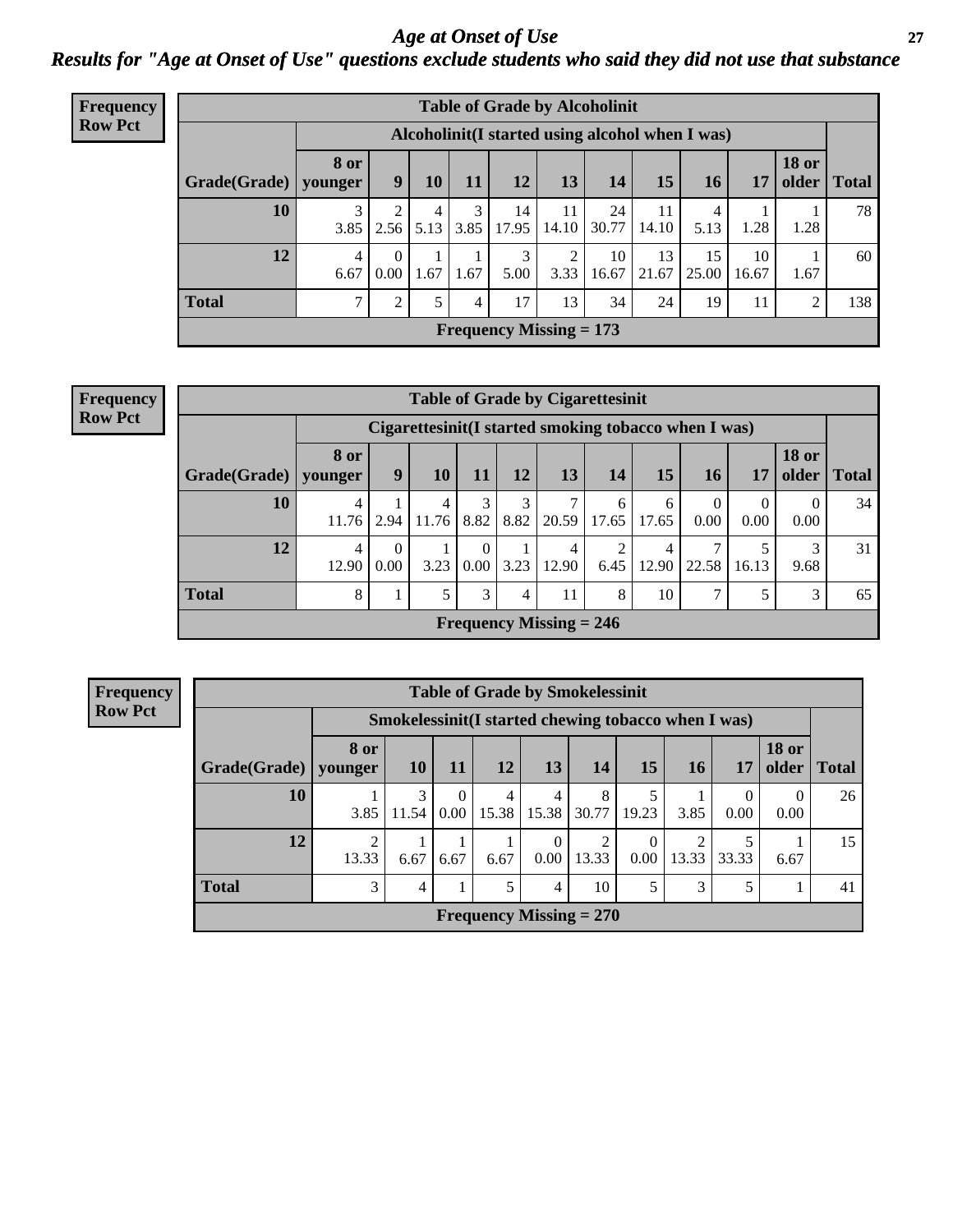#### *Age at Onset of Use* **28**

*Results for "Age at Onset of Use" questions exclude students who said they did not use that substance*

| <b>Frequency</b> | <b>Table of Grade by Marijuanainit</b> |                         |                                                     |                               |                  |                           |            |                  |            |            |      |                         |              |
|------------------|----------------------------------------|-------------------------|-----------------------------------------------------|-------------------------------|------------------|---------------------------|------------|------------------|------------|------------|------|-------------------------|--------------|
| <b>Row Pct</b>   |                                        |                         | Marijuanainit(I started using marijuana when I was) |                               |                  |                           |            |                  |            |            |      |                         |              |
|                  | Grade(Grade)                           | <b>8 or</b><br>younger  | 9                                                   | 10                            | 11               | 12                        | 13         | 14               | 15         | <b>16</b>  | 17   | <b>18 or</b><br>older   | <b>Total</b> |
|                  | 10                                     | $\Omega$<br>0.00        | 4.17                                                | 4.17                          | 4.17             | 2<br>8.33                 | 20.83      | 7<br>29.17       | 20.83      | 4.17       | 4.17 | $\overline{0}$<br>0.00  | 24           |
|                  | 12                                     | $\overline{2}$<br>14.29 | $\theta$<br>0.00 <sub>1</sub>                       | $\Omega$<br>0.00 <sub>1</sub> | $\Omega$<br>0.00 | $\overline{2}$<br>14.29   | 2<br>14.29 | $\Omega$<br>0.00 | ↑<br>14.29 | 3<br>21.43 | 7.14 | $\overline{2}$<br>14.29 | 14           |
|                  | <b>Total</b>                           | $\overline{2}$          |                                                     |                               |                  | 4                         | 7          | 7                | 7          | 4          | 2    | 2                       | 38           |
|                  |                                        |                         |                                                     |                               |                  | Frequency Missing $= 273$ |            |                  |            |            |      |                         |              |

| Frequency      |                        |                                                    |                |                  | <b>Table of Grade by Cocaineinit</b> |                  |       |                       |              |
|----------------|------------------------|----------------------------------------------------|----------------|------------------|--------------------------------------|------------------|-------|-----------------------|--------------|
| <b>Row Pct</b> |                        | Cocaine in it (I started using cocaine when I was) |                |                  |                                      |                  |       |                       |              |
|                | Grade(Grade)   younger | 8 or                                               | 12             | 13               | 14                                   | <b>16</b>        | 17    | <b>18 or</b><br>older | <b>Total</b> |
|                | <b>10</b>              | 0.00                                               | 25.00          | $\Omega$<br>0.00 | $\overline{2}$<br>50.00              | $\Omega$<br>0.00 | 0.00  | 25.00                 | 4            |
|                | 12                     | 33.33                                              | 16.67          | 16.67            | $\Omega$<br>0.00                     | 16.67            | 16.67 | 0.00                  | 6            |
|                | <b>Total</b>           | 2                                                  | $\mathfrak{D}$ |                  | $\overline{2}$                       |                  |       |                       | 10           |
|                |                        |                                                    |                |                  | Frequency Missing $= 301$            |                  |       |                       |              |

| <b>Frequency</b> | <b>Table of Grade by Inhalantsinit</b> |                           |           |                                                         |            |       |              |  |  |
|------------------|----------------------------------------|---------------------------|-----------|---------------------------------------------------------|------------|-------|--------------|--|--|
| <b>Row Pct</b>   |                                        |                           |           | Inhalantsinit (I started using<br>inhalants when I was) |            |       |              |  |  |
|                  | Grade(Grade)                           | 8 or<br>younger           | <b>11</b> | <b>12</b>                                               | 13         | 15    | <b>Total</b> |  |  |
|                  | 10                                     | $\Omega$<br>0.00          | 25.00     | 0<br>0.00                                               | 3<br>75.00 | 0.00  | 4            |  |  |
|                  | 12                                     | $\overline{2}$<br>50.00   | 0.00      | 25.00                                                   | 0.00       | 25.00 | 4            |  |  |
|                  | <b>Total</b>                           | $\overline{c}$            |           |                                                         | 3          |       | 8            |  |  |
|                  |                                        | Frequency Missing $=$ 303 |           |                                                         |            |       |              |  |  |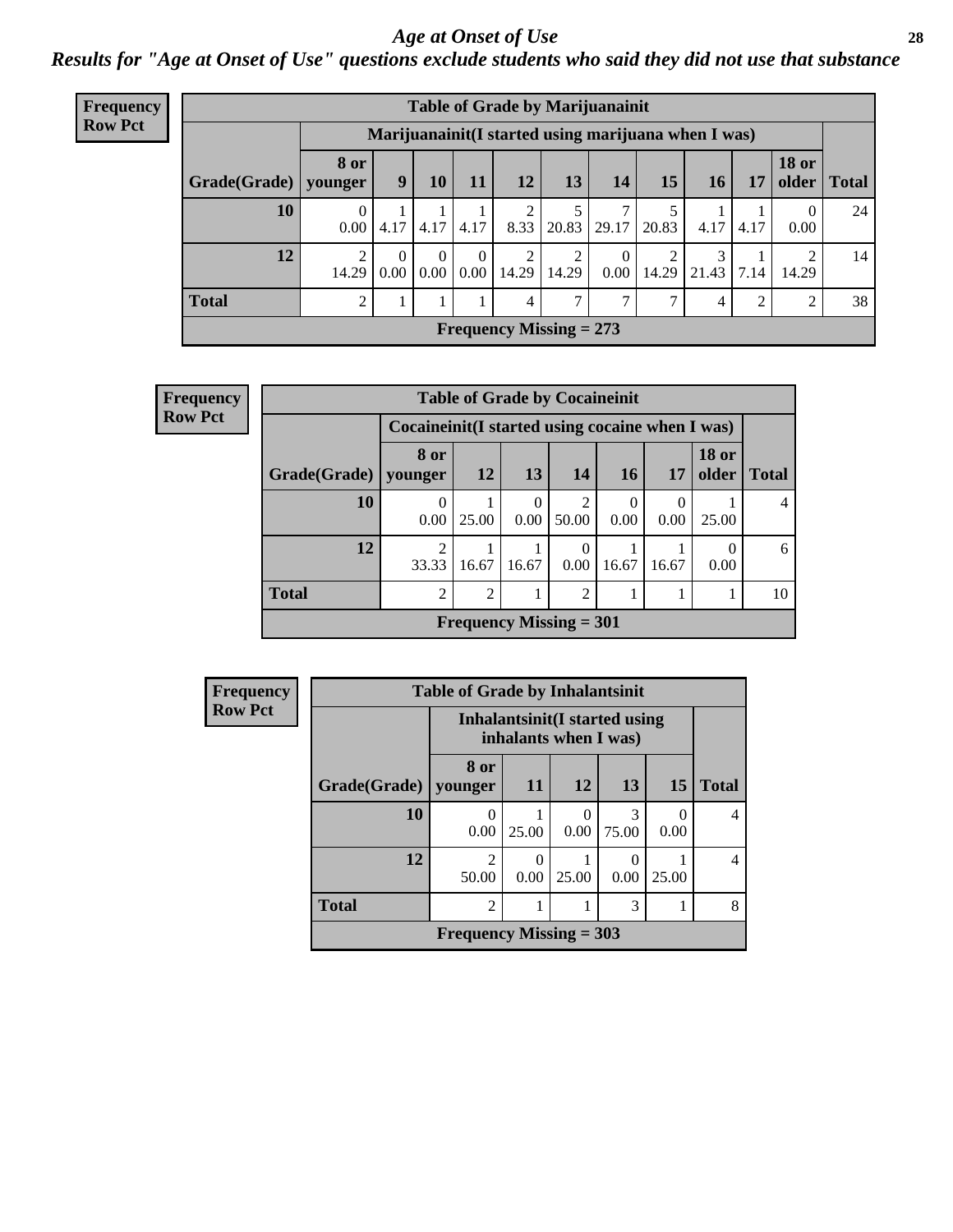#### *Age at Onset of Use* **29**

*Results for "Age at Onset of Use" questions exclude students who said they did not use that substance*

| <b>Frequency</b> | <b>Table of Grade by Steroidsinit</b> |                                      |                           |                  |                       |                |  |  |  |
|------------------|---------------------------------------|--------------------------------------|---------------------------|------------------|-----------------------|----------------|--|--|--|
| <b>Row Pct</b>   |                                       | <b>Steroidsinit (I started using</b> | steroids when I was)      |                  |                       |                |  |  |  |
|                  | Grade(Grade)                          | 8 or<br>vounger                      | 11                        | 12               | 14                    | <b>Total</b>   |  |  |  |
|                  | 10                                    | 0.00                                 | 50.00                     | $\Omega$<br>0.00 | 50.00                 | $\mathfrak{D}$ |  |  |  |
|                  | 12                                    | 4<br>80.00                           | $\mathbf{\Omega}$<br>0.00 | 20.00            | $\mathcal{L}$<br>0.00 | 5              |  |  |  |
|                  | <b>Total</b>                          | 4                                    |                           |                  |                       |                |  |  |  |
|                  |                                       | Frequency Missing $=$ 304            |                           |                  |                       |                |  |  |  |

| <b>Frequency</b> | <b>Table of Grade by Ecstasyinit</b> |                                             |           |             |                |                       |              |  |  |
|------------------|--------------------------------------|---------------------------------------------|-----------|-------------|----------------|-----------------------|--------------|--|--|
| <b>Row Pct</b>   |                                      | <b>Ecstasyinit</b> (I started using ecstasy |           | when I was) |                |                       |              |  |  |
|                  | Grade(Grade)                         | 8 or<br>younger                             | <b>12</b> | 14          | <b>16</b>      | <b>18 or</b><br>older | <b>Total</b> |  |  |
|                  | 10                                   | 0<br>0.00                                   | 0.00      | 0<br>0.00   | 0<br>0.00      | 100.00                |              |  |  |
|                  | 12                                   | $\overline{2}$<br>33.33                     | 16.67     | 16.67       | 2<br>33.33     | 0<br>0.00             | 6            |  |  |
|                  | <b>Total</b>                         | $\overline{2}$                              |           |             | $\overline{2}$ |                       |              |  |  |
|                  |                                      | Frequency Missing $=$ 304                   |           |             |                |                       |              |  |  |

| <b>Frequency</b> | <b>Table of Grade by Methinit</b> |                                |           |                                  |           |                |  |  |  |
|------------------|-----------------------------------|--------------------------------|-----------|----------------------------------|-----------|----------------|--|--|--|
| <b>Row Pct</b>   |                                   | methamphetamines when I        | was)      | <b>Methinit</b> (I started using |           |                |  |  |  |
|                  | Grade(Grade)                      | 8 or<br>younger                | <b>12</b> | 14                               | <b>16</b> | <b>Total</b>   |  |  |  |
|                  | 10                                | $\theta$<br>0.00               | 0.00      | $\mathfrak{D}$<br>100.00         | 0.00      | $\overline{2}$ |  |  |  |
|                  | 12                                | $\mathfrak{D}$<br>50.00        | 25.00     | $\theta$<br>0.00                 | 25.00     | 4              |  |  |  |
|                  | <b>Total</b>                      | 2                              |           | $\overline{c}$                   |           | 6              |  |  |  |
|                  |                                   | <b>Frequency Missing = 305</b> |           |                                  |           |                |  |  |  |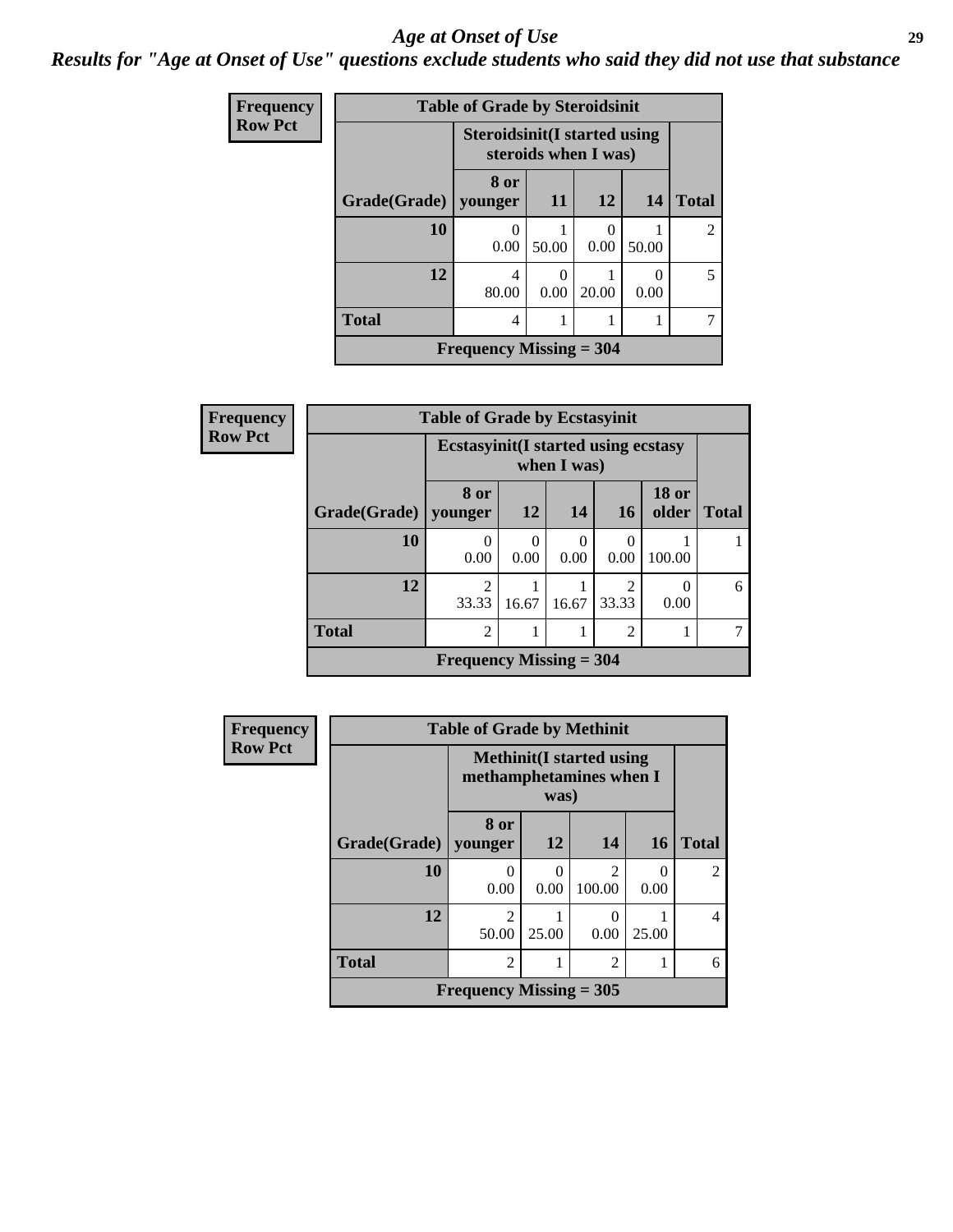#### Age at Onset of Use **30**

### *Results for "Age at Onset of Use" questions exclude students who said they did not use that substance*

| Frequency      |              | <b>Table of Grade by Hallucinogensinit</b> |           |                           |                                      |                       |             |
|----------------|--------------|--------------------------------------------|-----------|---------------------------|--------------------------------------|-----------------------|-------------|
| <b>Row Pct</b> |              | Hallucinogensinit(I started using          |           | hallucinogens when I was) |                                      |                       |             |
|                | Grade(Grade) | 8 or<br>vounger                            | 13        | 15                        | 17                                   | <b>18 or</b><br>older | Total       |
|                | 10           | 25.00                                      | 0<br>0.00 | $\overline{c}$<br>50.00   | 0.00                                 | 25.00                 | 4           |
|                | 12           | $\mathcal{D}_{\mathcal{L}}$<br>40.00       | 20.00     | 0.00                      | $\mathcal{D}_{\mathcal{A}}$<br>40.00 | 0<br>0.00             | $5^{\circ}$ |
|                | <b>Total</b> | 3                                          |           | $\overline{c}$            | $\mathcal{D}$                        |                       | 9           |
|                |              | Frequency Missing $= 302$                  |           |                           |                                      |                       |             |

| Frequency      | <b>Table of Grade by Prescriptioninit</b> |                                                                                            |                           |       |           |                        |            |            |            |                       |              |
|----------------|-------------------------------------------|--------------------------------------------------------------------------------------------|---------------------------|-------|-----------|------------------------|------------|------------|------------|-----------------------|--------------|
| <b>Row Pct</b> |                                           | Prescription in it (I started using prescription drugs not<br>prescribed to me when I was) |                           |       |           |                        |            |            |            |                       |              |
|                | Grade(Grade)                              | 8 or<br>younger                                                                            | 9                         | 10    | 12        | 13                     | 14         | 15         | 16         | <b>18 or</b><br>older | <b>Total</b> |
|                | 10                                        | 2<br>9.52                                                                                  | $\theta$<br>0.00          | 19.05 | 0<br>0.00 | $\overline{c}$<br>9.52 | 6<br>28.57 | 6<br>28.57 | 0<br>0.00  | 4.76                  | 21           |
|                | 12                                        | $\overline{c}$<br>20.00                                                                    | 10.00                     | 0.00  | 10.00     | $\theta$<br>0.00       | 10.00      | 10.00      | 3<br>30.00 | 10.00                 | 10           |
|                | <b>Total</b>                              | 4                                                                                          |                           | 4     |           | $\mathfrak{D}$         |            | 7          | 3          | 2                     | 31           |
|                |                                           |                                                                                            | Frequency Missing $= 280$ |       |           |                        |            |            |            |                       |              |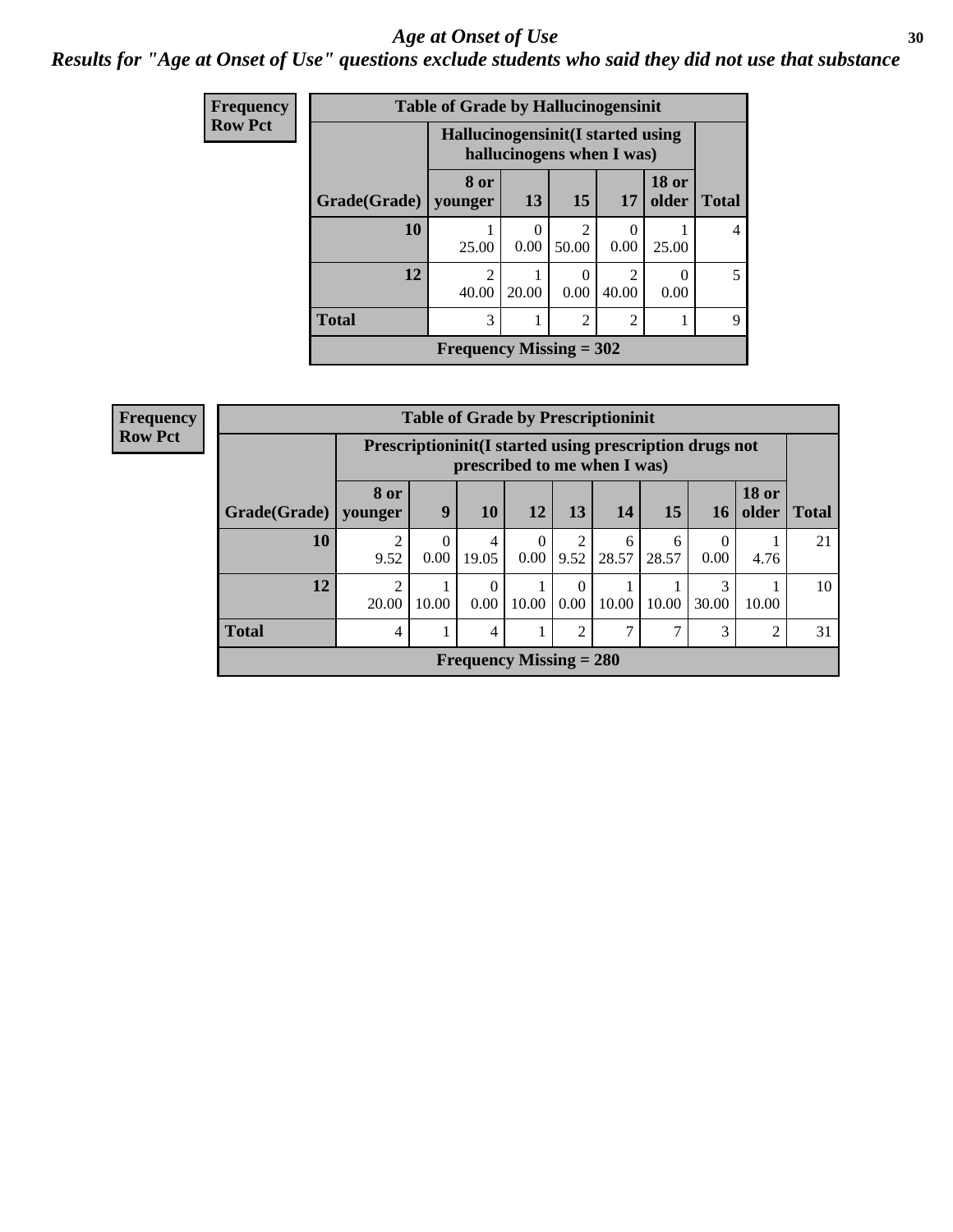| Frequency      | <b>Table of Alcoholharm by Grade</b>          |                    |             |              |  |  |
|----------------|-----------------------------------------------|--------------------|-------------|--------------|--|--|
| <b>Col Pct</b> | Alcoholharm(I<br>think alcohol is<br>harmful) | Grade(Grade)<br>10 | 12          | <b>Total</b> |  |  |
|                | <b>Strongly Agree</b>                         | 106<br>54.36       | 59<br>50.86 | 165          |  |  |
|                | <b>Somewhat Agree</b>                         | 50<br>25.64        | 36<br>31.03 | 86           |  |  |
|                | <b>Somewhat Disagree</b>                      | 23<br>11.79        | 12<br>10.34 | 35           |  |  |
|                | <b>Strongly Disagree</b>                      | 16<br>8.21         | 9<br>7.76   | 25           |  |  |
|                | <b>Total</b>                                  | 195                | 116         | 311          |  |  |

| <b>Table of Cigarettesharm by Grade</b>                  |                    |                        |              |  |  |  |  |
|----------------------------------------------------------|--------------------|------------------------|--------------|--|--|--|--|
| Cigarettesharm(I<br>think smoking<br>tobacco is harmful) | Grade(Grade)<br>10 | 12                     | <b>Total</b> |  |  |  |  |
| <b>Strongly Agree</b>                                    | 153<br>78.46       | 93<br>80.17            | 246          |  |  |  |  |
| <b>Somewhat Agree</b>                                    | 23<br>11.79        | 17<br>14.66            | 40           |  |  |  |  |
| <b>Somewhat Disagree</b>                                 | 8<br>4.10          | $\mathfrak{D}$<br>1.72 | 10           |  |  |  |  |
| <b>Strongly Disagree</b>                                 | 11<br>5.64         | 4<br>3.45              | 15           |  |  |  |  |
| <b>Total</b>                                             | 195                | 116                    | 311          |  |  |  |  |

| Frequency      | <b>Table of Smokelessharm by Grade</b>                  |                    |             |              |  |  |  |  |
|----------------|---------------------------------------------------------|--------------------|-------------|--------------|--|--|--|--|
| <b>Col Pct</b> | Smokelessharm(I<br>think chewing<br>tobacco is harmful) | Grade(Grade)<br>10 | 12          | <b>Total</b> |  |  |  |  |
|                | <b>Strongly Agree</b>                                   | 145<br>74.36       | 87<br>75.00 | 232          |  |  |  |  |
|                | <b>Somewhat Agree</b>                                   | 27<br>13.85        | 23<br>19.83 | 50           |  |  |  |  |
|                | <b>Somewhat Disagree</b>                                | 11<br>5.64         | 2<br>1.72   | 13           |  |  |  |  |
|                | <b>Strongly Disagree</b>                                | 12<br>6.15         | 4<br>3.45   | 16           |  |  |  |  |
|                | <b>Total</b>                                            | 195                | 116         | 311          |  |  |  |  |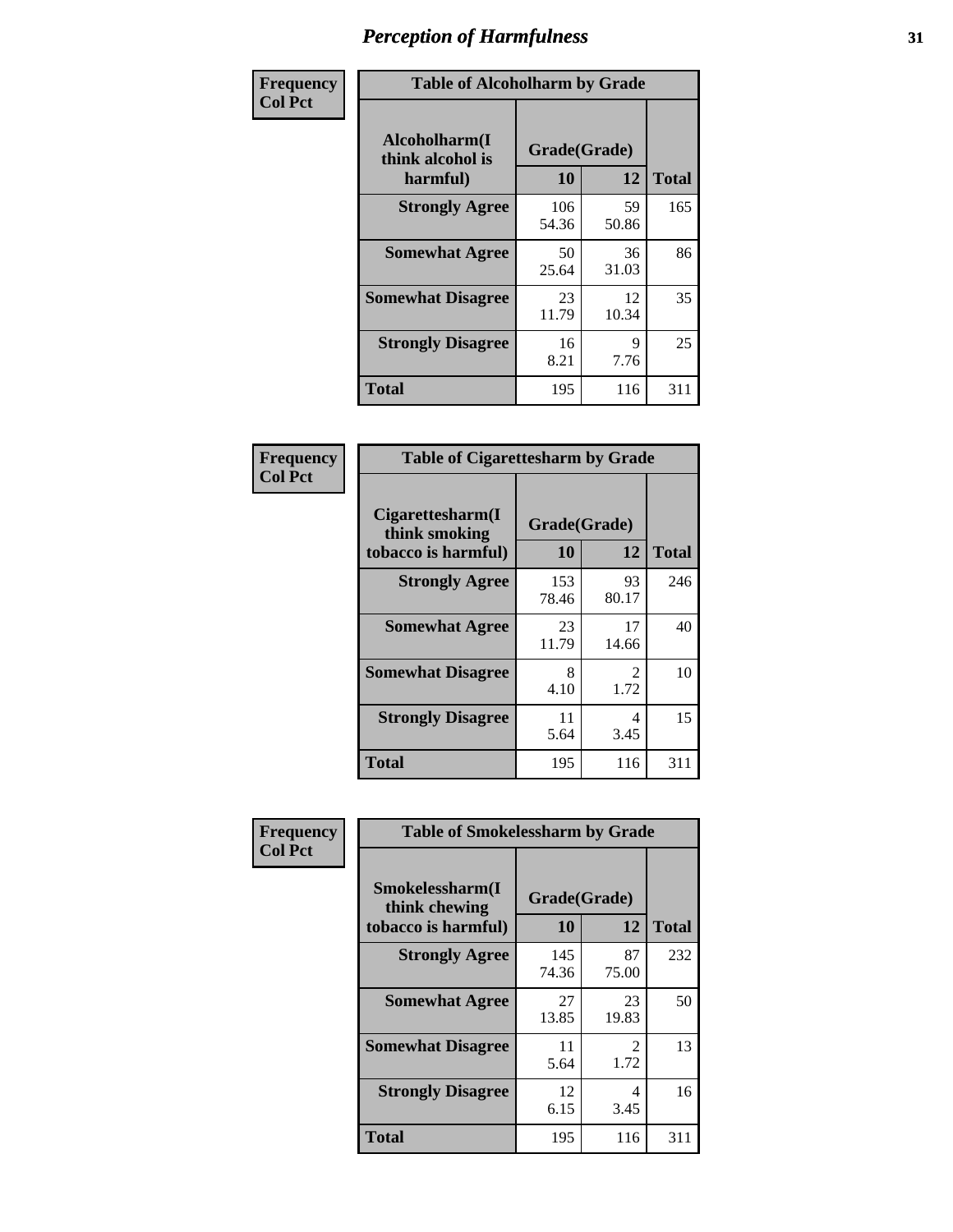| Frequency      | <b>Table of Marijuanaharm by Grade</b>            |                    |             |              |  |  |
|----------------|---------------------------------------------------|--------------------|-------------|--------------|--|--|
| <b>Col Pct</b> | Marijuanaharm(I<br>think marijuana is<br>harmful) | Grade(Grade)<br>10 | 12          | <b>Total</b> |  |  |
|                | <b>Strongly Agree</b>                             | 139<br>71.28       | 74<br>63.79 | 213          |  |  |
|                | <b>Somewhat Agree</b>                             | 17<br>8.72         | 22<br>18.97 | 39           |  |  |
|                | <b>Somewhat Disagree</b>                          | 14<br>7.18         | 10<br>8.62  | 24           |  |  |
|                | <b>Strongly Disagree</b>                          | 25<br>12.82        | 10<br>8.62  | 35           |  |  |
|                | <b>Total</b>                                      | 195                | 116         | 311          |  |  |

| <b>Table of Cocaineharm by Grade</b>          |                    |                        |              |  |  |  |  |  |
|-----------------------------------------------|--------------------|------------------------|--------------|--|--|--|--|--|
| Cocaineharm(I<br>think cocaine is<br>harmful) | Grade(Grade)<br>10 | 12                     | <b>Total</b> |  |  |  |  |  |
| <b>Strongly Agree</b>                         | 169<br>86.67       | 104<br>89.66           | 273          |  |  |  |  |  |
| <b>Somewhat Agree</b>                         | 4<br>2.05          | 6<br>5.17              | 10           |  |  |  |  |  |
| <b>Somewhat Disagree</b>                      | 6<br>3.08          | $\mathfrak{D}$<br>1.72 | 8            |  |  |  |  |  |
| <b>Strongly Disagree</b>                      | 16<br>8.21         | 4<br>3.45              | 20           |  |  |  |  |  |
| <b>Total</b>                                  | 195                | 116                    | 311          |  |  |  |  |  |

| Frequency      | <b>Table of Inhalantsharm by Grade</b>              |                    |              |              |
|----------------|-----------------------------------------------------|--------------------|--------------|--------------|
| <b>Col Pct</b> | Inhalantsharm(I)<br>think inhalants are<br>harmful) | Grade(Grade)<br>10 | 12           | <b>Total</b> |
|                | <b>Strongly Agree</b>                               | 164<br>84.10       | 104<br>89.66 | 268          |
|                | <b>Somewhat Agree</b>                               | 9<br>4.62          | 6<br>5.17    | 15           |
|                | <b>Somewhat Disagree</b>                            | 5<br>2.56          | 0.86         | 6            |
|                | <b>Strongly Disagree</b>                            | 17<br>8.72         | 5<br>4.31    | 22           |
|                | <b>Total</b>                                        | 195                | 116          | 311          |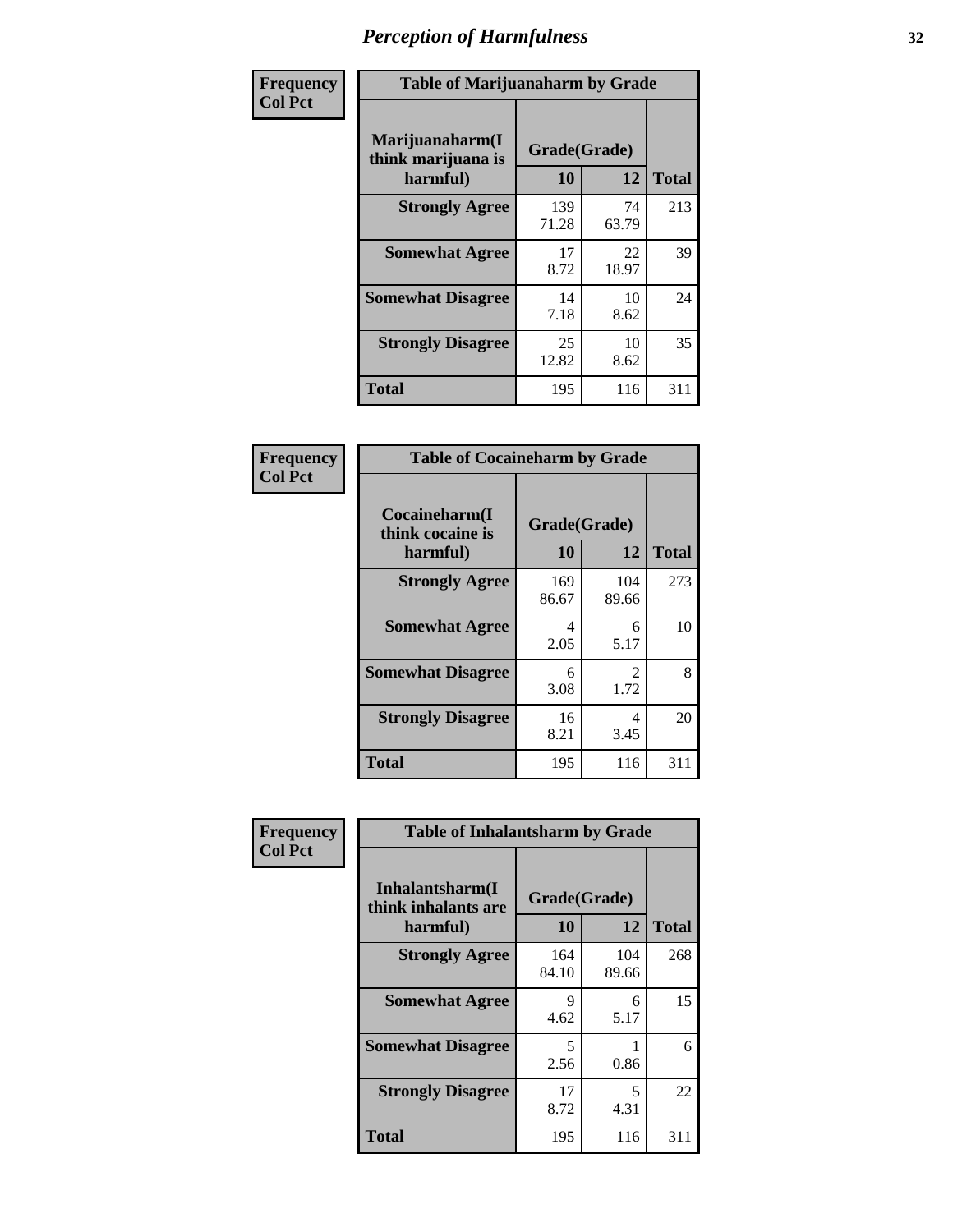| Frequency      | <b>Table of Steroidsharm by Grade</b>            |                    |             |              |
|----------------|--------------------------------------------------|--------------------|-------------|--------------|
| <b>Col Pct</b> | Steroidsharm(I<br>think steroids are<br>harmful) | Grade(Grade)<br>10 | 12          | <b>Total</b> |
|                | <b>Strongly Agree</b>                            | 157<br>80.51       | 91<br>78.45 | 248          |
|                | <b>Somewhat Agree</b>                            | 12<br>6.15         | 13<br>11.21 | 25           |
|                | <b>Somewhat Disagree</b>                         | 12<br>6.15         | 7<br>6.03   | 19           |
|                | <b>Strongly Disagree</b>                         | 14<br>7.18         | 5<br>4.31   | 19           |
|                | <b>Total</b>                                     | 195                | 116         | 311          |

| <b>Table of Ecstasyharm by Grade</b>                |                    |                        |     |  |  |
|-----------------------------------------------------|--------------------|------------------------|-----|--|--|
| $E$ cstasyharm $(I$<br>think ecstasy is<br>harmful) | Grade(Grade)<br>10 | <b>Total</b>           |     |  |  |
| <b>Strongly Agree</b>                               | 169<br>86.67       | 98<br>84.48            | 267 |  |  |
| <b>Somewhat Agree</b>                               | 7<br>3.59          | 12<br>10.34            | 19  |  |  |
| <b>Somewhat Disagree</b>                            | 5<br>2.56          | $\mathfrak{D}$<br>1.72 | 7   |  |  |
| <b>Strongly Disagree</b>                            | 14<br>7.18         | 4<br>3.45              | 18  |  |  |
| Total                                               | 195                | 116                    | 311 |  |  |

| Frequency      | <b>Table of Methharm by Grade</b>                            |                    |              |              |
|----------------|--------------------------------------------------------------|--------------------|--------------|--------------|
| <b>Col Pct</b> | <b>Methharm</b> (I think<br>methamphetamines<br>are harmful) | Grade(Grade)<br>10 | 12           | <b>Total</b> |
|                | <b>Strongly Agree</b>                                        | 176<br>90.26       | 106<br>91.38 | 282          |
|                | <b>Somewhat Agree</b>                                        | 0.51               | 5<br>4.31    | 6            |
|                | <b>Somewhat Disagree</b>                                     | 5<br>2.56          | 0.86         | 6            |
|                | <b>Strongly Disagree</b>                                     | 13<br>6.67         | 4<br>3.45    | 17           |
|                | <b>Total</b>                                                 | 195                | 116          | 311          |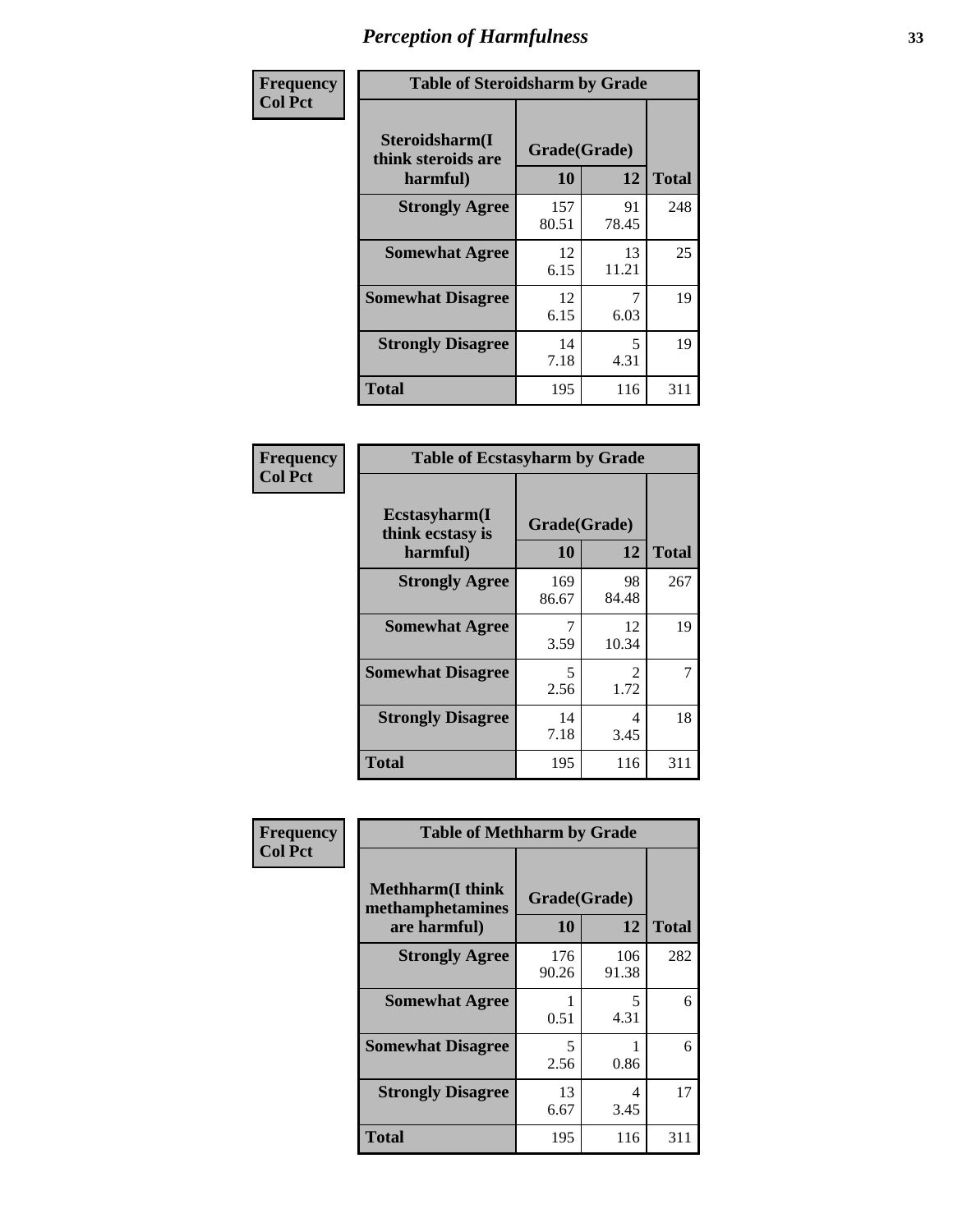| Frequency      | <b>Table of Hallucinogensharm by Grade</b>                 |                    |                       |              |
|----------------|------------------------------------------------------------|--------------------|-----------------------|--------------|
| <b>Col Pct</b> | Hallucinogensharm(I<br>think hallucinogens<br>are harmful) | Grade(Grade)<br>10 | 12                    | <b>Total</b> |
|                | <b>Strongly Agree</b>                                      | 170<br>87.18       | 104<br>89.66          | 274          |
|                | <b>Somewhat Agree</b>                                      | 6<br>3.08          | 6<br>5.17             | 12           |
|                | <b>Somewhat Disagree</b>                                   | 8<br>4.10          | $\mathcal{L}$<br>1.72 | 10           |
|                | <b>Strongly Disagree</b>                                   | 11<br>5.64         | 4<br>3.45             | 15           |
|                | <b>Total</b>                                               | 195                | 116                   | 311          |

| <b>Table of Prescriptionharm by Grade</b>                                                         |                    |             |              |  |  |
|---------------------------------------------------------------------------------------------------|--------------------|-------------|--------------|--|--|
| <b>Prescriptionharm(I)</b><br>think prescription<br>drugs not<br>prescribed to me<br>are harmful) | Grade(Grade)<br>10 | 12          | <b>Total</b> |  |  |
| <b>Strongly Agree</b>                                                                             | 136<br>69.74       | 84<br>72.41 | 220          |  |  |
| <b>Somewhat Agree</b>                                                                             | 28<br>14.36        | 21<br>18.10 | 49           |  |  |
| <b>Somewhat Disagree</b>                                                                          | 14<br>7.18         | 6<br>5.17   | 20           |  |  |
| <b>Strongly Disagree</b>                                                                          | 17<br>8.72         | 5<br>4.31   | 22           |  |  |
| Total                                                                                             | 195                | 116         | 311          |  |  |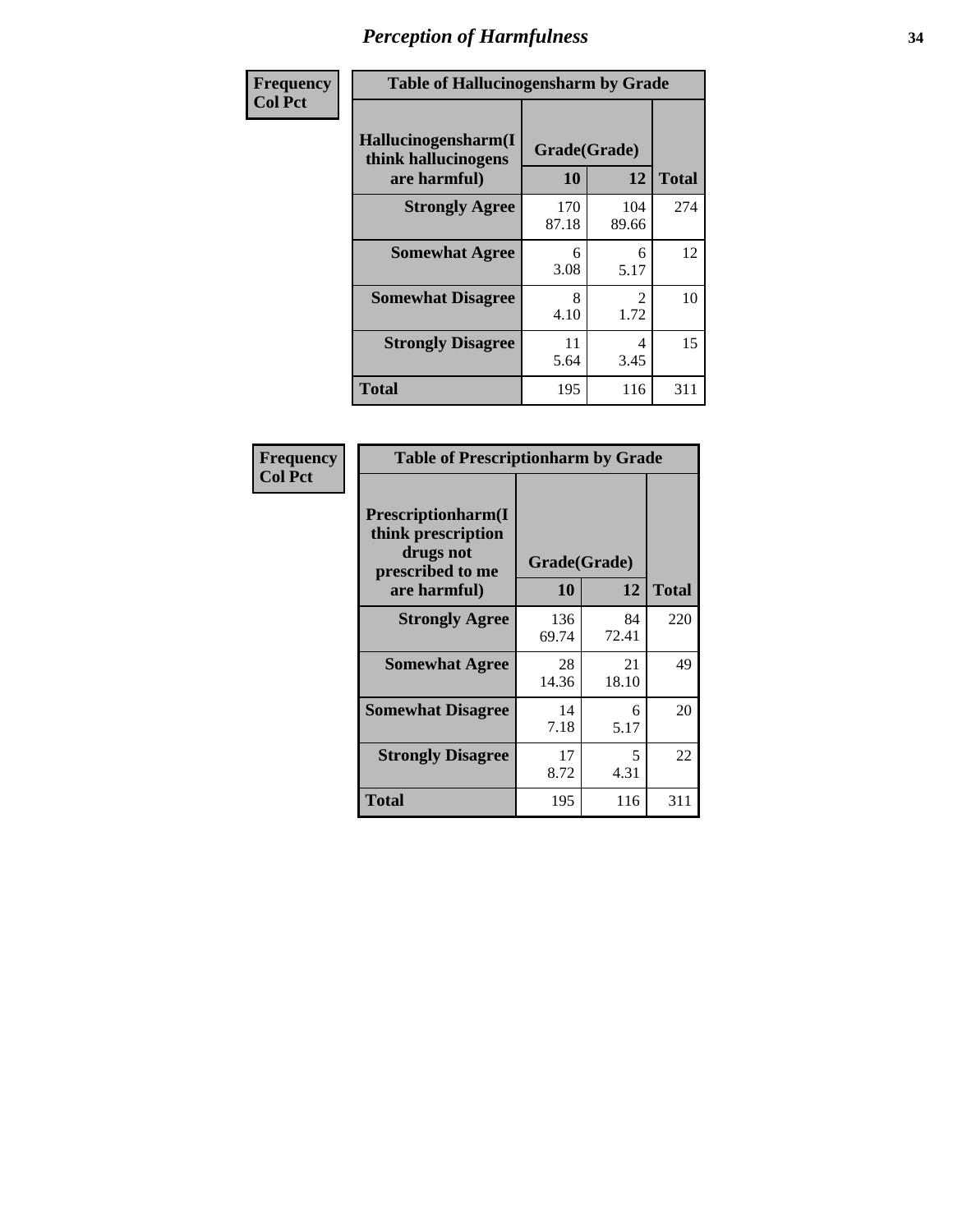# *Disapproval by Adults* **35**

| Frequency      | <b>Table of Alcoholadult by Grade</b>                                 |                    |             |              |
|----------------|-----------------------------------------------------------------------|--------------------|-------------|--------------|
| <b>Col Pct</b> | <b>Alcoholadult</b> (Adults<br>would disapprove if<br>I used alcohol) | Grade(Grade)<br>10 | 12          | <b>Total</b> |
|                | <b>Strongly Agree</b>                                                 | 119<br>61.03       | 58<br>50.00 | 177          |
|                | <b>Somewhat Agree</b>                                                 | 44<br>22.56        | 39<br>33.62 | 83           |
|                | <b>Somewhat Disagree</b>                                              | 14<br>7.18         | 10<br>8.62  | 24           |
|                | <b>Strongly Disagree</b>                                              | 18<br>9.23         | 9<br>7.76   | 27           |
|                | <b>Total</b>                                                          | 195                | 116         | 311          |

| <b>Table of Tobaccoadult by Grade</b>                                |                    |             |              |  |  |
|----------------------------------------------------------------------|--------------------|-------------|--------------|--|--|
| <b>Tobaccoadult(Adults</b><br>would disapprove if<br>I used tobacco) | Grade(Grade)<br>10 | 12          | <b>Total</b> |  |  |
| <b>Strongly Agree</b>                                                | 148<br>75.90       | 75<br>64.66 | 223          |  |  |
| <b>Somewhat Agree</b>                                                | 15<br>7.69         | 25<br>21.55 | 40           |  |  |
| <b>Somewhat Disagree</b>                                             | 11<br>5.64         | 6<br>5.17   | 17           |  |  |
| <b>Strongly Disagree</b>                                             | 21<br>10.77        | 10<br>8.62  | 31           |  |  |
| <b>Total</b>                                                         | 195                | 116         | 311          |  |  |

| Frequency<br><b>Col Pct</b> | <b>Table of Marijuanaadult by Grade</b>                           |                    |             |              |  |
|-----------------------------|-------------------------------------------------------------------|--------------------|-------------|--------------|--|
|                             | Marijuanaadult(Adults<br>would disapprove if I<br>used marijuana) | Grade(Grade)<br>10 | 12          | <b>Total</b> |  |
|                             | <b>Strongly Agree</b>                                             | 164<br>84.10       | 95<br>81.90 | 259          |  |
|                             | <b>Somewhat Agree</b>                                             | 5<br>2.56          | 11<br>9.48  | 16           |  |
|                             | <b>Somewhat Disagree</b>                                          | 9<br>4.62          | 0.86        | 10           |  |
|                             | <b>Strongly Disagree</b>                                          | 17<br>8.72         | 9<br>7.76   | 26           |  |
|                             | <b>Total</b>                                                      | 195                | 116         | 311          |  |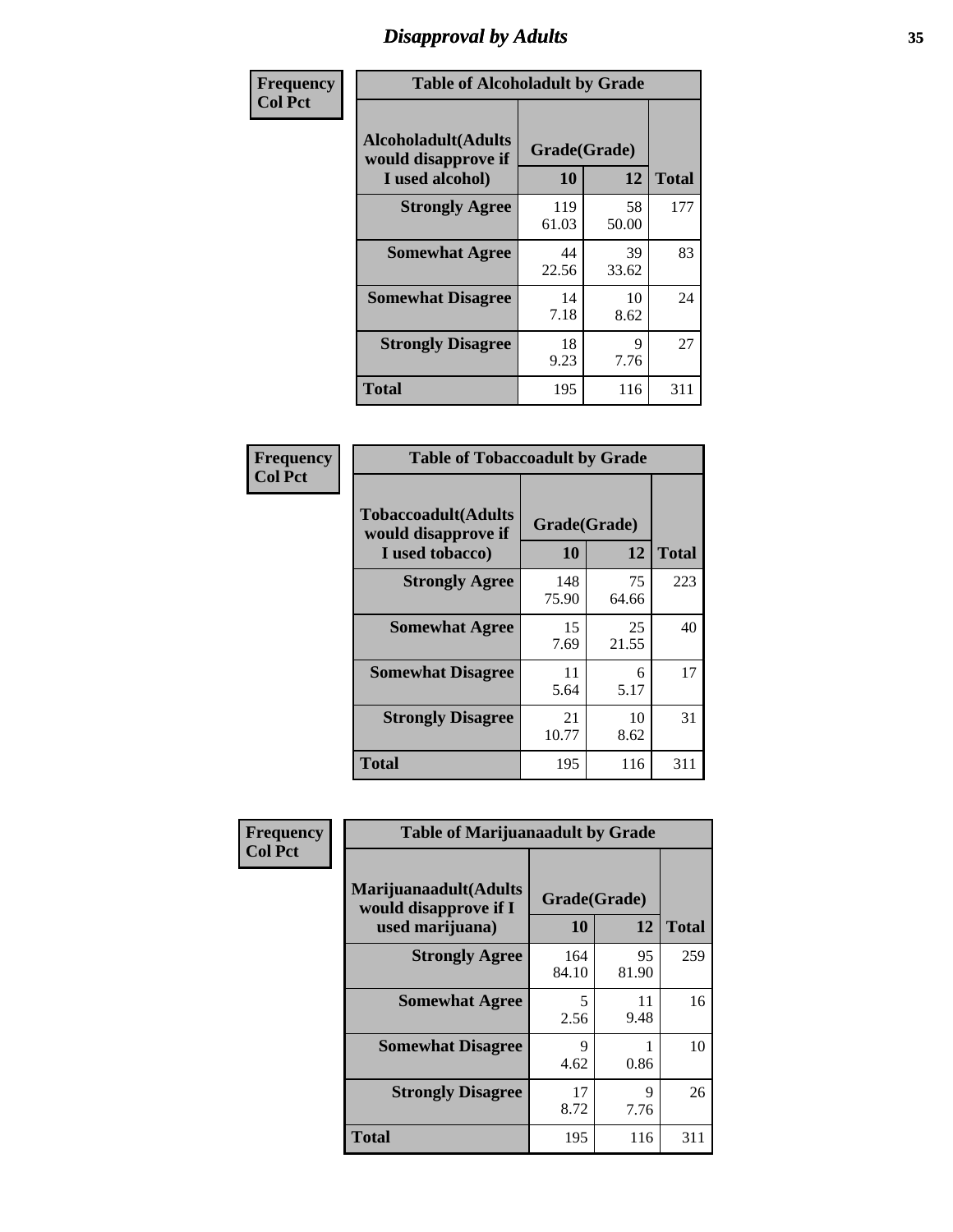# *Disapproval by Adults* **36**

| <b>Frequency</b> | <b>Table of Otherdrugadult by Grade</b>                                     |                       |              |              |
|------------------|-----------------------------------------------------------------------------|-----------------------|--------------|--------------|
| <b>Col Pct</b>   | <b>Otherdrugadult</b> (Adults<br>would disapprove if I<br>used other drugs) | Grade(Grade)<br>10    | 12           | <b>Total</b> |
|                  | <b>Strongly Agree</b>                                                       | 176<br>90.26          | 101<br>87.07 | 277          |
|                  | <b>Somewhat Agree</b>                                                       | $\mathcal{D}$<br>1.03 | 6<br>5.17    | 8            |
|                  | <b>Somewhat Disagree</b>                                                    | 0.51                  | 0<br>0.00    |              |
|                  | <b>Strongly Disagree</b>                                                    | 16<br>8.21            | 9<br>7.76    | 25           |
|                  | <b>Total</b>                                                                | 195                   | 116          | 311          |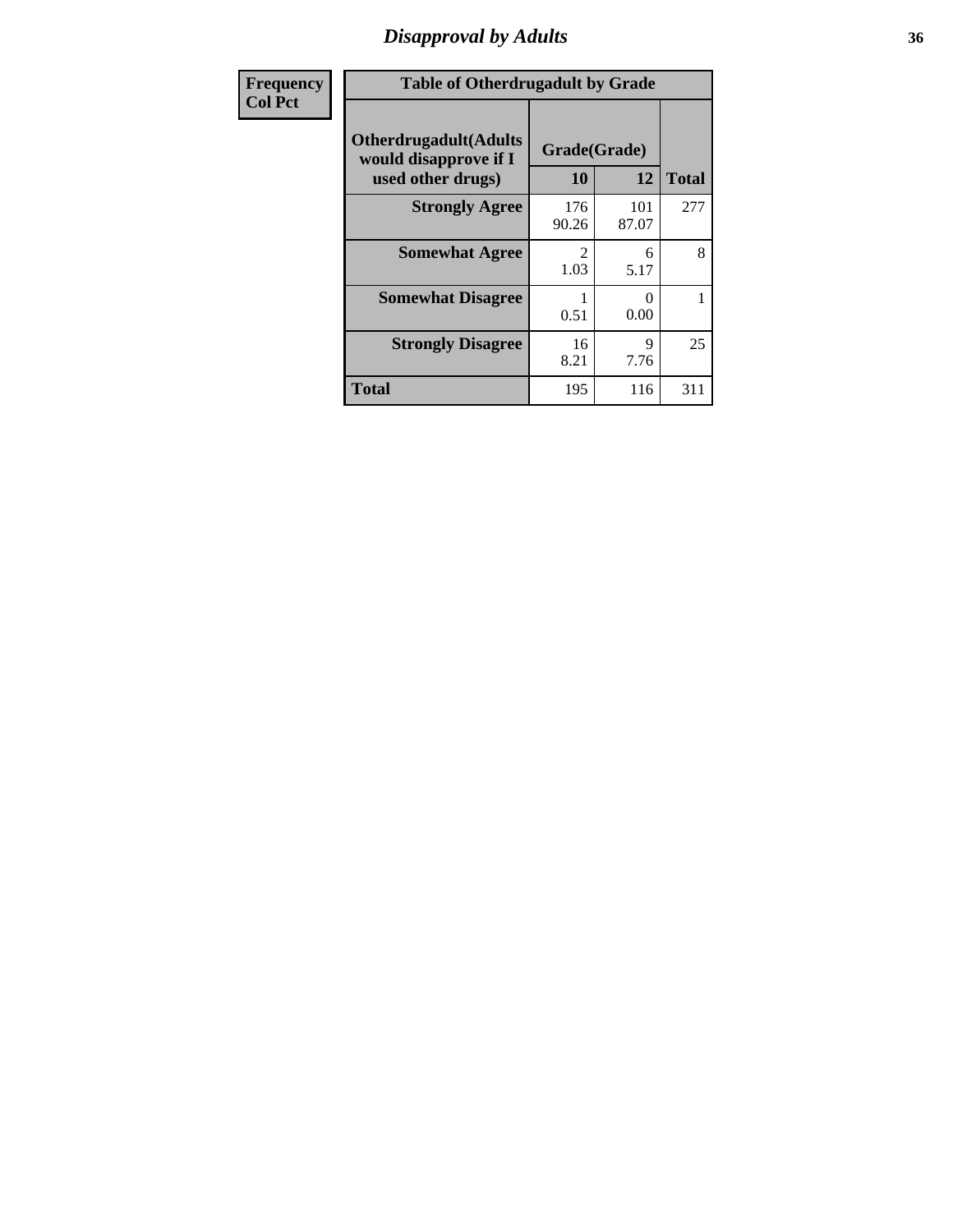## *Disapproval by Peers* **37**

| Frequency      | <b>Table of Alcoholpeer by Grade</b>                    |              |             |              |  |
|----------------|---------------------------------------------------------|--------------|-------------|--------------|--|
| <b>Col Pct</b> | Alcoholpeer(My<br>friends would<br>disapprove if I used | Grade(Grade) |             |              |  |
|                | alcohol)                                                | 10           | 12          | <b>Total</b> |  |
|                | <b>Strongly Agree</b>                                   | 47<br>24.10  | 14<br>12.07 | 61           |  |
|                | <b>Somewhat Agree</b>                                   | 50<br>25.64  | 31<br>26.72 | 81           |  |
|                | <b>Somewhat Disagree</b>                                | 40<br>20.51  | 30<br>25.86 | 70           |  |
|                | <b>Strongly Disagree</b>                                | 58<br>29.74  | 41<br>35.34 | 99           |  |
|                | Total                                                   | 195          | 116         | 311          |  |

| Frequency      | <b>Table of Tobaccopeer by Grade</b>                                |                           |             |              |
|----------------|---------------------------------------------------------------------|---------------------------|-------------|--------------|
| <b>Col Pct</b> | Tobaccopeer(My<br>friends would<br>disapprove if I used<br>tobacco) | Grade(Grade)<br><b>10</b> | 12          | <b>Total</b> |
|                | <b>Strongly Agree</b>                                               | 84<br>43.08               | 40<br>34.48 | 124          |
|                | <b>Somewhat Agree</b>                                               | 47<br>24.10               | 25<br>21.55 | 72           |
|                | <b>Somewhat Disagree</b>                                            | 26<br>13.33               | 29<br>25.00 | 55           |
|                | <b>Strongly Disagree</b>                                            | 38<br>19.49               | 22<br>18.97 | 60           |
|                | <b>Total</b>                                                        | 195                       | 116         | 311          |

| Frequency      | <b>Table of Marijuanapeer by Grade</b>                    |              |             |              |
|----------------|-----------------------------------------------------------|--------------|-------------|--------------|
| <b>Col Pct</b> | Marijuanapeer(My<br>friends would<br>disapprove if I used | Grade(Grade) |             |              |
|                | marijuana)                                                | 10           | 12          | <b>Total</b> |
|                | <b>Strongly Agree</b>                                     | 109<br>55.90 | 51<br>43.97 | 160          |
|                | <b>Somewhat Agree</b>                                     | 39<br>20.00  | 28<br>24.14 | 67           |
|                | <b>Somewhat Disagree</b>                                  | 21<br>10.77  | 20<br>17.24 | 41           |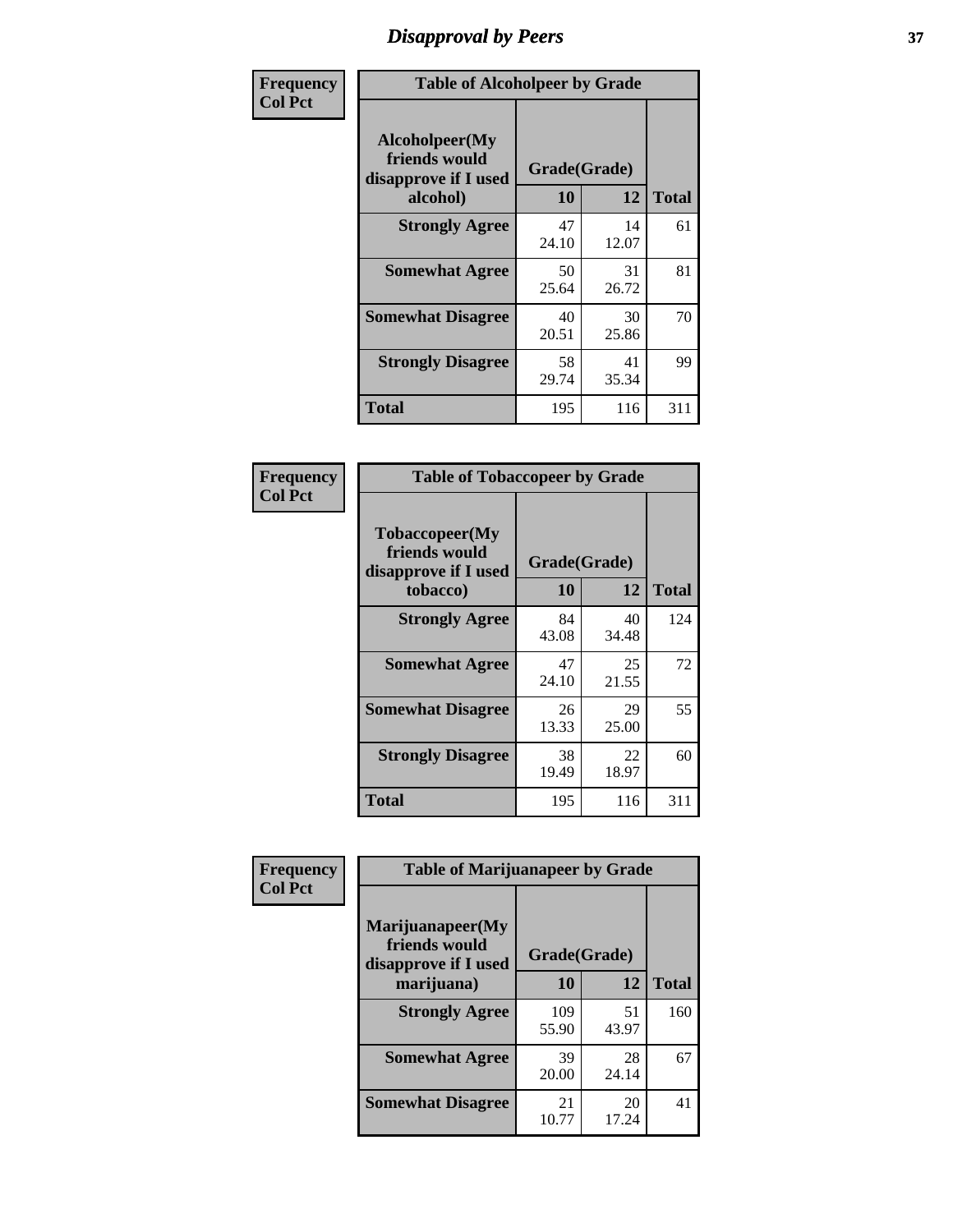# *Disapproval by Peers* **38**

| Frequency<br><b>Col Pct</b> | <b>Table of Marijuanapeer by Grade</b>                                  |                    |       |              |
|-----------------------------|-------------------------------------------------------------------------|--------------------|-------|--------------|
|                             | Marijuanapeer(My<br>friends would<br>disapprove if I used<br>marijuana) | Grade(Grade)<br>10 | 12    | <b>Total</b> |
|                             | <b>Strongly Disagree</b>                                                | 26<br>13.33        | 14.66 | 43           |
|                             | Total                                                                   | 195                | 116   | $31^{\circ}$ |

| Frequency      | <b>Table of Otherdrugpeer by Grade</b>                                    |                    |             |              |
|----------------|---------------------------------------------------------------------------|--------------------|-------------|--------------|
| <b>Col Pct</b> | Otherdrugpeer(My<br>friends would<br>disapprove if I used<br>other drugs) | Grade(Grade)<br>10 | 12          | <b>Total</b> |
|                | <b>Strongly Agree</b>                                                     | 130<br>66.67       | 71<br>61.21 | 201          |
|                | <b>Somewhat Agree</b>                                                     | 35<br>17.95        | 21<br>18.10 | 56           |
|                | <b>Somewhat Disagree</b>                                                  | 9<br>4.62          | 10<br>8.62  | 19           |
|                | <b>Strongly Disagree</b>                                                  | 21<br>10.77        | 14<br>12.07 | 35           |
|                | <b>Total</b>                                                              | 195                | 116         | 311          |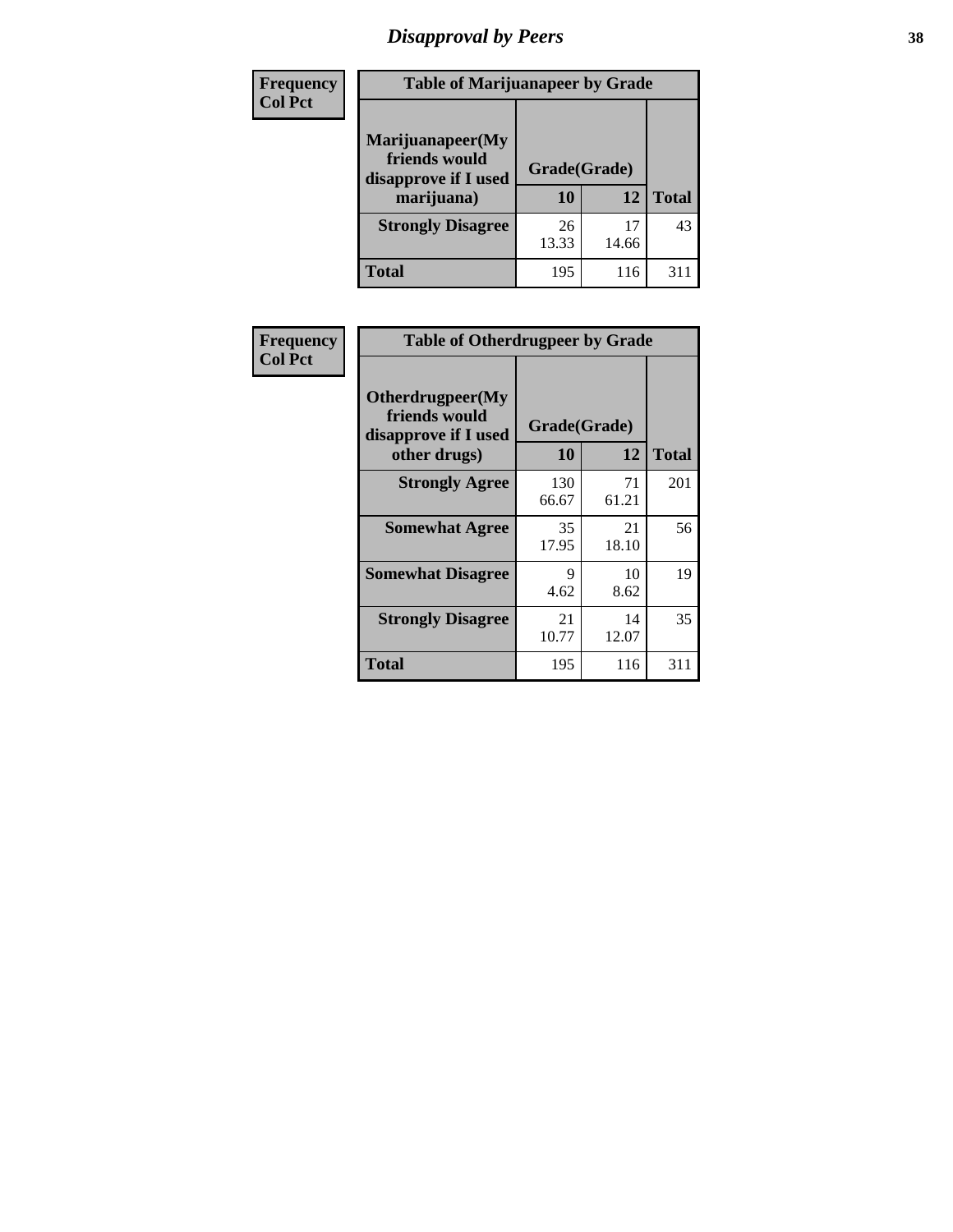| Frequency      |                                | <b>Table of Alcohollocation1 by Grade</b> |             |              |  |
|----------------|--------------------------------|-------------------------------------------|-------------|--------------|--|
| <b>Col Pct</b> | <b>Alcohollocation1(Places</b> | Grade(Grade)                              |             |              |  |
|                | <b>Friends Use Alcohol)</b>    | 10                                        | 12          | <b>Total</b> |  |
|                |                                | 122<br>62.56                              | 78<br>67.24 | 200          |  |
|                | Do Not Use                     | 73<br>37.44                               | 38<br>32.76 | 111          |  |
|                | <b>Total</b>                   | 195                                       | 116         | 311          |  |

| Frequency      | <b>Table of Alcohollocation2 by Grade</b>                     |                    |             |              |
|----------------|---------------------------------------------------------------|--------------------|-------------|--------------|
| <b>Col Pct</b> | <b>Alcohollocation2(Places</b><br><b>Friends Use Alcohol)</b> | Grade(Grade)<br>10 | 12          | <b>Total</b> |
|                |                                                               | 115<br>58.97       | 78<br>67.24 | 193          |
|                | Home                                                          | 80<br>41.03        | 38<br>32.76 | 118          |
|                | Total                                                         | 195                | 116         | 311          |

| Frequency<br><b>Col Pct</b> | <b>Table of Alcohollocation 3 by Grade</b>                    |                    |              |              |
|-----------------------------|---------------------------------------------------------------|--------------------|--------------|--------------|
|                             | <b>Alcohollocation3(Places</b><br><b>Friends Use Alcohol)</b> | Grade(Grade)<br>10 | 12           | <b>Total</b> |
|                             |                                                               | 183<br>93.85       | 109<br>93.97 | 292          |
|                             | <b>School</b>                                                 | 12<br>6.15         | 6.03         | 19           |
|                             | <b>Total</b>                                                  | 195                | 116          | 311          |

| <b>Frequency</b> | <b>Table of Alcohollocation4 by Grade</b> |              |              |              |
|------------------|-------------------------------------------|--------------|--------------|--------------|
| <b>Col Pct</b>   | <b>Alcohollocation4(Places</b>            | Grade(Grade) |              |              |
|                  | <b>Friends Use Alcohol)</b>               | 10           | 12           | <b>Total</b> |
|                  |                                           | 165<br>84.62 | 102<br>87.93 | 267          |
|                  | Car                                       | 30<br>15.38  | 14<br>12.07  | 44           |
|                  | <b>Total</b>                              | 195          | 116          | 311          |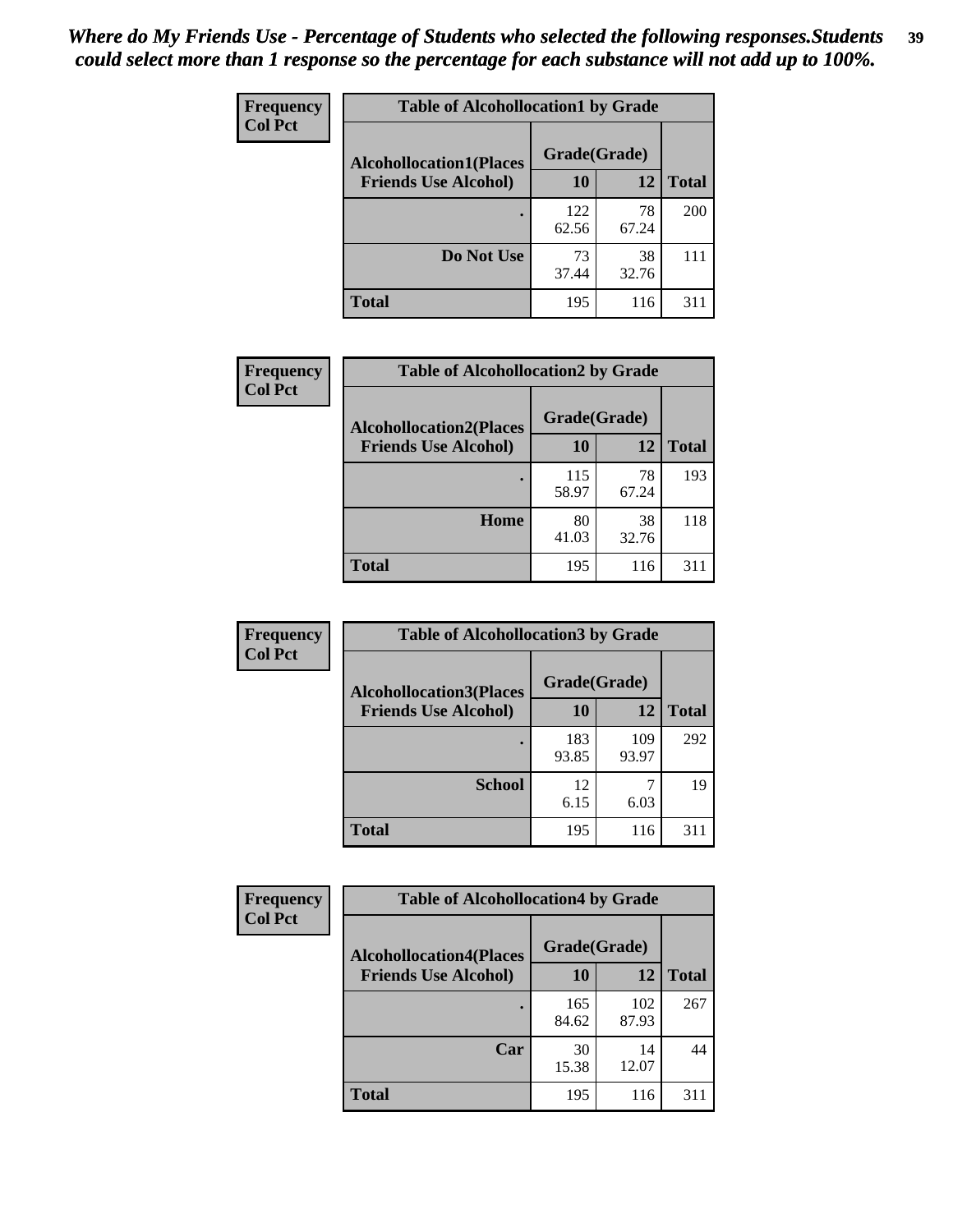| Frequency<br><b>Col Pct</b> | <b>Table of Alcohollocation5 by Grade</b> |              |             |              |
|-----------------------------|-------------------------------------------|--------------|-------------|--------------|
|                             | <b>Alcohollocation5(Places</b>            | Grade(Grade) |             |              |
|                             | <b>Friends Use Alcohol)</b>               | 10           | 12          | <b>Total</b> |
|                             |                                           | 88<br>45.13  | 45<br>38.79 | 133          |
|                             | <b>Friend's House</b>                     | 107<br>54.87 | 71<br>61.21 | 178          |
|                             | <b>Total</b>                              | 195          | 116         | 311          |

| <b>Frequency</b> | <b>Table of Alcohollocation6 by Grade</b> |              |             |              |
|------------------|-------------------------------------------|--------------|-------------|--------------|
| <b>Col Pct</b>   | <b>Alcohollocation6(Places</b>            | Grade(Grade) |             |              |
|                  | <b>Friends Use Alcohol)</b>               | 10           | 12          | <b>Total</b> |
|                  |                                           | 141<br>72.31 | 78<br>67.24 | 219          |
|                  | <b>Other</b>                              | 54<br>27.69  | 38<br>32.76 | 92           |
|                  | <b>Total</b>                              | 195          | 116         | 311          |

| Frequency      | <b>Table of Tobaccolocation1 by Grade</b> |              |             |              |
|----------------|-------------------------------------------|--------------|-------------|--------------|
| <b>Col Pct</b> | <b>Tobaccolocation1(Places</b>            | Grade(Grade) |             |              |
|                | <b>Friends Use Tobacco)</b>               | <b>10</b>    | 12          | <b>Total</b> |
|                |                                           | 97<br>49.74  | 62<br>53.45 | 159          |
|                | Do Not Use                                | 98<br>50.26  | 54<br>46.55 | 152          |
|                | <b>Total</b>                              | 195          | 116         | 311          |

| <b>Frequency</b> | <b>Table of Tobaccolocation2 by Grade</b> |              |             |              |  |
|------------------|-------------------------------------------|--------------|-------------|--------------|--|
| <b>Col Pct</b>   | <b>Tobaccolocation2(Places</b>            | Grade(Grade) |             |              |  |
|                  | <b>Friends Use Tobacco)</b>               | 10           | 12          | <b>Total</b> |  |
|                  |                                           | 131<br>67.18 | 74<br>63.79 | 205          |  |
|                  | Home                                      | 64<br>32.82  | 42<br>36.21 | 106          |  |
|                  | <b>Total</b>                              | 195          | 116         | 311          |  |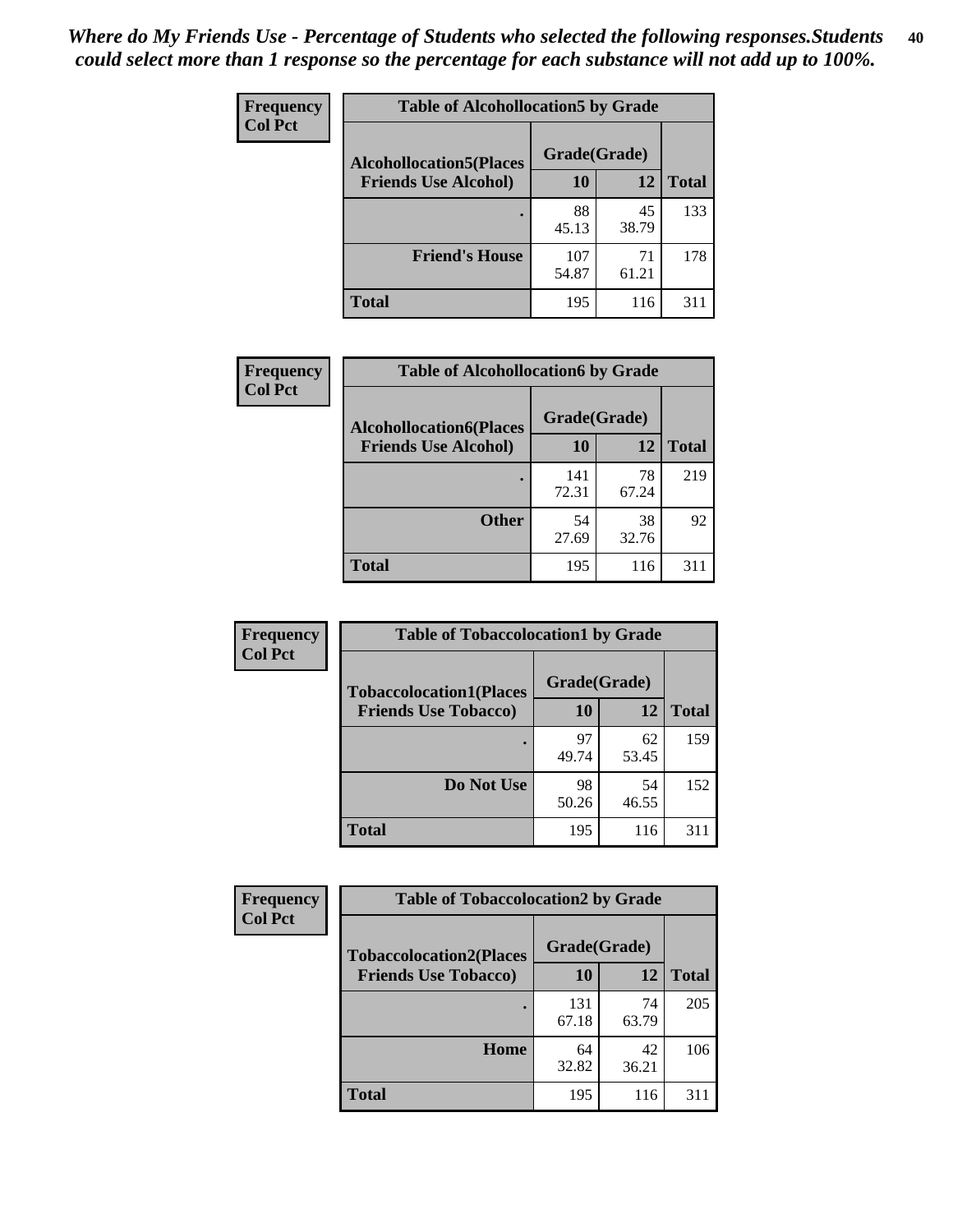| Frequency      | <b>Table of Tobaccolocation 3 by Grade</b> |              |             |              |
|----------------|--------------------------------------------|--------------|-------------|--------------|
| <b>Col Pct</b> | <b>Tobaccolocation3(Places</b>             | Grade(Grade) |             |              |
|                | <b>Friends Use Tobacco)</b>                | 10           | 12          | <b>Total</b> |
|                |                                            | 160<br>82.05 | 91<br>78.45 | 251          |
|                | <b>School</b>                              | 35<br>17.95  | 25<br>21.55 | 60           |
|                | <b>Total</b>                               | 195          | 116         | 311          |

| Frequency      | <b>Table of Tobaccolocation4 by Grade</b>                     |                           |             |              |
|----------------|---------------------------------------------------------------|---------------------------|-------------|--------------|
| <b>Col Pct</b> | <b>Tobaccolocation4(Places</b><br><b>Friends Use Tobacco)</b> | Grade(Grade)<br><b>10</b> | 12          | <b>Total</b> |
|                |                                                               | 146<br>74.87              | 75<br>64.66 | 221          |
|                | Car                                                           | 49<br>25.13               | 41<br>35.34 | 90           |
|                | <b>Total</b>                                                  | 195                       | 116         | 311          |

| Frequency<br><b>Col Pct</b> | <b>Table of Tobaccolocation5 by Grade</b> |              |             |              |
|-----------------------------|-------------------------------------------|--------------|-------------|--------------|
|                             | <b>Tobaccolocation5(Places</b>            | Grade(Grade) |             |              |
|                             | <b>Friends Use Tobacco)</b>               | 10           | <b>12</b>   | <b>Total</b> |
|                             |                                           | 128<br>65.64 | 63<br>54.31 | 191          |
|                             | <b>Friend's House</b>                     | 67<br>34.36  | 53<br>45.69 | 120          |
|                             | <b>Total</b>                              | 195          | 116         | 311          |

| <b>Frequency</b> | <b>Table of Tobaccolocation6 by Grade</b> |              |             |              |  |
|------------------|-------------------------------------------|--------------|-------------|--------------|--|
| <b>Col Pct</b>   | <b>Tobaccolocation6(Places</b>            | Grade(Grade) |             |              |  |
|                  | <b>Friends Use Tobacco)</b>               | 10           | 12          | <b>Total</b> |  |
|                  |                                           | 143<br>73.33 | 79<br>68.10 | 222          |  |
|                  | <b>Other</b>                              | 52<br>26.67  | 37<br>31.90 | 89           |  |
|                  | <b>Total</b>                              | 195          | 116         | 311          |  |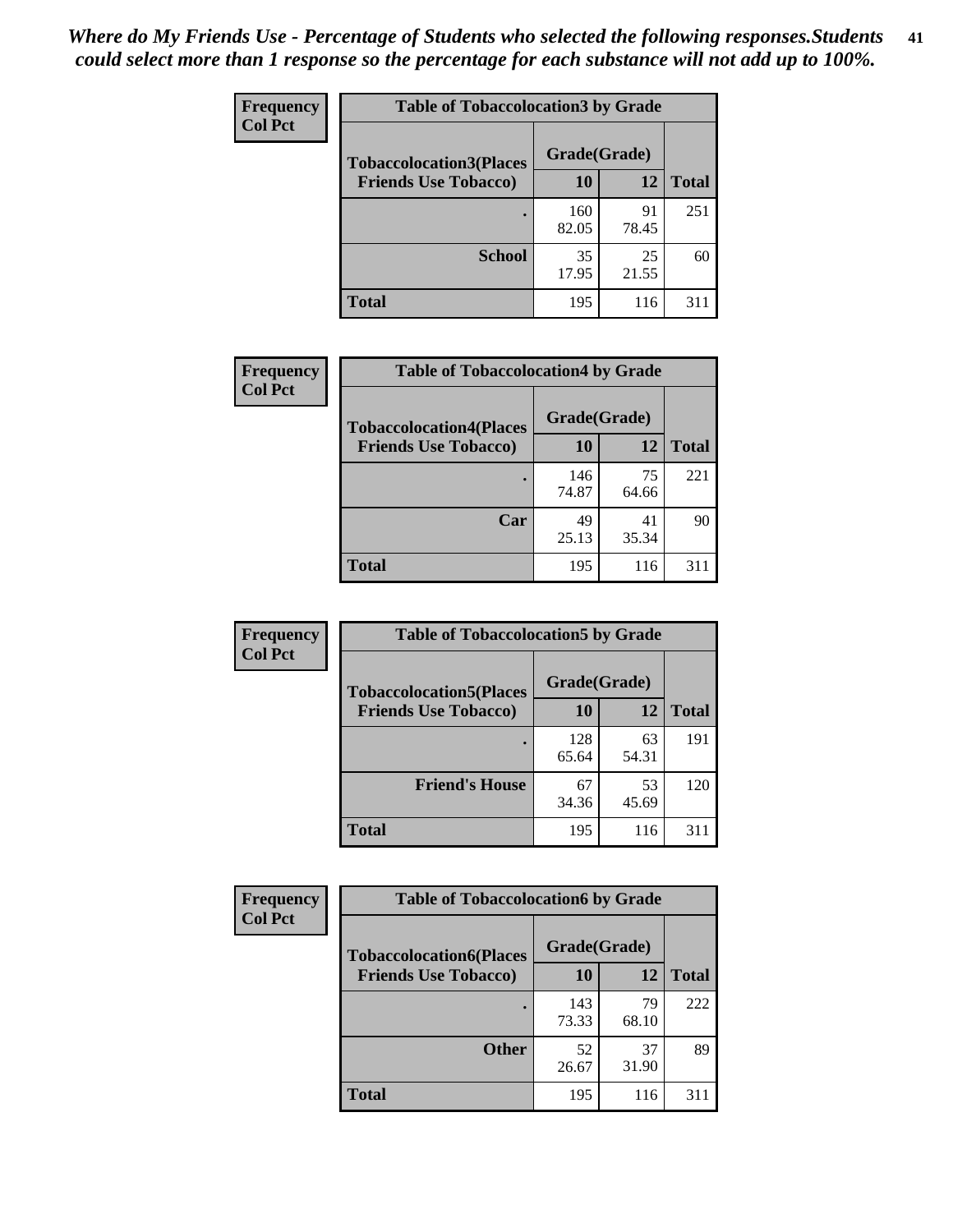| <b>Frequency</b> | <b>Table of Marijuanalocation1 by Grade</b> |              |             |              |
|------------------|---------------------------------------------|--------------|-------------|--------------|
| <b>Col Pct</b>   | <b>Marijuanalocation1(Places</b>            | Grade(Grade) |             |              |
|                  | <b>Friends Use Marijuana</b> )              | 10           | 12          | <b>Total</b> |
|                  |                                             | 67<br>34.36  | 40<br>34.48 | 107          |
|                  | Do Not Use                                  | 128<br>65.64 | 76<br>65.52 | 204          |
|                  | <b>Total</b>                                | 195          | 116         | 311          |

| <b>Frequency</b> | <b>Table of Marijuanalocation2 by Grade</b>                        |                    |             |              |
|------------------|--------------------------------------------------------------------|--------------------|-------------|--------------|
| <b>Col Pct</b>   | <b>Marijuanalocation2(Places</b><br><b>Friends Use Marijuana</b> ) | Grade(Grade)<br>10 | 12          | <b>Total</b> |
|                  |                                                                    | 151<br>77.44       | 91<br>78.45 | 242          |
|                  | Home                                                               | 44<br>22.56        | 25<br>21.55 | 69           |
|                  | <b>Total</b>                                                       | 195                | 116         | 311          |

| Frequency<br><b>Col Pct</b> | <b>Table of Marijuanalocation3 by Grade</b> |              |              |              |
|-----------------------------|---------------------------------------------|--------------|--------------|--------------|
|                             | <b>Marijuanalocation3</b> (Places           | Grade(Grade) |              |              |
|                             | <b>Friends Use Marijuana</b> )              | <b>10</b>    | 12           | <b>Total</b> |
|                             |                                             | 182<br>93.33 | 105<br>90.52 | 287          |
|                             | <b>School</b>                               | 13<br>6.67   | 11<br>9.48   | 24           |
|                             | <b>Total</b>                                | 195          | 116          | 311          |

| <b>Frequency</b> | <b>Table of Marijuanalocation4 by Grade</b> |              |              |              |  |
|------------------|---------------------------------------------|--------------|--------------|--------------|--|
| <b>Col Pct</b>   | <b>Marijuanalocation4(Places</b>            | Grade(Grade) |              |              |  |
|                  | <b>Friends Use Marijuana</b> )              | <b>10</b>    | 12           | <b>Total</b> |  |
|                  |                                             | 165<br>84.62 | 102<br>87.93 | 267          |  |
|                  | Car                                         | 30<br>15.38  | 14<br>12.07  | 44           |  |
|                  | <b>Total</b>                                | 195          | 116          | 311          |  |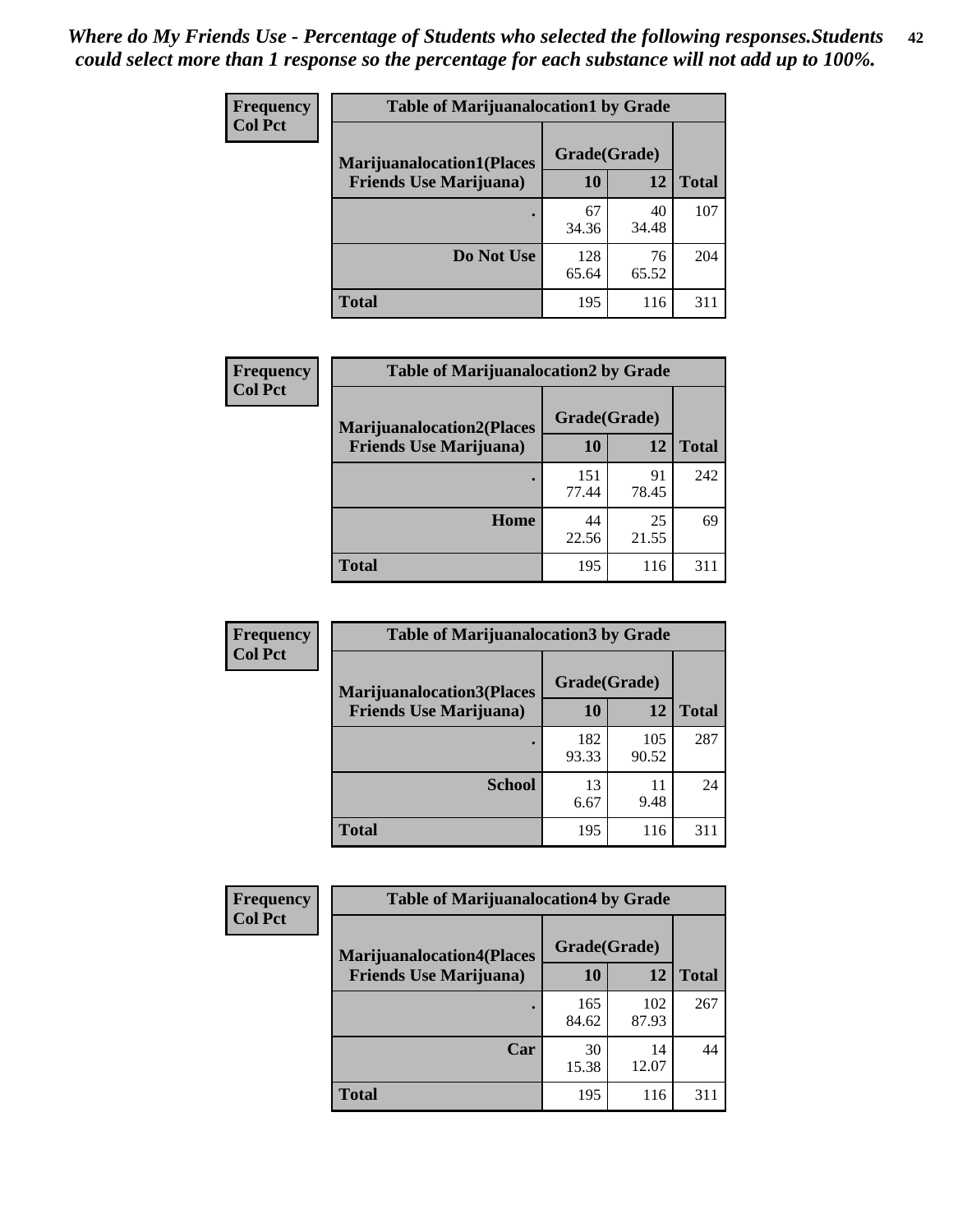| <b>Frequency</b> | <b>Table of Marijuanalocation5 by Grade</b> |              |             |              |
|------------------|---------------------------------------------|--------------|-------------|--------------|
| <b>Col Pct</b>   | <b>Marijuanalocation5</b> (Places           | Grade(Grade) |             |              |
|                  | <b>Friends Use Marijuana</b> )              | 10           | 12          | <b>Total</b> |
|                  |                                             | 137<br>70.26 | 86<br>74.14 | 223          |
|                  | <b>Friend's House</b>                       | 58<br>29.74  | 30<br>25.86 | 88           |
|                  | <b>Total</b>                                | 195          | 116         | 311          |

| <b>Frequency</b> | <b>Table of Marijuanalocation6 by Grade</b>                        |                    |             |              |
|------------------|--------------------------------------------------------------------|--------------------|-------------|--------------|
| <b>Col Pct</b>   | <b>Marijuanalocation6(Places</b><br><b>Friends Use Marijuana</b> ) | Grade(Grade)<br>10 | 12          | <b>Total</b> |
|                  |                                                                    | 155<br>79.49       | 91<br>78.45 | 246          |
|                  | <b>Other</b>                                                       | 40<br>20.51        | 25<br>21.55 | 65           |
|                  | <b>Total</b>                                                       | 195                | 116         | 311          |

| <b>Frequency</b> | <b>Table of Otherdruglocation1 by Grade</b>                          |              |             |              |
|------------------|----------------------------------------------------------------------|--------------|-------------|--------------|
| <b>Col Pct</b>   | <b>Otherdruglocation1(Places</b><br><b>Friends Use Other Illegal</b> | Grade(Grade) |             |              |
|                  | Drugs)                                                               | 10           | 12          | <b>Total</b> |
|                  |                                                                      | 39<br>20.00  | 24<br>20.69 | 63           |
|                  | Do Not Use                                                           | 156<br>80.00 | 92<br>79.31 | 248          |
|                  | <b>Total</b>                                                         | 195          | 116         | 311          |

| Frequency      | <b>Table of Otherdruglocation2 by Grade</b>                          |              |              |              |
|----------------|----------------------------------------------------------------------|--------------|--------------|--------------|
| <b>Col Pct</b> | <b>Otherdruglocation2(Places</b><br><b>Friends Use Other Illegal</b> | Grade(Grade) |              |              |
|                | Drugs)                                                               | 10           | 12           | <b>Total</b> |
|                |                                                                      | 172<br>88.21 | 103<br>88.79 | 275          |
|                | Home                                                                 | 23<br>11.79  | 13<br>11.21  | 36           |
|                | <b>Total</b>                                                         | 195          | 116          | 311          |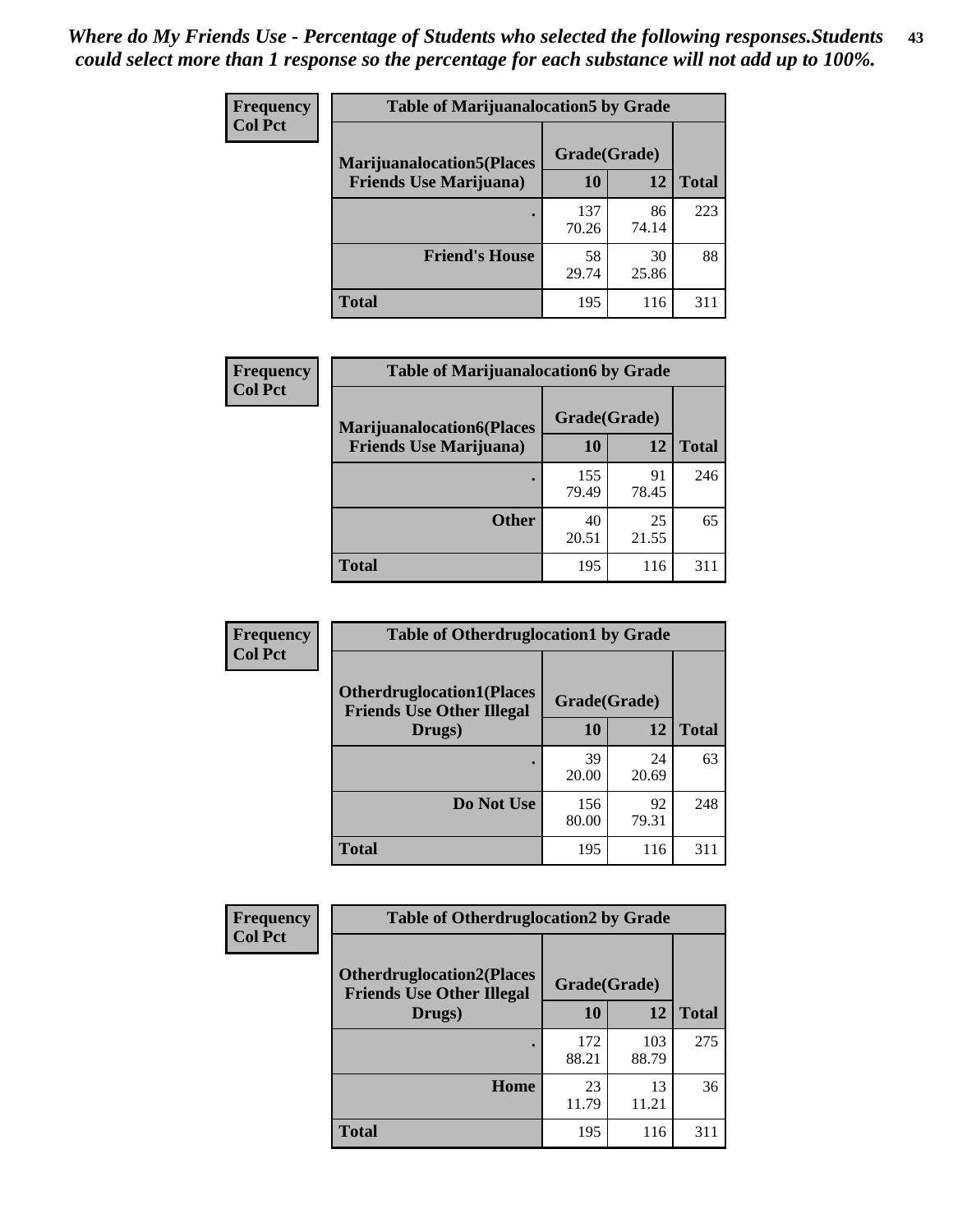| <b>Frequency</b> | <b>Table of Otherdruglocation3 by Grade</b>                          |              |              |              |
|------------------|----------------------------------------------------------------------|--------------|--------------|--------------|
| <b>Col Pct</b>   | <b>Otherdruglocation3(Places</b><br><b>Friends Use Other Illegal</b> | Grade(Grade) |              |              |
|                  | Drugs)                                                               | 10           | 12           | <b>Total</b> |
|                  |                                                                      | 192<br>98.46 | 105<br>90.52 | 297          |
|                  | <b>School</b>                                                        | 3<br>1.54    | 11<br>9.48   | 14           |
|                  | <b>Total</b>                                                         | 195          | 116          | 311          |

| <b>Frequency</b> | <b>Table of Otherdruglocation4 by Grade</b>                          |              |              |              |
|------------------|----------------------------------------------------------------------|--------------|--------------|--------------|
| <b>Col Pct</b>   | <b>Otherdruglocation4(Places</b><br><b>Friends Use Other Illegal</b> | Grade(Grade) |              |              |
|                  | Drugs)                                                               | 10           | 12           | <b>Total</b> |
|                  |                                                                      | 187<br>95.90 | 109<br>93.97 | 296          |
|                  | Car                                                                  | 8<br>4.10    | 6.03         | 15           |
|                  | <b>Total</b>                                                         | 195          | 116          | 311          |

| <b>Frequency</b> | <b>Table of Otherdruglocation5 by Grade</b>                          |              |             |              |
|------------------|----------------------------------------------------------------------|--------------|-------------|--------------|
| <b>Col Pct</b>   | <b>Otherdruglocation5(Places</b><br><b>Friends Use Other Illegal</b> | Grade(Grade) |             |              |
|                  | Drugs)                                                               | <b>10</b>    | 12          | <b>Total</b> |
|                  |                                                                      | 167<br>85.64 | 97<br>83.62 | 264          |
|                  | <b>Friend's House</b>                                                | 28<br>14.36  | 19<br>16.38 | 47           |
|                  | <b>Total</b>                                                         | 195          | 116         | 311          |

| <b>Frequency</b> | <b>Table of Otherdruglocation6 by Grade</b>                          |              |              |              |
|------------------|----------------------------------------------------------------------|--------------|--------------|--------------|
| <b>Col Pct</b>   | <b>Otherdruglocation6(Places</b><br><b>Friends Use Other Illegal</b> | Grade(Grade) |              |              |
|                  | Drugs)                                                               | 10           | 12           | <b>Total</b> |
|                  |                                                                      | 168<br>86.15 | 101<br>87.07 | 269          |
|                  | <b>Other</b>                                                         | 27<br>13.85  | 15<br>12.93  | 42           |
|                  | <b>Total</b>                                                         | 195          | 116          | 311          |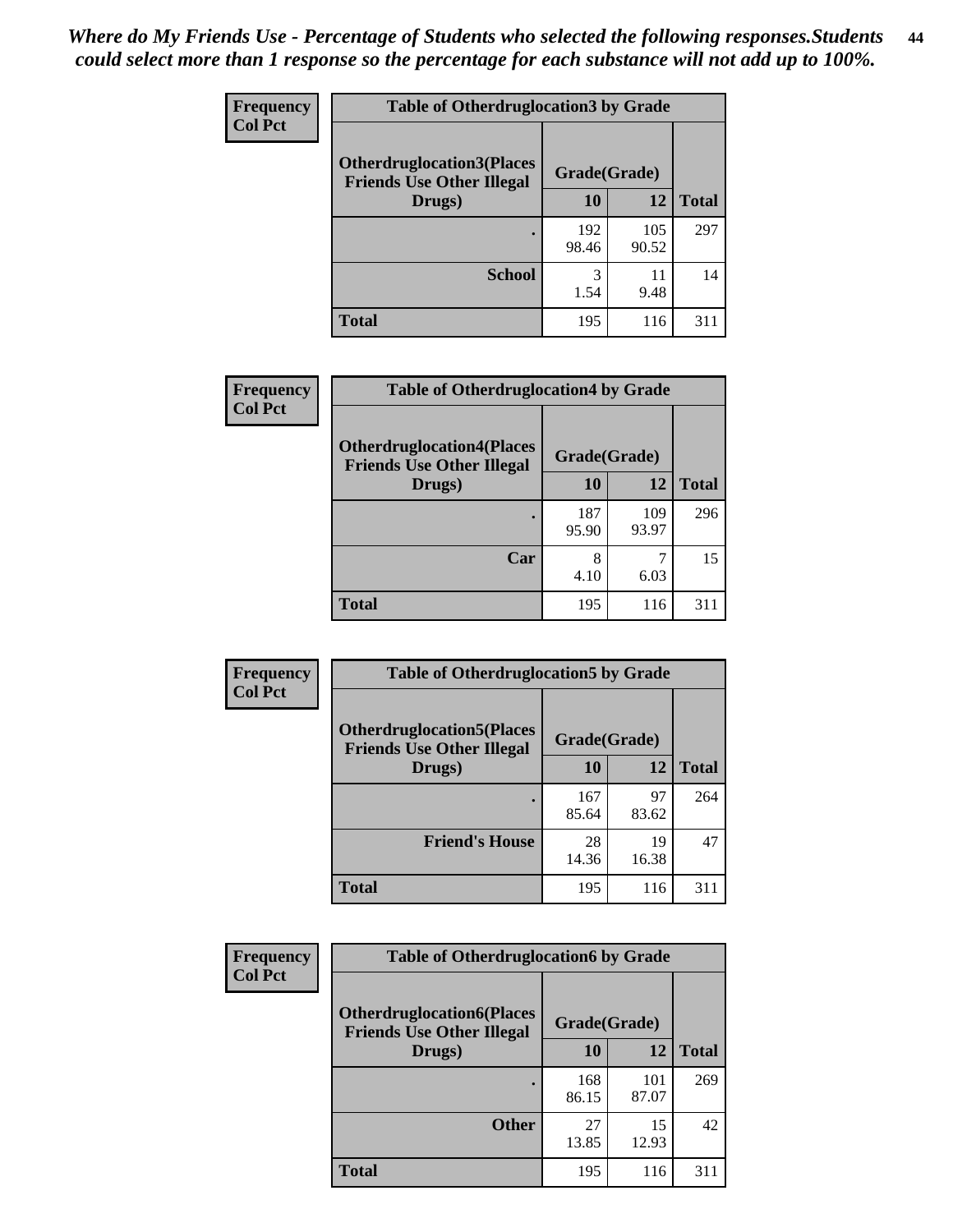| Frequency      | <b>Table of Alcoholtime1 by Grade</b>           |              |             |              |
|----------------|-------------------------------------------------|--------------|-------------|--------------|
| <b>Col Pct</b> | <b>Alcoholtime1(Times</b><br><b>Friends Use</b> | Grade(Grade) |             |              |
|                | Alcohol)                                        | 10           | 12          | <b>Total</b> |
|                |                                                 | 127<br>65.13 | 81<br>69.83 | 208          |
|                | Do Not Use                                      | 68<br>34.87  | 35<br>30.17 | 103          |
|                | <b>Total</b>                                    | 195          | 116         | 311          |

| Frequency<br><b>Col Pct</b> | <b>Table of Alcoholtime2 by Grade</b>           |              |              |              |
|-----------------------------|-------------------------------------------------|--------------|--------------|--------------|
|                             | <b>Alcoholtime2(Times</b><br><b>Friends Use</b> | Grade(Grade) |              |              |
|                             | Alcohol)                                        | 10           | 12           | <b>Total</b> |
|                             |                                                 | 183<br>93.85 | 113<br>97.41 | 296          |
|                             | <b>On Way to School</b>                         | 12<br>6.15   | 3<br>2.59    | 15           |
|                             | <b>Total</b>                                    | 195          | 116          | 311          |

| Frequency      | <b>Table of Alcoholtime3 by Grade</b>           |              |              |              |
|----------------|-------------------------------------------------|--------------|--------------|--------------|
| <b>Col Pct</b> | <b>Alcoholtime3(Times</b><br><b>Friends Use</b> | Grade(Grade) |              |              |
|                | Alcohol)                                        | 10           | 12           | <b>Total</b> |
|                |                                                 | 185<br>94.87 | 112<br>96.55 | 297          |
|                | <b>During School</b>                            | 10<br>5.13   | 4<br>3.45    | 14           |
|                | <b>Total</b>                                    | 195          | 116          | 311          |

| <b>Frequency</b> | <b>Table of Alcoholtime4 by Grade</b> |              |              |              |
|------------------|---------------------------------------|--------------|--------------|--------------|
| <b>Col Pct</b>   | <b>Alcoholtime4(Times</b>             | Grade(Grade) |              |              |
|                  | <b>Friends Use Alcohol)</b>           | 10           | 12           | <b>Total</b> |
|                  |                                       | 183<br>93.85 | 111<br>95.69 | 294          |
|                  | <b>On Way Home From School</b>        | 12<br>6.15   | 4.31         | 17           |
|                  | <b>Total</b>                          | 195          | 116          | 311          |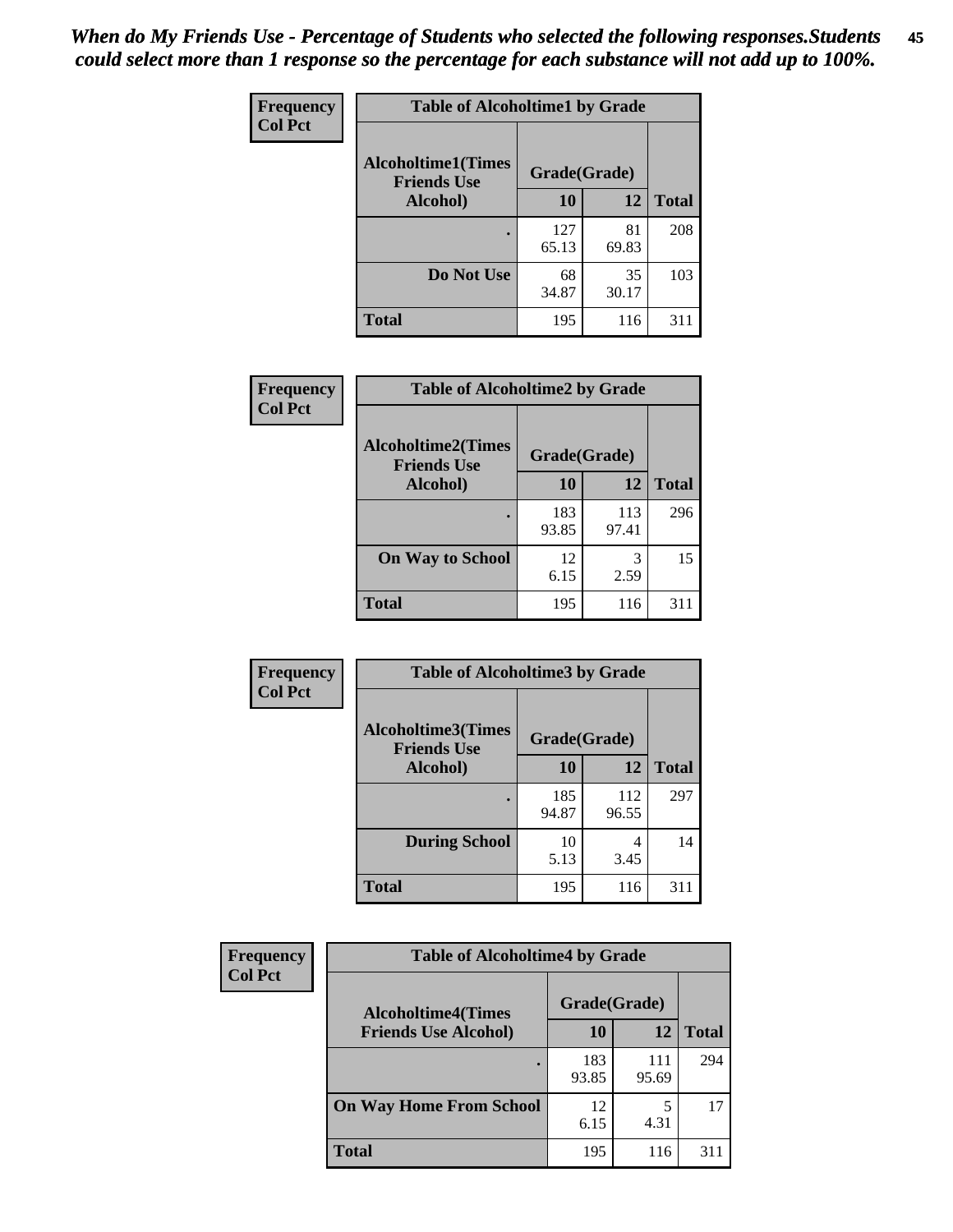*When do My Friends Use - Percentage of Students who selected the following responses.Students could select more than 1 response so the percentage for each substance will not add up to 100%.* **46**

| Frequency      | <b>Table of Alcoholtime5 by Grade</b>           |              |             |              |
|----------------|-------------------------------------------------|--------------|-------------|--------------|
| <b>Col Pct</b> | <b>Alcoholtime5(Times</b><br><b>Friends Use</b> | Grade(Grade) |             |              |
|                | Alcohol)                                        | 10           | 12          | <b>Total</b> |
|                |                                                 | 147<br>75.38 | 97<br>83.62 | 244          |
|                | Weeknights                                      | 48<br>24.62  | 19<br>16.38 | 67           |
|                | <b>Total</b>                                    | 195          | 116         | 311          |

| <b>Frequency</b> |                                                 | <b>Table of Alcoholtime6 by Grade</b> |             |              |  |  |
|------------------|-------------------------------------------------|---------------------------------------|-------------|--------------|--|--|
| <b>Col Pct</b>   | <b>Alcoholtime6(Times</b><br><b>Friends Use</b> | Grade(Grade)                          |             |              |  |  |
|                  | Alcohol)                                        | 10                                    | 12          | <b>Total</b> |  |  |
|                  |                                                 | 72<br>36.92                           | 33<br>28.45 | 105          |  |  |
|                  | Weekends                                        | 123<br>63.08                          | 83<br>71.55 | 206          |  |  |
|                  | <b>Total</b>                                    | 195                                   | 116         | 311          |  |  |

| Frequency      | <b>Table of Tobaccotime1 by Grade</b>           |              |             |              |
|----------------|-------------------------------------------------|--------------|-------------|--------------|
| <b>Col Pct</b> | <b>Tobaccotime1(Times</b><br><b>Friends Use</b> | Grade(Grade) |             |              |
|                | <b>Tobacco</b> )                                | 10           | 12          | <b>Total</b> |
|                |                                                 | 89<br>45.64  | 63<br>54.31 | 152          |
|                | Do Not Use                                      | 106<br>54.36 | 53<br>45.69 | 159          |
|                | <b>Total</b>                                    | 195          | 116         | 311          |

| <b>Frequency</b> | <b>Table of Tobaccotime2 by Grade</b>           |              |             |              |  |
|------------------|-------------------------------------------------|--------------|-------------|--------------|--|
| <b>Col Pct</b>   | <b>Tobaccotime2(Times</b><br><b>Friends Use</b> | Grade(Grade) |             |              |  |
|                  | <b>Tobacco</b> )                                | 10           | 12          | <b>Total</b> |  |
|                  |                                                 | 159<br>81.54 | 91<br>78.45 | 250          |  |
|                  | <b>On Way to School</b>                         | 36<br>18.46  | 25<br>21.55 | 61           |  |
|                  | <b>Total</b>                                    | 195          | 116         | 311          |  |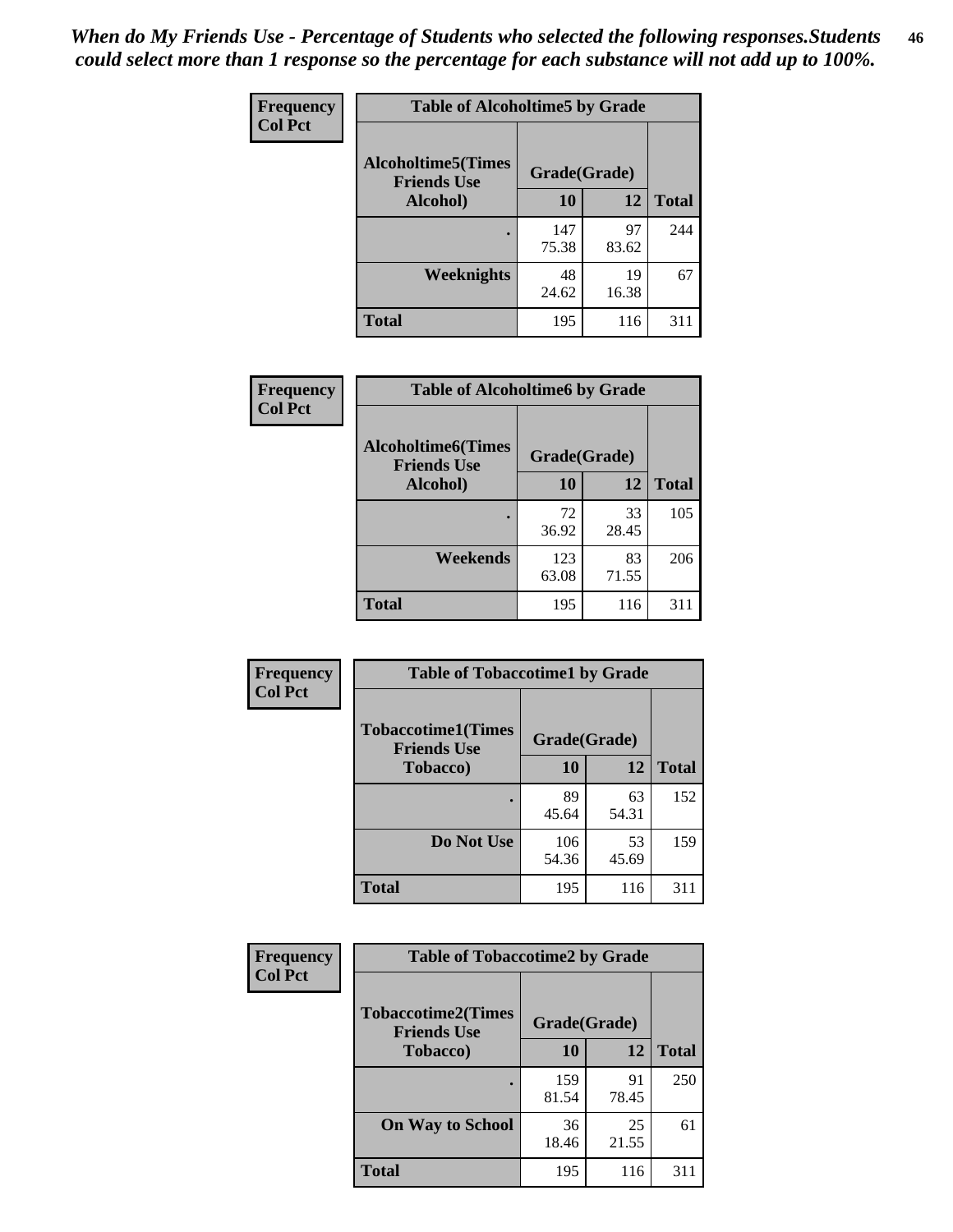*When do My Friends Use - Percentage of Students who selected the following responses.Students could select more than 1 response so the percentage for each substance will not add up to 100%.* **47**

| <b>Frequency</b> | <b>Table of Tobaccotime3 by Grade</b>           |              |             |              |  |
|------------------|-------------------------------------------------|--------------|-------------|--------------|--|
| <b>Col Pct</b>   | <b>Tobaccotime3(Times</b><br><b>Friends Use</b> | Grade(Grade) |             |              |  |
|                  | <b>Tobacco</b> )                                | 10           | 12          | <b>Total</b> |  |
|                  |                                                 | 155<br>79.49 | 99<br>85.34 | 254          |  |
|                  | <b>During School</b>                            | 40<br>20.51  | 17<br>14.66 | 57           |  |
|                  | <b>Total</b>                                    | 195          | 116         | 311          |  |

| <b>Frequency</b> | <b>Table of Tobaccotime4 by Grade</b> |              |              |              |
|------------------|---------------------------------------|--------------|--------------|--------------|
| <b>Col Pct</b>   | <b>Tobaccotime4(Times</b>             | Grade(Grade) |              |              |
|                  | <b>Friends Use Tobacco)</b>           | 10           | 12           | <b>Total</b> |
|                  |                                       | 183<br>93.85 | 111<br>95.69 | 294          |
|                  | <b>On Way Home From School</b>        | 12<br>6.15   | 5<br>4.31    | 17           |
|                  | <b>Total</b>                          | 195          | 116          | 311          |

| Frequency      | <b>Table of Tobaccotime5 by Grade</b>            |              |             |              |  |
|----------------|--------------------------------------------------|--------------|-------------|--------------|--|
| <b>Col Pct</b> | <b>Tobaccotime5</b> (Times<br><b>Friends Use</b> | Grade(Grade) |             |              |  |
|                | <b>Tobacco</b> )                                 | 10           | 12          | <b>Total</b> |  |
|                |                                                  | 139<br>71.28 | 69<br>59.48 | 208          |  |
|                | Weeknights                                       | 56<br>28.72  | 47<br>40.52 | 103          |  |
|                | <b>Total</b>                                     | 195          | 116         | 311          |  |

| Frequency<br><b>Col Pct</b> | <b>Table of Tobaccotime6 by Grade</b>           |              |             |              |  |
|-----------------------------|-------------------------------------------------|--------------|-------------|--------------|--|
|                             | <b>Tobaccotime6(Times</b><br><b>Friends Use</b> | Grade(Grade) |             |              |  |
|                             | <b>Tobacco</b> )                                | 10           | 12          | <b>Total</b> |  |
|                             |                                                 | 119<br>61.03 | 59<br>50.86 | 178          |  |
|                             | Weekends                                        | 76<br>38.97  | 57<br>49.14 | 133          |  |
|                             | <b>Total</b>                                    | 195          | 116         | 311          |  |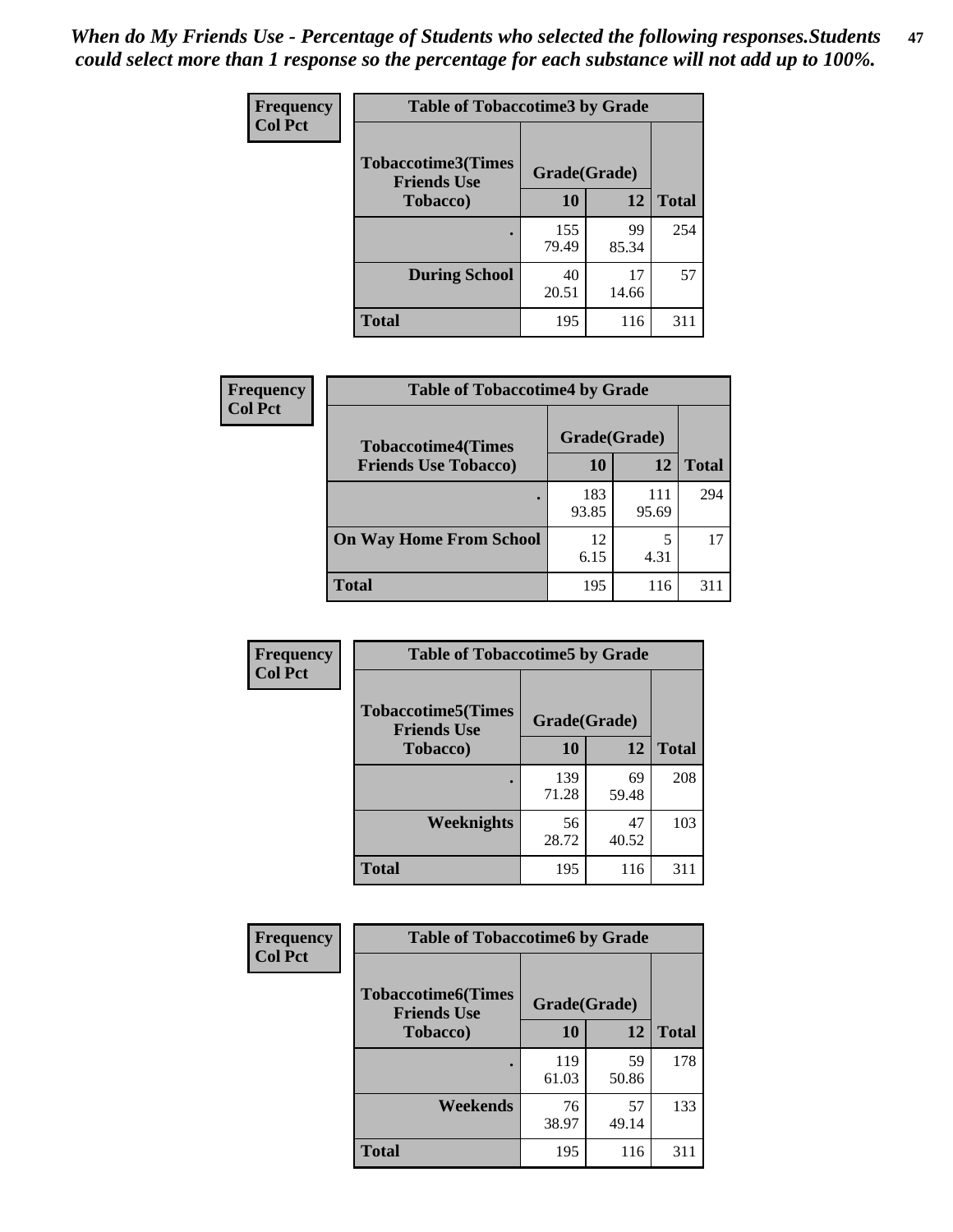| Frequency      | <b>Table of Marijuanatime1 by Grade</b>           |              |             |              |
|----------------|---------------------------------------------------|--------------|-------------|--------------|
| <b>Col Pct</b> | <b>Marijuanatime1(Times</b><br><b>Friends Use</b> | Grade(Grade) |             |              |
|                | Marijuana)                                        | 10           | 12          | <b>Total</b> |
|                |                                                   | 69<br>35.38  | 39<br>33.62 | 108          |
|                | Do Not Use                                        | 126<br>64.62 | 77<br>66.38 | 203          |
|                | <b>Total</b>                                      | 195          | 116         | 311          |

| <b>Frequency</b> | <b>Table of Marijuanatime2 by Grade</b>           |              |              |              |
|------------------|---------------------------------------------------|--------------|--------------|--------------|
| <b>Col Pct</b>   | <b>Marijuanatime2(Times</b><br><b>Friends Use</b> | Grade(Grade) |              |              |
|                  | Marijuana)                                        | 10           | 12           | <b>Total</b> |
|                  |                                                   | 183<br>93.85 | 109<br>93.97 | 292          |
|                  | <b>On Way to School</b>                           | 12<br>6.15   | 6.03         | 19           |
|                  | <b>Total</b>                                      | 195          | 116          | 311          |

| Frequency      | <b>Table of Marijuanatime3 by Grade</b>    |              |              |              |  |
|----------------|--------------------------------------------|--------------|--------------|--------------|--|
| <b>Col Pct</b> | Marijuanatime3(Times<br><b>Friends Use</b> | Grade(Grade) |              |              |  |
|                | Marijuana)                                 | 10           | 12           | <b>Total</b> |  |
|                |                                            | 185<br>94.87 | 112<br>96.55 | 297          |  |
|                | <b>During School</b>                       | 10<br>5.13   | 4<br>3.45    | 14           |  |
|                | <b>Total</b>                               | 195          | 116          | 311          |  |

| <b>Frequency</b><br><b>Col Pct</b> | <b>Table of Marijuanatime4 by Grade</b> |              |              |              |
|------------------------------------|-----------------------------------------|--------------|--------------|--------------|
|                                    | <b>Marijuanatime4</b> (Times            | Grade(Grade) |              |              |
|                                    | <b>Friends Use Marijuana</b> )          | 10           | 12           | <b>Total</b> |
|                                    |                                         | 183<br>93.85 | 107<br>92.24 | 290          |
|                                    | <b>On Way Home From School</b>          | 12<br>6.15   | 9<br>7.76    | 21           |
|                                    | <b>Total</b>                            | 195          | 116          | 311          |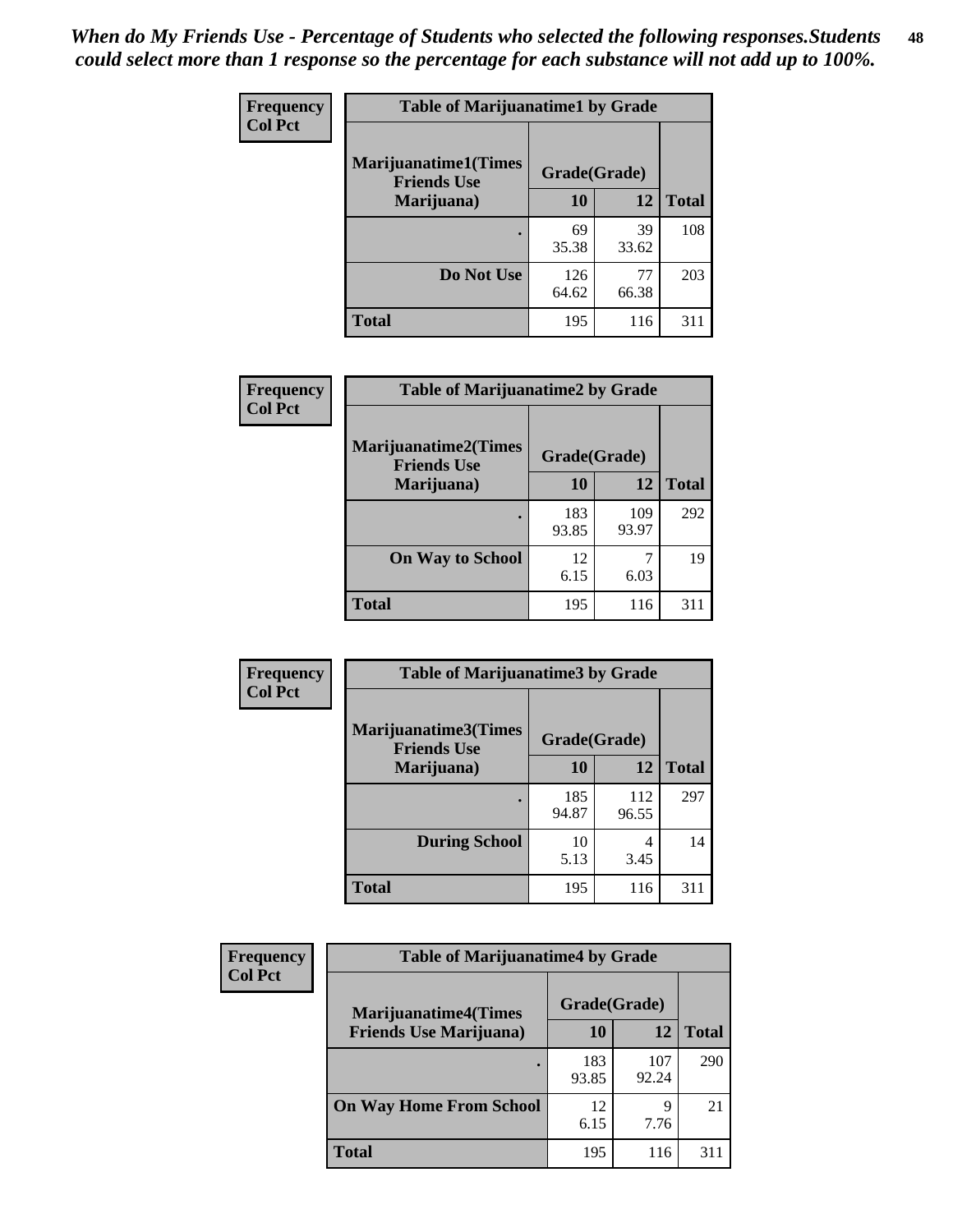| Frequency      | <b>Table of Marijuanatime5 by Grade</b>            |              |             |              |
|----------------|----------------------------------------------------|--------------|-------------|--------------|
| <b>Col Pct</b> | <b>Marijuanatime5</b> (Times<br><b>Friends Use</b> | Grade(Grade) |             |              |
|                | Marijuana)                                         | 10           | 12          | <b>Total</b> |
|                |                                                    | 164<br>84.10 | 97<br>83.62 | 261          |
|                | Weeknights                                         | 31<br>15.90  | 19<br>16.38 | 50           |
|                | <b>Total</b>                                       | 195          | 116         | 311          |

| Frequency      | <b>Table of Marijuanatime6 by Grade</b>            |              |             |              |  |  |
|----------------|----------------------------------------------------|--------------|-------------|--------------|--|--|
| <b>Col Pct</b> | <b>Marijuanatime6</b> (Times<br><b>Friends Use</b> | Grade(Grade) |             |              |  |  |
|                | Marijuana)                                         | 10           | 12          | <b>Total</b> |  |  |
|                |                                                    | 125<br>64.10 | 77<br>66.38 | 202          |  |  |
|                | Weekends                                           | 70<br>35.90  | 39<br>33.62 | 109          |  |  |
|                | <b>Total</b>                                       | 195          | 116         | 311          |  |  |

| Frequency      | <b>Table of Otherdrugtime1 by Grade</b>                 |              |             |              |  |
|----------------|---------------------------------------------------------|--------------|-------------|--------------|--|
| <b>Col Pct</b> | <b>Otherdrugtime1(Times</b><br><b>Friends Use Other</b> | Grade(Grade) |             |              |  |
|                | <b>Illegal Drugs</b> )                                  | 10           | 12          | <b>Total</b> |  |
|                |                                                         | 34<br>17.44  | 24<br>20.69 | 58           |  |
|                | Do Not Use                                              | 161<br>82.56 | 92<br>79.31 | 253          |  |
|                | Total                                                   | 195          | 116         | 311          |  |

| Frequency      | <b>Table of Otherdrugtime2 by Grade</b>                 |              |              |              |  |  |  |  |
|----------------|---------------------------------------------------------|--------------|--------------|--------------|--|--|--|--|
| <b>Col Pct</b> | <b>Otherdrugtime2(Times</b><br><b>Friends Use Other</b> | Grade(Grade) |              |              |  |  |  |  |
|                | <b>Illegal Drugs</b> )                                  | 10           | 12           | <b>Total</b> |  |  |  |  |
|                |                                                         | 189<br>96.92 | 110<br>94.83 | 299          |  |  |  |  |
|                | <b>On Way to School</b>                                 | 6<br>3.08    | 6<br>5.17    | 12           |  |  |  |  |
|                | <b>Total</b>                                            | 195          | 116          | 311          |  |  |  |  |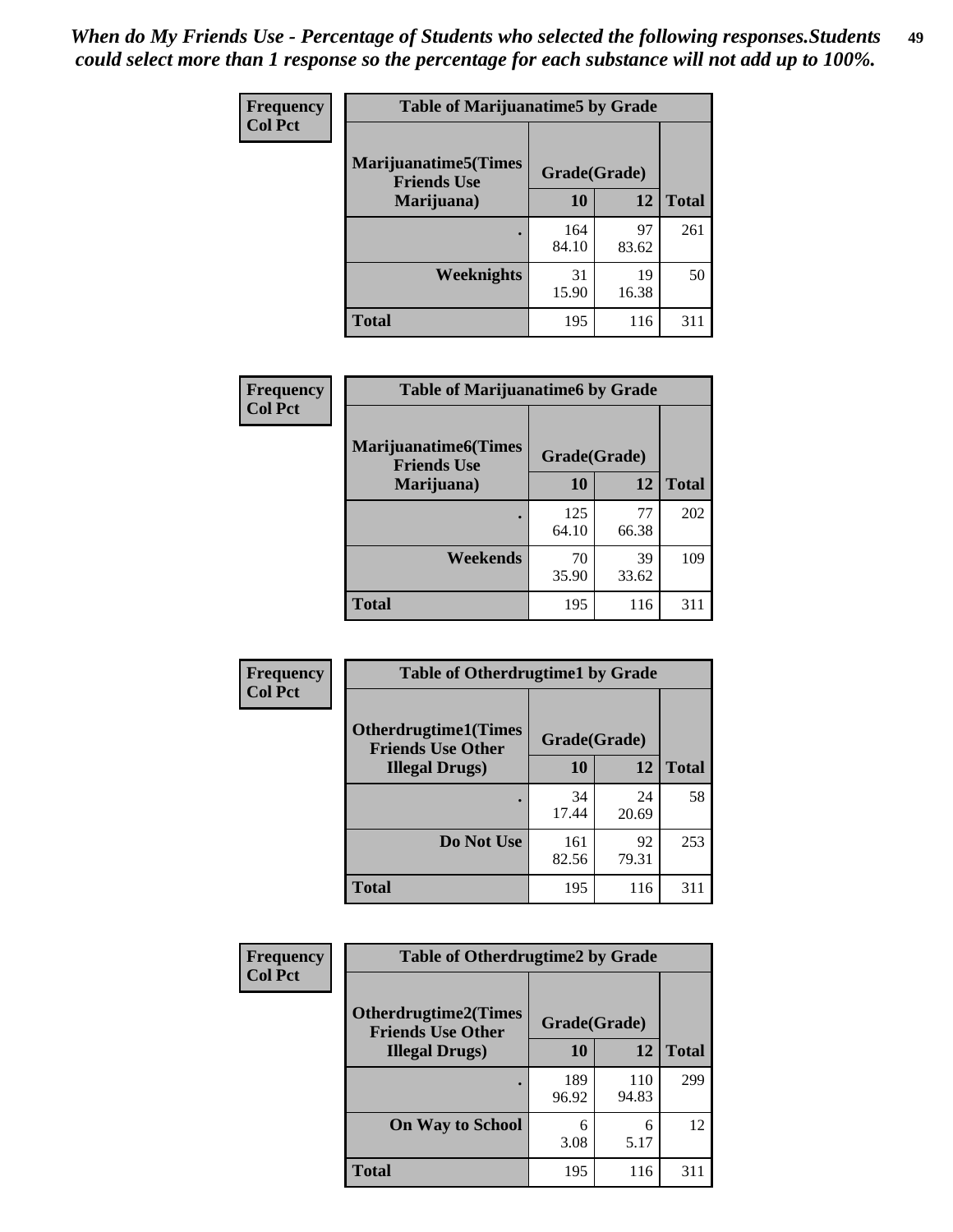| <b>Frequency</b><br><b>Col Pct</b> | <b>Table of Otherdrugtime3 by Grade</b>                 |              |              |              |  |  |  |
|------------------------------------|---------------------------------------------------------|--------------|--------------|--------------|--|--|--|
|                                    | <b>Otherdrugtime3(Times</b><br><b>Friends Use Other</b> | Grade(Grade) |              |              |  |  |  |
|                                    | <b>Illegal Drugs</b> )                                  | 10           | 12           | <b>Total</b> |  |  |  |
|                                    |                                                         | 189<br>96.92 | 110<br>94.83 | 299          |  |  |  |
|                                    | <b>During School</b>                                    | 6<br>3.08    | 6<br>5.17    | 12           |  |  |  |
|                                    | Total                                                   | 195          | 116          | 311          |  |  |  |

| Frequency      | <b>Table of Otherdrugtime4 by Grade</b>                         |              |              |              |  |  |  |
|----------------|-----------------------------------------------------------------|--------------|--------------|--------------|--|--|--|
| <b>Col Pct</b> | <b>Otherdrugtime4(Times</b><br><b>Friends Use Other Illegal</b> | Grade(Grade) |              |              |  |  |  |
|                | Drugs)                                                          | 10           | 12           | <b>Total</b> |  |  |  |
|                | ٠                                                               | 189<br>96.92 | 109<br>93.97 | 298          |  |  |  |
|                | <b>On Way Home From School</b>                                  | 6<br>3.08    | 6.03         | 13           |  |  |  |
|                | <b>Total</b>                                                    | 195          | 116          | 311          |  |  |  |

| <b>Frequency</b> | <b>Table of Otherdrugtime5 by Grade</b>                  |              |              |              |  |  |  |
|------------------|----------------------------------------------------------|--------------|--------------|--------------|--|--|--|
| <b>Col Pct</b>   | <b>Otherdrugtime5</b> (Times<br><b>Friends Use Other</b> | Grade(Grade) |              |              |  |  |  |
|                  | <b>Illegal Drugs</b> )                                   | 10           | 12           | <b>Total</b> |  |  |  |
|                  |                                                          | 177<br>90.77 | 104<br>89.66 | 281          |  |  |  |
|                  | Weeknights                                               | 18<br>9.23   | 12<br>10.34  | 30           |  |  |  |
|                  | Total                                                    | 195          | 116          | 311          |  |  |  |

| <b>Frequency</b> | <b>Table of Otherdrugtime6 by Grade</b>                 |              |             |              |  |  |  |
|------------------|---------------------------------------------------------|--------------|-------------|--------------|--|--|--|
| <b>Col Pct</b>   | <b>Otherdrugtime6(Times</b><br><b>Friends Use Other</b> | Grade(Grade) |             |              |  |  |  |
|                  | <b>Illegal Drugs</b> )                                  | 10           | 12          | <b>Total</b> |  |  |  |
|                  |                                                         | 160<br>82.05 | 93<br>80.17 | 253          |  |  |  |
|                  | Weekends                                                | 35<br>17.95  | 23<br>19.83 | 58           |  |  |  |
|                  | <b>Total</b>                                            | 195          | 116         | 311          |  |  |  |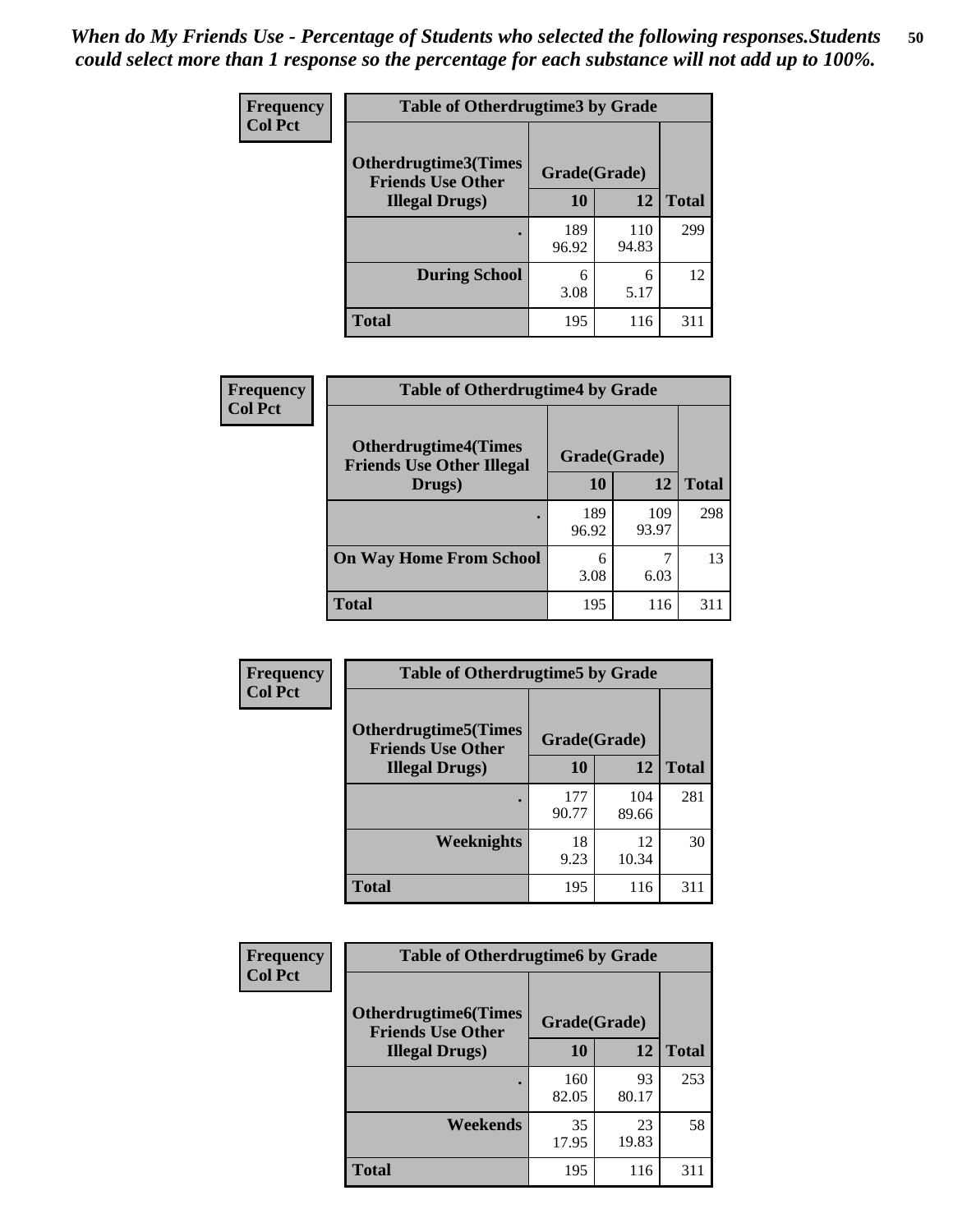| Frequency      | <b>Table of Educationalcohol by Grade</b>                                                                  |              |             |              |  |  |
|----------------|------------------------------------------------------------------------------------------------------------|--------------|-------------|--------------|--|--|
| <b>Col Pct</b> | Educationalcohol(I<br>have been taught<br>about alcohol,<br>tobacco,<br>and other drugs<br>within the last | Grade(Grade) |             |              |  |  |
|                | year at school)                                                                                            | 10           | 12          | <b>Total</b> |  |  |
|                | <b>Yes</b>                                                                                                 | 173<br>88.72 | 59<br>50.86 | 232          |  |  |
|                | N <sub>0</sub>                                                                                             | 22<br>11.28  | 57<br>49.14 | 79           |  |  |
|                | <b>Total</b>                                                                                               | 195          | 116         | 311          |  |  |

| Frequency      | <b>Table of Eversmoked by Grade</b> |              |             |              |  |  |  |
|----------------|-------------------------------------|--------------|-------------|--------------|--|--|--|
| <b>Col Pct</b> | Eversmoked(I<br>have smoked         | Grade(Grade) |             |              |  |  |  |
|                | a cigarette)                        | 10           | 12          | <b>Total</b> |  |  |  |
|                | <b>Yes</b>                          | 71<br>36.41  | 50<br>43.10 | 121          |  |  |  |
|                | N <sub>0</sub>                      | 124<br>63.59 | 66<br>56.90 | 190          |  |  |  |
|                | <b>Total</b>                        | 195          | 116         | 311          |  |  |  |

| Frequency      | <b>Table of Drovedrinking by Grade</b>                                                                              |                    |              |     |  |  |
|----------------|---------------------------------------------------------------------------------------------------------------------|--------------------|--------------|-----|--|--|
| <b>Col Pct</b> | Drovedrinking(In<br>the past 30 days I<br>have driven a car<br>or other vehicle<br>while I was<br>drinking alcohol) | Grade(Grade)<br>10 | <b>Total</b> |     |  |  |
|                | <b>Yes</b>                                                                                                          | 14<br>7.18         | 6.03         | 21  |  |  |
|                | N <sub>0</sub>                                                                                                      | 181<br>92.82       | 109<br>93.97 | 290 |  |  |
|                | <b>Total</b>                                                                                                        | 195                | 116          | 311 |  |  |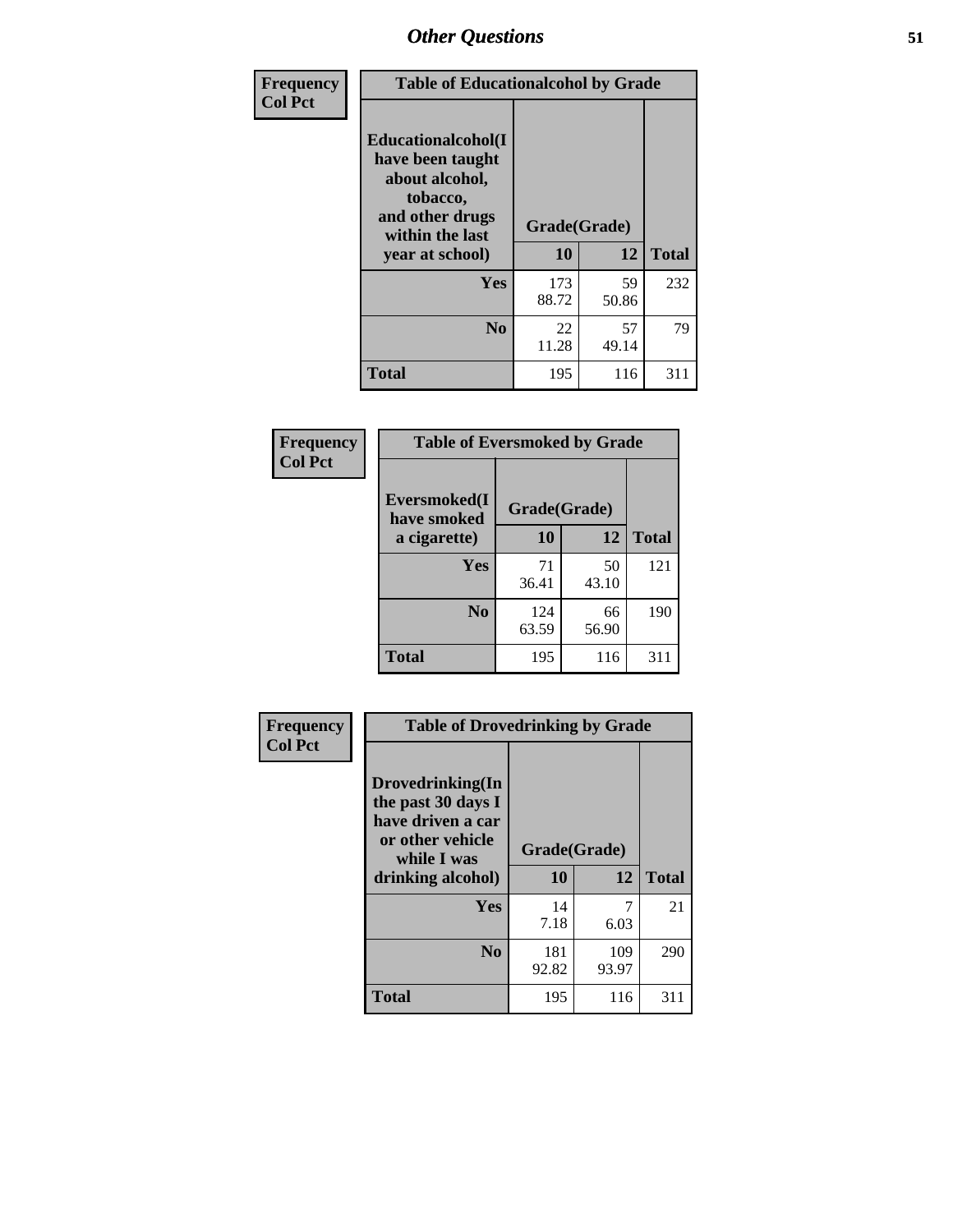| Frequency<br><b>Col Pct</b> | <b>Table of Rodedrinking by Grade</b>                                                                      |              |             |              |  |  |
|-----------------------------|------------------------------------------------------------------------------------------------------------|--------------|-------------|--------------|--|--|
|                             | Rodedrinking(In<br>the past 30 days<br>I have ridden in<br>a car with a<br>driver who had<br>been drinking | Grade(Grade) |             |              |  |  |
|                             | alcohol)                                                                                                   | 10           | 12          | <b>Total</b> |  |  |
|                             | <b>Yes</b>                                                                                                 | 29<br>14.87  | 19<br>16.38 | 48           |  |  |
|                             | N <sub>0</sub>                                                                                             | 166<br>85.13 | 97<br>83.62 | 263          |  |  |
|                             | <b>Total</b>                                                                                               | 195          | 116         | 311          |  |  |

#### **Frequency Col Pct**

| <b>Table of Drugsschool by Grade</b>                                                                                      |              |             |              |  |  |  |
|---------------------------------------------------------------------------------------------------------------------------|--------------|-------------|--------------|--|--|--|
| <b>Drugsschool</b> (During<br>the past 12 months,<br>I have been offered,<br>sold,<br>or given illegal<br>drugs on school | Grade(Grade) |             |              |  |  |  |
| property)                                                                                                                 | 10           | 12          | <b>Total</b> |  |  |  |
| Yes                                                                                                                       | 26<br>13.33  | 18<br>15.52 | 44           |  |  |  |
| N <sub>0</sub>                                                                                                            | 169<br>86.67 | 98<br>84.48 | 267          |  |  |  |
| <b>Total</b>                                                                                                              | 195          | 116         | 311          |  |  |  |

| Frequency      | <b>Table of Helpbullied by Grade</b>           |              |             |              |  |  |  |  |
|----------------|------------------------------------------------|--------------|-------------|--------------|--|--|--|--|
| <b>Col Pct</b> | Helpbullied(I<br>would help<br>someone who was | Grade(Grade) |             |              |  |  |  |  |
|                | being bullied)                                 | <b>10</b>    | 12          | <b>Total</b> |  |  |  |  |
|                | <b>Strongly Agree</b>                          | 98<br>50.26  | 54<br>46.55 | 152          |  |  |  |  |
|                | <b>Somewhat Agree</b>                          | 75<br>38.46  | 49<br>42.24 | 124          |  |  |  |  |
|                | <b>Somewhat Disagree</b>                       | 17<br>8.72   | 7<br>6.03   | 24           |  |  |  |  |
|                | <b>Strongly Disagree</b>                       | 5<br>2.56    | 6<br>5.17   | 11           |  |  |  |  |
|                | <b>Total</b>                                   | 195          | 116         | 311          |  |  |  |  |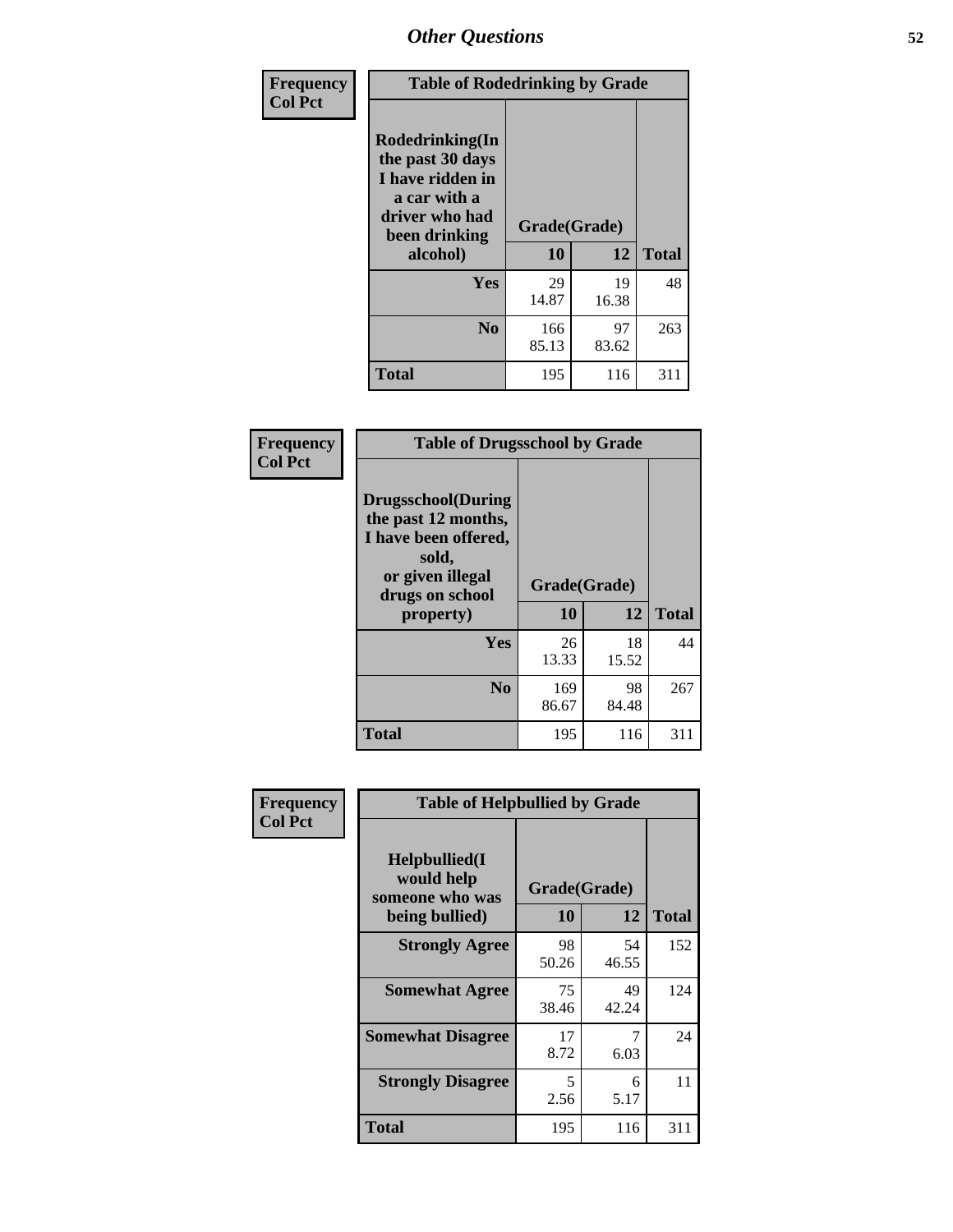| <b>Frequency</b> | <b>Table of Grade by Bingedrinking</b> |                                                                                                         |                             |                              |                   |                               |                                    |                                  |              |
|------------------|----------------------------------------|---------------------------------------------------------------------------------------------------------|-----------------------------|------------------------------|-------------------|-------------------------------|------------------------------------|----------------------------------|--------------|
| <b>Row Pct</b>   |                                        | Bingedrinking(I have drunk five or more<br>drinks of alcohol at one sitting during the<br>last 30 days) |                             |                              |                   |                               |                                    |                                  |              |
|                  | Grade(Grade)                           | $\mathbf{0}$<br><b>Days</b>                                                                             | 1 or<br>$\mathbf 2$<br>days | 3 <sub>to</sub><br>5<br>days | 6 to<br>9<br>days | <b>10</b><br>to<br>19<br>days | 20<br>t <sub>0</sub><br>29<br>days | All<br>30<br>days                | <b>Total</b> |
|                  | 10                                     | 168<br>86.15                                                                                            | 5<br>2.56                   | 10<br>5.13                   | 2<br>1.03         | 8<br>4.10                     | 2<br>1.03                          | $\theta$<br>0.00                 | 195          |
|                  | 12                                     | 89<br>76.72                                                                                             | 9<br>7.76                   | 5<br>4.31                    | 5<br>4.31         | $\Omega$<br>0.00              | 3<br>2.59                          | $\overline{\phantom{1}}$<br>4.31 | 116          |
|                  | <b>Total</b>                           | 257                                                                                                     | 14                          | 15                           | 7                 | 8                             | 5                                  | 5                                | 311          |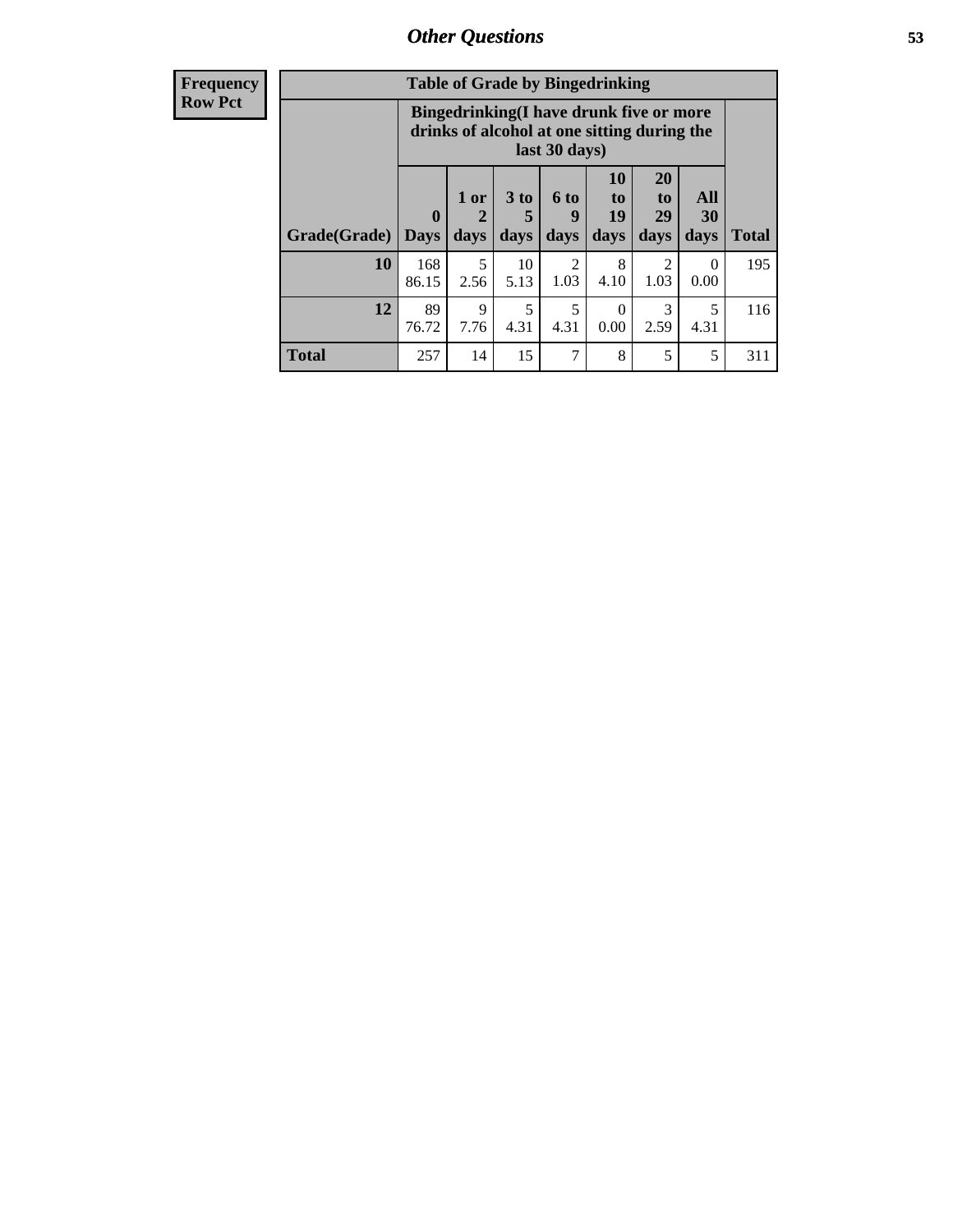### *Nutrition* **54**

| <b>Frequency</b><br>Row Pct |
|-----------------------------|
|                             |

| <b>Table of Grade by Dairy</b> |                          |                                                                 |                                    |                                    |              |
|--------------------------------|--------------------------|-----------------------------------------------------------------|------------------------------------|------------------------------------|--------------|
|                                |                          | Dairy (I eat at least 3 servings of dairy<br>products each day) |                                    |                                    |              |
| Grade(Grade)                   | <b>Strongly</b><br>Agree | Somewhat<br>Agree                                               | <b>Somewhat</b><br><b>Disagree</b> | <b>Strongly</b><br><b>Disagree</b> | <b>Total</b> |
| 10                             | 73<br>37.44              | 84<br>43.08                                                     | 26<br>13.33                        | 12<br>6.15                         | 195          |
| 12                             | 30<br>25.86              | 49<br>42.24                                                     | 21<br>18.10                        | 16<br>13.79                        | 116          |
| <b>Total</b>                   | 103                      | 133                                                             | 47                                 | 28                                 | 311          |

| <b>Frequency</b> |  |
|------------------|--|
| <b>Row Pct</b>   |  |

| <b>Table of Grade by Fruitveg</b> |                          |                                                                          |                                 |                                    |              |
|-----------------------------------|--------------------------|--------------------------------------------------------------------------|---------------------------------|------------------------------------|--------------|
|                                   |                          | Fruitveg(I eat at least 5 servings of fruits<br>and vegetables each day) |                                 |                                    |              |
| Grade(Grade)                      | <b>Strongly</b><br>Agree | Agree                                                                    | Somewhat   Somewhat<br>Disagree | <b>Strongly</b><br><b>Disagree</b> | <b>Total</b> |
| 10                                | 29<br>14.87              | 63<br>32.31                                                              | 76<br>38.97                     | 27<br>13.85                        | 195          |
| 12                                | 14<br>12.07              | 28<br>24.14                                                              | 34<br>29.31                     | 40<br>34.48                        | 116          |
| <b>Total</b>                      | 43                       | 91                                                                       | 110                             | 67                                 | 311          |

| <b>Frequency</b><br>Row Pct |
|-----------------------------|

| <b>Table of Grade by Cafeteriahealthy</b> |                          |                                                                       |                             |                                    |              |  |
|-------------------------------------------|--------------------------|-----------------------------------------------------------------------|-----------------------------|------------------------------------|--------------|--|
|                                           |                          | Cafeteriahealthy (School meals in my<br>school cafeteria are healthy) |                             |                                    |              |  |
| Grade(Grade)                              | <b>Strongly</b><br>Agree | Somewhat  <br>Agree                                                   | <b>Somewhat</b><br>Disagree | <b>Strongly</b><br><b>Disagree</b> | <b>Total</b> |  |
| 10                                        | 28<br>14.36              | 62<br>31.79                                                           | 42<br>21.54                 | 63<br>32.31                        | 195          |  |
| 12                                        | 9<br>7.76                | 26<br>22.41                                                           | 28<br>24.14                 | 53<br>45.69                        | 116          |  |
| Total                                     | 37                       | 88                                                                    | 70                          | 116                                | 311          |  |

**Frequency Row Pct**

| <b>Table of Grade by Cafeterianutrition</b> |              |                                                                                           |             |                                   |                                    |              |
|---------------------------------------------|--------------|-------------------------------------------------------------------------------------------|-------------|-----------------------------------|------------------------------------|--------------|
|                                             |              | <b>Cafeterianutrition</b> (Facts about nutrition<br>are available in my school cafeteria) |             |                                   |                                    |              |
|                                             | Grade(Grade) | <b>Strongly</b><br>Agree                                                                  | Agree       | Somewhat   Somewhat  <br>Disagree | <b>Strongly</b><br><b>Disagree</b> | <b>Total</b> |
|                                             | 10           | 67<br>34.36                                                                               | 68<br>34.87 | 36<br>18.46                       | 24<br>12.31                        | 195          |
|                                             | 12           | 25<br>21.55                                                                               | 49<br>42.24 | 23<br>19.83                       | 19<br>16.38                        | 116          |
|                                             | <b>Total</b> | 92                                                                                        | 117         | 59                                | 43                                 | 311          |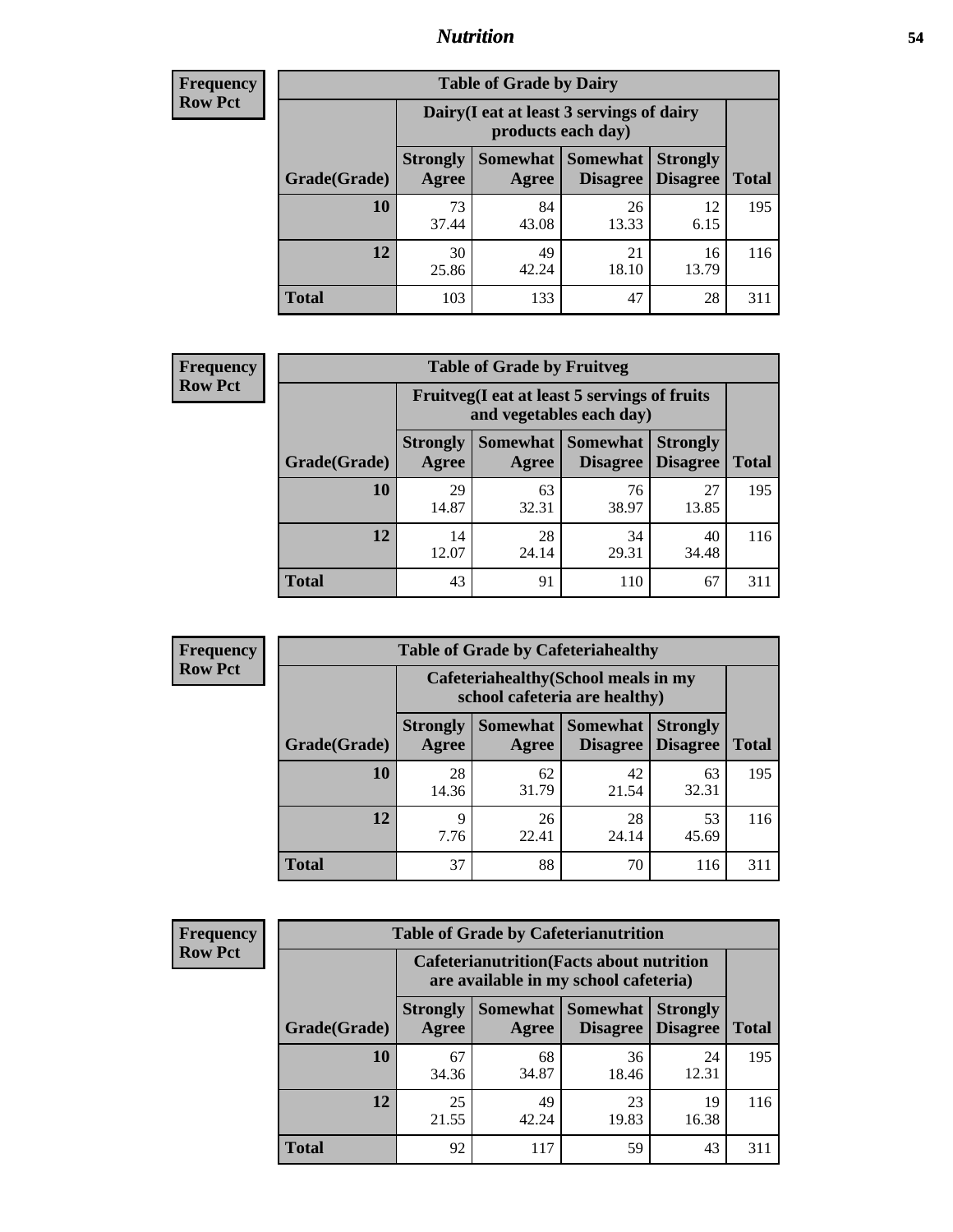### *Nutrition* **55**

| Frequency      |
|----------------|
| <b>Row Pct</b> |

| <b>Table of Grade by Schoollunch</b> |                          |                                                                 |                                      |                                    |              |  |
|--------------------------------------|--------------------------|-----------------------------------------------------------------|--------------------------------------|------------------------------------|--------------|--|
|                                      |                          | Schoollunch(I eat school lunch three or<br>more times per week) |                                      |                                    |              |  |
| Grade(Grade)                         | <b>Strongly</b><br>Agree | Agree                                                           | Somewhat Somewhat<br><b>Disagree</b> | <b>Strongly</b><br><b>Disagree</b> | <b>Total</b> |  |
| 10                                   | 128<br>65.64             | 35<br>17.95                                                     | 11<br>5.64                           | 21<br>10.77                        | 195          |  |
| 12                                   | 51<br>43.97              | 27<br>23.28                                                     | 10<br>8.62                           | 28<br>24.14                        | 116          |  |
| <b>Total</b>                         | 179                      | 62                                                              | 21                                   | 49                                 | 311          |  |

| <b>Frequency</b> |  |
|------------------|--|
| <b>Row Pct</b>   |  |

| <b>Table of Grade by Foodchoices</b> |                          |                                                                            |                                   |                                    |              |  |
|--------------------------------------|--------------------------|----------------------------------------------------------------------------|-----------------------------------|------------------------------------|--------------|--|
|                                      |                          | <b>Foodchoices</b> (I make healthy food choices in<br>my school cafeteria) |                                   |                                    |              |  |
| Grade(Grade)                         | <b>Strongly</b><br>Agree | Agree                                                                      | Somewhat   Somewhat  <br>Disagree | <b>Strongly</b><br><b>Disagree</b> | <b>Total</b> |  |
| 10                                   | 34<br>17.44              | 73<br>37.44                                                                | 56<br>28.72                       | 32<br>16.41                        | 195          |  |
| 12                                   | 17<br>14.66              | 32<br>27.59                                                                | 38<br>32.76                       | 29<br>25.00                        | 116          |  |
| <b>Total</b>                         | 51                       | 105                                                                        | 94                                | 61                                 | 311          |  |

| <b>Frequency</b><br><b>Row Pct</b> |
|------------------------------------|
|                                    |

п

| <b>Table of Grade by Wholewheat</b> |                                                                                                             |             |                                          |                                    |              |  |
|-------------------------------------|-------------------------------------------------------------------------------------------------------------|-------------|------------------------------------------|------------------------------------|--------------|--|
|                                     | Wholewheat (There are whole wheat and<br>multigrain breads and cereals available in<br>my school cafeteria) |             |                                          |                                    |              |  |
| Grade(Grade)                        | <b>Strongly</b><br>Agree                                                                                    | Agree       | Somewhat   Somewhat  <br><b>Disagree</b> | <b>Strongly</b><br><b>Disagree</b> | <b>Total</b> |  |
| 10                                  | 69<br>35.38                                                                                                 | 59<br>30.26 | 38<br>19.49                              | 29<br>14.87                        | 195          |  |
| 12                                  | 31<br>26.72                                                                                                 | 46<br>39.66 | 22<br>18.97                              | 17<br>14.66                        | 116          |  |
| Total                               | 100                                                                                                         | 105         | 60                                       | 46                                 | 311          |  |

÷,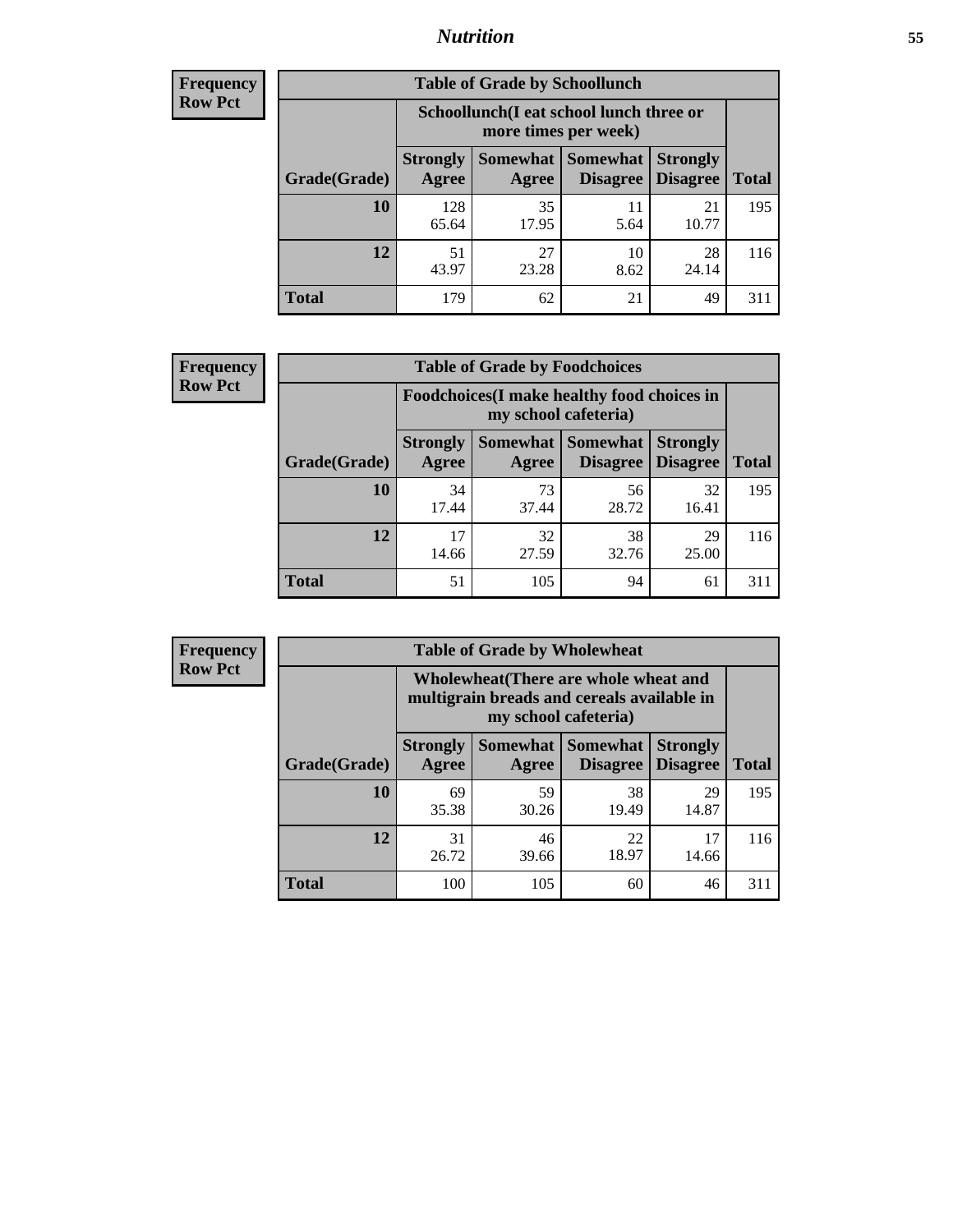### *Nutrition* **56**

**Frequency Row Pct**

| <b>Table of Grade by Healthyvending</b> |                                                                                                                                               |                     |                                    |                                    |              |  |
|-----------------------------------------|-----------------------------------------------------------------------------------------------------------------------------------------------|---------------------|------------------------------------|------------------------------------|--------------|--|
|                                         | Healthyvending (If only healthy snacks and<br>beverages were available in the vending<br>machines during the school day,<br>I would buy them) |                     |                                    |                                    |              |  |
| Grade(Grade)                            | <b>Strongly</b><br>Agree                                                                                                                      | Somewhat  <br>Agree | <b>Somewhat</b><br><b>Disagree</b> | <b>Strongly</b><br><b>Disagree</b> | <b>Total</b> |  |
| 10                                      | 38<br>19.49                                                                                                                                   | 58<br>29.74         | 56<br>28.72                        | 43<br>22.05                        | 195          |  |
| 12                                      | 24<br>20.69                                                                                                                                   | 29<br>25.00         | 22<br>18.97                        | 41<br>35.34                        | 116          |  |
| <b>Total</b>                            | 62                                                                                                                                            | 87                  | 78                                 | 84                                 | 311          |  |

**Frequency Row Pct**

| <b>Table of Grade by Schoolbreakfast</b> |                                                                                                                                         |             |                                        |                                    |              |  |
|------------------------------------------|-----------------------------------------------------------------------------------------------------------------------------------------|-------------|----------------------------------------|------------------------------------|--------------|--|
|                                          | Schoolbreakfast (If breakfast were<br>available at school,<br>but outside the cafeteria,<br>I would eat breakfast at school more often) |             |                                        |                                    |              |  |
| Grade(Grade)                             | <b>Strongly</b><br>Agree                                                                                                                | Agree       | Somewhat   Somewhat<br><b>Disagree</b> | <b>Strongly</b><br><b>Disagree</b> | <b>Total</b> |  |
| 10                                       | 52<br>26.67                                                                                                                             | 70<br>35.90 | 31<br>15.90                            | 42<br>21.54                        | 195          |  |
| 12                                       | 30<br>25.86                                                                                                                             | 42<br>36.21 | 20<br>17.24                            | 24<br>20.69                        | 116          |  |
| <b>Total</b>                             | 82                                                                                                                                      | 112         | 51                                     | 66                                 | 311          |  |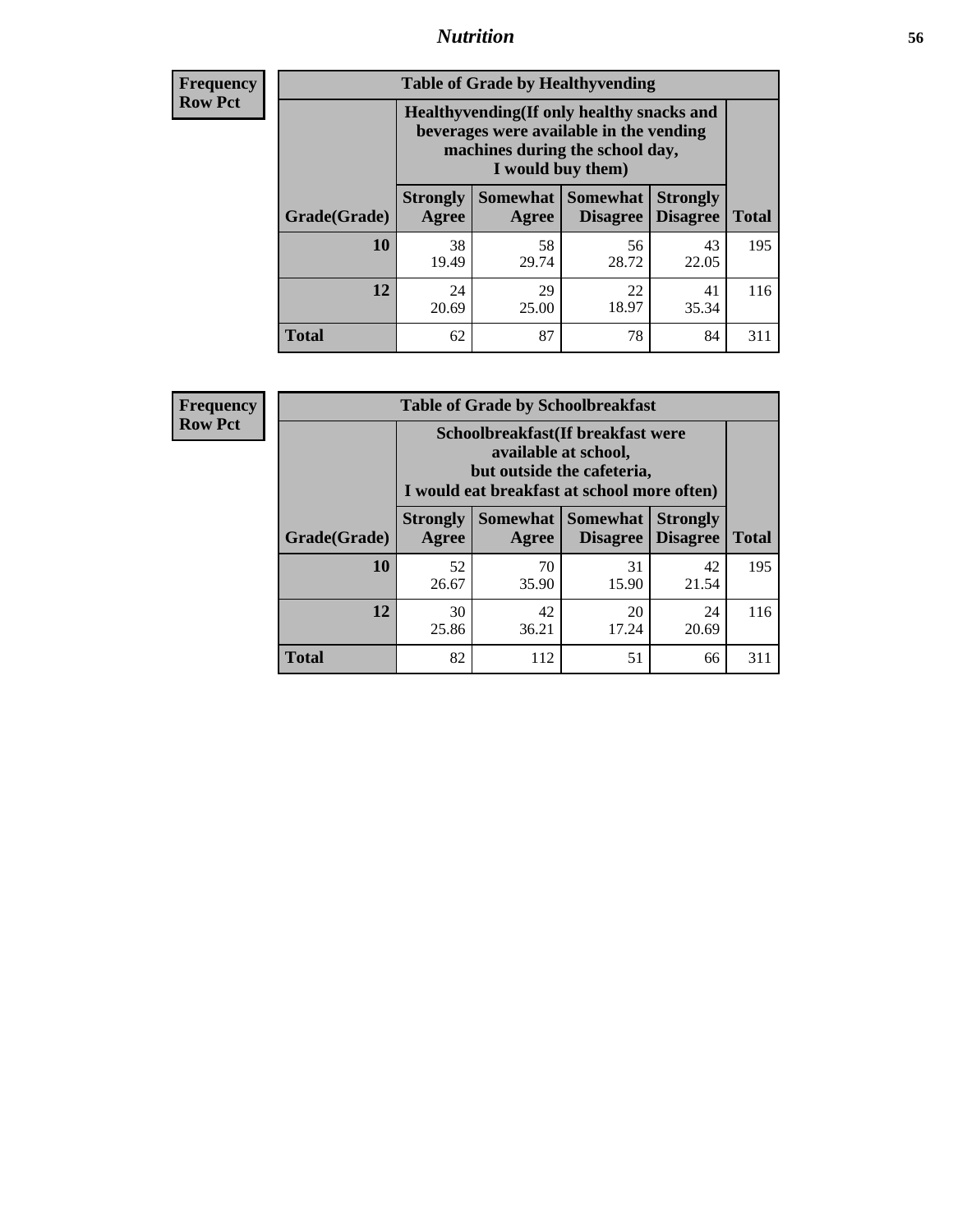| Frequency<br><b>Col Pct</b> | <b>Table of Educationaids by Grade</b>                                                                    |                    |             |              |
|-----------------------------|-----------------------------------------------------------------------------------------------------------|--------------------|-------------|--------------|
|                             | <b>Educationaids</b> (I<br>have been<br>taught about<br><b>HIV/AIDS</b> at<br>school in the<br>past year) | Grade(Grade)<br>10 | 12          | <b>Total</b> |
|                             | Yes                                                                                                       | 179<br>91.79       | 59<br>50.86 | 238          |
|                             | N <sub>0</sub>                                                                                            | 16<br>8.21         | 57<br>49.14 | 73           |
|                             | <b>Total</b>                                                                                              | 195                | 116         | 311          |

| Frequency      | <b>Table of Educationcharacter by Grade</b>                                                  |              |             |              |
|----------------|----------------------------------------------------------------------------------------------|--------------|-------------|--------------|
| <b>Col Pct</b> | <b>Educationcharacter(I)</b><br>have been taught<br>about character<br>education in the past | Grade(Grade) |             |              |
|                | year at school)                                                                              | 10           | 12          | <b>Total</b> |
|                | Yes                                                                                          | 163<br>83.59 | 69<br>59.48 | 232          |
|                | N <sub>0</sub>                                                                               | 32<br>16.41  | 47<br>40.52 | 79           |
|                | <b>Total</b>                                                                                 | 195          | 116         | 311          |

| Frequency      | <b>Table of Gradcoach1 by Grade</b>              |              |              |              |
|----------------|--------------------------------------------------|--------------|--------------|--------------|
| <b>Col Pct</b> | Gradcoach1(I<br>know who my<br><b>Graduation</b> |              | Grade(Grade) |              |
|                | Coach is)                                        | 10           | 12           | <b>Total</b> |
|                | Yes                                              | 34<br>17.44  | 62<br>53.45  | 96           |
|                | N <sub>0</sub>                                   | 161<br>82.56 | 54<br>46.55  | 215          |
|                | <b>Total</b>                                     | 195          | 116          | 311          |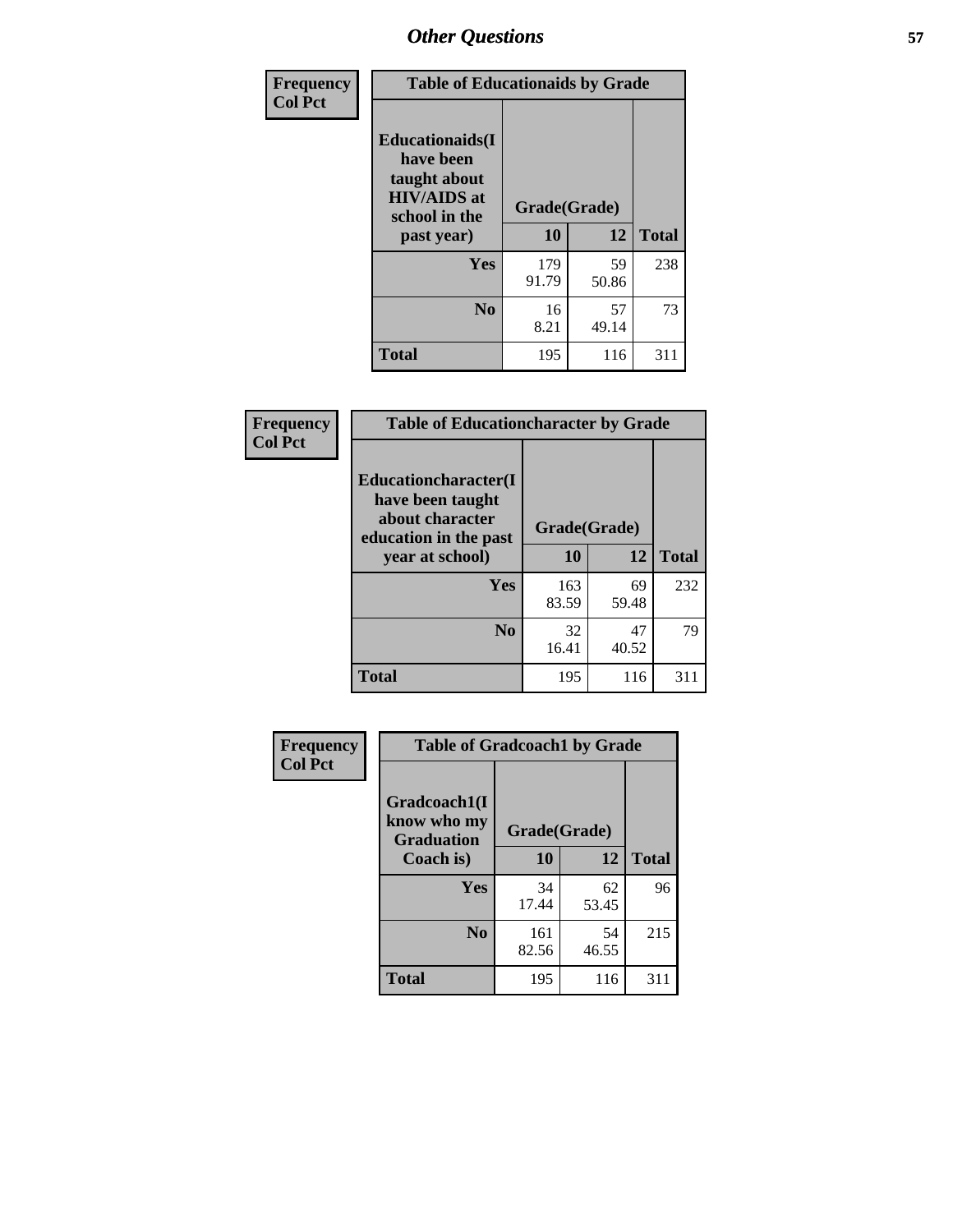| Frequency      | <b>Table of Gradcoach2 by Grade</b>       |              |             |              |
|----------------|-------------------------------------------|--------------|-------------|--------------|
| <b>Col Pct</b> | Gradcoach2(I                              |              |             |              |
|                | have<br>contacted my<br><b>Graduation</b> | Grade(Grade) |             |              |
|                | Coach)                                    | 10           | 12          | <b>Total</b> |
|                | Yes                                       | 15<br>7.69   | 41<br>35.34 | 56           |
|                | N <sub>0</sub>                            | 180<br>92.31 | 75<br>64.66 | 255          |
|                | <b>Total</b>                              | 195          | 116         | 311          |

| <b>Frequency</b><br><b>Col Pct</b> | <b>Table of Gradcoach3 by Grade</b>                                         |              |             |              |
|------------------------------------|-----------------------------------------------------------------------------|--------------|-------------|--------------|
|                                    | Gradcoach3(I<br>have received<br>assistance<br>from my<br><b>Graduation</b> | Grade(Grade) |             |              |
|                                    | Coach)                                                                      | 10           | 12          | <b>Total</b> |
|                                    | Yes                                                                         | 8<br>4.10    | 40<br>34.48 | 48           |
|                                    | N <sub>0</sub>                                                              | 56<br>28.72  | 23<br>19.83 | 79           |
|                                    | Don't know                                                                  | 131<br>67.18 | 53<br>45.69 | 184          |
|                                    | <b>Total</b>                                                                | 195          | 116         | 311          |

| Frequency      | <b>Table of Selfharm by Grade</b>                                                                                                                                                      |              |                    |              |
|----------------|----------------------------------------------------------------------------------------------------------------------------------------------------------------------------------------|--------------|--------------------|--------------|
| <b>Col Pct</b> | <b>Selfharm</b> (During<br>the past 12<br>months,<br>I harmed myself<br>on purpose<br><b>Suicideconsider</b><br>During the past<br>12 months,<br>I seriously<br>considered<br>suicide) | 10           | Grade(Grade)<br>12 | <b>Total</b> |
|                | Yes                                                                                                                                                                                    | 16<br>8.21   | 10<br>8.62         | 26           |
|                | N <sub>0</sub>                                                                                                                                                                         | 179<br>91.79 | 106<br>91.38       | 285          |
|                | <b>Total</b>                                                                                                                                                                           | 195          | 116                | 311          |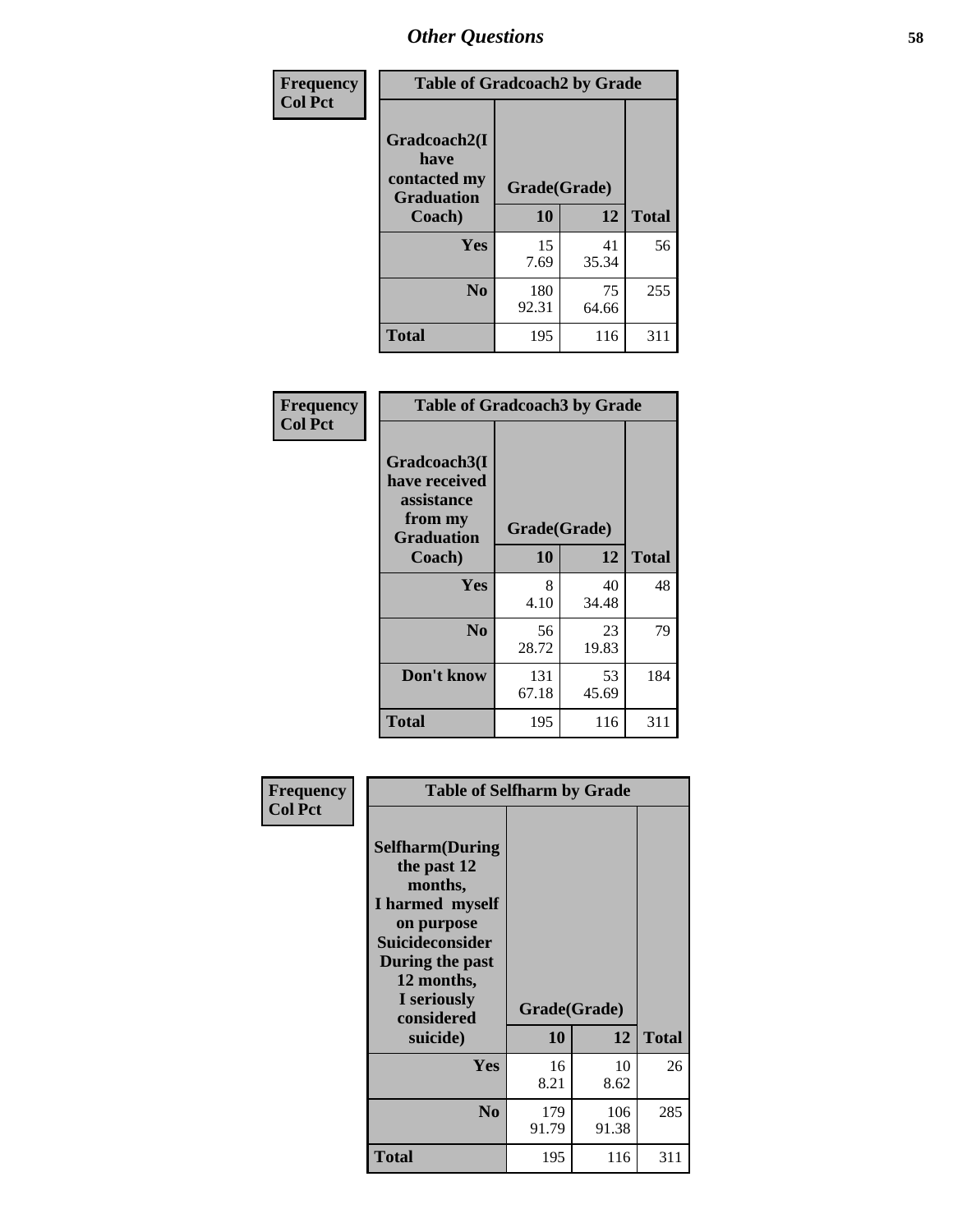| <b>Frequency</b> | <b>Table of Suicideconsider by Grade</b> |              |              |              |
|------------------|------------------------------------------|--------------|--------------|--------------|
| <b>Col Pct</b>   |                                          | Grade(Grade) |              |              |
|                  | Suicideconsider                          | <b>10</b>    | 12           | <b>Total</b> |
|                  | Yes                                      | 11<br>5.64   | 8<br>6.90    | 19           |
|                  | N <sub>0</sub>                           | 184<br>94.36 | 108<br>93.10 | 292          |
|                  | Total                                    | 195          | 116          | 311          |

| Frequency      | <b>Table of Suicideattempt by Grade</b>              |              |              |              |
|----------------|------------------------------------------------------|--------------|--------------|--------------|
| <b>Col Pct</b> | Suicideattempt(I<br>have attempted<br>suicide in the | Grade(Grade) |              |              |
|                | last year)                                           | 10           | 12           | <b>Total</b> |
|                | Yes                                                  | 4<br>2.05    | 6.03         | 11           |
|                | N <sub>0</sub>                                       | 191<br>97.95 | 109<br>93.97 | 300          |
|                | <b>Total</b>                                         | 195          | 116          | 311          |

| Frequency      | <b>Table of Instantmessaged by Grade</b>               |              |             |              |
|----------------|--------------------------------------------------------|--------------|-------------|--------------|
| <b>Col Pct</b> | Instantmessaged(I<br>have instant<br>messaged people I | Grade(Grade) |             |              |
|                | do not even know)                                      | 10           | 12          | <b>Total</b> |
|                | Yes                                                    | 86<br>44.10  | 46<br>39.66 | 132          |
|                | N <sub>0</sub>                                         | 109<br>55.90 | 70<br>60.34 | 179          |
|                | <b>Total</b>                                           | 195          | 116         | 311          |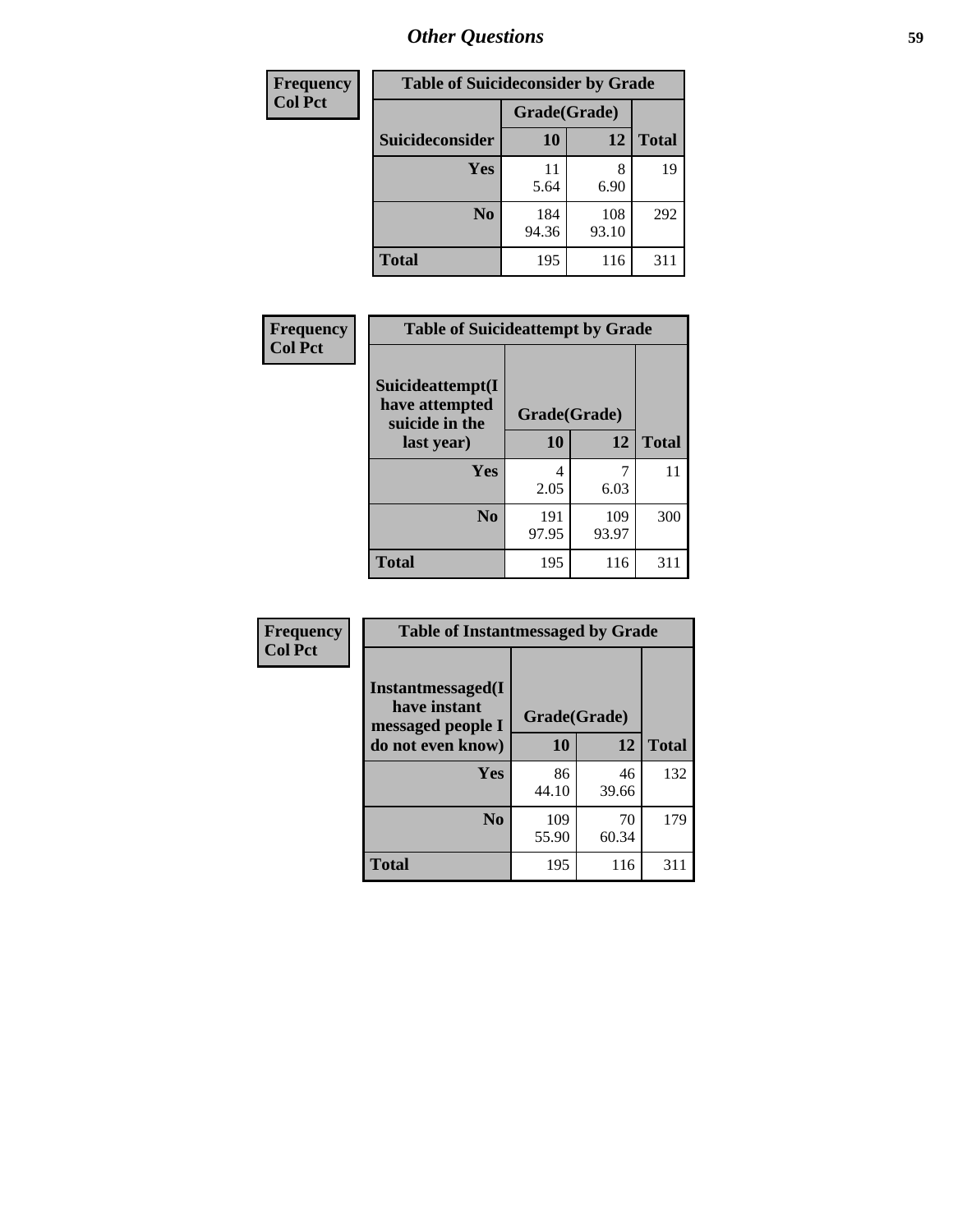| Frequency      | <b>Table of Getsalong by Grade</b>                          |              |             |              |  |  |  |
|----------------|-------------------------------------------------------------|--------------|-------------|--------------|--|--|--|
| <b>Col Pct</b> | <b>Getsalong</b> (I get<br>along with other<br>students and | Grade(Grade) |             |              |  |  |  |
|                | adults)                                                     | 10           | 12          | <b>Total</b> |  |  |  |
|                | <b>Strongly Agree</b>                                       | 107<br>54.87 | 71<br>61.21 | 178          |  |  |  |
|                | <b>Somewhat Agree</b>                                       | 77<br>39.49  | 38<br>32.76 | 115          |  |  |  |
|                | <b>Somewhat Disagree</b>                                    | 6<br>3.08    | 0.86        | 7            |  |  |  |
|                | <b>Strongly Disagree</b>                                    | 5<br>2.56    | 6<br>5.17   | 11           |  |  |  |
|                | <b>Total</b>                                                | 195          | 116         | 311          |  |  |  |

| Frequency      | <b>Table of Safehome by Grade</b> |                           |             |              |  |  |
|----------------|-----------------------------------|---------------------------|-------------|--------------|--|--|
| <b>Col Pct</b> | Safehome(I feel<br>safe at home)  | Grade(Grade)<br><b>10</b> | 12          | <b>Total</b> |  |  |
|                | <b>Strongly Agree</b>             | 149<br>76.41              | 88<br>75.86 | 237          |  |  |
|                | <b>Somewhat Agree</b>             | 37<br>18.97               | 21<br>18.10 | 58           |  |  |
|                | <b>Somewhat Disagree</b>          | 3.59                      | 0.86        | 8            |  |  |
|                | <b>Strongly Disagree</b>          | $\mathfrak{D}$<br>1.03    | 6<br>5.17   | 8            |  |  |
|                | <b>Total</b>                      | 195                       | 116         | 311          |  |  |

| Frequency      |                                                                                                    | <b>Table of Adulttalk by Grade</b> |             |              |
|----------------|----------------------------------------------------------------------------------------------------|------------------------------------|-------------|--------------|
| <b>Col Pct</b> | <b>Adulttalk</b> (I<br>know an<br>adult at<br>school that<br>I can talk<br>with if I<br>need help) | Grade(Grade)<br>10                 | 12          | <b>Total</b> |
|                |                                                                                                    |                                    |             |              |
|                | <b>Yes</b>                                                                                         | 162<br>83.08                       | 97<br>83.62 | 259          |
|                | N <sub>0</sub>                                                                                     | 33<br>16.92                        | 19<br>16.38 | 52           |
|                | <b>Total</b>                                                                                       | 195                                | 116         | 311          |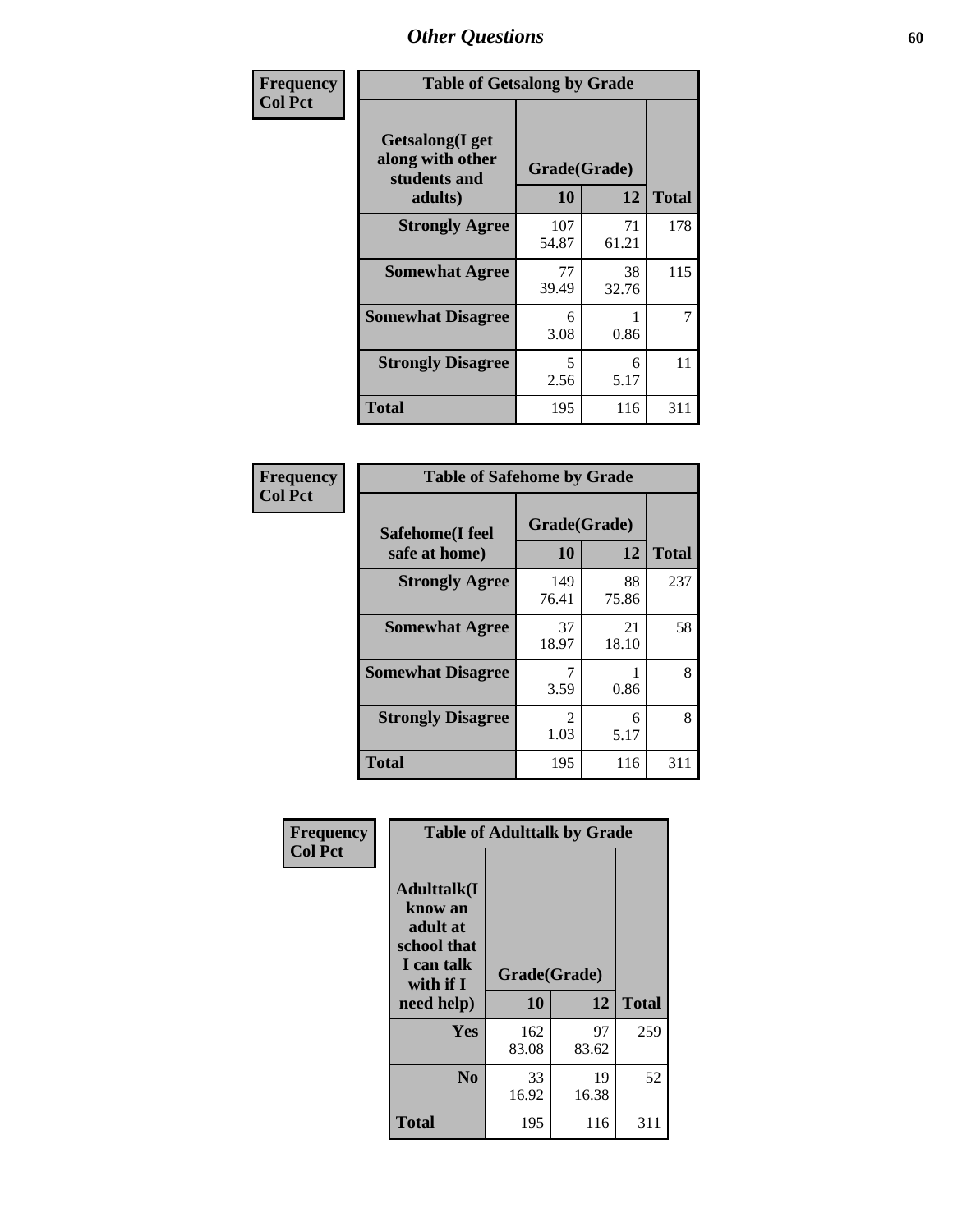**Frequency Row Pct**

| <b>Table of Grade by Tytime</b> |             |                                                                                         |                     |             |                       |             |              |  |  |
|---------------------------------|-------------|-----------------------------------------------------------------------------------------|---------------------|-------------|-----------------------|-------------|--------------|--|--|
|                                 |             | Tytime (On an average school day,<br>how much unsupervised time do I spend watching TV) |                     |             |                       |             |              |  |  |
|                                 |             | <b>Less that</b>                                                                        |                     | $2 - 3$     | $4 - 5$               | $6+$        |              |  |  |
| Grade(Grade)   None             |             |                                                                                         | hour/day   hour/day | hours/day   | hours/day   hours/day |             | <b>Total</b> |  |  |
| 10                              | 25<br>12.82 | 30<br>15.38                                                                             | 23<br>11.79         | 66<br>33.85 | 29<br>14.87           | 22<br>11.28 | 195          |  |  |
| 12                              | 18<br>15.52 | 12<br>10.34                                                                             | 20<br>17.24         | 47<br>40.52 | 14<br>12.07           | 4.31        | 116          |  |  |
| <b>Total</b>                    | 43          | 42                                                                                      | 43                  | 113         | 43                    | 27          | 311          |  |  |

**Frequency Row Pct**

| <b>Table of Grade by Computertime</b> |             |                                                                                                   |                     |                      |                      |                   |              |  |  |  |
|---------------------------------------|-------------|---------------------------------------------------------------------------------------------------|---------------------|----------------------|----------------------|-------------------|--------------|--|--|--|
|                                       |             | Computertime (On an average school day,<br>how much unsupervised time do I spend on the computer) |                     |                      |                      |                   |              |  |  |  |
| Grade(Grade)                          | None $ $    | <b>Less that</b>                                                                                  | hour/day   hour/day | $2 - 3$<br>hours/day | $4 - 5$<br>hours/day | $6+$<br>hours/day | <b>Total</b> |  |  |  |
| 10                                    | 47<br>24.10 | 40<br>20.51                                                                                       | 31<br>15.90         | 46<br>23.59          | 17<br>8.72           | 14<br>7.18        | 195          |  |  |  |
| 12                                    | 17<br>14.66 | 31<br>31<br>19<br>Q<br>Q<br>26.72<br>16.38<br>26.72<br>7.76<br>7.76                               |                     |                      |                      |                   |              |  |  |  |
| <b>Total</b>                          | 64          | 71                                                                                                | 50                  | 77                   | 26                   | 23                | 311          |  |  |  |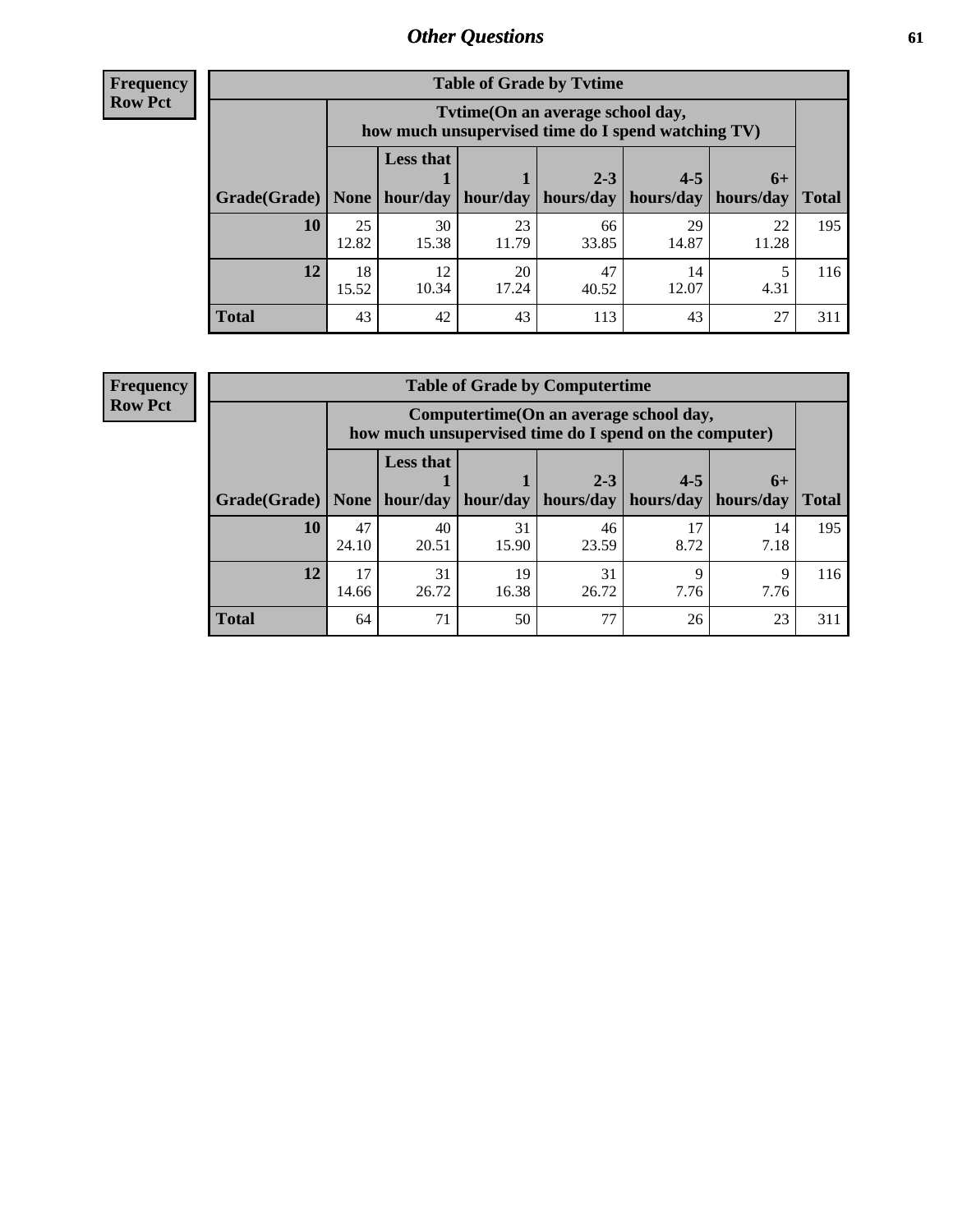#### *Questions about Driving Laws* **62** *Driving Questions were asked only of high school students.*

| <b>Frequency</b> |
|------------------|
| <b>Row Pct</b>   |

| <b>Table of Grade by License1</b> |                                                                   |                                                                                                                                           |           |            |               |              |  |  |  |  |
|-----------------------------------|-------------------------------------------------------------------|-------------------------------------------------------------------------------------------------------------------------------------------|-----------|------------|---------------|--------------|--|--|--|--|
|                                   |                                                                   | License1(During the first 6 months of driving<br>with a provisional license,<br>the only passengers who can ride with the<br>driver are:) |           |            |               |              |  |  |  |  |
| Grade(Grade)                      | <b>Parent or</b>                                                  | Family<br><b>Guardian</b>   Members                                                                                                       | Friends   | Anyone     | Don't<br>Know | <b>Total</b> |  |  |  |  |
| 10                                | 55<br>28.21                                                       | 94<br>48.21                                                                                                                               | 6<br>3.08 | 16<br>8.21 | 24<br>12.31   | 195          |  |  |  |  |
| 12                                | 77<br>25<br>3<br>7<br>4<br>21.55<br>66.38<br>2.59<br>6.03<br>3.45 |                                                                                                                                           |           |            |               |              |  |  |  |  |
| <b>Total</b>                      | 80                                                                | 171                                                                                                                                       | 9         | 23         | 28            | 31           |  |  |  |  |

| <b>Frequency</b> |              | <b>Table of Grade by License2</b>   |                              |                  |                                                                   |                      |              |  |  |  |
|------------------|--------------|-------------------------------------|------------------------------|------------------|-------------------------------------------------------------------|----------------------|--------------|--|--|--|
| <b>Row Pct</b>   |              | provisional driver's license cannot |                              |                  | License2(17 yr old drivers with a<br>drive between the hours of:) |                      |              |  |  |  |
|                  | Grade(Grade) | <b>Midnight</b><br>to 6am           | 1am<br>t <sub>0</sub><br>5am | 1am<br>to<br>6am | N <sub>0</sub><br>curfew<br>for $17$<br>year<br>olds              | Don't<br><b>Know</b> | <b>Total</b> |  |  |  |
|                  | 10           | 104<br>53.33                        | 10<br>5.13                   | 11<br>5.64       | 15<br>7.69                                                        | 55<br>28.21          | 195          |  |  |  |
|                  | 12           | 89<br>76.72                         | 4<br>3.45                    | 11<br>9.48       | 3<br>2.59                                                         | 9<br>7.76            | 116          |  |  |  |
|                  | <b>Total</b> | 193                                 | 14                           | 22               | 18                                                                | 64                   | 311          |  |  |  |

| <b>Frequency</b> | <b>Table of Grade by License3</b> |                                       |                                     |                 |            |             |               |              |
|------------------|-----------------------------------|---------------------------------------|-------------------------------------|-----------------|------------|-------------|---------------|--------------|
| <b>Row Pct</b>   |                                   | License3(For drivers under the age of | what level of alcohol is considered | 21,<br>$DUI$ ?) |            |             |               |              |
|                  | Grade(Grade)                      | Any<br><b>Amount</b>                  | 0.02                                | 0.04            | 0.06       | 0.08        | Don't<br>know | <b>Total</b> |
|                  | 10                                | 37<br>18.97                           | 57<br>29.23                         | 19<br>9.74      | 12<br>6.15 | 18<br>9.23  | 52<br>26.67   | 195          |
|                  | 12                                | 38<br>32.76                           | 31<br>26.72                         | 7<br>6.03       | 7<br>6.03  | 18<br>15.52 | 15<br>12.93   | 116          |
|                  | <b>Total</b>                      | 75                                    | 88                                  | 26              | 19         | 36          | 67            | 311          |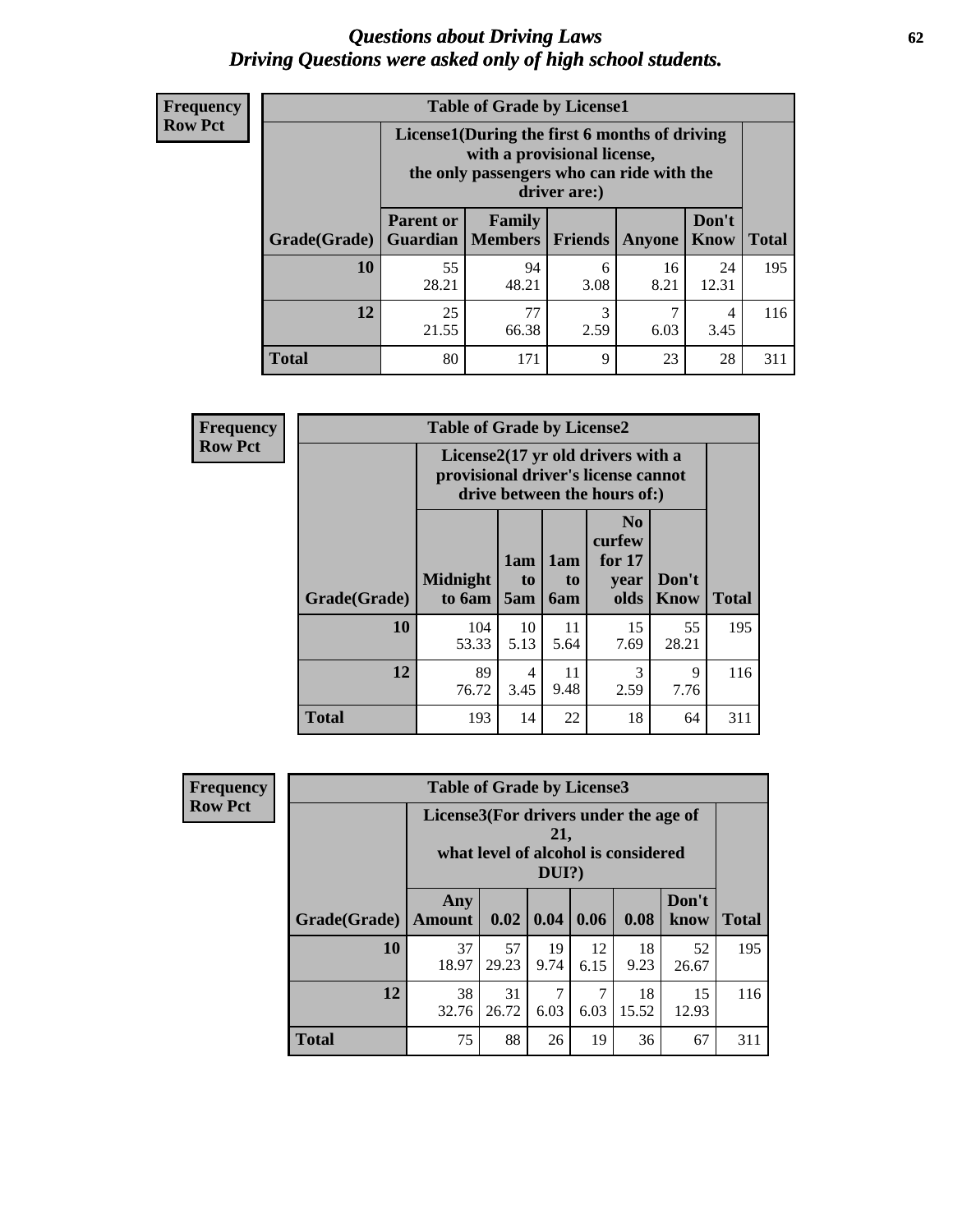#### *Questions about Driving Laws* **63** *Driving Questions were asked only of high school students.*

**Frequency Row Pct**

| <b>Table of Grade by License4</b> |             |                                                                                                                                                                                                                                                                                       |             |             |            |             |     |  |  |
|-----------------------------------|-------------|---------------------------------------------------------------------------------------------------------------------------------------------------------------------------------------------------------------------------------------------------------------------------------------|-------------|-------------|------------|-------------|-----|--|--|
|                                   |             | License4(A driver under 21 automatically<br>loses his/her license if caught exceeding the<br>posted speet limit by:)<br>Can't<br>lose<br>license<br><b>Depends</b><br>$15+$<br>$25+$<br>$35+$<br>Don't<br>for<br><b>on</b><br>speeding<br><b>Total</b><br>mph<br>mph<br>know<br>judge |             |             |            |             |     |  |  |
| Grade(Grade)                      | mph         |                                                                                                                                                                                                                                                                                       |             |             |            |             |     |  |  |
| 10                                | 36<br>18.46 | 32<br>16.41                                                                                                                                                                                                                                                                           | 23<br>11.79 | 22<br>11.28 | 16<br>8.21 | 66<br>33.85 | 195 |  |  |
| 12                                | 23<br>19.83 | 36<br>22<br>10<br>24<br>31.03<br>18.97<br>0.86<br>8.62<br>20.69                                                                                                                                                                                                                       |             |             |            |             |     |  |  |
| <b>Total</b>                      | 59          | 68                                                                                                                                                                                                                                                                                    | 45          | 32          | 17         | 90          | 311 |  |  |

| Frequency      | <b>Table of Grade by License5</b> |             |                                                                                                                                      |                     |              |
|----------------|-----------------------------------|-------------|--------------------------------------------------------------------------------------------------------------------------------------|---------------------|--------------|
| <b>Row Pct</b> |                                   |             | License5(A)<br>Georgia teenager<br>with family<br>connections or a<br>good lawyer can<br>break a teen<br>driving law and<br>license) | keep their driver's |              |
|                | Grade(Grade)                      | <b>Yes</b>  | N <sub>0</sub>                                                                                                                       | Don't<br>know       | <b>Total</b> |
|                | 10                                | 35<br>17.95 | 83<br>42.56                                                                                                                          | 77<br>39.49         | 195          |
|                | 12                                | 33<br>28.45 | 55<br>47.41                                                                                                                          | 28<br>24.14         | 116          |
|                | <b>Total</b>                      | 68          | 138                                                                                                                                  | 105                 | 311          |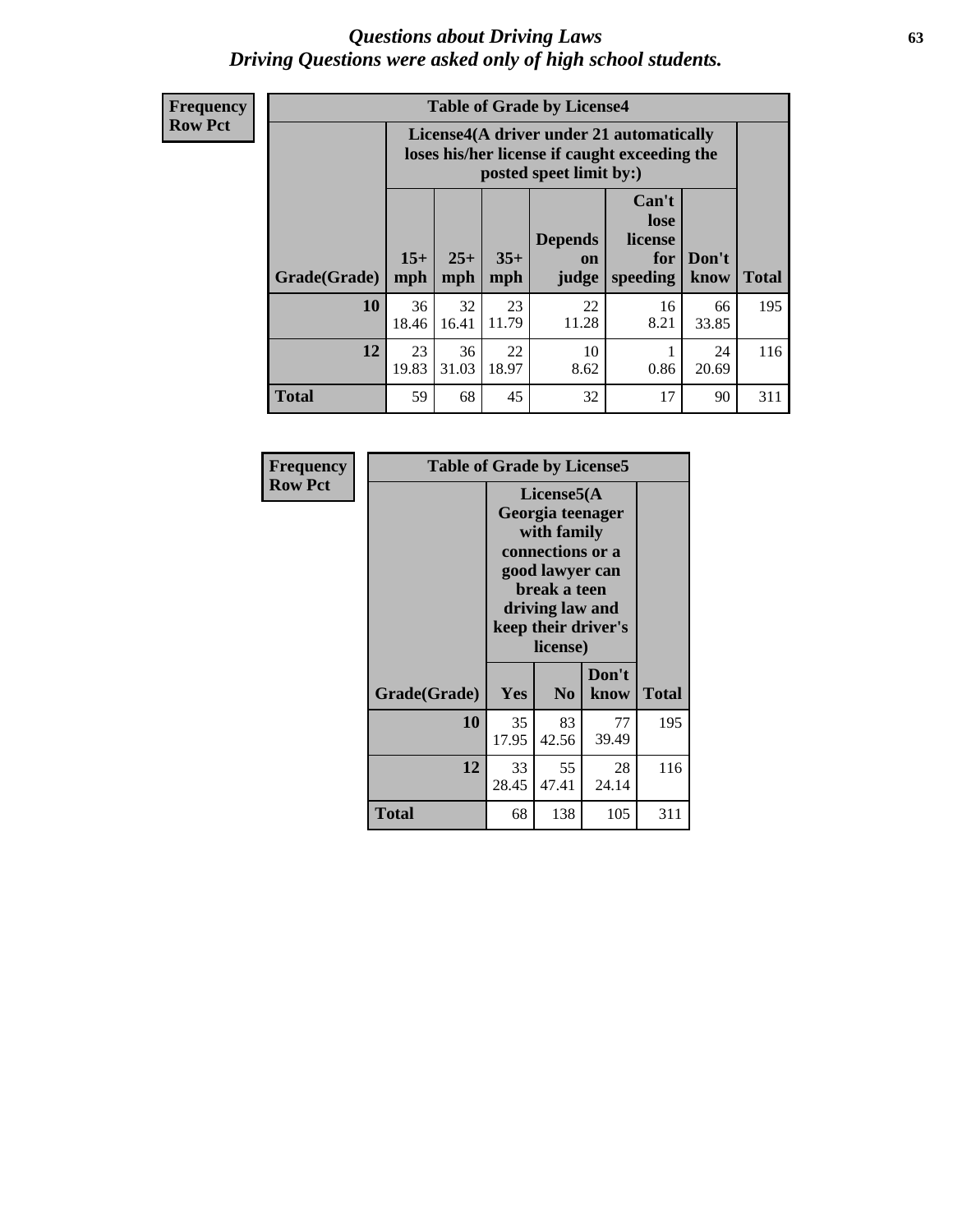#### *Questions about Driving Laws* **64** *Driving Questions were asked only of high school students.*

| <b>Frequency</b> | <b>Table of Grade by License6</b> |                                                                                                                                                 |                |               |              |
|------------------|-----------------------------------|-------------------------------------------------------------------------------------------------------------------------------------------------|----------------|---------------|--------------|
| <b>Row Pct</b>   |                                   | License <sub>6</sub> (I know a<br>friend or<br>classmate that<br>broke a teen<br>driving law,<br>but was allowed to<br>keep his/her<br>license) |                |               |              |
|                  | Grade(Grade)                      | <b>Yes</b>                                                                                                                                      | N <sub>0</sub> | Don't<br>know | <b>Total</b> |
|                  | 10                                | 47<br>24.10                                                                                                                                     | 70<br>35.90    | 78<br>40.00   | 195          |
|                  | 12                                | 53<br>19<br>44<br>37.93<br>45.69<br>16.38                                                                                                       |                |               | 116          |
|                  | <b>Total</b>                      | 100                                                                                                                                             | 114            | 97            | 311          |

| <b>Frequency</b> |              |                                                                             | <b>Table of Grade by License7</b>                                                             |                                                   |                        |              |  |
|------------------|--------------|-----------------------------------------------------------------------------|-----------------------------------------------------------------------------------------------|---------------------------------------------------|------------------------|--------------|--|
| <b>Row Pct</b>   |              |                                                                             | License7(A student under the age of 18 cam loser<br>his/her driving privileges if he or she:) |                                                   |                        |              |  |
|                  | Grade(Grade) | <b>Have</b><br>more than<br>10<br>unexcused<br>absences<br>per school<br>yr | Drop out<br>without  <br>graduating                                                           | <b>Bring</b><br>alcohol/drugs/weapon<br>to school | All of<br>the<br>above | <b>Total</b> |  |
|                  | 10           | 18<br>9.23                                                                  | 21<br>10.77                                                                                   | 14<br>7.18                                        | 142<br>72.82           | 195          |  |
|                  | 12           | 19<br>16.38                                                                 | 11<br>9.48                                                                                    | 4<br>3.45                                         | 82<br>70.69            | 116          |  |
|                  | <b>Total</b> | 37                                                                          | 32                                                                                            | 18                                                | 224                    | 311          |  |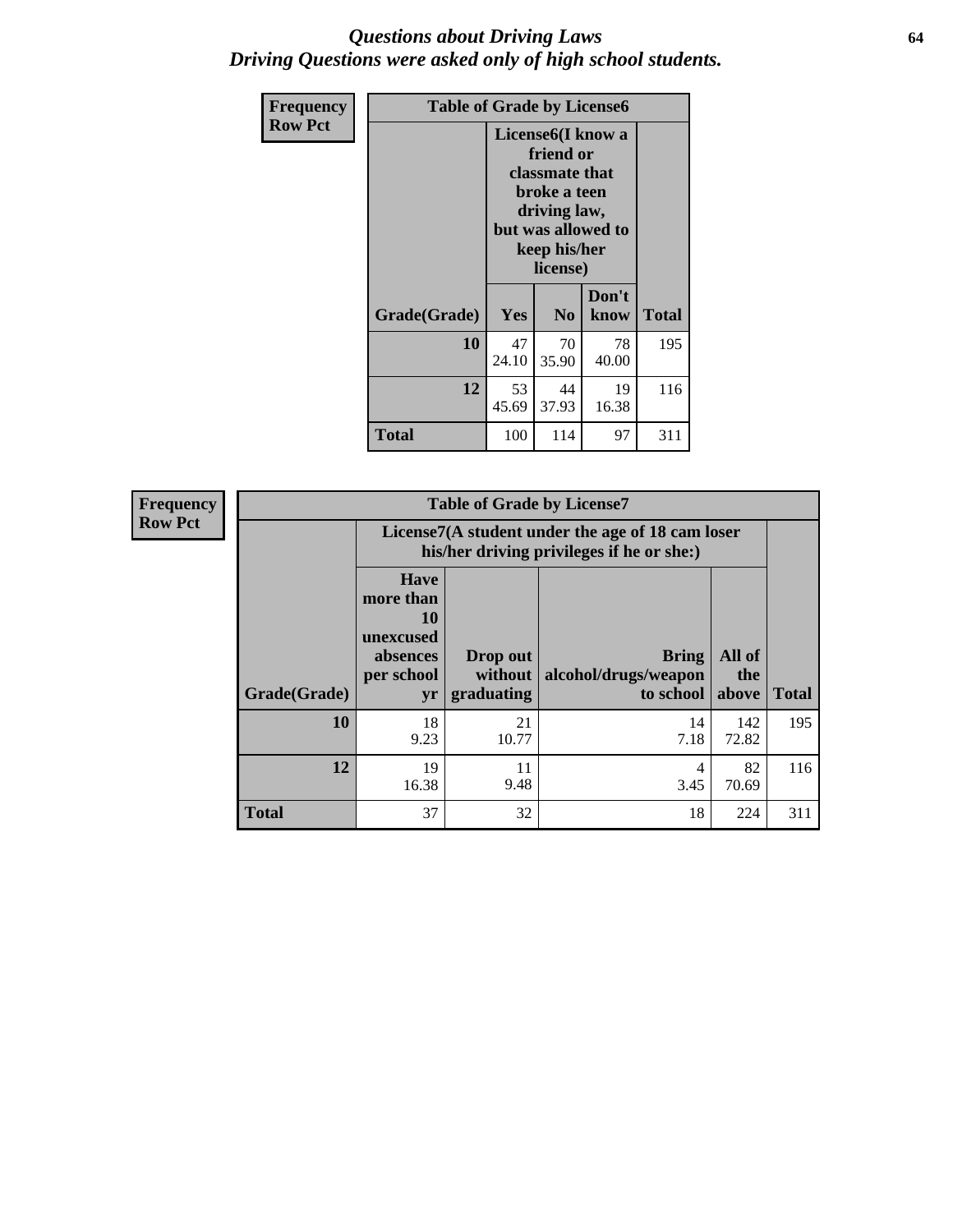## *Select Results by Gender* **65**

| Frequency      | <b>Table of SchoolClimate2 by Gender</b>          |                                 |             |              |
|----------------|---------------------------------------------------|---------------------------------|-------------|--------------|
| <b>Col Pct</b> | SchoolClimate2(I<br>feel successful at<br>school) | Gender(Gender)<br><b>Female</b> | <b>Male</b> | <b>Total</b> |
|                | <b>Strongly Agree</b>                             | 28<br>18.18                     | 41<br>26.11 | 69           |
|                | <b>Somewhat Agree</b>                             | 110<br>71.43                    | 99<br>63.06 | 209          |
|                | <b>Somewhat Disagree</b>                          | 10<br>6.49                      | 14<br>8.92  | 24           |
|                | <b>Strongly Disagree</b>                          | 6<br>3.90                       | 3<br>1.91   | 9            |
|                | <b>Total</b>                                      | 154                             | 157         | 311          |

| Frequency      | <b>Table of SchoolClimate6 by Gender</b>                 |                                 |             |              |  |
|----------------|----------------------------------------------------------|---------------------------------|-------------|--------------|--|
| <b>Col Pct</b> | <b>SchoolClimate6(Teachers</b><br>treat me with respect) | Gender(Gender)<br><b>Female</b> | <b>Male</b> | <b>Total</b> |  |
|                | <b>Strongly Agree</b>                                    | 51<br>33.12                     | 60<br>38.22 | 111          |  |
|                | <b>Somewhat Agree</b>                                    | 76<br>49.35                     | 74<br>47.13 | 150          |  |
|                | <b>Somewhat Disagree</b>                                 | 17<br>11.04                     | 16<br>10.19 | 33           |  |
|                | <b>Strongly Disagree</b>                                 | 10<br>6.49                      | 7<br>4.46   | 17           |  |
|                | <b>Total</b>                                             | 154                             | 157         | 311          |  |

| <b>Frequency</b> | <b>Table of SchoolClimate8 by Gender</b>                                             |               |                               |              |
|------------------|--------------------------------------------------------------------------------------|---------------|-------------------------------|--------------|
| <b>Col Pct</b>   | <b>SchoolClimate8(Students</b><br>are frequently<br>recognized for good<br>behavior) | <b>Female</b> | Gender(Gender)<br><b>Male</b> | <b>Total</b> |
|                  | <b>Strongly Agree</b>                                                                | 48<br>31.17   | 46<br>29.30                   | 94           |
|                  | <b>Somewhat Agree</b>                                                                | 64<br>41.56   | 68<br>43.31                   | 132          |
|                  | <b>Somewhat Disagree</b>                                                             | 28<br>18.18   | 33<br>21.02                   | 61           |
|                  | <b>Strongly Disagree</b>                                                             | 14<br>9.09    | 10<br>6.37                    | 24           |
|                  | <b>Total</b>                                                                         | 154           | 157                           | 311          |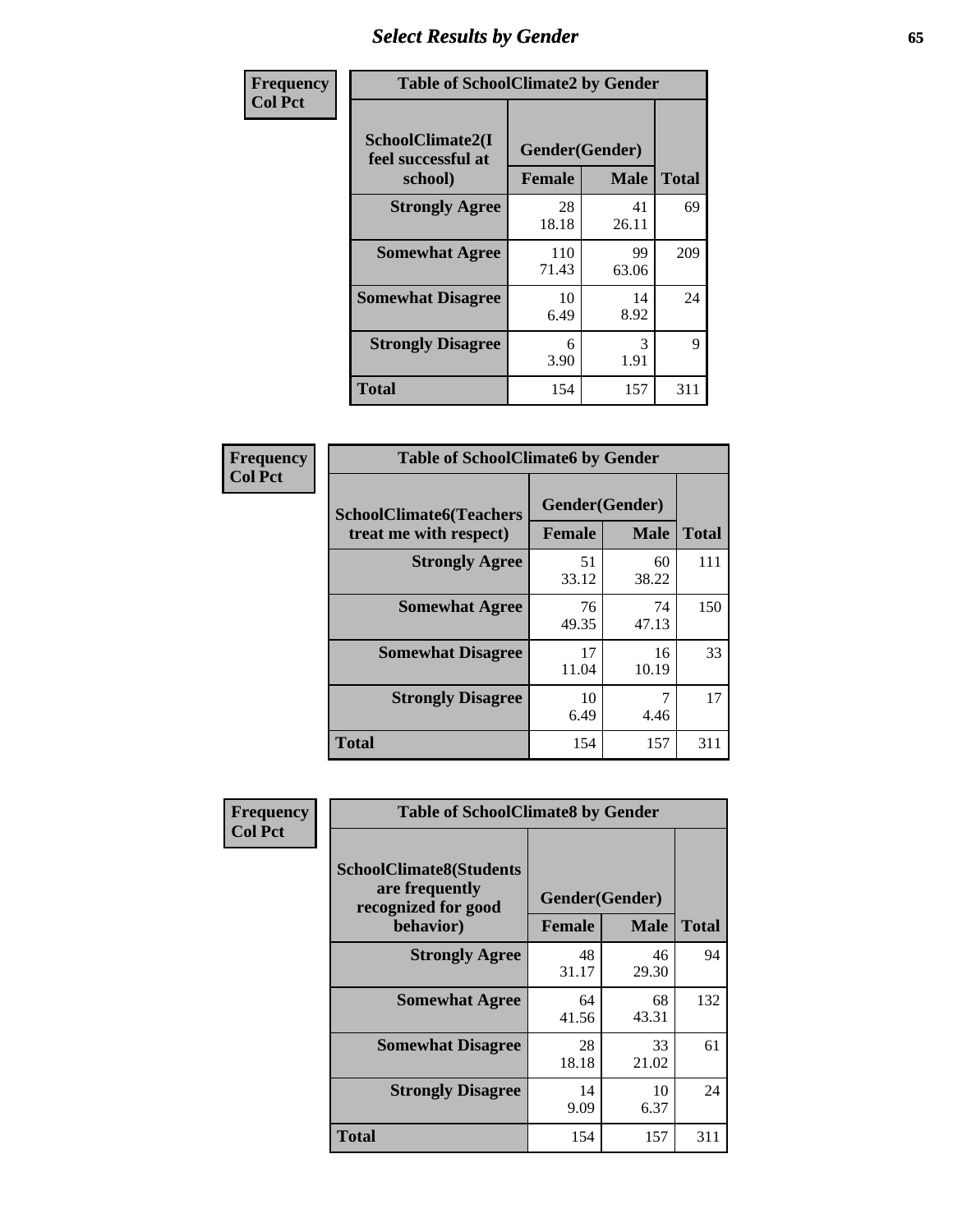## *Select Results by Gender* **66**

| <b>Frequency</b> | <b>Table of Gender by Dropout</b> |                                                                        |                |              |
|------------------|-----------------------------------|------------------------------------------------------------------------|----------------|--------------|
| <b>Row Pct</b>   |                                   | Dropout(I<br>have<br>thought<br>about<br>dropping<br>out of<br>school) |                |              |
|                  | Gender(Gender)                    | <b>Yes</b>                                                             | N <sub>0</sub> | <b>Total</b> |
|                  | <b>Female</b>                     | 24<br>15.58                                                            | 130<br>84.42   | 154          |
|                  | <b>Male</b>                       | 41<br>26.11                                                            | 116<br>73.89   | 157          |
|                  | <b>Total</b>                      | 65                                                                     | 246            | 311          |

| <b>Frequency</b> | <b>Table of Gender by Dropoutreason</b> |                                                                     |              |                                 |                                |              |              |
|------------------|-----------------------------------------|---------------------------------------------------------------------|--------------|---------------------------------|--------------------------------|--------------|--------------|
| <b>Row Pct</b>   |                                         | Dropoutreason (If I dropped out the<br>reason would most likely be) |              |                                 |                                |              |              |
|                  | Gender(Gender)                          | Won't<br><b>Drop</b><br>out                                         | <b>Bored</b> | <b>Family</b><br><b>Reasons</b> | <b>Being</b><br><b>Bullied</b> | <b>Other</b> | <b>Total</b> |
|                  | <b>Female</b>                           | 99<br>64.29                                                         | 18<br>11.69  | 12<br>7.79                      | 0.65                           | 24<br>15.58  | 154          |
|                  | <b>Male</b>                             | 96<br>61.15                                                         | 13<br>8.28   | 19<br>12.10                     | ↑<br>1.27                      | 27<br>17.20  | 157          |
|                  | <b>Total</b>                            | 195                                                                 | 31           | 31                              | 3                              | 51           | 311          |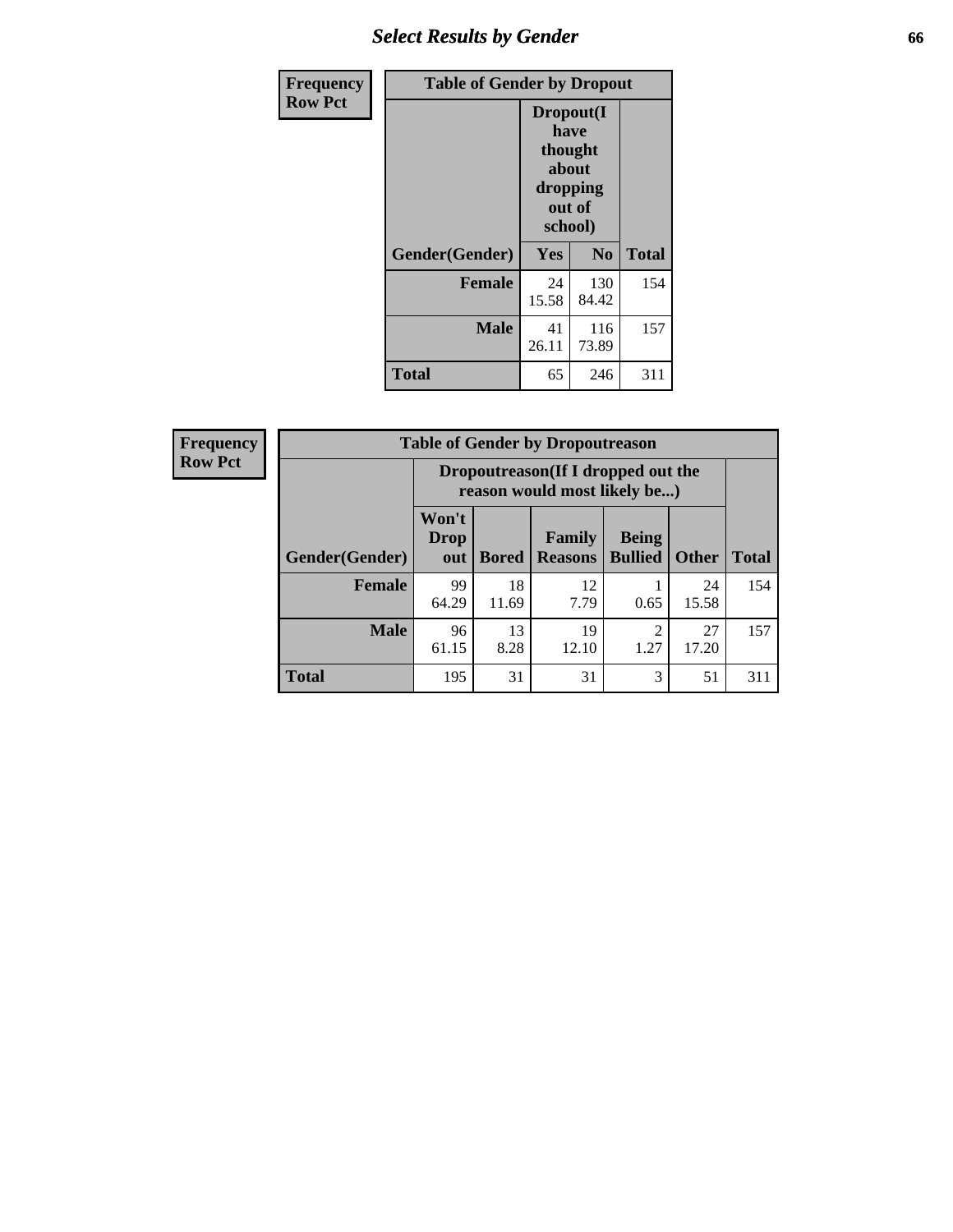*School Safety* **67**

| Frequency      | <b>Table of Gender by Bullied2</b> |                 |                |              |
|----------------|------------------------------------|-----------------|----------------|--------------|
| <b>Row Pct</b> |                                    | <b>Bullied2</b> |                |              |
|                | Gender(Gender)                     | <b>Yes</b>      | N <sub>0</sub> | <b>Total</b> |
|                | <b>Female</b>                      | 10<br>6.49      | 144<br>93.51   | 154          |
|                | <b>Male</b>                        | 21<br>13.38     | 136<br>86.62   | 157          |
|                | <b>Total</b>                       | 31              | 280            | 311          |

| <b>Frequency</b> | <b>Table of Gender by Bulliedothers2</b> |                       |                |              |
|------------------|------------------------------------------|-----------------------|----------------|--------------|
| <b>Row Pct</b>   |                                          | <b>Bulliedothers2</b> |                |              |
|                  | Gender(Gender)                           | Yes                   | N <sub>0</sub> | <b>Total</b> |
|                  | <b>Female</b>                            | 8<br>5.19             | 146<br>94.81   | 154          |
|                  | <b>Male</b>                              | 24<br>15.29           | 133<br>84.71   | 157          |
|                  | <b>Total</b>                             | 32                    | 279            | 311          |

| Frequency      | <b>Table of Gender by Weaponschool2</b> |               |                |              |
|----------------|-----------------------------------------|---------------|----------------|--------------|
| <b>Row Pct</b> |                                         | Weaponschool2 |                |              |
|                | Gender(Gender)                          | Yes           | N <sub>0</sub> | <b>Total</b> |
|                | <b>Female</b>                           | 3<br>1.95     | 151<br>98.05   | 154          |
|                | <b>Male</b>                             | 9<br>5.73     | 148<br>94.27   | 157          |
|                | <b>Total</b>                            | 12            | 299            | 311          |

| Frequency      | <b>Table of Gender by Absentunsafe2</b> |               |                |              |
|----------------|-----------------------------------------|---------------|----------------|--------------|
| <b>Row Pct</b> |                                         | Absentunsafe2 |                |              |
|                | Gender(Gender)                          | Yes           | N <sub>0</sub> | <b>Total</b> |
|                | <b>Female</b>                           | 1.95          | 151<br>98.05   | 154          |
|                | <b>Male</b>                             | 5.73          | 148<br>94.27   | 157          |
|                | <b>Total</b>                            | 12            | 299            | 311          |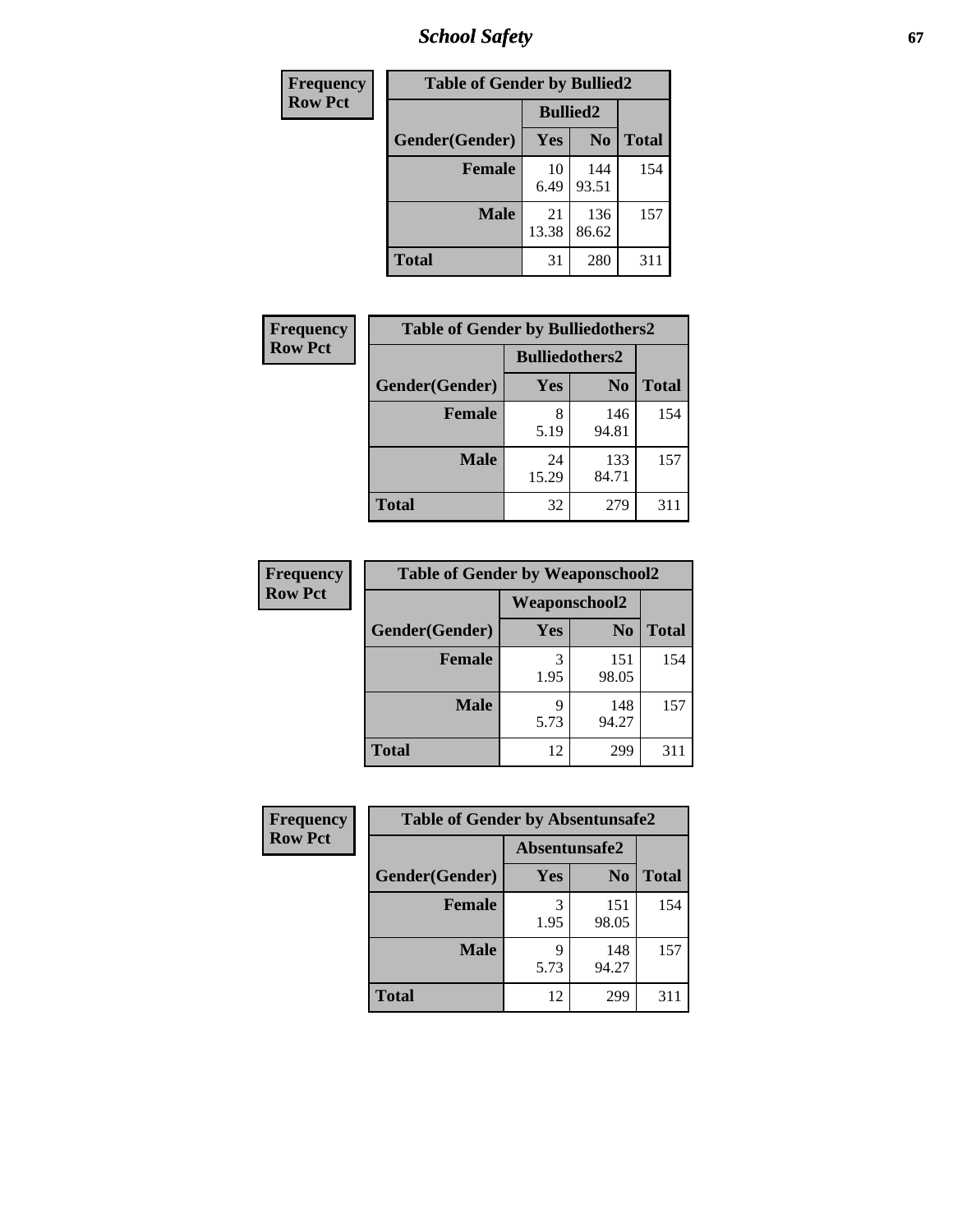*School Safety* **68**

| Frequency      | <b>Table of Gender by Gangself</b> |                                                                                                        |                |              |
|----------------|------------------------------------|--------------------------------------------------------------------------------------------------------|----------------|--------------|
| <b>Row Pct</b> |                                    | <b>Gangself</b> (I<br>have<br>participated<br>in illegal gang<br>activities in<br>the past 30<br>days) |                |              |
|                | Gender(Gender)                     | Yes                                                                                                    | N <sub>0</sub> | <b>Total</b> |
|                | <b>Female</b>                      | 4<br>2.60                                                                                              | 150<br>97.40   | 154          |
|                | <b>Male</b>                        | 11<br>7.01                                                                                             | 146<br>92.99   | 157          |
|                | <b>Total</b>                       | 15                                                                                                     | 296            | 311          |

| Frequency      | <b>Table of Gender by Gangpeers</b> |                                                                                                                             |                |              |
|----------------|-------------------------------------|-----------------------------------------------------------------------------------------------------------------------------|----------------|--------------|
| <b>Row Pct</b> |                                     | <b>Gangpeers</b> (I<br>have friends<br>who have<br>participated<br>in illegal gang<br>activities in<br>the past 30<br>days) |                |              |
|                | Gender(Gender)                      | <b>Yes</b>                                                                                                                  | N <sub>0</sub> | <b>Total</b> |
|                | <b>Female</b>                       | 29<br>18.83                                                                                                                 | 125<br>81.17   | 154          |
|                | <b>Male</b>                         | 31<br>19.75                                                                                                                 | 126<br>80.25   | 157          |
|                | Total                               | 60                                                                                                                          | 251            | 311          |

| Frequency      | <b>Table of Gender by Pickedon2</b> |                  |                |              |
|----------------|-------------------------------------|------------------|----------------|--------------|
| <b>Row Pct</b> |                                     | <b>Pickedon2</b> |                |              |
|                | Gender(Gender)                      | Yes              | N <sub>0</sub> | <b>Total</b> |
|                | <b>Female</b>                       | 32<br>20.78      | 122<br>79.22   | 154          |
|                | <b>Male</b>                         | 52<br>33.12      | 105<br>66.88   | 157          |
|                | <b>Total</b>                        | 84               | 227            | 311          |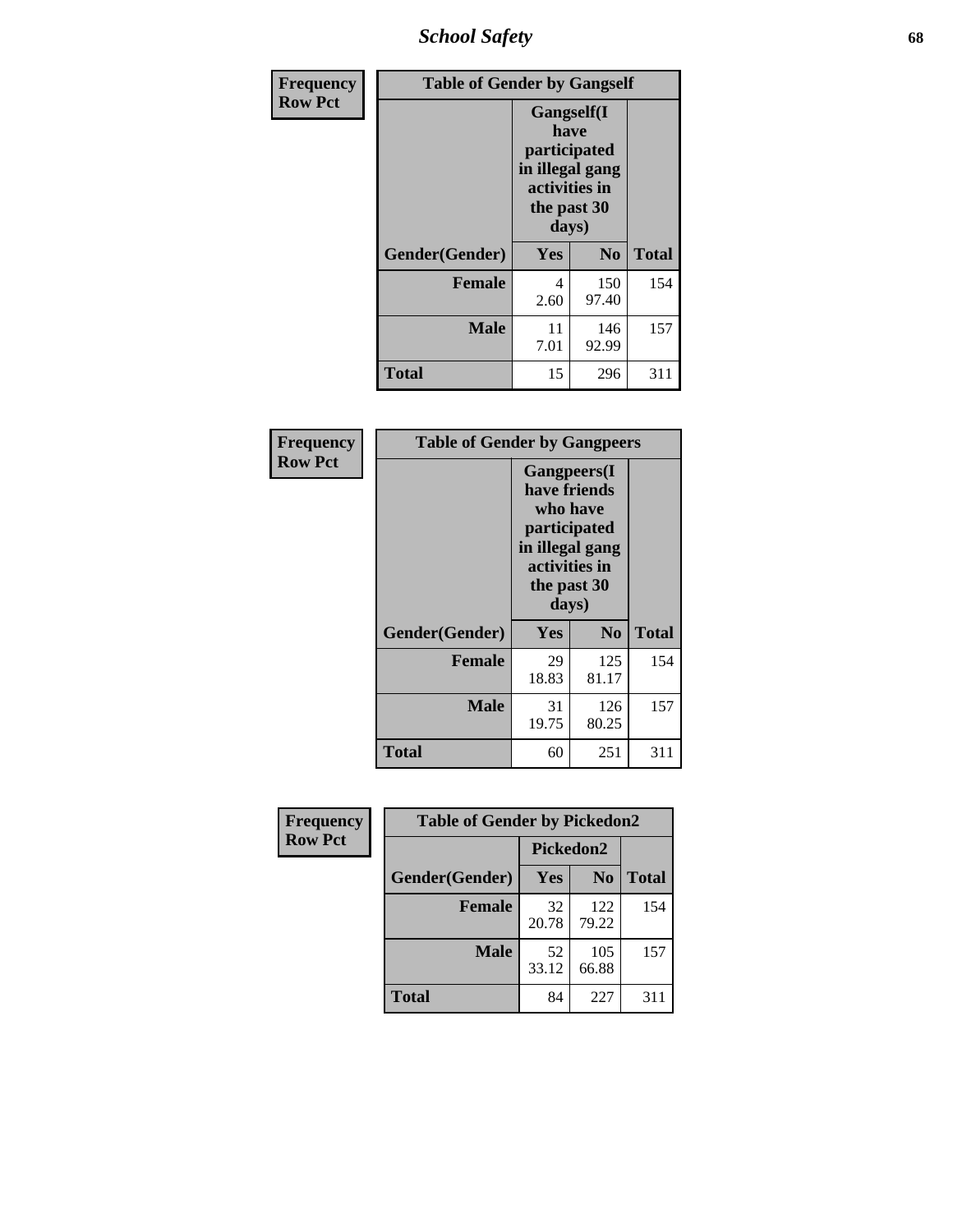*School Safety* **69**

| Frequency      | <b>Table of Gender by Safeschool2</b> |              |                |              |
|----------------|---------------------------------------|--------------|----------------|--------------|
| <b>Row Pct</b> |                                       | Safeschool2  |                |              |
|                | Gender(Gender)                        | Yes          | N <sub>0</sub> | <b>Total</b> |
|                | <b>Female</b>                         | 126<br>81.82 | 28<br>18.18    | 154          |
|                | <b>Male</b>                           | 130<br>82.80 | 27<br>17.20    | 157          |
|                | <b>Total</b>                          | 256          | 55             | 311          |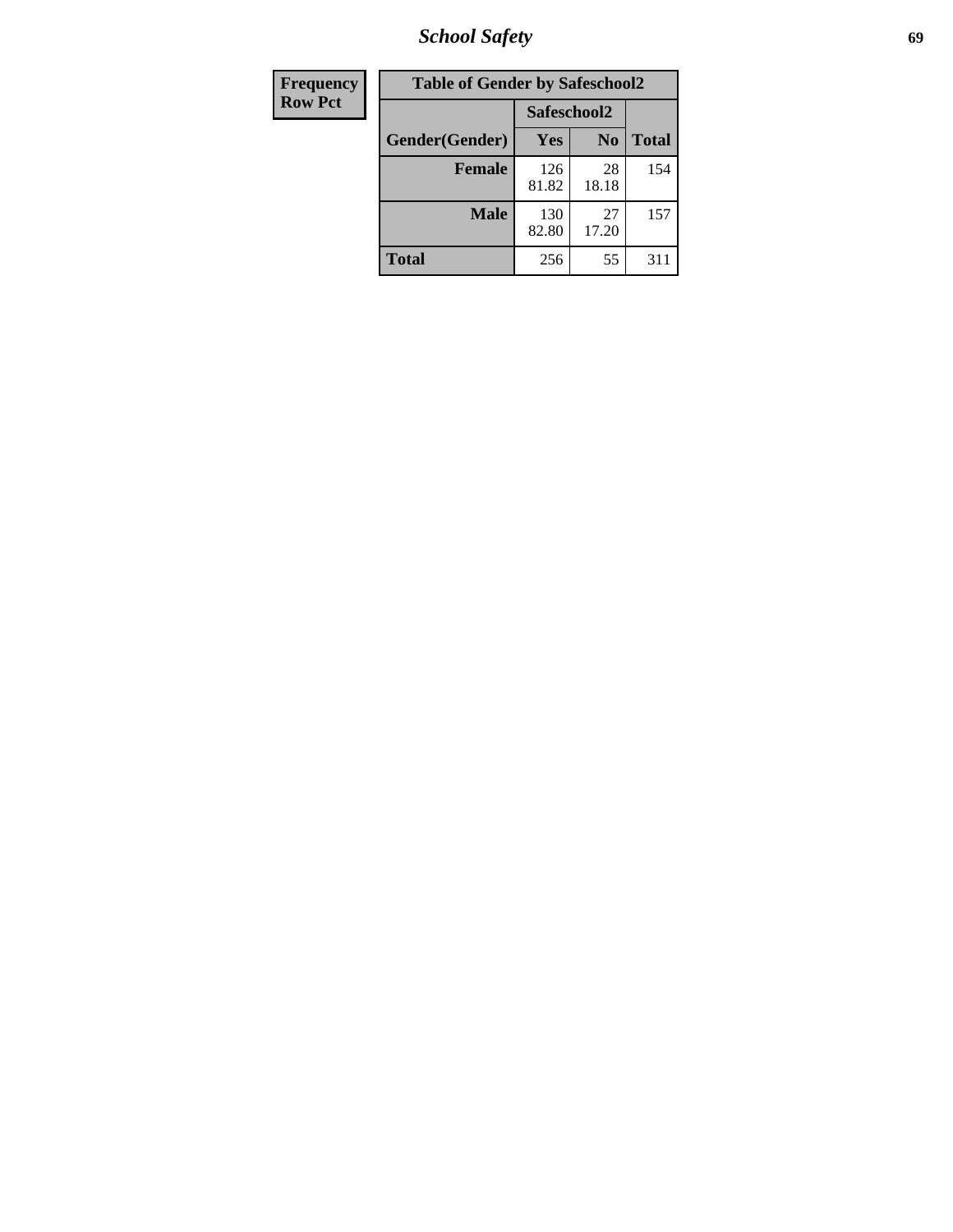# *Incidence of Drug Use* **70**

| <b>Frequency</b> | <b>Table of Gender by AlcoholAlt</b> |                                          |                |              |  |
|------------------|--------------------------------------|------------------------------------------|----------------|--------------|--|
| <b>Row Pct</b>   |                                      | AlcoholAlt(Alcohol<br>use, past 30 days) |                |              |  |
|                  | Gender(Gender)                       | Yes                                      | N <sub>0</sub> | <b>Total</b> |  |
|                  | <b>Female</b>                        | 23<br>14.94                              | 131<br>85.06   | 154          |  |
|                  | <b>Male</b>                          | 49<br>31.21                              | 108<br>68.79   | 157          |  |
|                  | <b>Total</b>                         | 72                                       | 239            | 311          |  |

| Frequency      | <b>Table of Gender by TobaccoAny</b> |                                          |                |              |  |
|----------------|--------------------------------------|------------------------------------------|----------------|--------------|--|
| <b>Row Pct</b> |                                      | TobaccoAny(Tobacco<br>use, past 30 days) |                |              |  |
|                | Gender(Gender)                       | Yes                                      | N <sub>0</sub> | <b>Total</b> |  |
|                | <b>Female</b>                        | 16<br>10.39                              | 138<br>89.61   | 154          |  |
|                | <b>Male</b>                          | 39<br>24.84                              | 118<br>75.16   | 157          |  |
|                | Total                                | 55                                       | 256            | 311          |  |

| <b>Frequency</b> | <b>Table of Gender by MarijuanaAlt</b> |             |                                              |              |
|------------------|----------------------------------------|-------------|----------------------------------------------|--------------|
| <b>Row Pct</b>   |                                        |             | MarijuanaAlt(Marijuana<br>use, past 30 days) |              |
|                  | Gender(Gender)                         | Yes         | N <sub>0</sub>                               | <b>Total</b> |
|                  | <b>Female</b>                          | 11<br>7.14  | 143<br>92.86                                 | 154          |
|                  | <b>Male</b>                            | 20<br>12.74 | 137<br>87.26                                 | 157          |
|                  | <b>Total</b>                           | 31          | 280                                          | 311          |

| <b>Frequency</b> | <b>Table of Gender by OtherDrugAny</b> |                                                      |                |              |
|------------------|----------------------------------------|------------------------------------------------------|----------------|--------------|
| <b>Row Pct</b>   |                                        | <b>OtherDrugAny(Other</b><br>drug use, past 30 days) |                |              |
|                  | Gender(Gender)                         | <b>Yes</b>                                           | N <sub>0</sub> | <b>Total</b> |
|                  | <b>Female</b>                          | 12<br>7.79                                           | 142<br>92.21   | 154          |
|                  | <b>Male</b>                            | 18<br>11.46                                          | 139<br>88.54   | 157          |
|                  | <b>Total</b>                           | 30                                                   | 281            | 311          |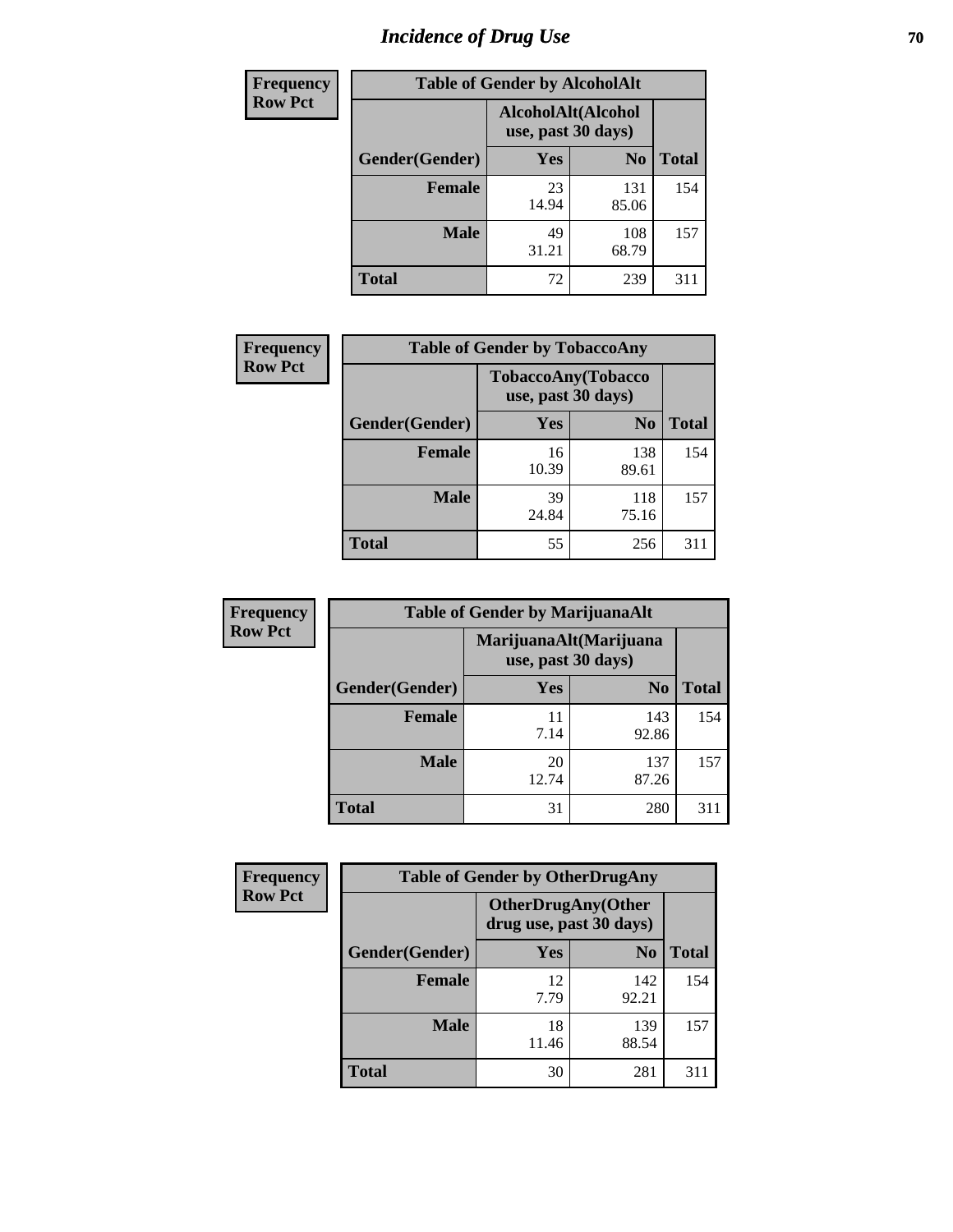#### *Average Age at Onset of Use* **71** *Results for "Average Age at Onset of Use" questions exclude students who said they did not use that substance*

#### **Gender=Female**

| <b>Variable</b>    | <b>Label</b>                                                       | <b>Mean</b> |
|--------------------|--------------------------------------------------------------------|-------------|
| Alcoholinit2       | I started using alcohol when I was                                 | 13.83       |
| Cigarettesinit2    | I started smoking tobacco when I was                               | 13.31       |
| Smokelessinit2     | I started chewing tobacco when I was                               | 12.00       |
| Marijuanainit2     | I started using marijuana when I was                               | 13.00       |
| Cocaineinit2       | I started using cocaine when I was                                 | 13.40       |
| Inhalantsinit2     | I started using inhalants when I was                               | 11.60       |
| Steroidsinit2      | I started using steroids when I was                                | 11.00       |
| Ecstasyinit2       | I started using ecstasy when I was                                 | 13.00       |
| Methinit2          | I started using methamphetamines when I was                        | 12.00       |
| Hallucinogensinit2 | I started using hallucinogens when I was                           | 13.67       |
| Prescription in t2 | I started using prescription drugs not prescribed to me when I was | 12.33       |

#### **Gender=Male**

| <b>Variable</b>       | Label                                                              | <b>Mean</b> |
|-----------------------|--------------------------------------------------------------------|-------------|
| Alcoholinit2          | I started using alcohol when I was                                 | 13.76       |
| Cigarettesinit2       | I started smoking tobacco when I was                               | 13.17       |
| Smokelessinit2        | I started chewing tobacco when I was                               | 13.79       |
| Marijuanainit2        | I started using marijuana when I was                               | 14.08       |
| Cocaineinit2          | I started using cocaine when I was                                 | 13.00       |
| Inhalantsinit2        | I started using inhalants when I was                               | 11.67       |
| Steroidsinit2         | I started using steroids when I was                                | 9.00        |
| Ecstasyinit2          | I started using ecstasy when I was                                 | 13.20       |
| Methinit <sub>2</sub> | I started using methamphetamines when I was                        | 12.00       |
| Hallucinogensinit2    | I started using hallucinogens when I was                           | 13.00       |
| Prescription in t2    | I started using prescription drugs not prescribed to me when I was | 13.81       |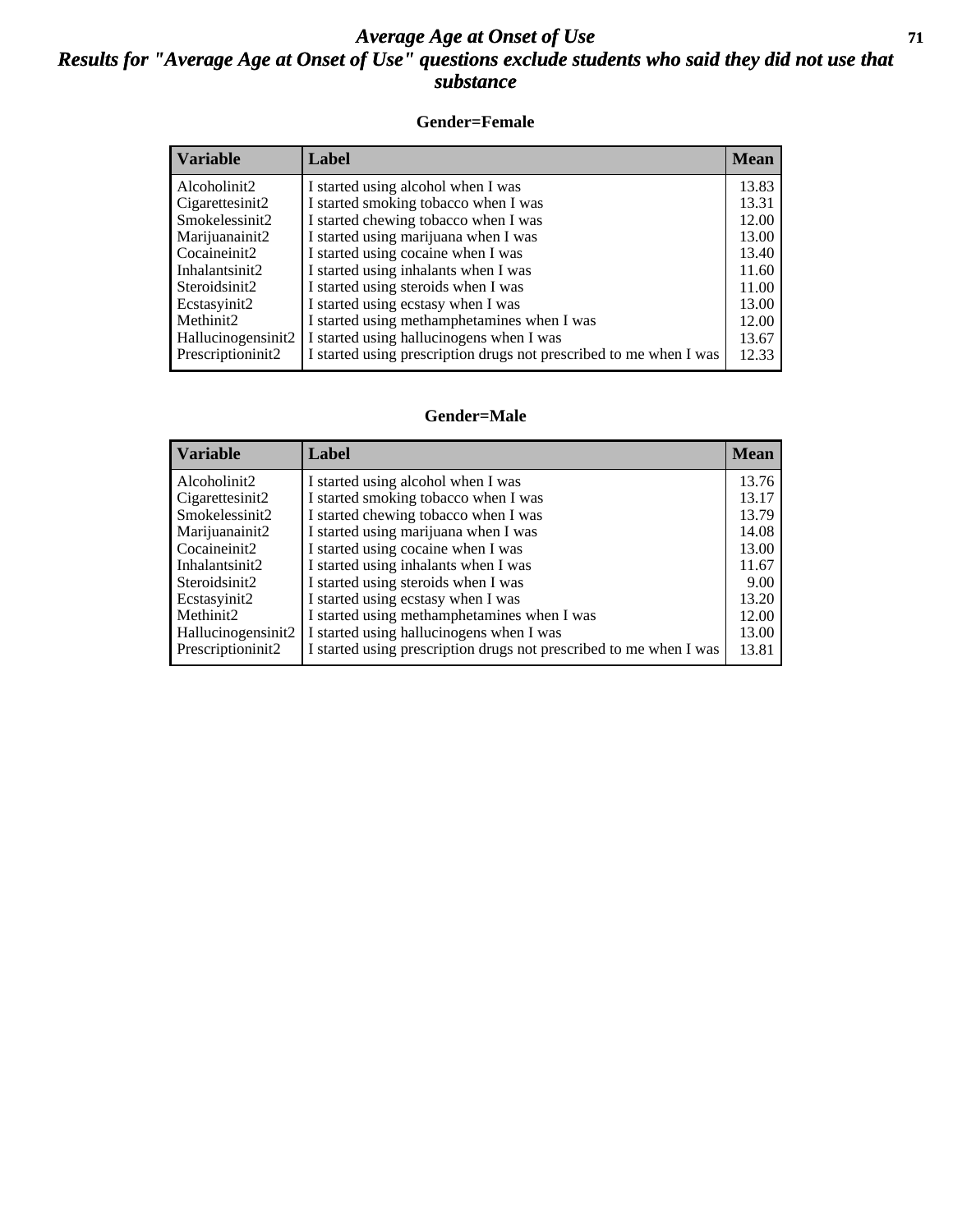## *I Think These Drugs are Harmful* **72**

| <b>Frequency</b> | <b>Table of Gender by Alcoholharmdich</b> |                                                   |                |              |
|------------------|-------------------------------------------|---------------------------------------------------|----------------|--------------|
| <b>Row Pct</b>   |                                           | Alcoholharmdich(I<br>think alcohol is<br>harmful) |                |              |
|                  | Gender(Gender)                            | <b>Yes</b>                                        | N <sub>0</sub> | <b>Total</b> |
|                  | <b>Female</b>                             | 130<br>84.42                                      | 24<br>15.58    | 154          |
|                  | <b>Male</b>                               | 121<br>77.07                                      | 36<br>22.93    | 157          |
|                  | <b>Total</b>                              | 251                                               | 60             | 311          |

| Frequency      | <b>Table of Gender by Tobaccoharmdich</b> |                  |                               |              |
|----------------|-------------------------------------------|------------------|-------------------------------|--------------|
| <b>Row Pct</b> |                                           | think tobacco is | Tobaccoharmdich(I<br>harmful) |              |
|                | Gender(Gender)                            | Yes              | N <sub>0</sub>                | <b>Total</b> |
|                | <b>Female</b>                             | 147<br>95.45     | 4.55                          | 154          |
|                | <b>Male</b>                               | 144<br>91.72     | 13<br>8.28                    | 157          |
|                | <b>Total</b>                              | 291              | 20                            | 311          |

| Frequency      | <b>Table of Gender by Marijuanaharmdich</b> |                                                       |                |              |  |
|----------------|---------------------------------------------|-------------------------------------------------------|----------------|--------------|--|
| <b>Row Pct</b> |                                             | Marijuanaharmdich(I<br>think marijuana is<br>harmful) |                |              |  |
|                | Gender(Gender)                              | <b>Yes</b>                                            | N <sub>0</sub> | <b>Total</b> |  |
|                | <b>Female</b>                               | 140<br>90.91                                          | 14<br>9.09     | 154          |  |
|                | <b>Male</b>                                 | 112<br>71.34                                          | 45<br>28.66    | 157          |  |
|                | <b>Total</b>                                | 252                                                   | 59             | 311          |  |

| Frequency      | <b>Table of Gender by Otherdrugharmdich</b> |                                                          |                |              |
|----------------|---------------------------------------------|----------------------------------------------------------|----------------|--------------|
| <b>Row Pct</b> |                                             | Otherdrugharmdich(I<br>think other drugs are<br>harmful) |                |              |
|                | Gender(Gender)                              | <b>Yes</b>                                               | N <sub>0</sub> | <b>Total</b> |
|                | <b>Female</b>                               | 149<br>96.75                                             | 5<br>3.25      | 154          |
|                | <b>Male</b>                                 | 145<br>92.36                                             | 12<br>7.64     | 157          |
|                | <b>Total</b>                                | 294                                                      | 17             | 311          |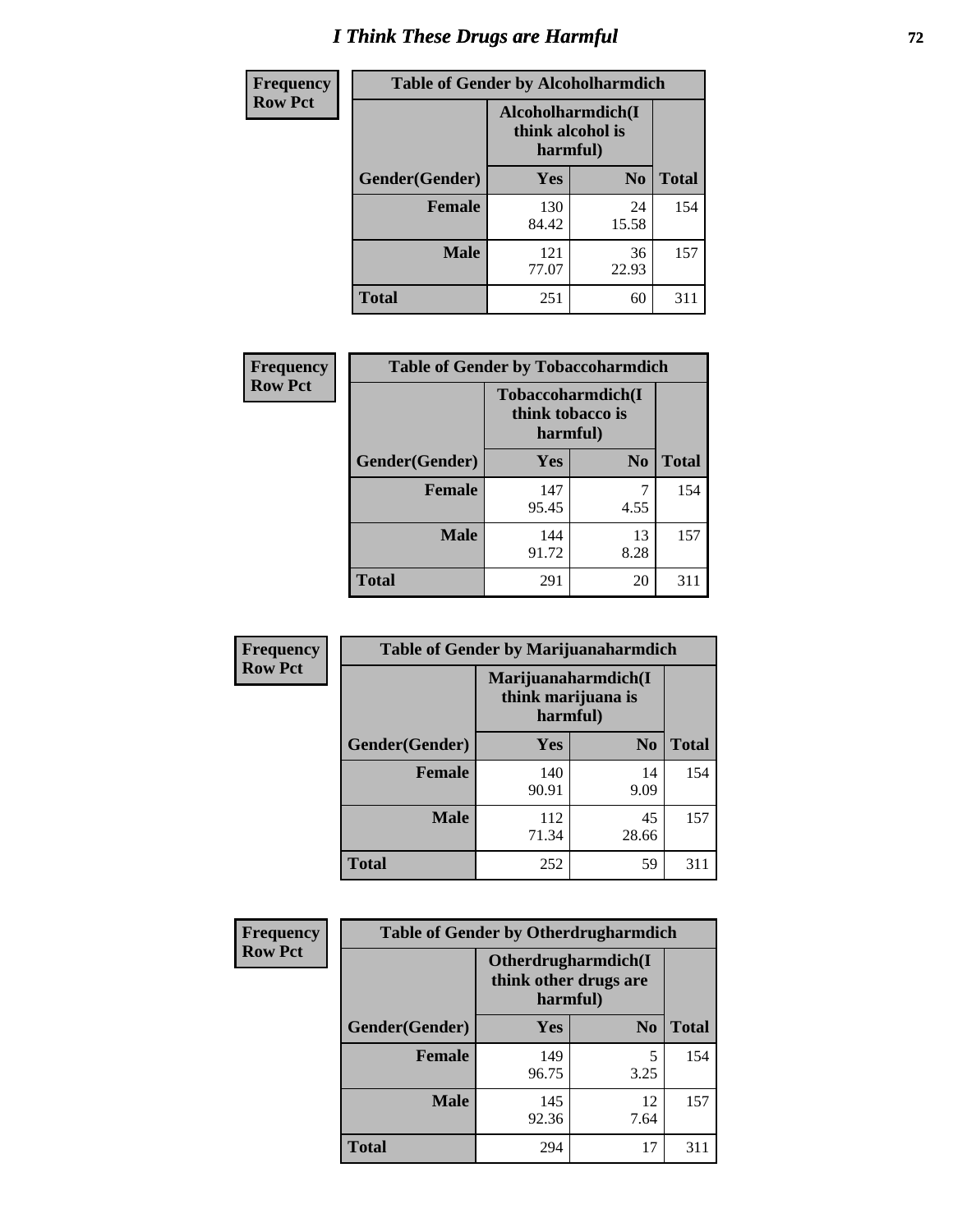| <b>Frequency</b> | <b>Table of Gender by Alcohollocation1</b>                    |              |             |              |
|------------------|---------------------------------------------------------------|--------------|-------------|--------------|
| <b>Row Pct</b>   | <b>Alcohollocation1(Places</b><br><b>Friends Use Alcohol)</b> |              |             |              |
|                  | Gender(Gender)                                                |              | Do Not Use  | <b>Total</b> |
|                  | <b>Female</b>                                                 | 99<br>64.29  | 55<br>35.71 | 154          |
|                  | <b>Male</b>                                                   | 101<br>64.33 | 56<br>35.67 | 157          |
|                  | <b>Total</b>                                                  | <b>200</b>   | 111         | 311          |

| <b>Frequency</b> | <b>Table of Gender by Alcohollocation2</b> |                                                               |             |              |
|------------------|--------------------------------------------|---------------------------------------------------------------|-------------|--------------|
| <b>Row Pct</b>   |                                            | <b>Alcohollocation2(Places</b><br><b>Friends Use Alcohol)</b> |             |              |
|                  | Gender(Gender)                             |                                                               | Home        | <b>Total</b> |
|                  | <b>Female</b>                              | 102<br>66.23                                                  | 52<br>33.77 | 154          |
|                  | <b>Male</b>                                | 91<br>57.96                                                   | 66<br>42.04 | 157          |
|                  | <b>Total</b>                               | 193                                                           | 118         | 311          |

| Frequency      | <b>Table of Gender by Alcohollocation3</b> |                                                               |               |              |
|----------------|--------------------------------------------|---------------------------------------------------------------|---------------|--------------|
| <b>Row Pct</b> |                                            | <b>Alcohollocation3(Places</b><br><b>Friends Use Alcohol)</b> |               |              |
|                | Gender(Gender)                             |                                                               | <b>School</b> | <b>Total</b> |
|                | <b>Female</b>                              | 144<br>93.51                                                  | 10<br>6.49    | 154          |
|                | <b>Male</b>                                | 148<br>94.27                                                  | q<br>5.73     | 157          |
|                | <b>Total</b>                               | 292                                                           | 19            | 311          |

| <b>Frequency</b> | <b>Table of Gender by Alcohollocation4</b> |                                                               |             |              |
|------------------|--------------------------------------------|---------------------------------------------------------------|-------------|--------------|
| <b>Row Pct</b>   |                                            | <b>Alcohollocation4(Places</b><br><b>Friends Use Alcohol)</b> |             |              |
|                  | Gender(Gender)                             |                                                               | Car         | <b>Total</b> |
|                  | <b>Female</b>                              | 131<br>85.06                                                  | 23<br>14.94 | 154          |
|                  | <b>Male</b>                                | 136<br>86.62                                                  | 21<br>13.38 | 157          |
|                  | <b>Total</b>                               | 267                                                           | 44          | 311          |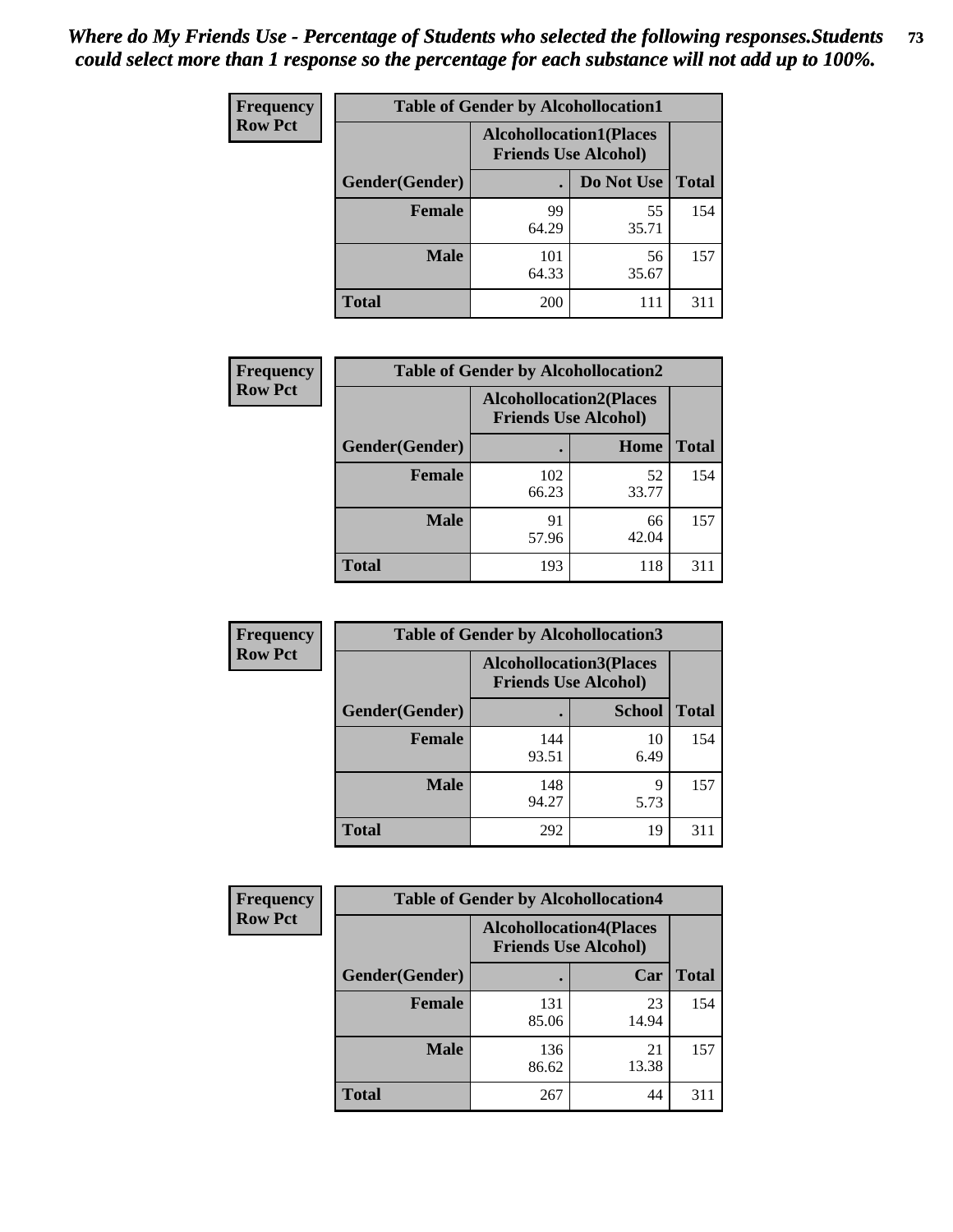| <b>Frequency</b> |                | <b>Table of Gender by Alcohollocation5</b> |                                                                |              |
|------------------|----------------|--------------------------------------------|----------------------------------------------------------------|--------------|
| <b>Row Pct</b>   |                |                                            | <b>Alcohollocation5</b> (Places<br><b>Friends Use Alcohol)</b> |              |
|                  | Gender(Gender) | ٠                                          | <b>Friend's</b><br>House                                       | <b>Total</b> |
|                  | <b>Female</b>  | 63<br>40.91                                | 91<br>59.09                                                    | 154          |
|                  | <b>Male</b>    | 70<br>44.59                                | 87<br>55.41                                                    | 157          |
|                  | <b>Total</b>   | 133                                        | 178                                                            | 311          |

| <b>Frequency</b> | <b>Table of Gender by Alcohollocation6</b> |                                                               |              |              |
|------------------|--------------------------------------------|---------------------------------------------------------------|--------------|--------------|
| <b>Row Pct</b>   |                                            | <b>Alcohollocation6(Places</b><br><b>Friends Use Alcohol)</b> |              |              |
|                  | <b>Gender</b> (Gender)                     |                                                               | <b>Other</b> | <b>Total</b> |
|                  | <b>Female</b>                              | 109<br>70.78                                                  | 45<br>29.22  | 154          |
|                  | <b>Male</b>                                | 110<br>70.06                                                  | 47<br>29.94  | 157          |
|                  | <b>Total</b>                               | 219                                                           | 92           | 311          |

| Frequency      | <b>Table of Gender by Tobaccolocation1</b> |                                                               |             |              |  |
|----------------|--------------------------------------------|---------------------------------------------------------------|-------------|--------------|--|
| <b>Row Pct</b> |                                            | <b>Tobaccolocation1(Places</b><br><b>Friends Use Tobacco)</b> |             |              |  |
|                | Gender(Gender)                             |                                                               | Do Not Use  | <b>Total</b> |  |
|                | Female                                     | 69<br>44.81                                                   | 85<br>55.19 | 154          |  |
|                | <b>Male</b>                                | 90<br>57.32                                                   | 67<br>42.68 | 157          |  |
|                | <b>Total</b>                               | 159                                                           | 152         | 311          |  |

| <b>Frequency</b> |                | <b>Table of Gender by Tobaccolocation2</b>                    |             |              |  |
|------------------|----------------|---------------------------------------------------------------|-------------|--------------|--|
| <b>Row Pct</b>   |                | <b>Tobaccolocation2(Places</b><br><b>Friends Use Tobacco)</b> |             |              |  |
|                  | Gender(Gender) |                                                               | Home        | <b>Total</b> |  |
|                  | Female         | 110<br>71.43                                                  | 44<br>28.57 | 154          |  |
|                  | <b>Male</b>    | 95<br>60.51                                                   | 62<br>39.49 | 157          |  |
|                  | <b>Total</b>   | 205                                                           | 106         | 311          |  |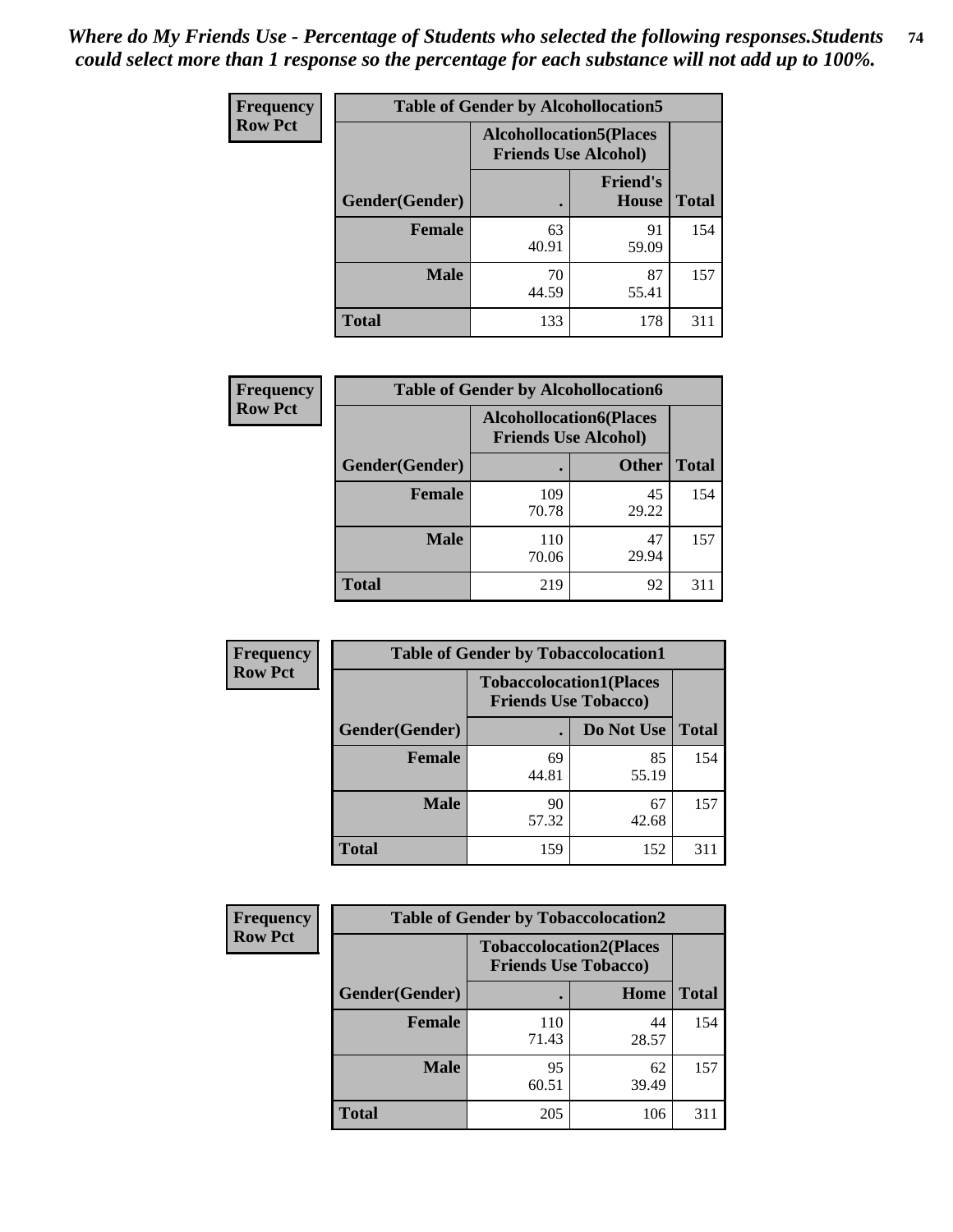| <b>Frequency</b> | <b>Table of Gender by Tobaccolocation3</b> |                             |                                |              |
|------------------|--------------------------------------------|-----------------------------|--------------------------------|--------------|
| <b>Row Pct</b>   |                                            | <b>Friends Use Tobacco)</b> | <b>Tobaccolocation3(Places</b> |              |
|                  | Gender(Gender)                             |                             | <b>School</b>                  | <b>Total</b> |
|                  | Female                                     | 131<br>85.06                | 23<br>14.94                    | 154          |
|                  | <b>Male</b>                                | 120<br>76.43                | 37<br>23.57                    | 157          |
|                  | <b>Total</b>                               | 251                         | 60                             | 311          |

| <b>Frequency</b> | <b>Table of Gender by Tobaccolocation4</b> |                             |                                |              |
|------------------|--------------------------------------------|-----------------------------|--------------------------------|--------------|
| <b>Row Pct</b>   |                                            | <b>Friends Use Tobacco)</b> | <b>Tobaccolocation4(Places</b> |              |
|                  | Gender(Gender)                             |                             | Car                            | <b>Total</b> |
|                  | <b>Female</b>                              | 113<br>73.38                | 41<br>26.62                    | 154          |
|                  | <b>Male</b>                                | 108<br>68.79                | 49<br>31.21                    | 157          |
|                  | <b>Total</b>                               | 221                         | 90                             | 311          |

| <b>Frequency</b> | <b>Table of Gender by Tobaccolocation5</b> |                                                               |                          |              |
|------------------|--------------------------------------------|---------------------------------------------------------------|--------------------------|--------------|
| <b>Row Pct</b>   |                                            | <b>Tobaccolocation5(Places</b><br><b>Friends Use Tobacco)</b> |                          |              |
|                  | Gender(Gender)                             |                                                               | <b>Friend's</b><br>House | <b>Total</b> |
|                  | <b>Female</b>                              | 98<br>63.64                                                   | 56<br>36.36              | 154          |
|                  | <b>Male</b>                                | 93<br>59.24                                                   | 64<br>40.76              | 157          |
|                  | <b>Total</b>                               | 191                                                           | 120                      | 311          |

| <b>Frequency</b> | <b>Table of Gender by Tobaccolocation6</b> |                                                               |              |              |
|------------------|--------------------------------------------|---------------------------------------------------------------|--------------|--------------|
| <b>Row Pct</b>   |                                            | <b>Tobaccolocation6(Places</b><br><b>Friends Use Tobacco)</b> |              |              |
|                  | Gender(Gender)                             |                                                               | <b>Other</b> | <b>Total</b> |
|                  | Female                                     | 114<br>74.03                                                  | 40<br>25.97  | 154          |
|                  | <b>Male</b>                                | 108<br>68.79                                                  | 49<br>31.21  | 157          |
|                  | <b>Total</b>                               | 222                                                           | 89           | 311          |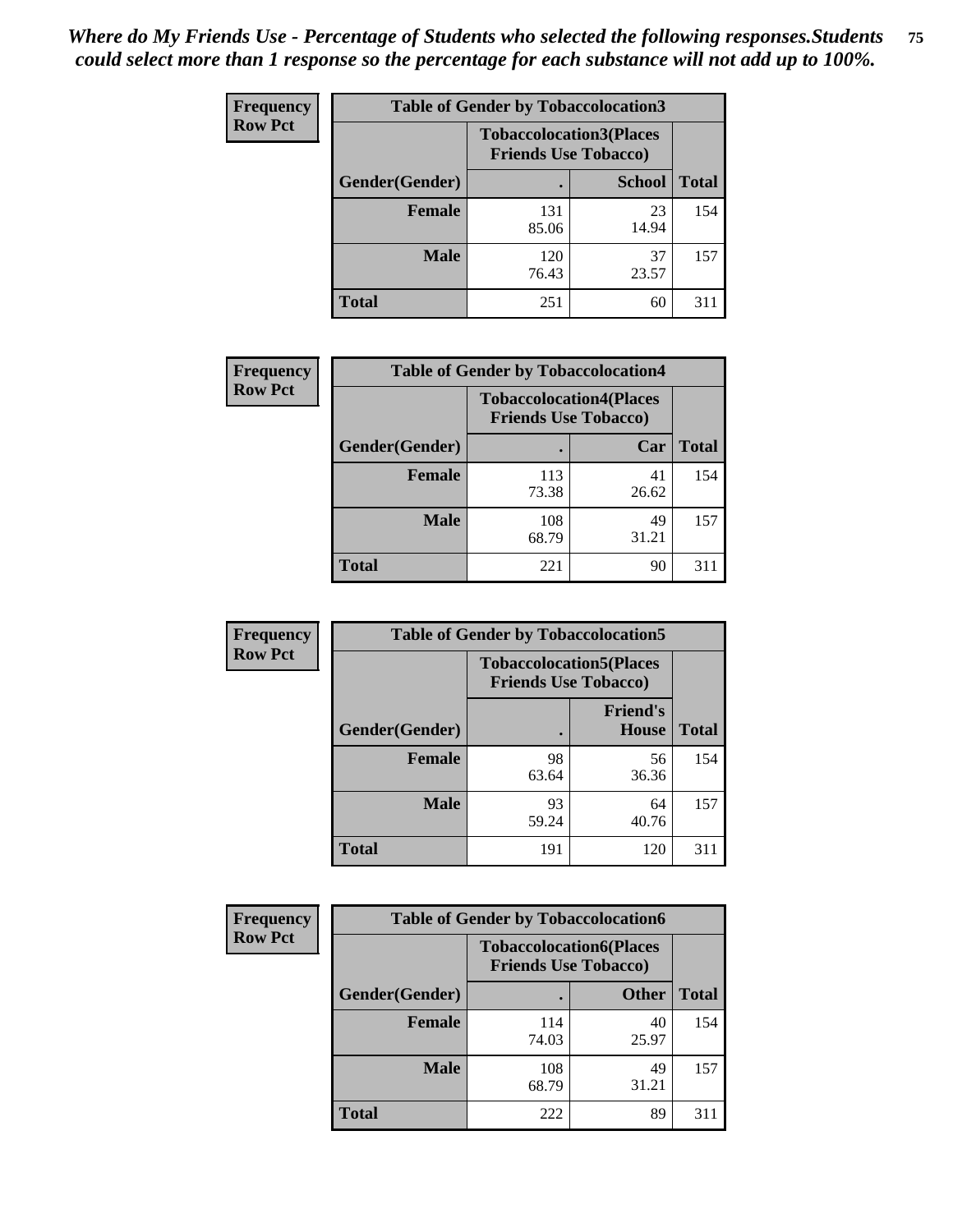| <b>Frequency</b> | <b>Table of Gender by Marijuanalocation1</b> |                                                                    |              |              |
|------------------|----------------------------------------------|--------------------------------------------------------------------|--------------|--------------|
| <b>Row Pct</b>   |                                              | <b>Marijuanalocation1(Places</b><br><b>Friends Use Marijuana</b> ) |              |              |
|                  | Gender(Gender)                               |                                                                    | Do Not Use   | <b>Total</b> |
|                  | <b>Female</b>                                | 55<br>35.71                                                        | 99<br>64.29  | 154          |
|                  | <b>Male</b>                                  | 52<br>33.12                                                        | 105<br>66.88 | 157          |
|                  | <b>Total</b>                                 | 107                                                                | 204          | 311          |

| <b>Frequency</b> | <b>Table of Gender by Marijuanalocation2</b> |                                                                    |             |              |
|------------------|----------------------------------------------|--------------------------------------------------------------------|-------------|--------------|
| <b>Row Pct</b>   |                                              | <b>Marijuanalocation2(Places</b><br><b>Friends Use Marijuana</b> ) |             |              |
|                  | Gender(Gender)                               |                                                                    | Home        | <b>Total</b> |
|                  | <b>Female</b>                                | 123<br>79.87                                                       | 31<br>20.13 | 154          |
|                  | <b>Male</b>                                  | 119<br>75.80                                                       | 38<br>24.20 | 157          |
|                  | <b>Total</b>                                 | 242                                                                | 69          | 311          |

| Frequency      | <b>Table of Gender by Marijuanalocation3</b> |              |                                                                     |              |
|----------------|----------------------------------------------|--------------|---------------------------------------------------------------------|--------------|
| <b>Row Pct</b> |                                              |              | <b>Marijuanalocation3(Places)</b><br><b>Friends Use Marijuana</b> ) |              |
|                | Gender(Gender)                               |              | <b>School</b>                                                       | <b>Total</b> |
|                | Female                                       | 140<br>90.91 | 14<br>9.09                                                          | 154          |
|                | <b>Male</b>                                  | 147<br>93.63 | 10<br>6.37                                                          | 157          |
|                | <b>Total</b>                                 | 287          | 24                                                                  | 311          |

| <b>Frequency</b> | <b>Table of Gender by Marijuanalocation4</b> |                                                                    |             |              |
|------------------|----------------------------------------------|--------------------------------------------------------------------|-------------|--------------|
| <b>Row Pct</b>   |                                              | <b>Marijuanalocation4(Places</b><br><b>Friends Use Marijuana</b> ) |             |              |
|                  | Gender(Gender)                               |                                                                    | Car         | <b>Total</b> |
|                  | <b>Female</b>                                | 135<br>87.66                                                       | 19<br>12.34 | 154          |
|                  | <b>Male</b>                                  | 132<br>84.08                                                       | 25<br>15.92 | 157          |
|                  | <b>Total</b>                                 | 267                                                                | 44          |              |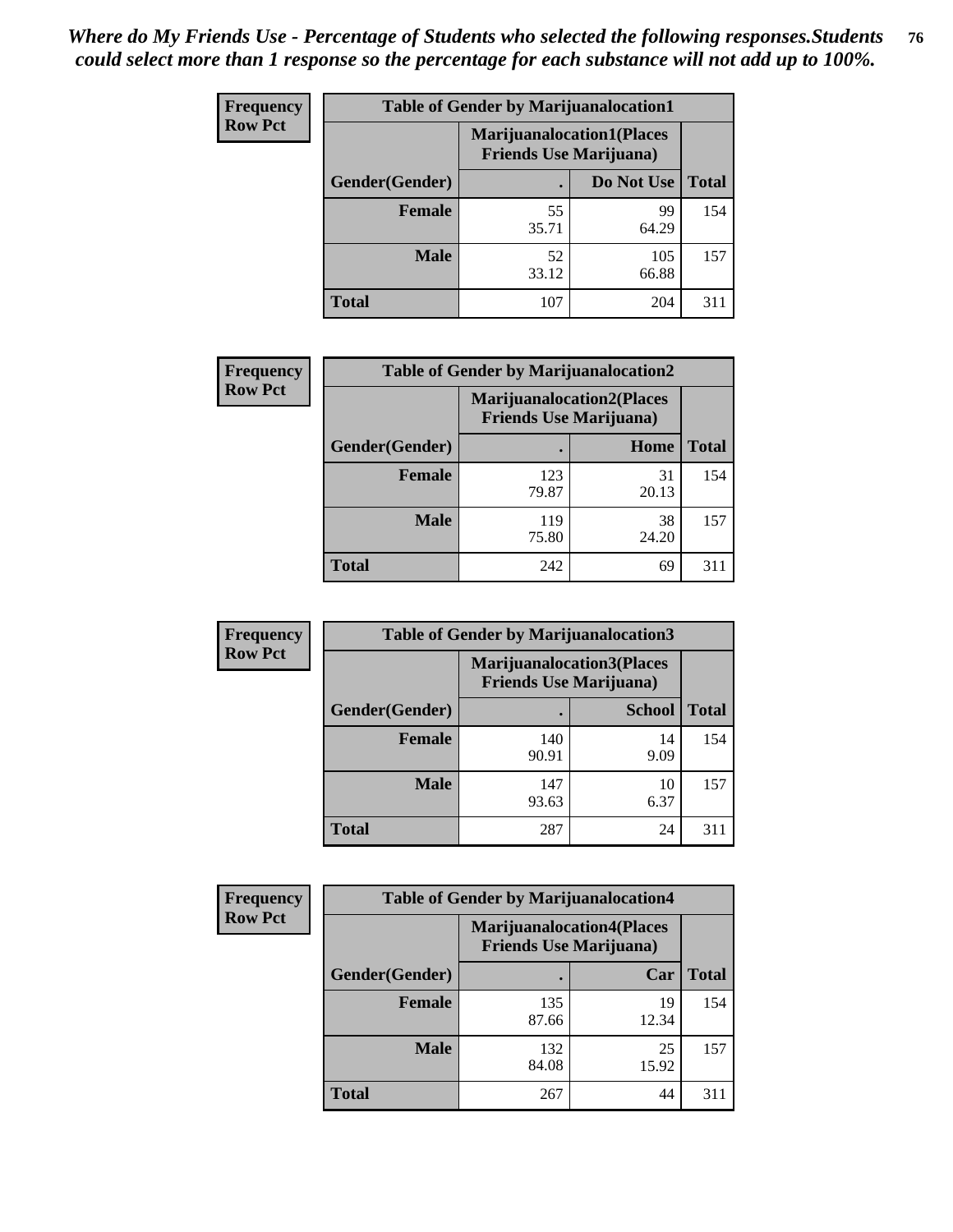| <b>Frequency</b> | <b>Table of Gender by Marijuanalocation5</b> |                                                                     |                          |              |
|------------------|----------------------------------------------|---------------------------------------------------------------------|--------------------------|--------------|
| <b>Row Pct</b>   |                                              | <b>Marijuanalocation5</b> (Places<br><b>Friends Use Marijuana</b> ) |                          |              |
|                  | Gender(Gender)                               |                                                                     | <b>Friend's</b><br>House | <b>Total</b> |
|                  | <b>Female</b>                                | 110<br>71.43                                                        | 44<br>28.57              | 154          |
|                  | <b>Male</b>                                  | 113<br>71.97                                                        | 44<br>28.03              | 157          |
|                  | <b>Total</b>                                 | 223                                                                 | 88                       | 311          |

| <b>Frequency</b> | <b>Table of Gender by Marijuanalocation6</b> |                                                                    |              |              |
|------------------|----------------------------------------------|--------------------------------------------------------------------|--------------|--------------|
| <b>Row Pct</b>   |                                              | <b>Marijuanalocation6(Places</b><br><b>Friends Use Marijuana</b> ) |              |              |
|                  | Gender(Gender)                               |                                                                    | <b>Other</b> | <b>Total</b> |
|                  | <b>Female</b>                                | 124<br>80.52                                                       | 30<br>19.48  | 154          |
|                  | <b>Male</b>                                  | 122<br>77.71                                                       | 35<br>22.29  | 157          |
|                  | <b>Total</b>                                 | 246                                                                | 65           | 311          |

| <b>Frequency</b> | <b>Table of Gender by Otherdruglocation1</b> |                                                                                |              |              |
|------------------|----------------------------------------------|--------------------------------------------------------------------------------|--------------|--------------|
| <b>Row Pct</b>   |                                              | <b>Otherdruglocation1(Places</b><br><b>Friends Use Other Illegal</b><br>Drugs) |              |              |
|                  | Gender(Gender)                               |                                                                                | Do Not Use   | <b>Total</b> |
|                  | <b>Female</b>                                | 40<br>25.97                                                                    | 114<br>74.03 | 154          |
|                  | <b>Male</b>                                  | 23<br>14.65                                                                    | 134<br>85.35 | 157          |
|                  | <b>Total</b>                                 | 63                                                                             | 248          | 311          |

| Frequency      | <b>Table of Gender by Otherdruglocation2</b> |                                                                                |             |              |
|----------------|----------------------------------------------|--------------------------------------------------------------------------------|-------------|--------------|
| <b>Row Pct</b> |                                              | <b>Otherdruglocation2(Places</b><br><b>Friends Use Other Illegal</b><br>Drugs) |             |              |
|                | Gender(Gender)                               |                                                                                | Home        | <b>Total</b> |
|                | <b>Female</b>                                | 131<br>85.06                                                                   | 23<br>14.94 | 154          |
|                | <b>Male</b>                                  | 144<br>91.72                                                                   | 13<br>8.28  | 157          |
|                | <b>Total</b>                                 | 275                                                                            | 36          | 311          |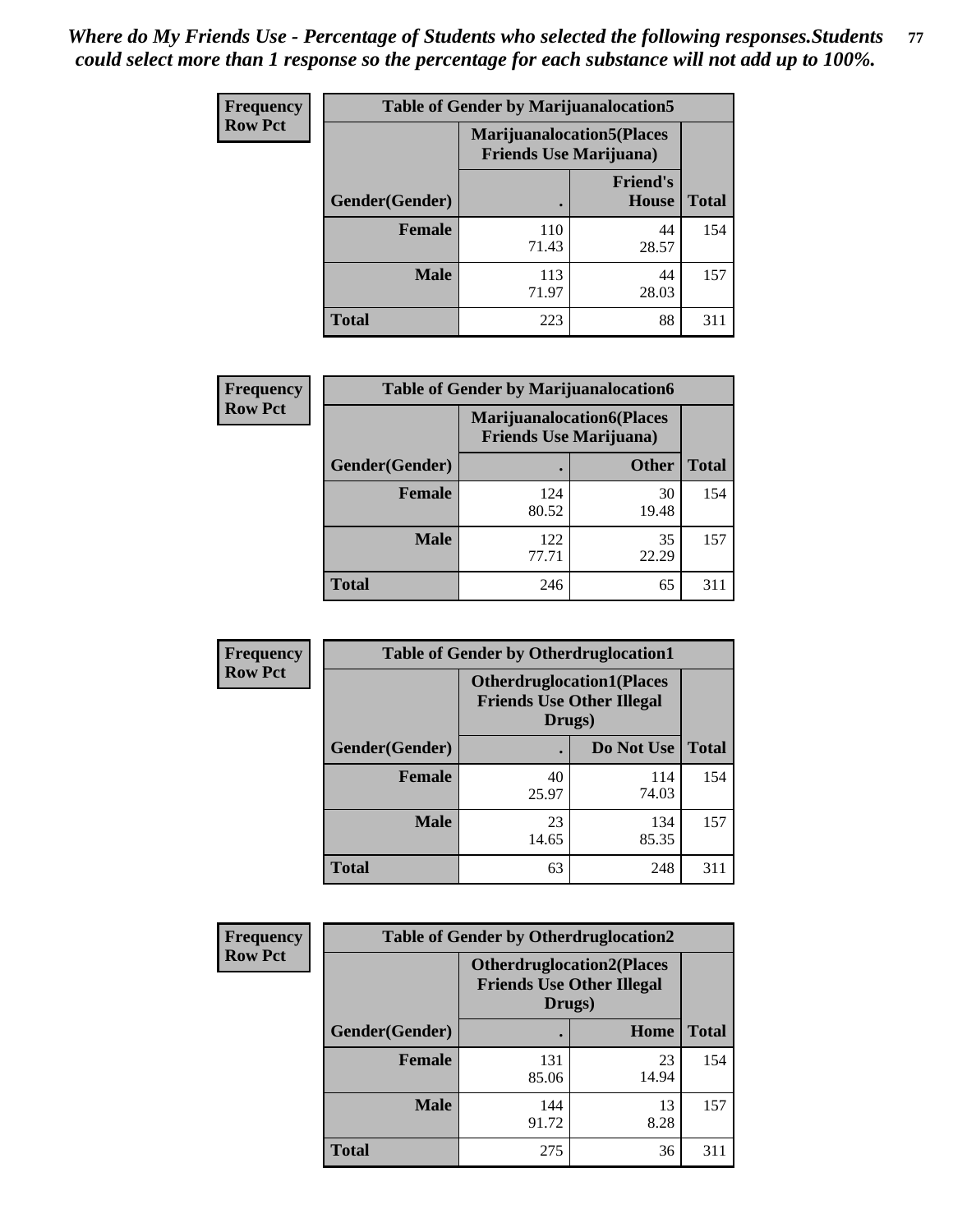| Frequency      | <b>Table of Gender by Otherdruglocation3</b> |                                                                                |               |              |
|----------------|----------------------------------------------|--------------------------------------------------------------------------------|---------------|--------------|
| <b>Row Pct</b> |                                              | <b>Otherdruglocation3(Places</b><br><b>Friends Use Other Illegal</b><br>Drugs) |               |              |
|                | Gender(Gender)                               |                                                                                | <b>School</b> | <b>Total</b> |
|                | <b>Female</b>                                | 147<br>95.45                                                                   | 4.55          | 154          |
|                | <b>Male</b>                                  | 150<br>95.54                                                                   | 4.46          | 157          |
|                | <b>Total</b>                                 | 297                                                                            | 14            | 311          |

| Frequency      | <b>Table of Gender by Otherdruglocation4</b> |                                                                                |            |              |
|----------------|----------------------------------------------|--------------------------------------------------------------------------------|------------|--------------|
| <b>Row Pct</b> |                                              | <b>Otherdruglocation4(Places</b><br><b>Friends Use Other Illegal</b><br>Drugs) |            |              |
|                | Gender(Gender)                               |                                                                                | Car        | <b>Total</b> |
|                | Female                                       | 144<br>93.51                                                                   | 10<br>6.49 | 154          |
|                | <b>Male</b>                                  | 152<br>96.82                                                                   | 5<br>3.18  | 157          |
|                | <b>Total</b>                                 | 296                                                                            | 15         | 311          |

| Frequency      | <b>Table of Gender by Otherdruglocation5</b> |                                                                                |                                 |              |
|----------------|----------------------------------------------|--------------------------------------------------------------------------------|---------------------------------|--------------|
| <b>Row Pct</b> |                                              | <b>Otherdruglocation5(Places</b><br><b>Friends Use Other Illegal</b><br>Drugs) |                                 |              |
|                | Gender(Gender)                               |                                                                                | <b>Friend's</b><br><b>House</b> | <b>Total</b> |
|                | <b>Female</b>                                | 125<br>81.17                                                                   | 29<br>18.83                     | 154          |
|                | <b>Male</b>                                  | 139<br>88.54                                                                   | 18<br>11.46                     | 157          |
|                | <b>Total</b>                                 | 264                                                                            | 47                              | 311          |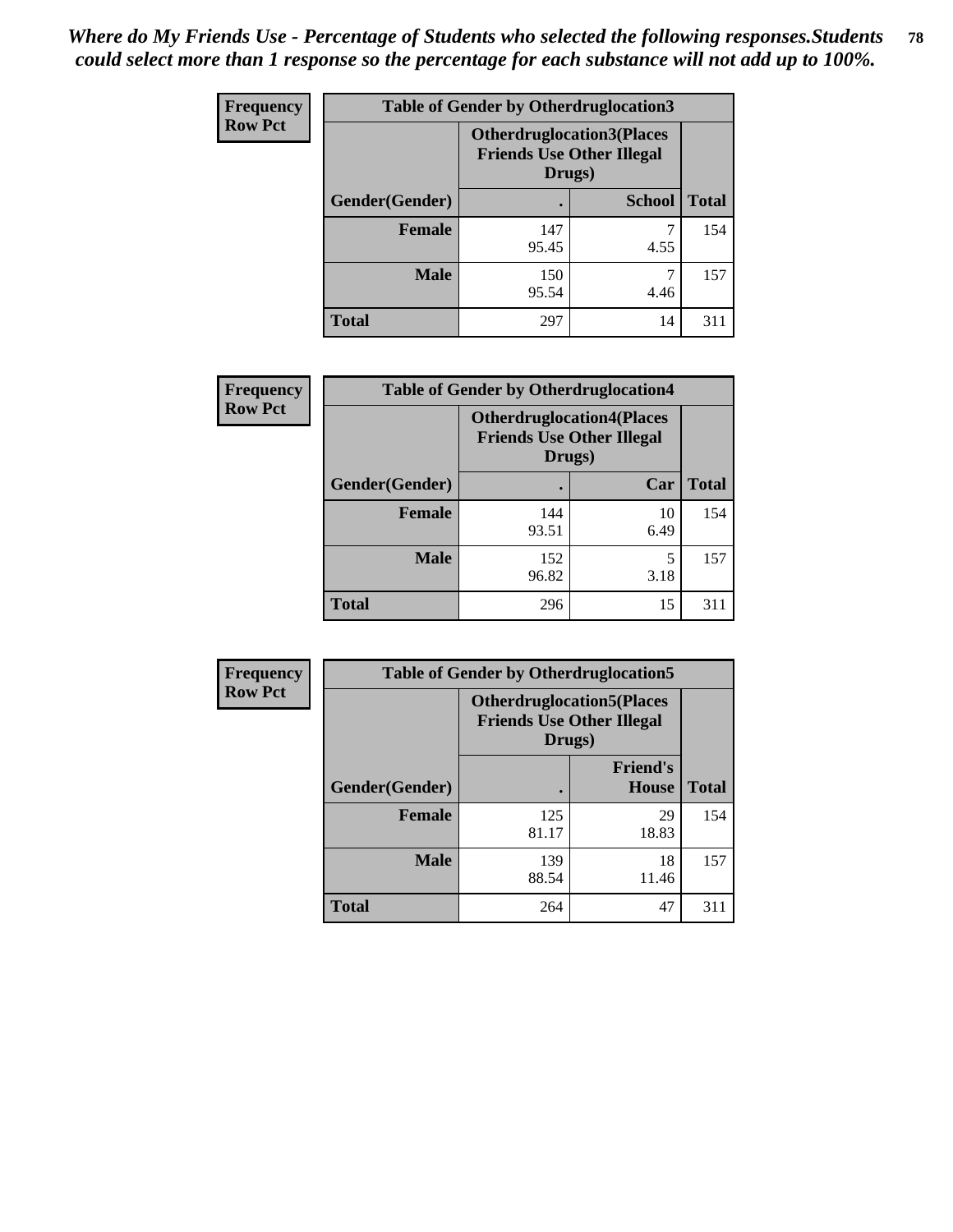| <b>Frequency</b> | <b>Table of Gender by Otherdruglocation6</b> |                                            |                                  |              |
|------------------|----------------------------------------------|--------------------------------------------|----------------------------------|--------------|
| <b>Row Pct</b>   |                                              | <b>Friends Use Other Illegal</b><br>Drugs) | <b>Otherdruglocation6(Places</b> |              |
|                  | Gender(Gender)                               |                                            | <b>Other</b>                     | <b>Total</b> |
|                  | Female                                       | 127<br>82.47                               | 27<br>17.53                      | 154          |
|                  | <b>Male</b>                                  | 142<br>90.45                               | 15<br>9.55                       | 157          |
|                  | <b>Total</b>                                 | 269                                        | 42                               | 311          |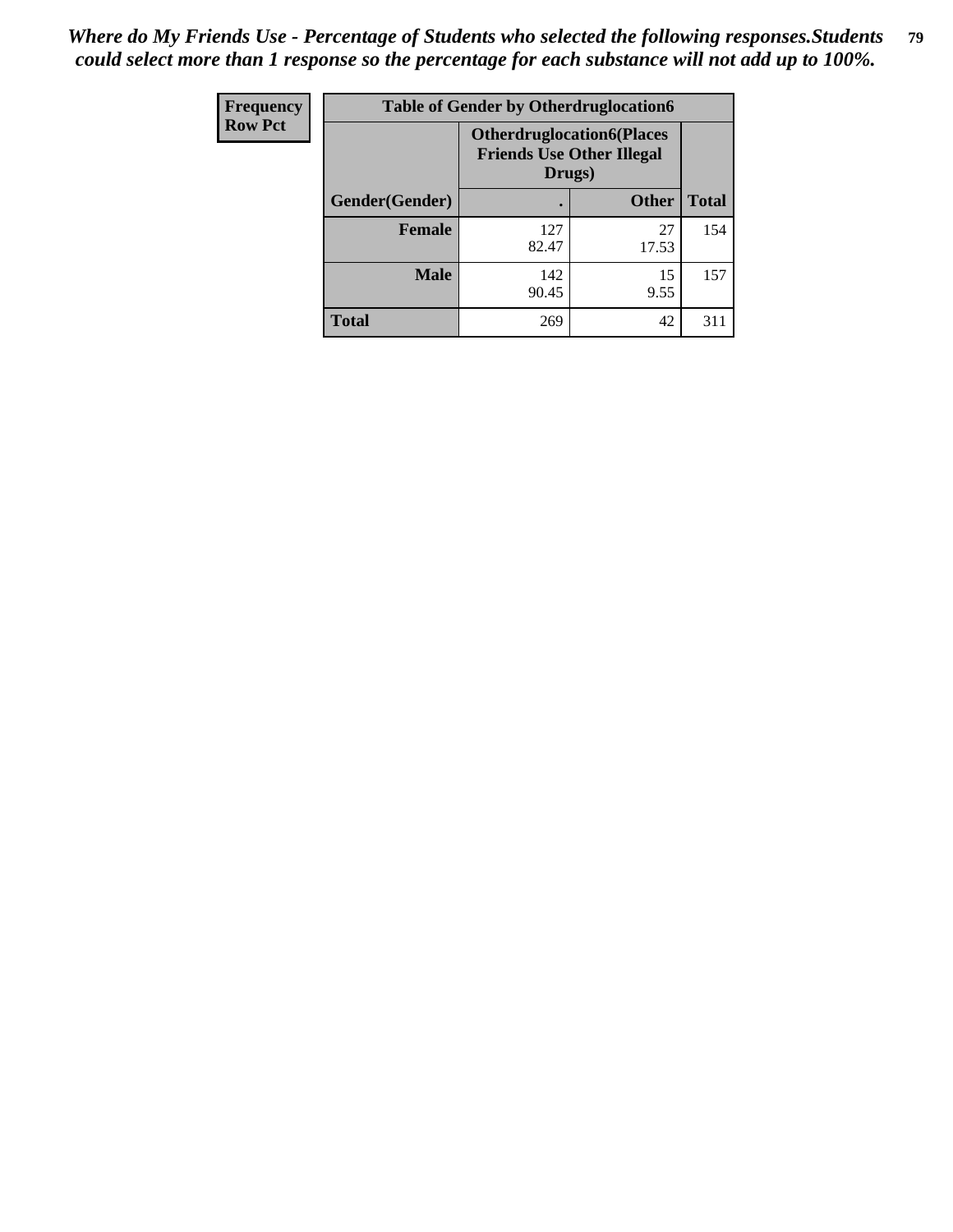| <b>Frequency</b> | <b>Table of Gender by Alcoholtime1</b> |                                                   |                      |              |
|------------------|----------------------------------------|---------------------------------------------------|----------------------|--------------|
| <b>Row Pct</b>   |                                        | Alcoholtime1(Times<br><b>Friends Use Alcohol)</b> |                      |              |
|                  | Gender(Gender)                         | $\bullet$                                         | Do Not<br><b>Use</b> | <b>Total</b> |
|                  | <b>Female</b>                          | 103<br>66.88                                      | 51<br>33.12          | 154          |
|                  | <b>Male</b>                            | 105<br>66.88                                      | 52<br>33.12          | 157          |
|                  | <b>Total</b>                           | 208                                               | 103                  | 311          |

| Frequency      | <b>Table of Gender by Alcoholtime2</b> |                                                          |                            |              |
|----------------|----------------------------------------|----------------------------------------------------------|----------------------------|--------------|
| <b>Row Pct</b> |                                        | <b>Alcoholtime2(Times</b><br><b>Friends Use Alcohol)</b> |                            |              |
|                | Gender(Gender)                         |                                                          | <b>On Way</b><br>to School | <b>Total</b> |
|                | <b>Female</b>                          | 147<br>95.45                                             | 4.55                       | 154          |
|                | <b>Male</b>                            | 149<br>94.90                                             | 8<br>5.10                  | 157          |
|                | <b>Total</b>                           | 296                                                      | 15                         | 311          |

| Frequency      | <b>Table of Gender by Alcoholtime3</b> |                                                   |                                |              |
|----------------|----------------------------------------|---------------------------------------------------|--------------------------------|--------------|
| <b>Row Pct</b> |                                        | Alcoholtime3(Times<br><b>Friends Use Alcohol)</b> |                                |              |
|                | Gender(Gender)                         |                                                   | <b>During</b><br><b>School</b> | <b>Total</b> |
|                | Female                                 | 150<br>97.40                                      | 4<br>2.60                      | 154          |
|                | <b>Male</b>                            | 147<br>93.63                                      | 10<br>6.37                     | 157          |
|                | <b>Total</b>                           | 297                                               | 14                             | 311          |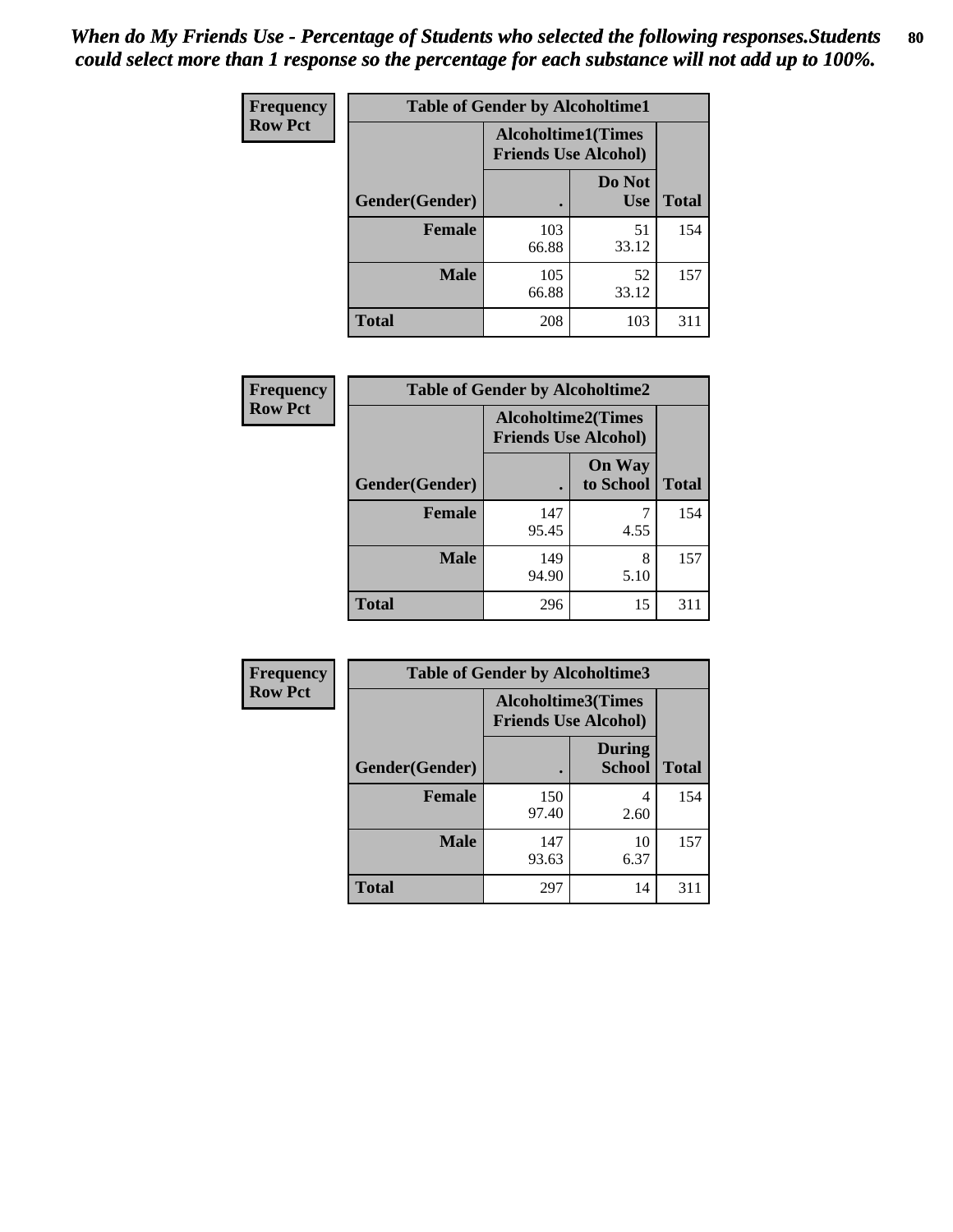*When do My Friends Use - Percentage of Students who selected the following responses.Students could select more than 1 response so the percentage for each substance will not add up to 100%.* **81**

| <b>Frequency</b> | <b>Table of Gender by Alcoholtime4</b> |                                                          |                                                |              |
|------------------|----------------------------------------|----------------------------------------------------------|------------------------------------------------|--------------|
| <b>Row Pct</b>   |                                        | <b>Alcoholtime4(Times</b><br><b>Friends Use Alcohol)</b> |                                                |              |
|                  | Gender(Gender)                         |                                                          | <b>On Way</b><br>Home<br>From<br><b>School</b> | <b>Total</b> |
|                  | <b>Female</b>                          | 147<br>95.45                                             | 4.55                                           | 154          |
|                  | <b>Male</b>                            | 147<br>93.63                                             | 10<br>6.37                                     | 157          |
|                  | <b>Total</b>                           | 294                                                      | 17                                             | 311          |

| <b>Frequency</b> | <b>Table of Gender by Alcoholtime5</b> |                                                           |             |              |
|------------------|----------------------------------------|-----------------------------------------------------------|-------------|--------------|
| <b>Row Pct</b>   |                                        | <b>Alcoholtime5</b> (Times<br><b>Friends Use Alcohol)</b> |             |              |
|                  | Gender(Gender)                         |                                                           | Weeknights  | <b>Total</b> |
|                  | <b>Female</b>                          | 122<br>79.22                                              | 32<br>20.78 | 154          |
|                  | <b>Male</b>                            | 122<br>77.71                                              | 35<br>22.29 | 157          |
|                  | <b>Total</b>                           | 244                                                       | 67          | 311          |

| <b>Frequency</b> | <b>Table of Gender by Alcoholtime6</b> |             |                                                          |              |
|------------------|----------------------------------------|-------------|----------------------------------------------------------|--------------|
| <b>Row Pct</b>   |                                        |             | <b>Alcoholtime6(Times</b><br><b>Friends Use Alcohol)</b> |              |
|                  | Gender(Gender)                         |             | Weekends                                                 | <b>Total</b> |
|                  | <b>Female</b>                          | 47<br>30.52 | 107<br>69.48                                             | 154          |
|                  | <b>Male</b>                            | 58<br>36.94 | 99<br>63.06                                              | 157          |
|                  | Total                                  | 105         | 206                                                      | 311          |

| Frequency      | <b>Table of Gender by Tobaccotime1</b> |                                                          |                      |              |
|----------------|----------------------------------------|----------------------------------------------------------|----------------------|--------------|
| <b>Row Pct</b> |                                        | <b>Tobaccotime1(Times</b><br><b>Friends Use Tobacco)</b> |                      |              |
|                | Gender(Gender)                         |                                                          | Do Not<br><b>Use</b> | <b>Total</b> |
|                | <b>Female</b>                          | 67<br>43.51                                              | 87<br>56.49          | 154          |
|                | <b>Male</b>                            | 85<br>54.14                                              | 72<br>45.86          | 157          |
|                | <b>Total</b>                           | 152                                                      | 159                  | 311          |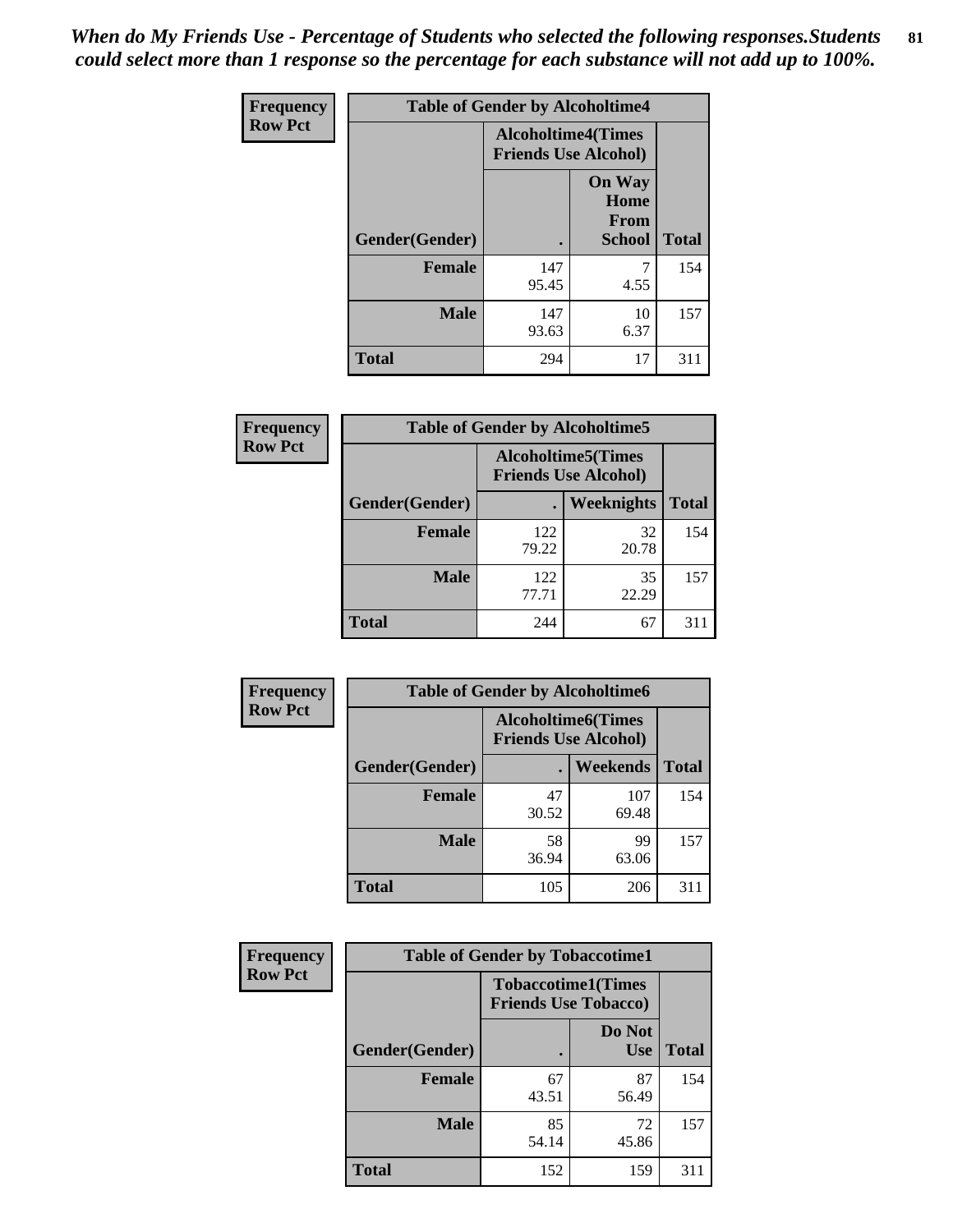*When do My Friends Use - Percentage of Students who selected the following responses.Students could select more than 1 response so the percentage for each substance will not add up to 100%.* **82**

| Frequency      | <b>Table of Gender by Tobaccotime2</b> |                                                          |                            |              |
|----------------|----------------------------------------|----------------------------------------------------------|----------------------------|--------------|
| <b>Row Pct</b> |                                        | <b>Tobaccotime2(Times</b><br><b>Friends Use Tobacco)</b> |                            |              |
|                | Gender(Gender)                         | $\bullet$                                                | <b>On Way</b><br>to School | <b>Total</b> |
|                | <b>Female</b>                          | 127<br>82.47                                             | 27<br>17.53                | 154          |
|                | <b>Male</b>                            | 123<br>78.34                                             | 34<br>21.66                | 157          |
|                | Total                                  | 250                                                      | 61                         | 311          |

| Frequency      | <b>Table of Gender by Tobaccotime3</b> |                                                          |                                |              |
|----------------|----------------------------------------|----------------------------------------------------------|--------------------------------|--------------|
| <b>Row Pct</b> |                                        | <b>Tobaccotime3(Times</b><br><b>Friends Use Tobacco)</b> |                                |              |
|                | Gender(Gender)                         |                                                          | <b>During</b><br><b>School</b> | <b>Total</b> |
|                | Female                                 | 135<br>87.66                                             | 19<br>12.34                    | 154          |
|                | <b>Male</b>                            | 119<br>75.80                                             | 38<br>24.20                    | 157          |
|                | <b>Total</b>                           | 254                                                      | 57                             | 311          |

| Frequency      | <b>Table of Gender by Tobaccotime4</b> |                                                          |                                                |              |
|----------------|----------------------------------------|----------------------------------------------------------|------------------------------------------------|--------------|
| <b>Row Pct</b> |                                        | <b>Tobaccotime4(Times</b><br><b>Friends Use Tobacco)</b> |                                                |              |
|                | Gender(Gender)                         |                                                          | <b>On Way</b><br>Home<br>From<br><b>School</b> | <b>Total</b> |
|                | <b>Female</b>                          | 147<br>95.45                                             | 4.55                                           | 154          |
|                | <b>Male</b>                            | 147<br>93.63                                             | 10<br>6.37                                     | 157          |
|                | <b>Total</b>                           | 294                                                      | 17                                             | 311          |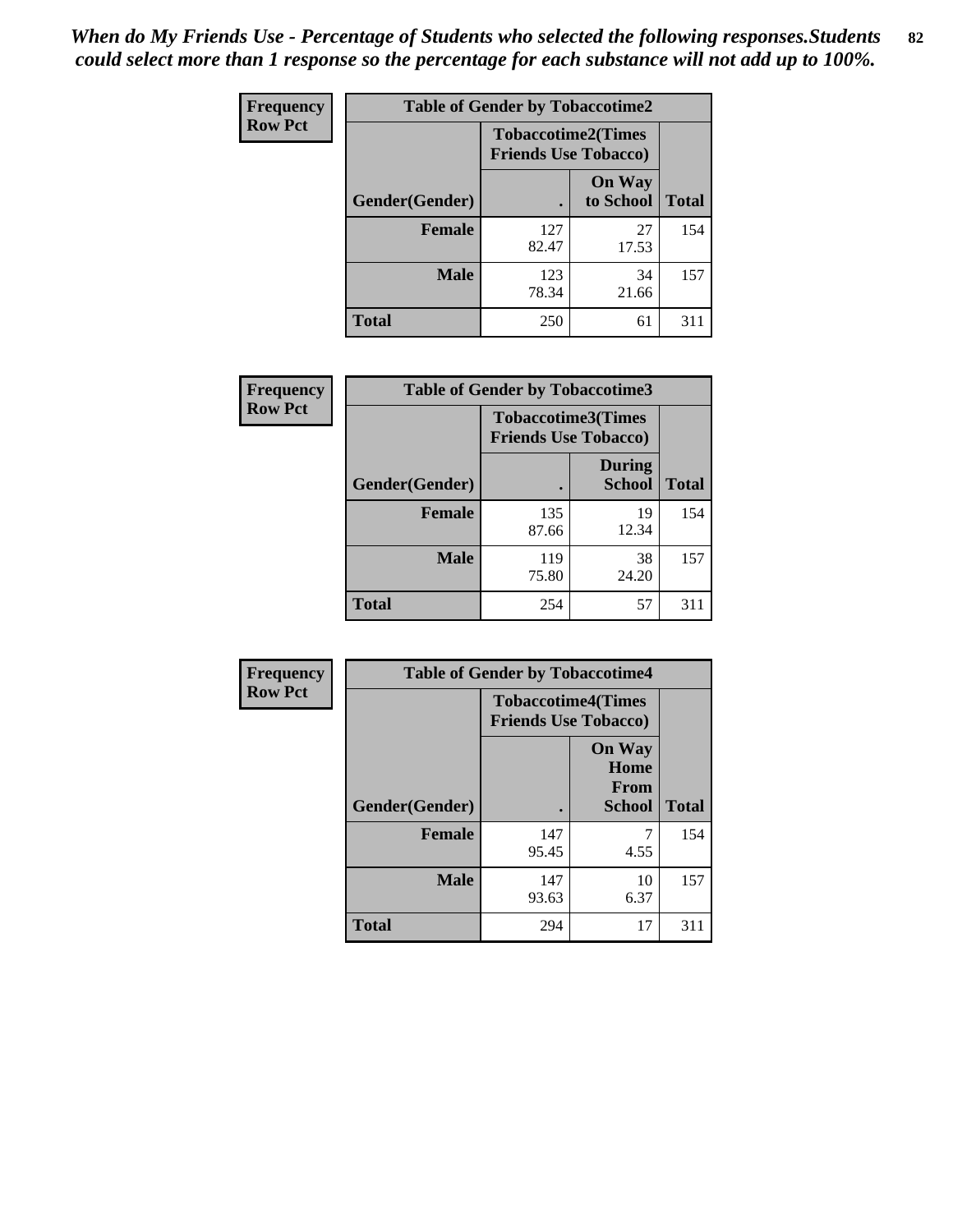| Frequency      | <b>Table of Gender by Tobaccotime5</b> |              |                                                          |              |  |
|----------------|----------------------------------------|--------------|----------------------------------------------------------|--------------|--|
| <b>Row Pct</b> |                                        |              | <b>Tobaccotime5(Times</b><br><b>Friends Use Tobacco)</b> |              |  |
|                | <b>Gender</b> (Gender)                 |              | Weeknights                                               | <b>Total</b> |  |
|                | <b>Female</b>                          | 110<br>71.43 | 44<br>28.57                                              | 154          |  |
|                | <b>Male</b>                            | 98<br>62.42  | 59<br>37.58                                              | 157          |  |
|                | <b>Total</b>                           | 208          | 103                                                      | 311          |  |

| <b>Frequency</b> |                | <b>Table of Gender by Tobaccotime6</b>                   |                 |              |
|------------------|----------------|----------------------------------------------------------|-----------------|--------------|
| <b>Row Pct</b>   |                | <b>Tobaccotime6(Times</b><br><b>Friends Use Tobacco)</b> |                 |              |
|                  | Gender(Gender) |                                                          | <b>Weekends</b> | <b>Total</b> |
|                  | Female         | 90<br>58.44                                              | 64<br>41.56     | 154          |
|                  | <b>Male</b>    | 88<br>56.05                                              | 69<br>43.95     | 157          |
|                  | <b>Total</b>   | 178                                                      | 133             | 311          |

| <b>Frequency</b> | <b>Table of Gender by Marijuanatime1</b> |                                |                             |              |
|------------------|------------------------------------------|--------------------------------|-----------------------------|--------------|
| <b>Row Pct</b>   |                                          | <b>Friends Use Marijuana</b> ) | <b>Marijuanatime1(Times</b> |              |
|                  | Gender(Gender)                           |                                | Do Not Use                  | <b>Total</b> |
|                  | <b>Female</b>                            | 54<br>35.06                    | 100<br>64.94                | 154          |
|                  | <b>Male</b>                              | 54<br>34.39                    | 103<br>65.61                | 157          |
|                  | <b>Total</b>                             | 108                            | 203                         | 311          |

| <b>Frequency</b> | <b>Table of Gender by Marijuanatime2</b> |                                |                             |              |
|------------------|------------------------------------------|--------------------------------|-----------------------------|--------------|
| <b>Row Pct</b>   |                                          | <b>Friends Use Marijuana</b> ) | <b>Marijuanatime2(Times</b> |              |
|                  | Gender(Gender)                           |                                | On Way to<br><b>School</b>  | <b>Total</b> |
|                  | Female                                   | 142<br>92.21                   | 12<br>7.79                  | 154          |
|                  | <b>Male</b>                              | 150<br>95.54                   | 4.46                        | 157          |
|                  | <b>Total</b>                             | 292                            | 19                          | 311          |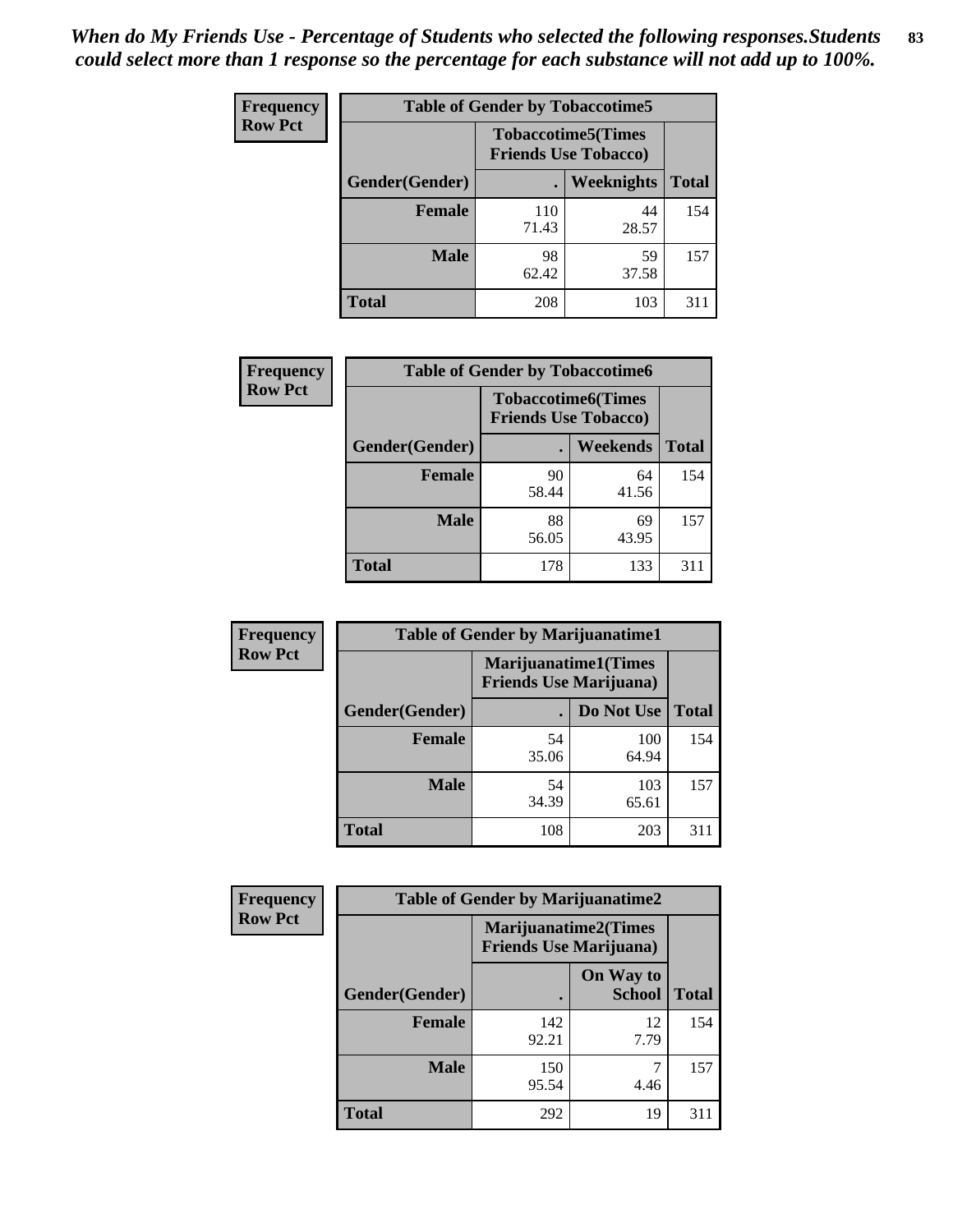| Frequency      | <b>Table of Gender by Marijuanatime3</b> |                                                        |                                |              |
|----------------|------------------------------------------|--------------------------------------------------------|--------------------------------|--------------|
| <b>Row Pct</b> |                                          | Marijuanatime3(Times<br><b>Friends Use Marijuana</b> ) |                                |              |
|                | Gender(Gender)                           |                                                        | <b>During</b><br><b>School</b> | <b>Total</b> |
|                | <b>Female</b>                            | 147<br>95.45                                           | 4.55                           | 154          |
|                | <b>Male</b>                              | 150<br>95.54                                           | 4.46                           | 157          |
|                | <b>Total</b>                             | 297                                                    | 14                             | 311          |

| Frequency      | <b>Table of Gender by Marijuanatime4</b> |                                                                |                                                       |              |
|----------------|------------------------------------------|----------------------------------------------------------------|-------------------------------------------------------|--------------|
| <b>Row Pct</b> |                                          | <b>Marijuanatime4</b> (Times<br><b>Friends Use Marijuana</b> ) |                                                       |              |
|                | Gender(Gender)                           |                                                                | <b>On Way</b><br>Home<br><b>From</b><br><b>School</b> | <b>Total</b> |
|                | <b>Female</b>                            | 144<br>93.51                                                   | 10<br>6.49                                            | 154          |
|                | <b>Male</b>                              | 146<br>92.99                                                   | 11<br>7.01                                            | 157          |
|                | <b>Total</b>                             | 290                                                            | 21                                                    | 311          |

| Frequency      | <b>Table of Gender by Marijuanatime5</b> |              |                                                                |              |
|----------------|------------------------------------------|--------------|----------------------------------------------------------------|--------------|
| <b>Row Pct</b> |                                          |              | <b>Marijuanatime5</b> (Times<br><b>Friends Use Marijuana</b> ) |              |
|                | Gender(Gender)                           |              | Weeknights                                                     | <b>Total</b> |
|                | <b>Female</b>                            | 128<br>83.12 | 26<br>16.88                                                    | 154          |
|                | <b>Male</b>                              | 133<br>84.71 | 24<br>15.29                                                    | 157          |
|                | <b>Total</b>                             | 261          | 50                                                             | 311          |

| Frequency      | <b>Table of Gender by Marijuanatime6</b> |                                                                |                 |              |  |
|----------------|------------------------------------------|----------------------------------------------------------------|-----------------|--------------|--|
| <b>Row Pct</b> |                                          | <b>Marijuanatime6</b> (Times<br><b>Friends Use Marijuana</b> ) |                 |              |  |
|                | Gender(Gender)                           |                                                                | <b>Weekends</b> | <b>Total</b> |  |
|                | <b>Female</b>                            | 100<br>64.94                                                   | 54<br>35.06     | 154          |  |
|                | <b>Male</b>                              | 102<br>64.97                                                   | 55<br>35.03     | 157          |  |
|                | <b>Total</b>                             | 202                                                            | 109             | 311          |  |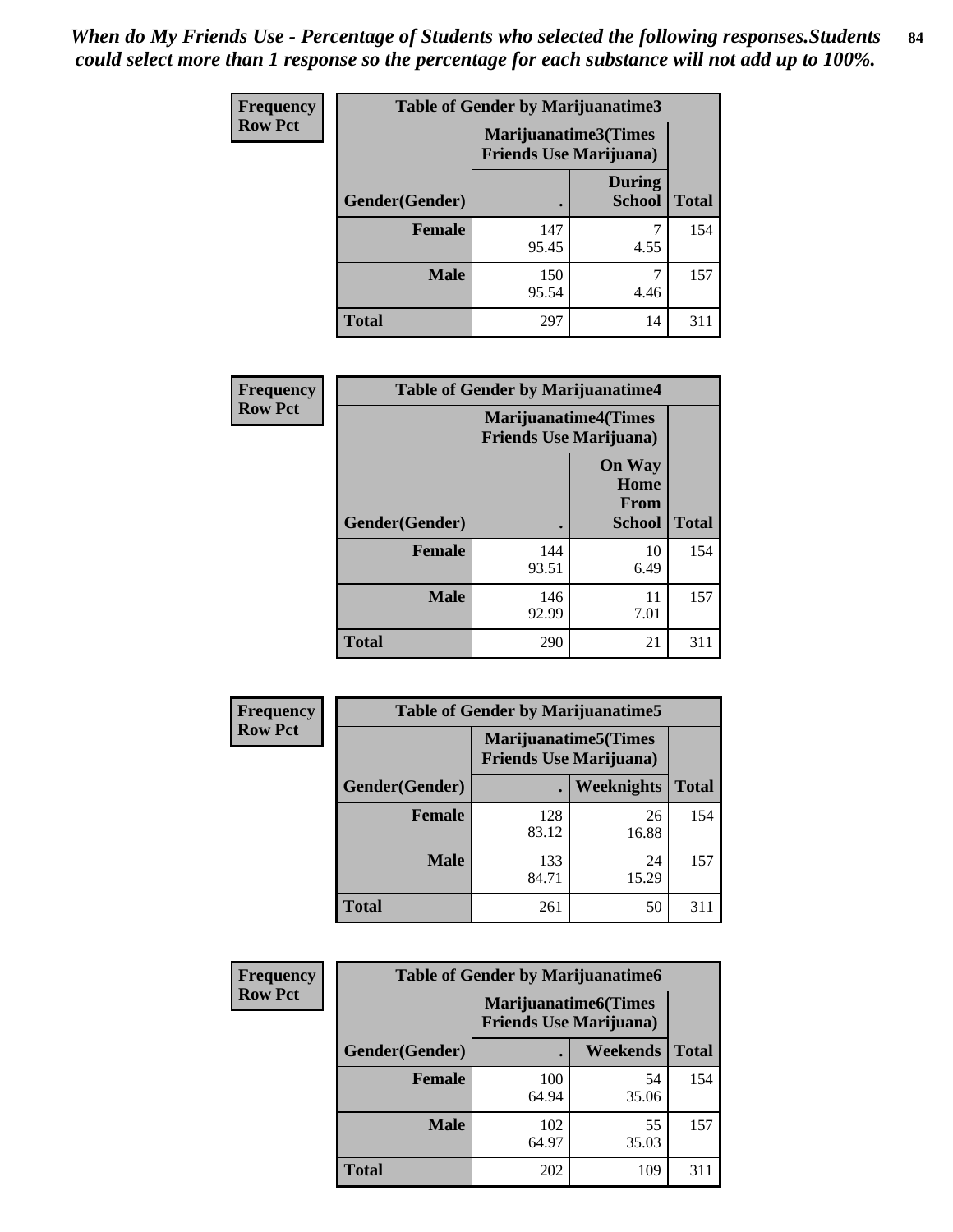*When do My Friends Use - Percentage of Students who selected the following responses.Students could select more than 1 response so the percentage for each substance will not add up to 100%.* **85**

| <b>Frequency</b> | <b>Table of Gender by Otherdrugtime1</b> |                        |                                                          |              |
|------------------|------------------------------------------|------------------------|----------------------------------------------------------|--------------|
| <b>Row Pct</b>   |                                          | <b>Illegal Drugs</b> ) | <b>Otherdrugtime1</b> (Times<br><b>Friends Use Other</b> |              |
|                  | Gender(Gender)                           |                        | Do Not Use                                               | <b>Total</b> |
|                  | <b>Female</b>                            | 36<br>23.38            | 118<br>76.62                                             | 154          |
|                  | <b>Male</b>                              | 22<br>14.01            | 135<br>85.99                                             | 157          |
|                  | <b>Total</b>                             | 58                     | 253                                                      | 311          |

| Frequency      | <b>Table of Gender by Otherdrugtime2</b> |                                                    |                             |              |
|----------------|------------------------------------------|----------------------------------------------------|-----------------------------|--------------|
| <b>Row Pct</b> |                                          | <b>Friends Use Other</b><br><b>Illegal Drugs</b> ) | <b>Otherdrugtime2(Times</b> |              |
|                | Gender(Gender)                           |                                                    | On Way to<br><b>School</b>  | <b>Total</b> |
|                | <b>Female</b>                            | 146<br>94.81                                       | 8<br>5.19                   | 154          |
|                | <b>Male</b>                              | 153<br>97.45                                       | 4<br>2.55                   | 157          |
|                | <b>Total</b>                             | 299                                                | 12                          | 311          |

| Frequency      | <b>Table of Gender by Otherdrugtime3</b> |                        |                                                         |              |
|----------------|------------------------------------------|------------------------|---------------------------------------------------------|--------------|
| <b>Row Pct</b> |                                          | <b>Illegal Drugs</b> ) | <b>Otherdrugtime3(Times</b><br><b>Friends Use Other</b> |              |
|                | Gender(Gender)                           |                        | <b>During</b><br><b>School</b>                          | <b>Total</b> |
|                | <b>Female</b>                            | 148<br>96.10           | 6<br>3.90                                               | 154          |
|                | <b>Male</b>                              | 151<br>96.18           | 6<br>3.82                                               | 157          |
|                | <b>Total</b>                             | 299                    | 12                                                      | 311          |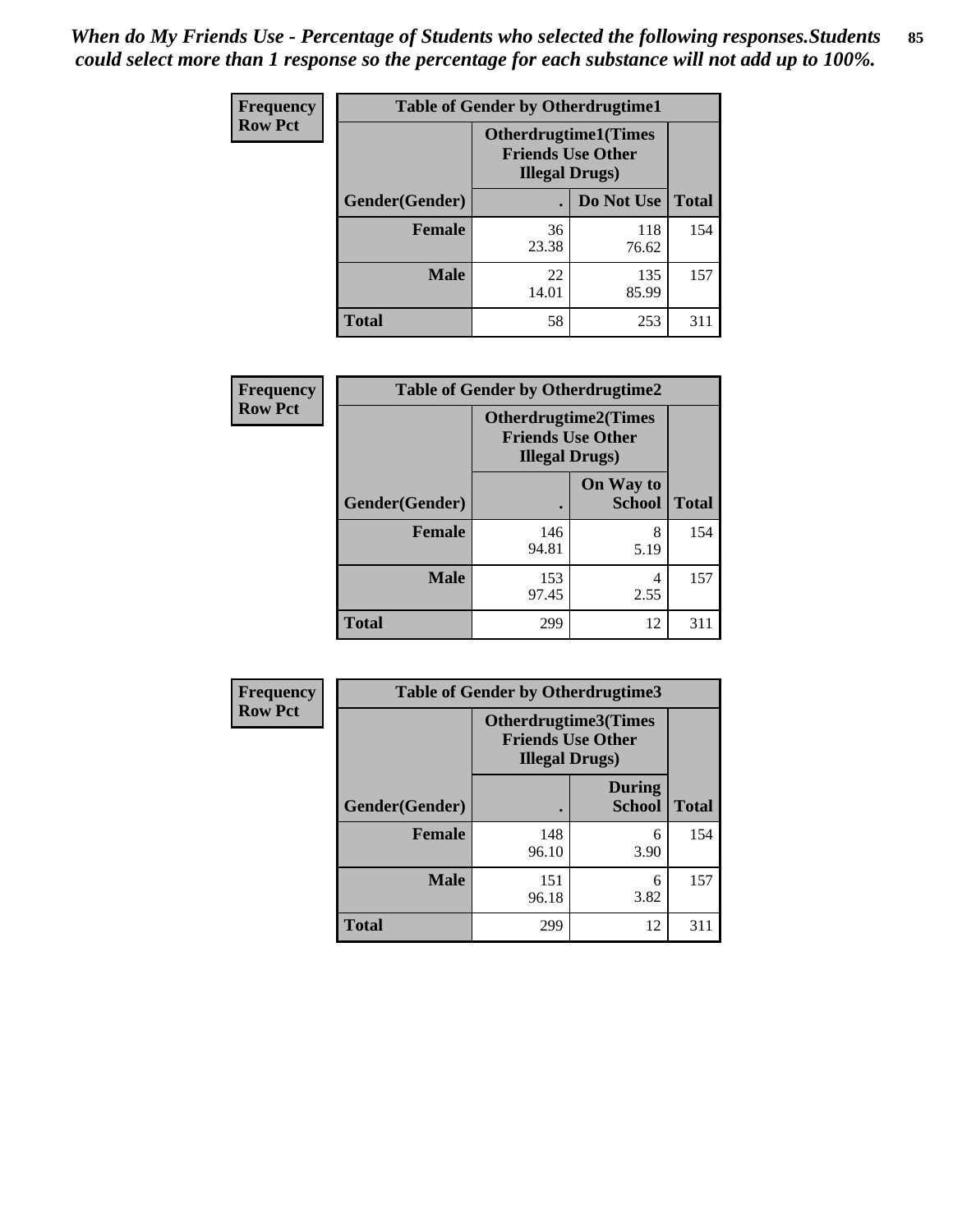*When do My Friends Use - Percentage of Students who selected the following responses.Students could select more than 1 response so the percentage for each substance will not add up to 100%.* **86**

| <b>Frequency</b> | <b>Table of Gender by Otherdrugtime4</b> |                                                       |                                                       |              |
|------------------|------------------------------------------|-------------------------------------------------------|-------------------------------------------------------|--------------|
| <b>Row Pct</b>   |                                          | <b>Otherdrugtime4(Times</b><br><b>Illegal Drugs</b> ) | <b>Friends Use Other</b>                              |              |
|                  | Gender(Gender)                           |                                                       | <b>On Way</b><br>Home<br><b>From</b><br><b>School</b> | <b>Total</b> |
|                  | <b>Female</b>                            | 147<br>95.45                                          | 7<br>4.55                                             | 154          |
|                  | <b>Male</b>                              | 151<br>96.18                                          | 6<br>3.82                                             | 157          |
|                  | <b>Total</b>                             | 298                                                   | 13                                                    | 311          |

| Frequency      | <b>Table of Gender by Otherdrugtime5</b> |                                                                                    |             |              |
|----------------|------------------------------------------|------------------------------------------------------------------------------------|-------------|--------------|
| <b>Row Pct</b> |                                          | <b>Otherdrugtime5</b> (Times<br><b>Friends Use Other</b><br><b>Illegal Drugs</b> ) |             |              |
|                | Gender(Gender)                           |                                                                                    | Weeknights  | <b>Total</b> |
|                | Female                                   | 135<br>87.66                                                                       | 19<br>12.34 | 154          |
|                | <b>Male</b>                              | 146<br>92.99                                                                       | 11<br>7.01  | 157          |
|                | <b>Total</b>                             | 281                                                                                | 30          | 311          |

| <b>Frequency</b> | <b>Table of Gender by Otherdrugtime6</b> |                                                                                   |             |              |
|------------------|------------------------------------------|-----------------------------------------------------------------------------------|-------------|--------------|
| <b>Row Pct</b>   |                                          | <b>Otherdrugtime6(Times</b><br><b>Friends Use Other</b><br><b>Illegal Drugs</b> ) |             |              |
|                  | Gender(Gender)                           |                                                                                   | Weekends    | <b>Total</b> |
|                  | <b>Female</b>                            | 117<br>75.97                                                                      | 37<br>24.03 | 154          |
|                  | <b>Male</b>                              | 136<br>86.62                                                                      | 21<br>13.38 | 157          |
|                  | <b>Total</b>                             | 253                                                                               | 58          | 311          |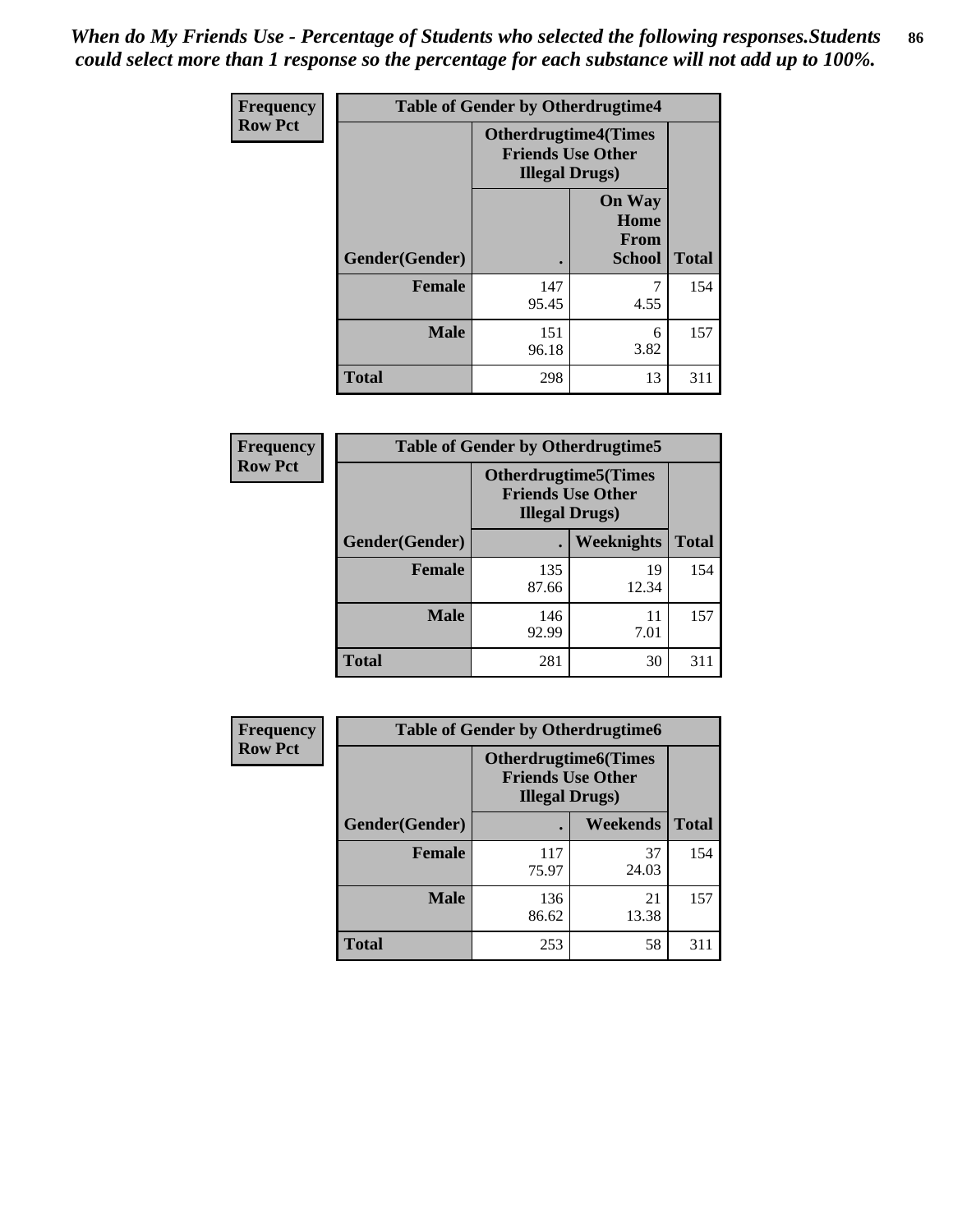# *Other Questions* **87**

| <b>Frequency</b> | <b>Table of Gender by Educationalcohol</b> |                                                                                                                                       |                |              |  |
|------------------|--------------------------------------------|---------------------------------------------------------------------------------------------------------------------------------------|----------------|--------------|--|
| <b>Row Pct</b>   |                                            | <b>Educationalcohol</b> (I<br>have been taught<br>about alcohol,<br>tobacco,<br>and other drugs<br>within the last year<br>at school) |                |              |  |
|                  | Gender(Gender)                             | <b>Yes</b>                                                                                                                            | N <sub>0</sub> | <b>Total</b> |  |
|                  | <b>Female</b>                              | 122<br>79.22                                                                                                                          | 32<br>20.78    | 154          |  |
|                  | <b>Male</b>                                | 110<br>70.06                                                                                                                          | 47<br>29.94    | 157          |  |
|                  | <b>Total</b>                               | 232                                                                                                                                   | 79             | 311          |  |

| Frequency      | <b>Table of Gender by Rodedrinking</b> |                                                                                                                     |                |              |  |
|----------------|----------------------------------------|---------------------------------------------------------------------------------------------------------------------|----------------|--------------|--|
| <b>Row Pct</b> |                                        | Rodedrinking(In<br>the past 30 days I<br>have ridden in a<br>car with a driver<br>who had been<br>drinking alcohol) |                |              |  |
|                | Gender(Gender)                         | Yes                                                                                                                 | N <sub>0</sub> | <b>Total</b> |  |
|                | <b>Female</b>                          | 22<br>14.29                                                                                                         | 132<br>85.71   | 154          |  |
|                | <b>Male</b>                            | 26<br>16.56                                                                                                         | 131<br>83.44   | 157          |  |
|                | <b>Total</b>                           | 48                                                                                                                  | 263            | 311          |  |

| <b>Frequency</b> | <b>Table of Gender by Drugsschool</b> |                                                                                                                                     |                |              |  |
|------------------|---------------------------------------|-------------------------------------------------------------------------------------------------------------------------------------|----------------|--------------|--|
| <b>Row Pct</b>   |                                       | <b>Drugsschool</b> (During<br>the past 12 months,<br>I have been offered,<br>sold,<br>or given illegal drugs<br>on school property) |                |              |  |
|                  | Gender(Gender)                        | <b>Yes</b>                                                                                                                          | N <sub>0</sub> | <b>Total</b> |  |
|                  | <b>Female</b>                         | 17<br>11.04                                                                                                                         | 137<br>88.96   | 154          |  |
|                  | <b>Male</b>                           | 27<br>17.20                                                                                                                         | 130<br>82.80   | 157          |  |
|                  | <b>Total</b>                          | 44                                                                                                                                  | 267            | 311          |  |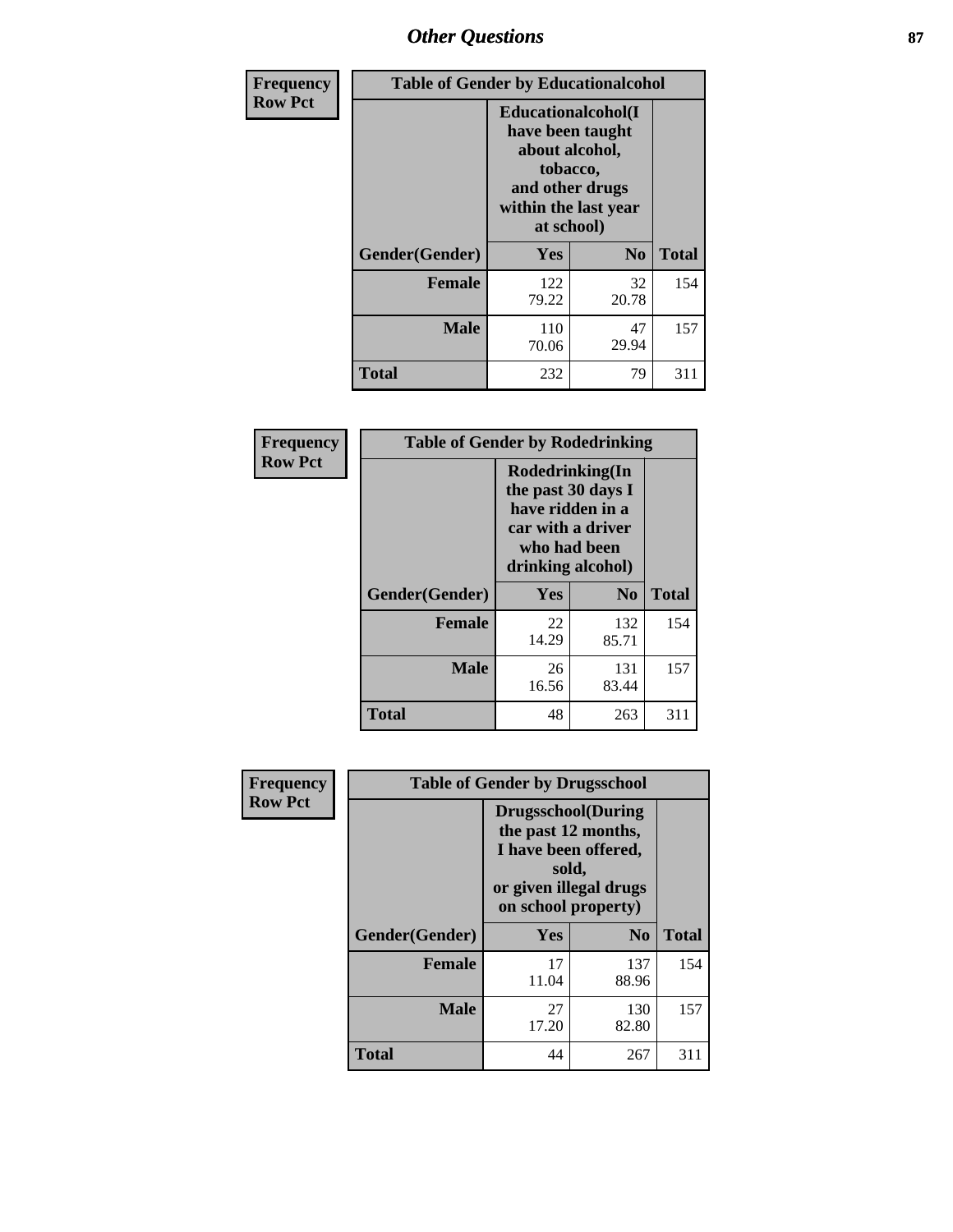# *Other Questions* **88**

**Frequency Row Pct**

| <b>Table of Gender by Bingedrinking</b> |                         |                                                                                                         |                   |                   |                        |                               |                   |              |
|-----------------------------------------|-------------------------|---------------------------------------------------------------------------------------------------------|-------------------|-------------------|------------------------|-------------------------------|-------------------|--------------|
|                                         |                         | Bingedrinking(I have drunk five or more<br>drinks of alcohol at one sitting during the<br>last 30 days) |                   |                   |                        |                               |                   |              |
| <b>Gender</b> (Gender)                  | $\bf{0}$<br><b>Days</b> | 1 or<br>days                                                                                            | 3 to<br>5<br>days | 6 to<br>9<br>days | 10<br>to<br>19<br>days | <b>20</b><br>to<br>29<br>days | All<br>30<br>days | <b>Total</b> |
| <b>Female</b>                           | 136<br>88.31            | 5<br>3.25                                                                                               | 6<br>3.90         | 0.65              | $\mathfrak{D}$<br>1.30 | 3<br>1.95                     | 0.65              | 154          |
| <b>Male</b>                             | 121<br>77.07            | 9<br>5.73                                                                                               | 9<br>5.73         | 6<br>3.82         | 6<br>3.82              | 2<br>1.27                     | 4<br>2.55         | 157          |
| <b>Total</b>                            | 257                     | 14                                                                                                      | 15                | 7                 | 8                      | 5                             | 5                 | 311          |

| Frequency      | <b>Table of Gender by Educationaids</b> |                                                                                                 |             |              |  |
|----------------|-----------------------------------------|-------------------------------------------------------------------------------------------------|-------------|--------------|--|
| <b>Row Pct</b> |                                         | <b>Educationaids</b> (I<br>have been taught<br>about HIV/AIDS<br>at school in the<br>past year) |             |              |  |
|                | Gender(Gender)                          | Yes                                                                                             | $\bf N_0$   | <b>Total</b> |  |
|                | <b>Female</b>                           | 122<br>79.22                                                                                    | 32<br>20.78 | 154          |  |
|                | <b>Male</b>                             | 116<br>73.89                                                                                    | 41<br>26.11 | 157          |  |
|                | <b>Total</b>                            | 238                                                                                             | 73          | 311          |  |

| <b>Frequency</b> | <b>Table of Gender by Suicideconsider</b> |                 |                |       |  |
|------------------|-------------------------------------------|-----------------|----------------|-------|--|
| <b>Row Pct</b>   |                                           | Suicideconsider |                |       |  |
|                  | Gender(Gender)                            | Yes             | N <sub>0</sub> | Total |  |
|                  | Female                                    | 11<br>7.14      | 143<br>92.86   | 154   |  |
|                  | <b>Male</b>                               | 8<br>5.10       | 149<br>94.90   | 157   |  |
|                  | <b>Total</b>                              | 19              | 292            | 311   |  |